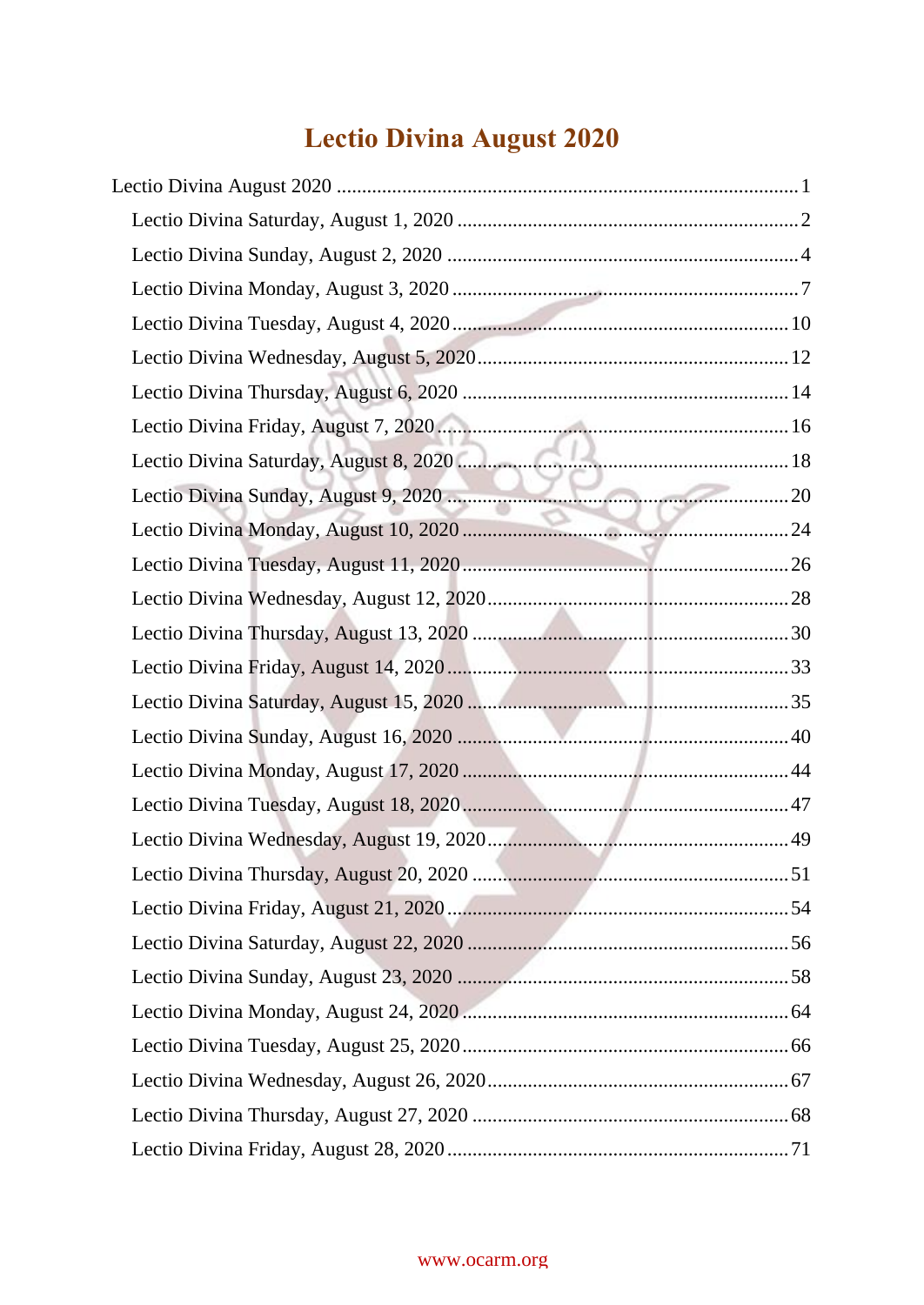# **Lectio Divina Saturday, August 1, 2020**

### <span id="page-1-0"></span>*Ordinary Time*

# **1) Opening prayer**

God our Father and protector, without You nothing is holy, nothing has value. Guide us to everlasting life by helping us to use wisely the blessings You have given to the world. We ask this through our Lord Jesus Christ, Your Son, who lives and reigns with You and the Holy Spirit, one God, for ever and ever. Amen.

# **2) Gospel Reading - Matthew 14:1-12**

Herod the tetrarch heard of the reputation of Jesus and said to his servants, "This man is John the Baptist. He has been raised from the dead; that is why mighty powers are at work in him." Now Herod had arrested John, bound him, and put him in prison on account of Herodias, the wife of his brother Philip, for John had said to him, "It is not lawful for you to have her." Although he wanted to kill him, he feared the people, for they regarded him as a prophet. But at a birthday celebration for Herod, the daughter of Herodias performed a dance before the guests and delighted Herod so much that he swore to give her whatever she might ask for. Prompted by her mother, she said, "Give me here on a platter the head of John the Baptist." The king was distressed, but because of his oaths and the guests who were present, he ordered that it be given, and he had John beheaded in the prison. His head was brought in on a platter and given to the girl, who took it to her mother. His disciples came and took away the corpse and buried him; and they went and told Jesus.

# **3) Reflection**

•Today's Gospel describes the way in which John the Baptist was the victim of corruption and arrogance of the government of Herod. He was killed without due process, during a banquet of the king, with the powerful of the kingdom. The text gives us much information on the time in which Jesus lived and on the manner in which power was used by the powerful of that time.

• Matthew 14:1-2. Who is Jesus for Herod? The text begins by telling about the opinion which Herod had of Jesus: "This is John the Baptist himself, he has risen from the dead, and that is why miraculous powers are at work in Him." Herod tries to understand Jesus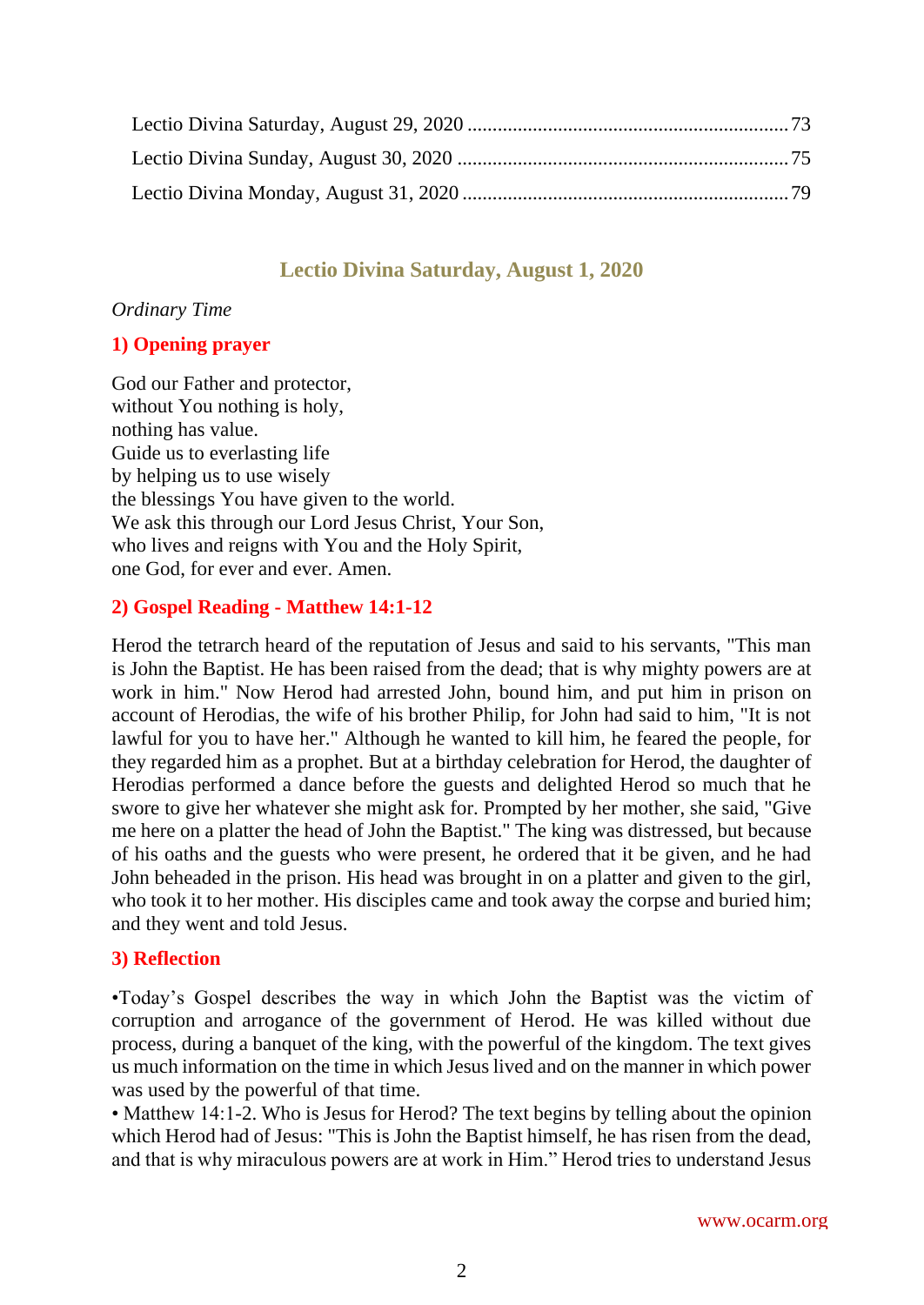starting from the fear which assailed him after murdering John. Herod was very superstitious and hid his fear behind the ostentation of his riches and his power.

• Matthew 14:3-5: The hidden cause of the murder of John. Galilee, the land of Jesus, was governed by Herod Antipas, the son of King Herod the Great, from the year 4 BC until the year 38 AD. Forty-three years in all! During the lifetime of Jesus, there were no changes of government in Galilee! Herod was the absolute lord of everything; he did not render an account to anyone; he did whatever passed through his mind: arrogance, lack of ethics, absolute power, without control from the people! But the one who ruled Palestine since the year 63 BC was the Roman Empire. Herod, in Galilee, so as not to be dismissed, tried to please Rome in everything. Above all, he insisted on an efficient administration which would bring riches to the Empire. His concern was his own promotion and his security. For this reason, he repressed any type of subversion. Matthew says that the reason for murdering John was because John had denounced Herod, because Herod had married Herodias, the wife of his brother Philip. Flavius Joseph, a Jewish writer of that time, says that the true reason for the imprisonment of John the Baptist was Herod's fear that there would be a popular revolt. Herod liked to be called the benefactor of the people, but in reality he was a tyrant (Lk 22:25). John's denunciation of Herod was the drop that caused the glass to overflow: "It is against the Law for you to have her." And John was put in prison.

• Matthew 14:6-12: The plot of the murderer. An anniversary and a festive banquet, with dances and orgy! Mark says that in the feast were "the great of the court, the officials and the important people of Galilee" (Mk 6:21). This is the environment in which the murder of John the Baptist is planned. John, the prophet, was a living denunciation of that corrupt system. This is why he was eliminated, as a personal revenge. All this reveals the moral weakness of Herod. So much power accumulated in the hands of one man, unable to control himself! In the enthusiasm of the feast and from the wine, Herod makes a promise by oath to Salome, the young dancer, daughter of Herodias. Superstitious as he was, he thought that he had to respect this oath and respond to the caprice of the girl, and because of this he ordered the soldier to bring the head of John on a tray and give it to the dancer, who then gave it to her mother. For Herod, the life of his subjects was worthless. He disposes of them as he would the staircases in his house!

The three characteristics of the government of Herod: the new capital, large estates, and the class of functionaries:

a) The New Capital. Tiberiade was inaugurated when Jesus was only 20 years old. It was called that in order to please Tiberius, the emperor of Rome. It was inhabited by the lords of the earth, the soldiers, the policemen, the unscrupulous judges (Lk 18:1-4). The taxes and the products of the people were channeled into it. It was there that Herod made his orgy of death (Mk 6:21-29). Tiberiades was the city of the palaces of the King, where those who wore soft, delicate dresses lived (cf. Mt 11:8). The Gospels do not record that Jesus ever entered this city.

b) The large estates. Scholars say that during the long government of Herod, the large estates grew, causing harm to community property. The Book of Enoch denounces the lords of the land and expresses the hope of the little ones: "And then the powerful and the great will no longer be the lords of the land" (En 38:4). The ideal of ancient times was the following: "Each one will peacefully sit under his vine and nobody will frighten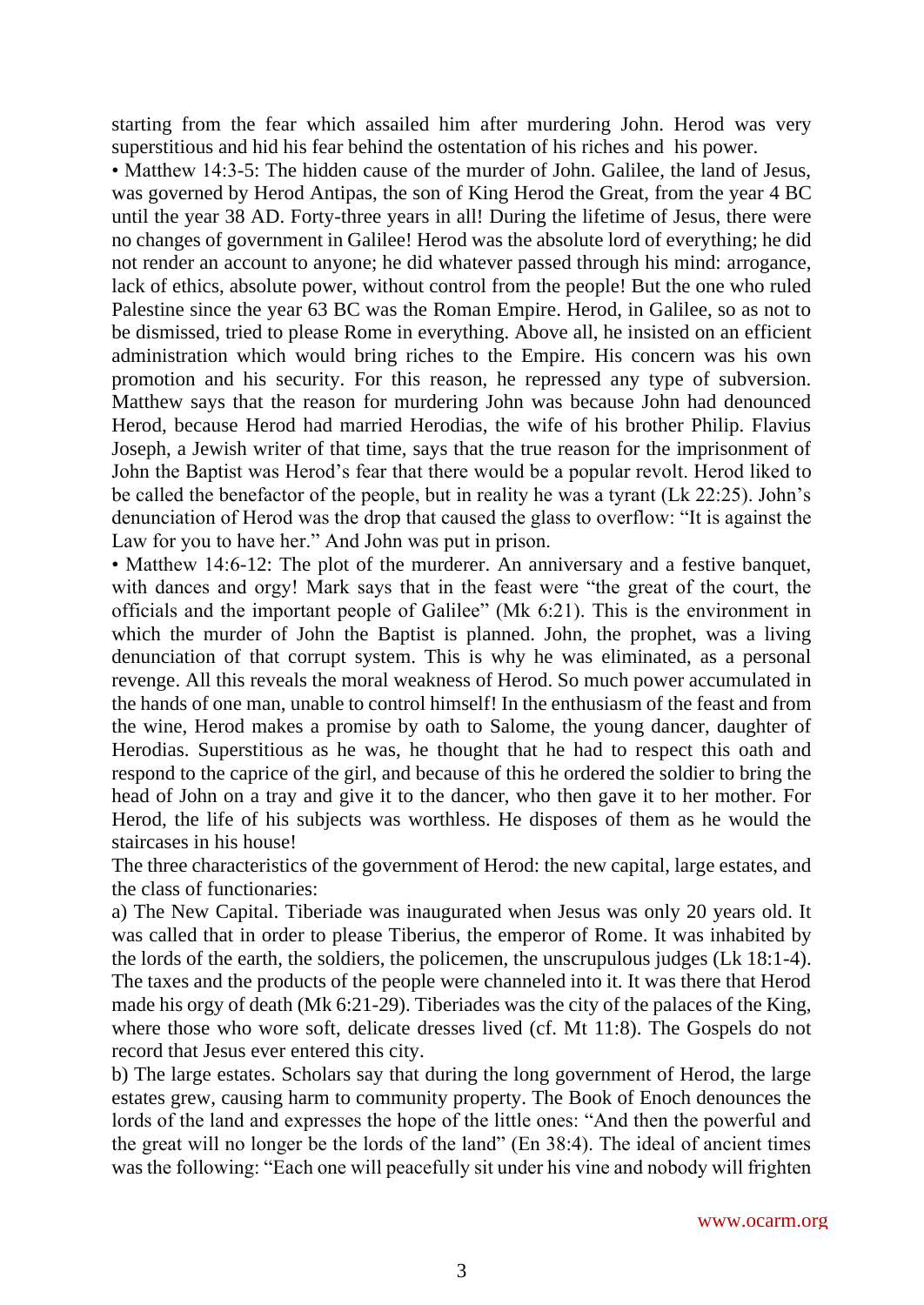them" (1 Mac 14:12; Mic 4:4; Zech 3:10). But the politics of the government of Herod made this ideal impossible.

c) The class of functionaries. Herod created a whole class of functionaries faithful to the project of the King: the Scribes, the merchants, the lords of the land, the officers of the market, the tax collectors, the militia, the policemen, the judges, the local heads. In every village there was a group of people which supported the government. In the Gospels, some Pharisees appear together with the Herodians (Mk 3:6; 8:15; 12:13), and that shows the alliance between the religious power and the civil power. The life of the people in the villages was very controlled, both by the government and by the religion. Much courage was necessary to begin anything new as John and Jesus did! It was the same as attracting to yourself the anger of the privileged ones, both from the religious and the civil powers.

### **4) Personal questions**

• Do you know any people who died victims of corruption and domination of the powerful? And here among us, in our community and in the Church, are there victims of authoritarianism and of the abuse of power?

• Herod, the powerful, who thought he was the lord of life and death of people, was a coward before the great and a corrupt flatterer before the girl who danced. Cowardice and corruption marked the exercise of Herod's power. Compare all this with the exercise of religious power and civil corruption in the different levels of society.

# **5) Concluding Prayer**

The humble have seen and are glad. Let your courage revive, you who seek God. For God listens to the poor; He has never scorned His captive people. (Ps 69:32-33)

# **Lectio Divina Sunday, August 2, 2020**

<span id="page-3-0"></span>*The multiplication of the loaves Matthew 14:13-21*

# **1. LECTIO**

### **Opening prayer:**

Come Holy Spirit Come Fire of love Come Father of the poor Come Unction of my soul.

### **b) Reading:**

13 When Jesus received this news He withdrew by boat to a lonely place where they could be by themselves. But the crowds heard of this and, leaving the towns, went after Him on foot. 14 So as He stepped ashore He saw a large crowd; and He took pity on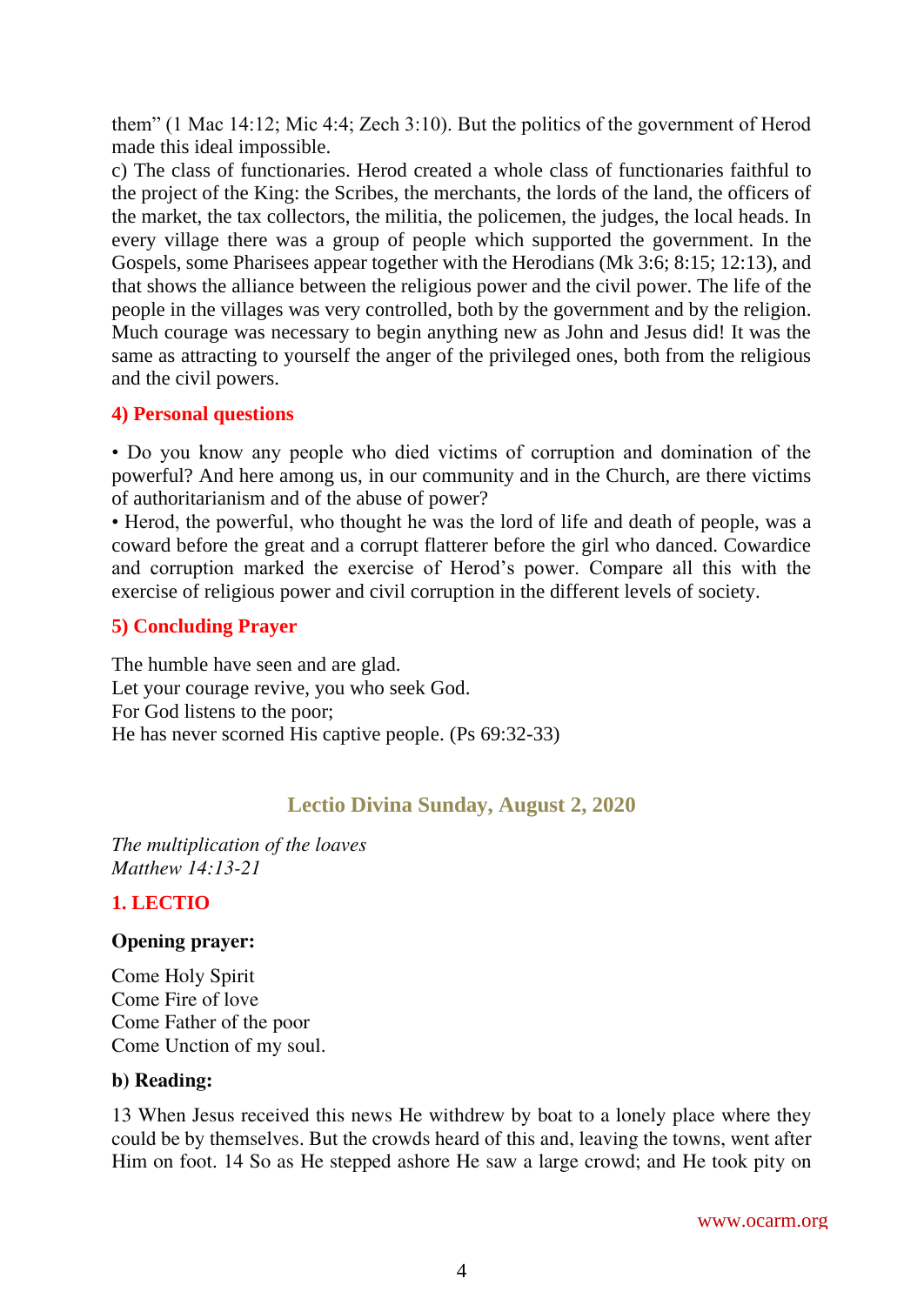them and healed their sick. 15 When evening came, the disciples went to Him and said, 'This is a lonely place, and time has slipped by; so send the people away, and they can go to the villages to buy themselves some food.' 16 Jesus replied, 'There is no need for

them to go: give them something to eat yourselves.' 17 But they answered, 'All we have with us is five loaves and two fish.' 18 So He said, 'Bring them here to me.' 19 He gave orders that the people were to sit down on the grass; then He took the five loaves and the two fish, raised His eyes to heaven and said the blessing. And breaking the loaves He handed them to His disciples, who gave them to the crowds. 20 They all ate as much as they wanted, and they collected the scraps left over, twelve baskets full. 21 Now about five thousand men had eaten, to say nothing of women and children.



#### **c) A moment of silence:**

so that the Word of God may enter into our hearts and enlighten our lives.

### **2. MEDITATIO**

#### **a) A key to the reading:**

All the Evangelists tell the story of the multiplication of the loaves. While Luke and John only tell us of one multiplication of loaves (Lk 9:10-17; Jn 6:1-13), Mark and Matthew refer to two occasions of multiplication (Mk 6:30-44; 8:1-10; Mt 14:13-21; 15:32-39). It seems that both stories in Matthew and Mark came from the one source when loaves were multiplied, but which was passed on in two versions according to different traditions. Besides, the story in Mt 14:13-21 and Mk 6:30-44 seem to be the older versions. Here we focus on the subject of our lectio divina, that is, the text of Mt 14:13-21.

This text presents Jesus at the time when He received the news of the Baptist's beheading by Herod (Mt 14:12). He goes apart «in a lonely place» (Mt 14:13). The Gospels often show us Jesus as someone who goes apart. Generally, but not always, this going apart presents a Jesus who is immersed in prayer. Here are some examples: «After sending the people away, He went up a hill by Himself to pray. When evening came, Jesus was there alone» (Mt 14:23); «Very early in the morning, long before daylight, Jesus got up and left the house. He went out of town to a lonely place, where He prays" (Mk 1:35); «He would go away to lonely places, where He prayed» (Lk 5: 16); «led by the Spirit» after His baptism, Jesus goes away into the desert to be tempted by the devil and He overcomes the devil's seductions by the power of the Word of God (Mt 4:1-11; Mk 1:12-13; Lk 4:1-13). At other times, Jesus calls His disciples to Him: «Let us go off by ourselves to someplace where we will be alone and you can rest a while» (Mk 6:30- 44). In our passage, Jesus prays before multiplying the loaves. The Gospels show that Jesus liked to pray before important events throughout His ministry such at His baptism, His transfiguration and His passion.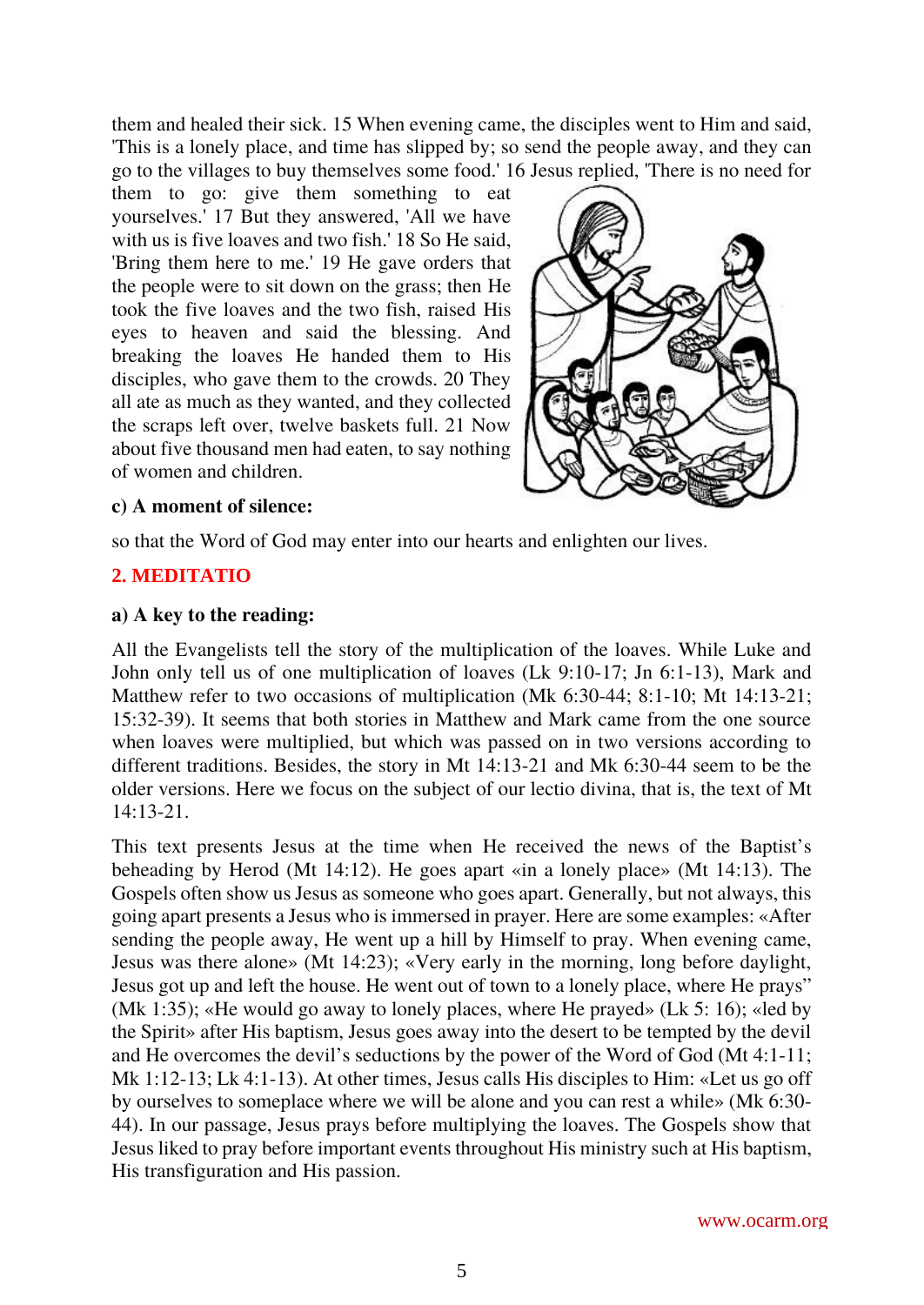This time the crowd follows Him into the desert (Mt 14:13) and Jesus feels compassion for them and cures their sick (Mt 14:14). We often see compassion in Jesus towards those who follow Him (Mt 15:32). The master is moved because they «were like sheep without a shepherd» (Mk 6:34). Indeed, Jesus is the good shepherd who nourishes His people like the prophet Elisha (2 Kings 4:1-7, 42-44) and like Moses in the desert (Ex 16; Nm 11). In John's Gospel, Jesus, in His discourse on the bread of life (Jn 6), explains the meaning of the sign of the multiplication of the loaves. This miracle is a preparation for the bread that will be given in the Eucharist. In all the Gospels, Jesus' actions before He multiplies the loaves, recall the rite of breaking the bread, the Eucharist. The actions are: a) taking the bread, b) lifting «His eyes up to heaven», c) pronouncing "the blessing», d) breaking the bread, e) giving it to the disciples (Mt 14:19). These actions are found in the stories of the multiplication of the loaves and, word for word, in the story of the last supper (Mt 26:26).

All eat of the bread and are satisfied. Twelve baskets full of leftovers are taken up. Jesus is the one who satisfies the chosen people of God: Israel, made up of twelve tribes. But He also satisfies the pagans in the second multiplication (Mt 15:32-39), symbolized now by seven baskets, the number of the nations of Canaan (Acts 13:19) and also the number of the Hellenist deacons (Acts 6:5; 21:8) who were given the task of providing for the daily distribution at table. The community gathered around Jesus, a foretaste of the Kingdom of God, welcomed Jews and Gentiles, all called to accept the invitation to share at the table of the Lord. Jesus shows this also by His action of sitting at table with publicans and sinners and, through His teachings in the parables of the banquet where «many will come from the east and the west and sit down with Abraham, Isaac and Jacob at the feast in the Kingdom of heaven» ( Mt 8: 11; see also Mt 22:34; Lk 14:16- 24).

# **b) Some questions to guide our meditation and practice:**

- What touched you most in this passage?

- Which of Jesus' attitudes touched you most in this text?

- Have you ever thought of Jesus' emotions? This text focuses on compassion. Can you find other emotions in the Gospels?

- What do you think God wishes to tell you through this story of the multiplication of the loaves?

- Jesus provides food in abundance. Do you trust in the providence of the Lord? What does it mean for you to trust in providence?

- Have you ever thought of the Eucharist as sitting down at table with Jesus? Who are those invited to this table?

# **3. ORATIO**

# **a) Psalm 78:24-25:**

He rained down manna to feed them, He gave them the wheat of heaven; mere mortals ate the bread of the Mighty, He sent them as much food as they could want.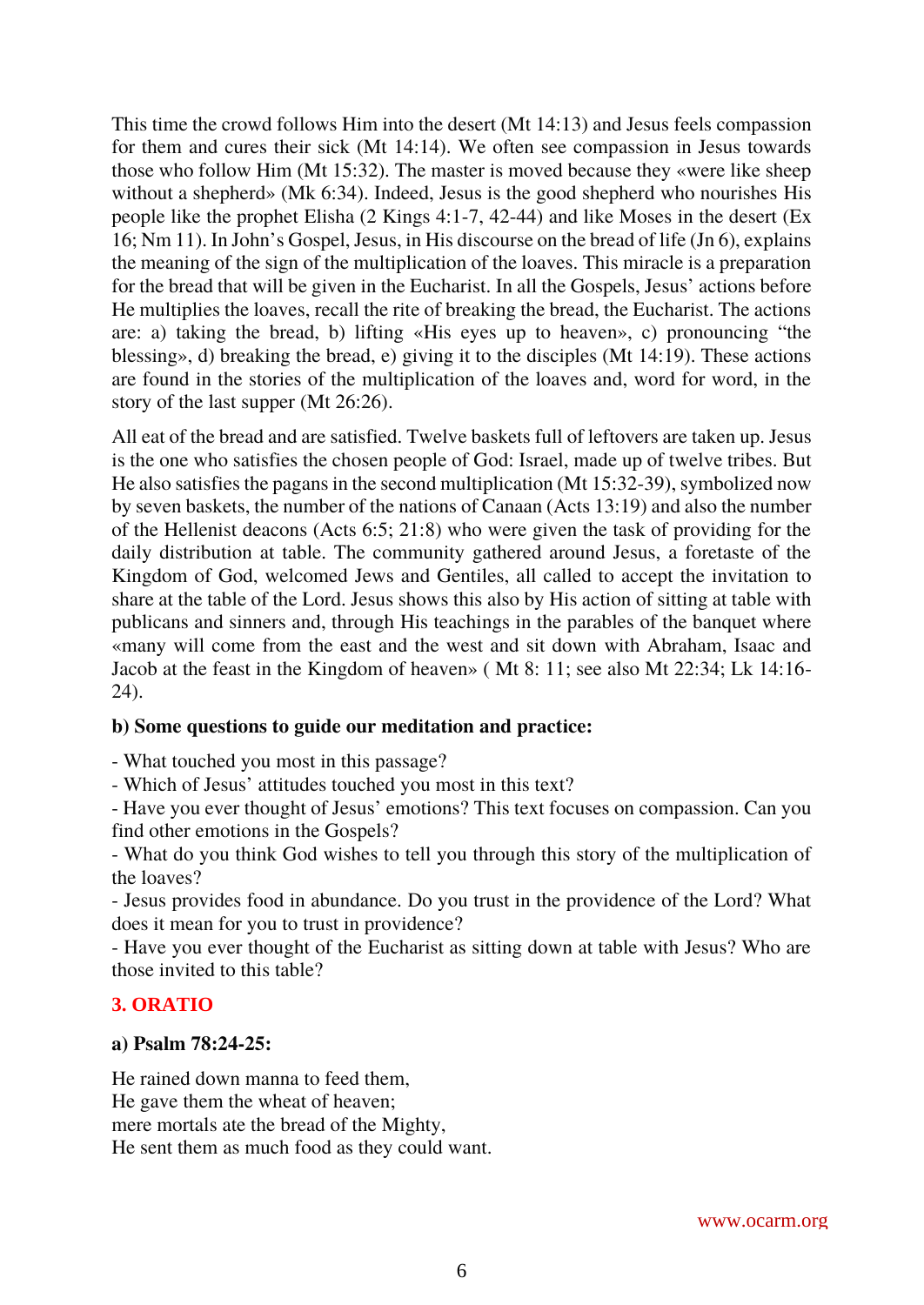### **b) Closing prayer:**

O God, who in the compassion of Your Son towards us, show us Your fatherly goodness, grant that the bread multiplied by Your providence may be broken in love, and the communion in the bread come down from heaven open us to dialogue with and service of our brothers and sisters. Through Christ our Lord.

### **4. CONTEMPLATIO**

There is one other point which I would like to emphasize, since it significantly affects the authenticity of our communal sharing in the Eucharist. It is the impulse which the Eucharist gives to the community for a practical commitment to building a more just and fraternal society. In the Eucharist our God has shown love in the extreme, overturning all those criteria of power which too often govern human relations and radically affirming the criterion of service: "If anyone would be first, he must be last of all and servant of all" (Mk 9:35). [...] Can we not make this Year of the Eucharist an occasion for diocesan and parish communities to commit themselves in a particular way to responding with fraternal solicitude to one of the many forms of poverty present in our world? I think for example of the tragedy of hunger which plagues hundreds of millions of human beings, the diseases which afflict developing countries, the loneliness of the elderly, the hardships faced by the unemployed, the struggles of immigrants. These are evils which are present - albeit to a different degree - even in areas of immense wealth. We cannot delude ourselves: by our mutual love and, in particular, by our concern for those in need we will be recognized as true followers of Christ (cf. Jn 13:35; Mt 25:31-46). This will be the criterion by which the authenticity of our Eucharistic celebrations is judged.

*John Paul II, Mane Nobiscum Domine, 28.*

### **Lectio Divina Monday, August 3, 2020**

### <span id="page-6-0"></span>*Ordinary Time* **1) Opening prayer**

Father of everlasting goodness, our origin and guide, be close to us and hear the prayers of all who praise You. Forgive our sins and restore us to life. Keep us safe in Your love. We ask this through our Lord Jesus Christ, Your Son, who lives and reigns with You and the Holy Spirit, one God, for ever and ever. Amen.

### **2) Gospel Reading - Matthew 14:22-36**

At once Jesus made the disciples get into the boat and go on ahead to the other side while He sent the crowds away. After sending the crowds away He went up into the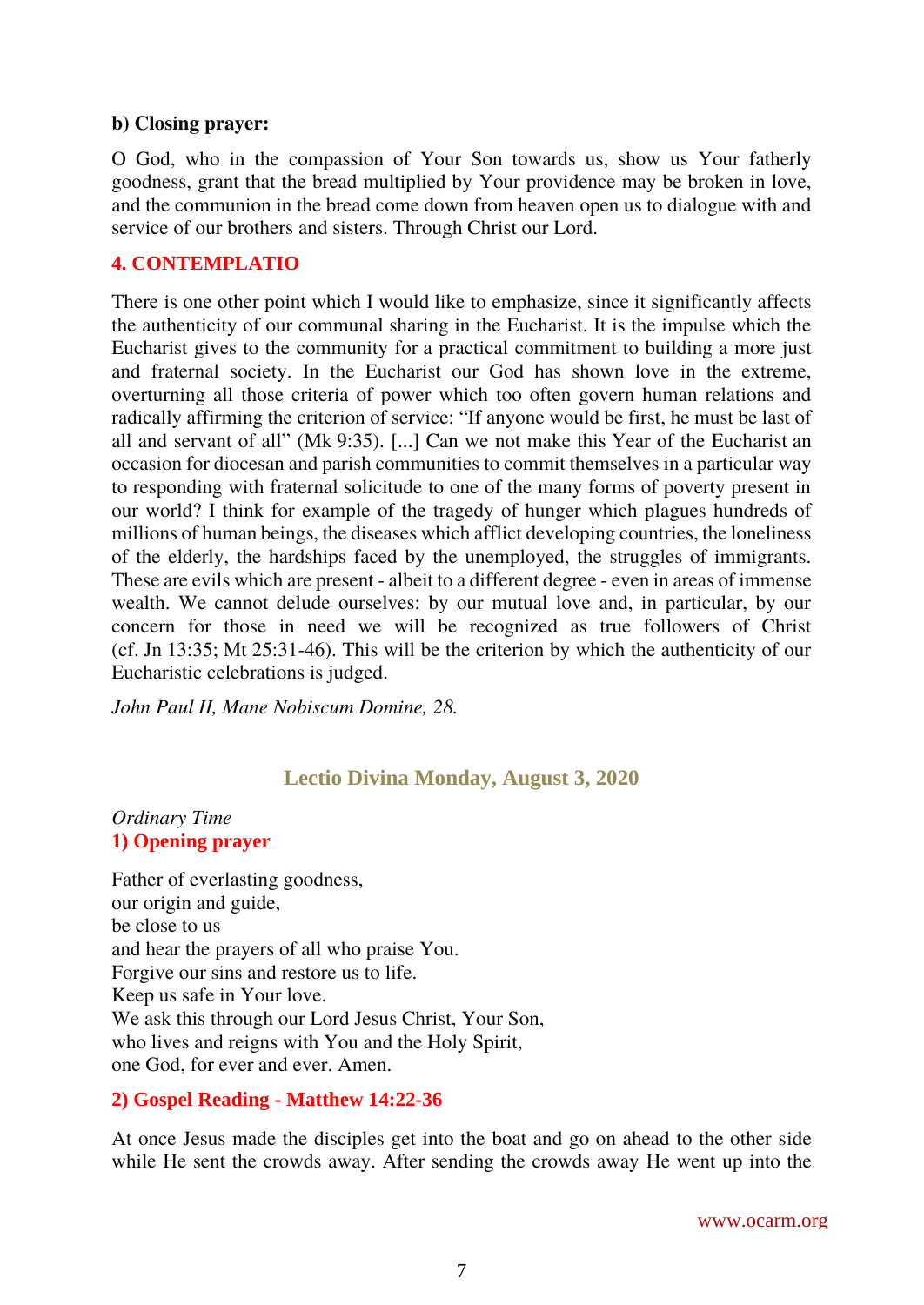hills by Himself to pray.

When evening came, He was there alone, while the boat, by now some furlongs from land, was hard pressed by rough waves, for there was a head-wind. In the fourth watch of the night He came towards them, walking on the sea, and when the disciples saw Him walking on the sea they were terrified. 'It is a ghost,' they said, and cried out in fear.

But at once Jesus called out to them, saying, 'Courage! It's me! Don't be afraid.'

It was Peter who answered. 'Lord,' he said, 'if it is You, tell me to come to You across the water.' Jesus said, 'Come.' Then Peter got out of the boat and started walking towards Jesus across the water, but then noticing the wind, he took fright and began to sink. 'Lord,' he cried, 'save me!'

Jesus put out His hand at once and held Him. 'You have so little faith,' He said, 'why did you doubt?' 32 And as they got into the boat the wind dropped. 33 The men in the boat bowed down before Him and said, 'Truly, You are the Son of God.'

Having made the crossing, they came to land at Gennesaret. When the local people recognized Him they spread the news through the whole neighborhood and took all that were sick to Him, begging Him just to let them touch the fringe of His cloak. And all those who touched it were saved.

### **3) Reflection**

• The Gospel today describes the difficult and tiresome crossing of the Sea of Galilee in a fragile boat, pushed by a contrary wind. Between the discourse of the Parables (Mt 13) and of the Community (Mt 18), there is once again, the narrative part (Mt 14 to 17). The discourse of the Parables calls our attention again to the presence of the Kingdom. Now, the narrative part shows the reactions in favor of and against Jesus provoked by that presence. In Nazareth, He was not accepted (Mt 13:53-58) and King Herod thought that Jesus was a sort or reincarnation of John the Baptist, whom he had murdered (Mt 14:1-12). The poor people, though, recognized in Jesus the one who had been sent by God and they followed Him to the desert, where the multiplication of the loaves took place (Mt 14:13-21). After the multiplication of the loaves, Jesus took leave of the crowd and ordered the disciples to cross the lake, as it is described in today's Gospel (Mt 14:22-36).

• Matthew 14:22-24: To begin the crossing asked by Jesus. Jesus obliges the Disciples to go into the boat and to go toward the other side of the sea, where the land of the pagans was. He goes up to the mountain to pray. The boat symbolizes the community. It has the mission to direct itself toward the pagans and to announce among them the Good News of the Kingdom also, which was the new way of living in community. But the crossing was very tiring and long. The boat is agitated by the wave, because the wind is contrary. In spite of having rowed the whole night, there is still a great distance left before reaching the land. Much was still lacking in the community in order to be able to cross and go toward the pagans. Jesus did not go with His disciples. They had to learn to face together the difficulties, united and strengthened by faith in Jesus, who had sent them. The contrast is very great: Jesus is in peace together with God, praying on the top of the mountain, and the Disciples are almost lost there below, in the agitated sea.

• The crossing to the other side of the lake symbolizes also the difficult crossing of the community at the end of the first century. They should get out of the closed world of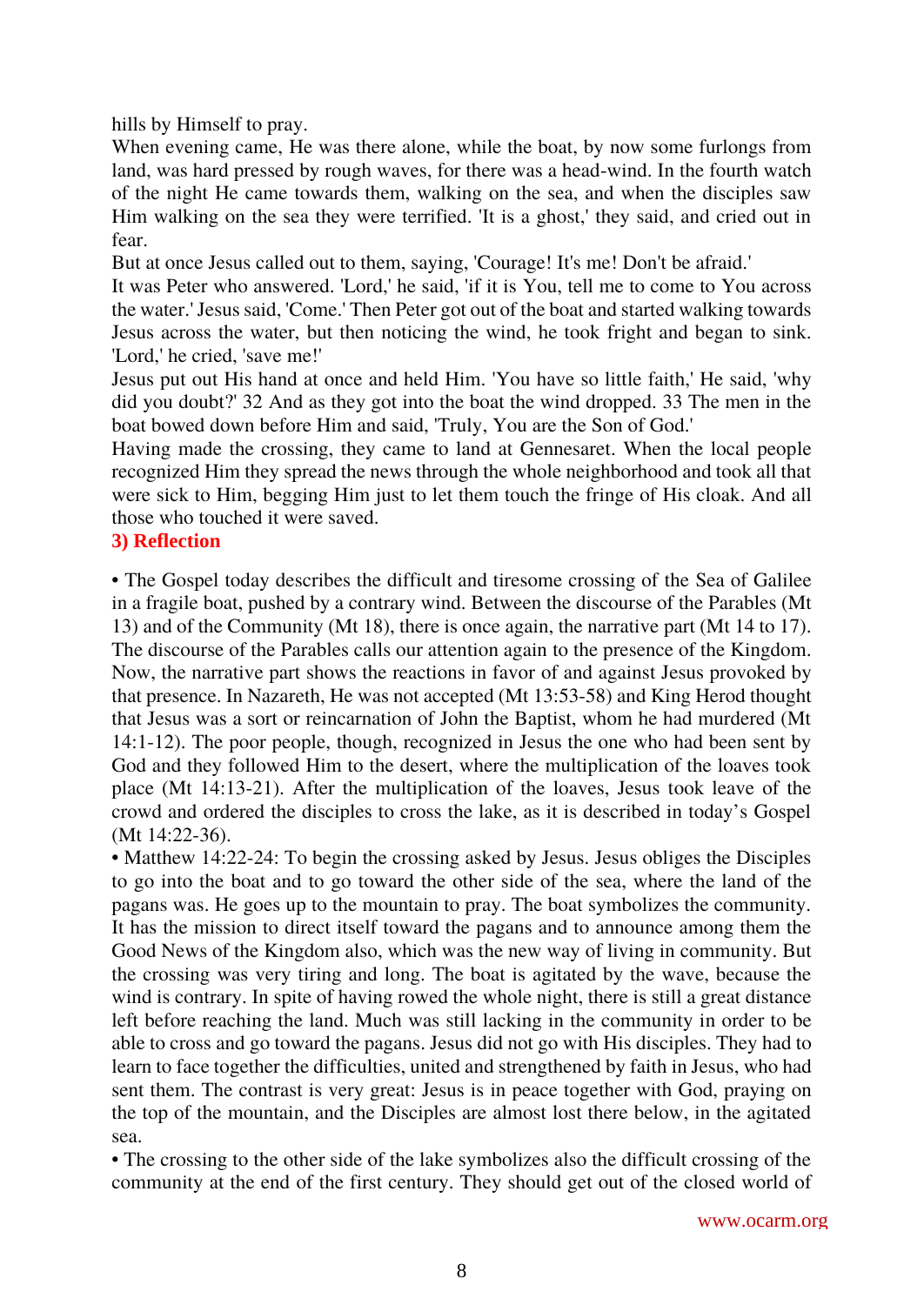the ancient observance of the law toward the new manner of observing the Law of love, taught by Jesus; they should abandon the knowledge of belonging to the Chosen People, privileged by God among all other peoples, for the certainty that in Christ all peoples would be united into One People before God; they should get out from isolation and intolerance toward the open world of acceptance and of gratitude. Today also, we are going through a difficult crossing toward a new time and a new way of being Church. A difficult crossing, but which is necessary. There are moments in life in which we are attacked by fear. Good will is not lacking, but this is not sufficient. We are like a boat faced with the contrary wind.

• Matthew 14:25-27: Jesus comes close to them but they do not recognize Him. Toward the end of the night, that is, between three and six o'clock in the morning, Jesus goes to meet the Disciples. Walking on the water, He gets close to them, but they do not recognize Him. They cry out in fear, thinking that it is a ghost. Jesus calms them down, saying, "Courage! It is me! Do not be afraid!" The expression "It is me!" is the same one with which God tried to overcome the fear of Moses when He sent him to liberate the people from Egypt (Ex 3:14). For the communities, of today as well as for those of yesterday, it was and it is very important to be always open to novelty: "Courage. It is me! Do not be afraid!"

• Matthew 14:28-31: Enthusiasm and weakness of Peter. Knowing that it is Jesus, Peter asks that he also be able walk on the water. He wants to experience the power which dominates the fury of the sea. This is a power which in the bible belongs only to God (Gen 1:6; Ps 104:6-9). Jesus allows him to participate in this power. But Peter is afraid. He thinks that he will sink and he cries out, "Lord, save me!" Jesus assures him and takes hold of him and reproaches him: "You have so little faith! Why did you doubt?" Peter has more strength than he imagined, but is afraid before the oncoming waves and does not believe in the power of God which dwells within him. The communities do not believe in the force of the Spirit which is within them and which acts through faith. It is the force of the Resurrection (Eph 1:19-20).

• Matthew 14:32-33: Jesus is the Son of God. Before the waves that come toward them, Peter begins to sink in the sea because of lack of faith. After he is saved, he and Jesus, both of them, go into the boat and the wind calms down. The other Disciples, who are in the boat, are astonished and bow before Jesus, recognizing that He is the Son of God: "Truly, You are the Son of God". Later on, Peter also professes the same faith in Jesus: "You are the Christ, the Son of the living God!" (Mt 16:16). In this way Matthew suggests that it is not only Peter who sustains the faith of the Disciples, but also that the faith of the Disciples sustains Peter's faith.

• Matthew 14:34-36: They brought all the sick to Him. The episode of the crossing ends with something beautiful: "Having made the crossing they came to Gennesaret. When the local people recognized Him they spread the news through the whole neighborhood and took all who were sick to Him, begging Him just to let them touch the fringe of His cloak. And all those who touched it were saved".

### **4) Personal questions**

• Has there been a contrary wind in your life? What have you done to overcome it? Has this happened sometimes in the community? How was it overcome?

• Which is the crossing which the communities are doing today? From where to where?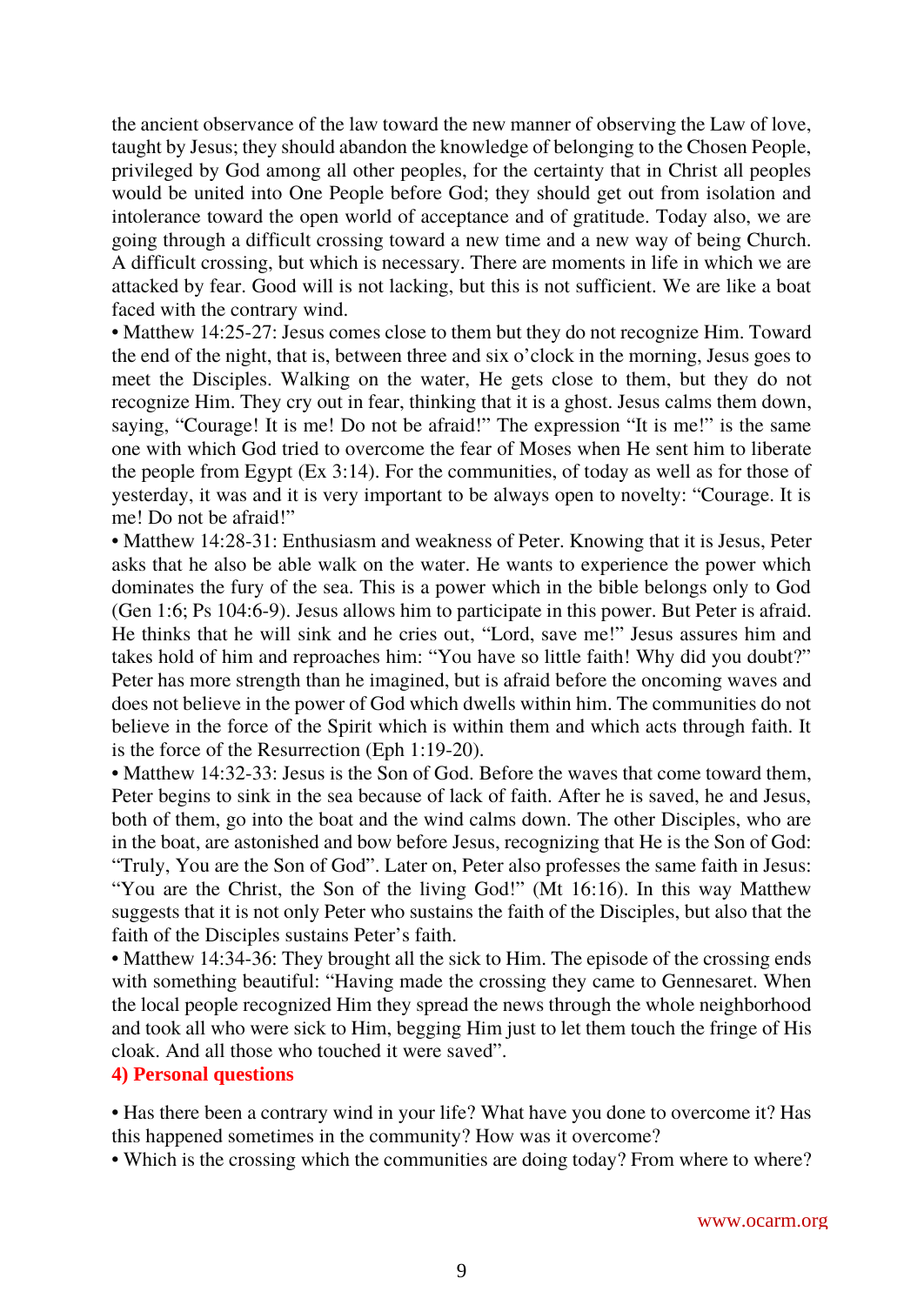How does all this help us to recognize today the presence of Jesus in the contrary waves of life?

### **5) Concluding Prayer**

Keep me far from the way of deceit; grant me the grace of Your Law. I have chosen the way of constancy; I have molded myself to Your judgements. (Ps 119:29-30)

# **Lectio Divina Tuesday, August 4, 2020**

# <span id="page-9-0"></span>**1) Opening prayer**

Father of everlasting goodness, our origin and guide, be close to us and hear the prayers of all who praise You.

Forgive our sins and restore us to life. Keep us safe in Your love. We ask this through our Lord Jesus Christ, Your Son, who lives and reigns with You and the Holy Spirit, one God, for ever and ever. Amen.

# **2) Gospel Reading - Matthew 15:1-2,10-14**

Some Pharisees and scribes came to Jesus from Jerusalem and said, "Why do your disciples break the tradition of the elders? They do not wash their hands when they eat a meal." He summoned the crowd and said to them, "Hear and understand. It is not what enters one's mouth that defiles the man; but what comes out of the mouth is what defiles one." Then his disciples approached and said to him, "Do you know that the Pharisees took offense when they heard what you said?" He said in reply, "Every plant that my heavenly Father has not planted will be uprooted. Let them alone; they are blind guides of the blind. If a blind man leads a blind man, both will fall into a pit."

# **3) Reflection**

• Today's Gospel presents the discussion of Jesus with the Pharisees regarding what is pure and impure. The text speaks about the use and religious customs of that time, it speaks about the Pharisees who taught these uses and customs to the people and it also speaks about the instructions which Jesus gives regarding these uses and customs, many of which had already lost their significance. Here in the  $15<sup>th</sup>$  chapter, Jesus helps the people and the disciples to better understand this very important theme concerning purity and the law of purity.

• Matthew 15:1-2: The Pharisees criticize the behavior of Jesus' disciples. Some Pharisees and doctors of the Law came to Jesus and asked, "Why do Your disciples break away from the tradition of the elder? They eat without washing their hands!" They pretend to be interested in knowing the reason for the behavior of the disciples. In reality, they criticize Jesus because He allows His disciples to break the norms of purity.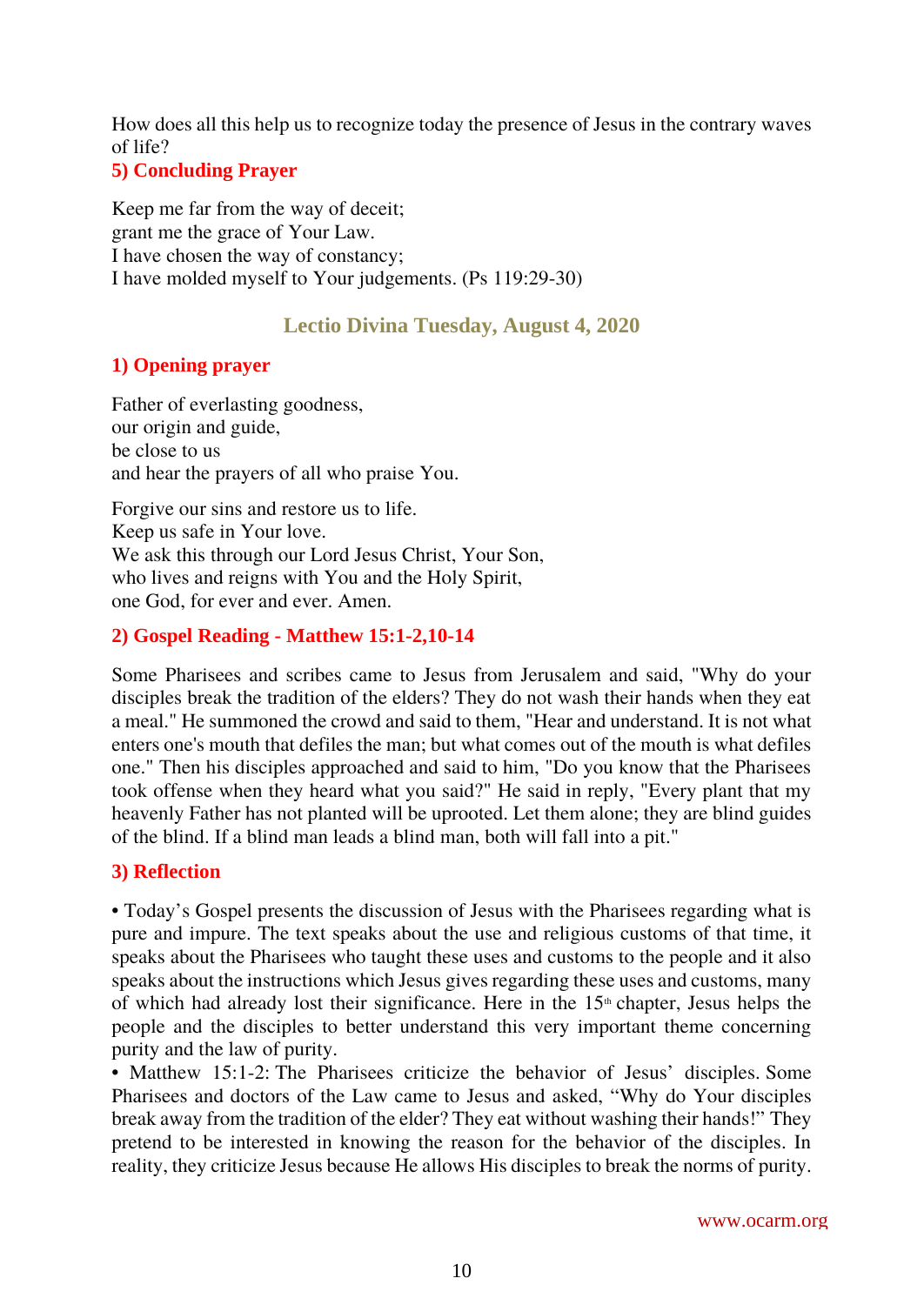There are three points which merit our attention: (a) The scribes are from Jerusalem, the capital. They have come to observe what Jesus does. (b) The disciples do not wash their hands before eating! Living with Jesus gives them the courage to break the norms which tradition imposed upon people, but which no longer had any sense for life. (c) The washing of hands continues even now to be an important norm of hygiene, but had assumed for them a religious significance which served to control and discriminate against people.

• The Tradition of the Elders (Mt 15:3-9). "The Tradition of the Elders" transmitted the norms which had to be observed by the people in order to attain the purity which the law demanded. The observance of the law was something very serious. An impure or unclean person could not receive the blessing promised by God to Abraham. The norms of the law of purity taught how to recover purity in order to be able to appear once again before God and to feel at ease in His presence. One could not appear before God just in any way, because God is the Holy One and the law said, "Be holy because I am Holy!" (Lev 19: 2). The norms of purity were, in reality, a prison, an enslavement (cf. Mt 23: 4). For the poor, it was practically impossible to observe them: to touch a leper, to eat with a tax collector, to eat without washing one's hands, and so many other activities. All these things rendered the person impure, and any contact with a person contaminated the others. This is why people lived in fear, always threatened by the many impure things which threatened their life. They were obliged to live, fearing everything and everyone. Insisting on the norms of purity, the Pharisees arrived at emptying the sense of the commandments of the Law of God. Jesus gives a concrete example. They said, "A person who consecrates his goods to the Temple can no longer use those goods to help the needy. Thus, in the name of tradition, they eliminated the significance of the fourth commandment which commands the honor of father and mother (Mt 15:3-6). These people seemed to be very observant, but they were only externally so. Inwardly , the heart was far away from God! Jesus said, quoting Isaiah, "These people honor me with the lips, but their heart is far away from Me (Mt 15:7-9). The wisdom of the people no longer agreed with what was taught, and they were waiting for the Messiah to come to show them another way in which to attain purity. This hope is realized in Jesus. Through His word He purified lepers (Mk 1:40-44), cast out demons (Mk 1: 26, 39; 3:15,22, etc.), and conquered death which was the source of all impurity. Jesus touches the woman who was excluded, and she is cured (Mk 5:25-34). Without fear of being contaminated, Jesus ate with people who were considered impure (Mk  $2:15-17$ ).

• Matthew 15:10-11: Jesus opens a new way to get people close to God. He tells the crowds, "Listen and understand! What goes into the mouth does not make anyone unclean: it is what comes out of the mouth that makes someone unclean!" Jesus reverses things: What is impure does not come from outside toward inside, as the doctors of the law taught, but from inside toward outside. In this way, nobody needs to ask himself if this or that food or drink is pure or impure. Jesus places what is clean and unclean on another level, the level of ethical behavior. He opens a new path to reach God, and in this way, He realizes the deepest desire of the people: to be at peace with God. Now all of a sudden everything changes! Through faith in Jesus, it was possible to attain purity and to feel well before God, without the need to observe all those norms of the "Tradition of the Elders." This was liberation! The Good News announced by Jesus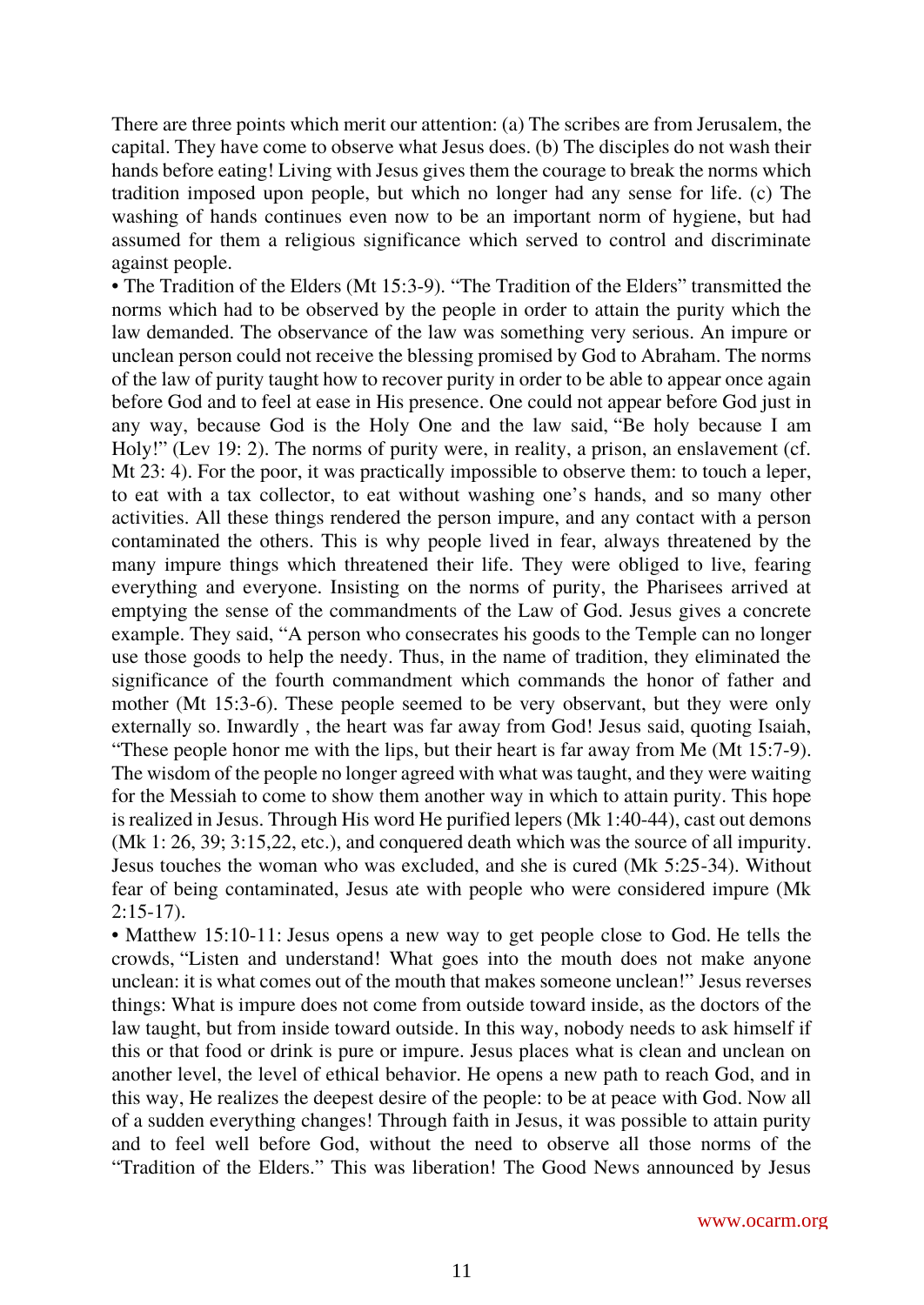liberates people from the defensive, from fear, and gives them back the will to live, the joy of being sons and daughters of God.

• Matthew 15:12-14: Jesus affirms again what He had already said. The disciples tell Jesus that His words have scandalized the Pharisees, because they were contrary to what the Pharisees taught the people. Because, if the people had seriously lived the new teaching of Jesus, the whole tradition of the elders would have to be abolished and the Pharisees and the doctors of the law would have lost their leadership and their source of income. Jesus' response is clear and leaves no doubts: "Any plant My Heavenly Father has not planted will be pulled out by the roots. Leave them alone! They are blind leaders of the blind. And if one blind person guides another, both will fall into the pit." Jesus did not diminish the impact of His words and He reaffirmed what He had said before.

### **4) Personal questions**

•Do you know any religious practice today which no longer makes any sense, but which continues to be taught? In your life are there some practices and customs which are considered sacred, and others which are not?

• By what criteria would you judge these practices? Are these criteria consistent with all of Jesus' teaching, or just a limited passage (a single passage is easy to take out of context)?

• The Pharisees were practicing Jews, but their faith was separated from the life of the people. This is why Jesus criticizes them. And today, would Jesus criticize us? For what things?

# **5) Concluding Prayer**

The angel of Yahweh encamps around those who fear Him and rescues them. Taste and see that Yahweh is good. How blessed are those who take refuge in Him. (Ps 34:7-8)

# **Lectio Divina Wednesday, August 5, 2020**

### <span id="page-11-0"></span>*Ordinary Time*

# **1) Opening prayer**

Father of everlasting goodness, our origin and guide, be close to us and hear the prayers of all who praise You. Forgive our sins and restore us to life. Keep us safe in Your love. We ask this through our Lord Jesus Christ, Your Son, who lives and reigns with You and the Holy Spirit, one God, for ever and ever. Amen.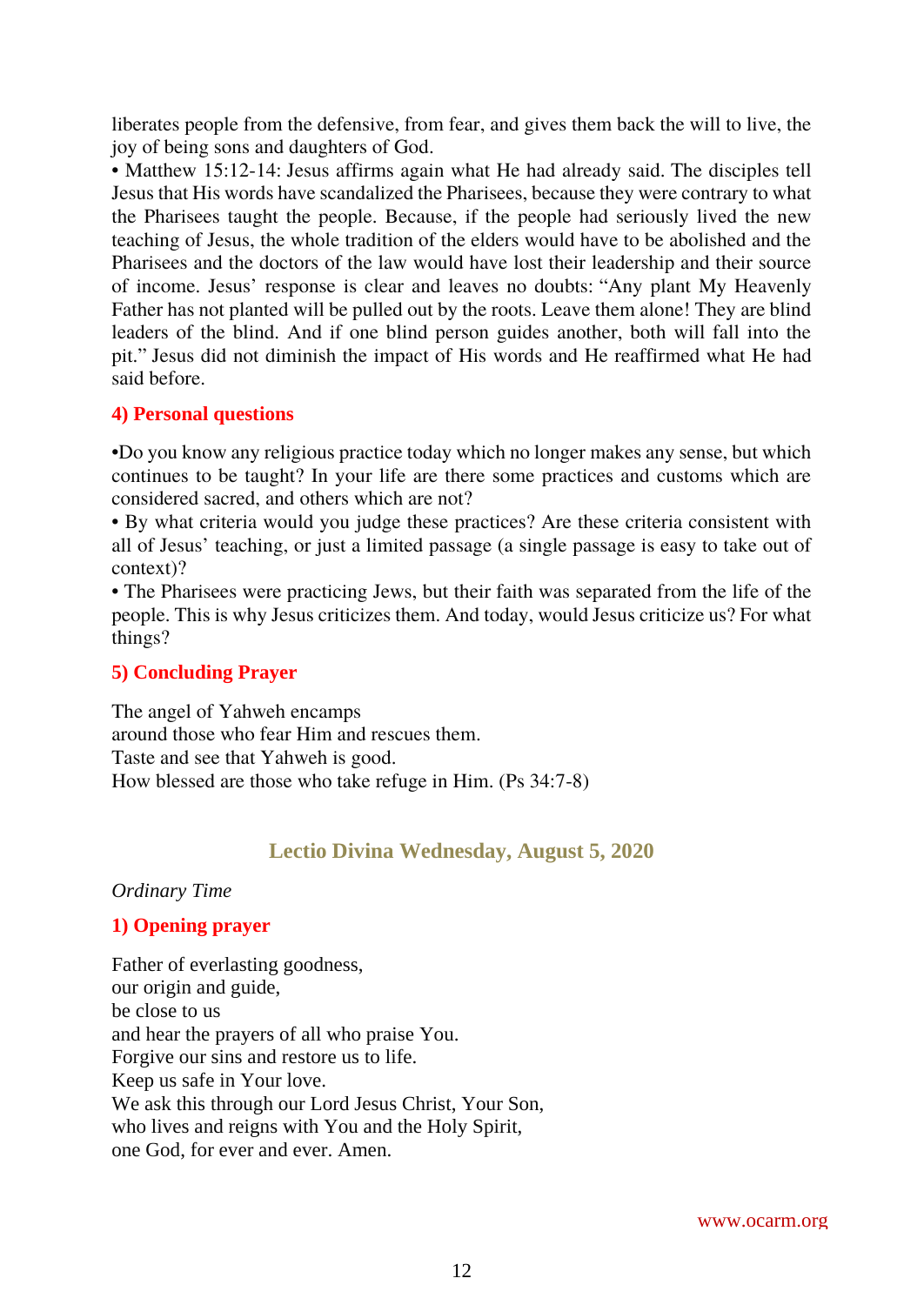### **2) Gospel Reading - Matthew 15:21-28**

At that time Jesus withdrew to the region of Tyre and Sidon. And behold, a Canaanite woman of that district came and called out, "Have pity on me, Lord, Son of David! My daughter is tormented by a demon." But he did not say a word in answer to her. His disciples came and asked him, "Send her away, for she keeps calling out after us." He said in reply, "I was sent only to the lost sheep of the house of Israel." But the woman came and did him homage, saying, "Lord, help me." He said in reply, "It is not right to take the food of the children and throw it to the dogs." She said, "Please, Lord, for even the dogs eat the scraps that fall from the table of their masters." Then Jesus said to her in reply, "O woman, great is your faith! Let it be done for you as you wish." And her daughter was healed from that hour.

#### **3) Reflection**

Context. The bread of the children and the great faith of a Canaanite woman is the theme presented in the liturgical passage taken from chapter 15 of Matthew, who proposes to the reader of his Gospel a further deepening of faith in Christ. The episode is preceded by an initiative of the Pharisees and scribes, who go down to Jerusalem and cause a dispute to take place with Jesus, but which did not last long, because He, together with His disciples, withdrew to go to the region of Tyre and Sidon. While He is on the way, a woman from the pagan region comes to Him. This woman is presented by Matthew by the name of "a Canaanite woman" who, in the light of the Old Testament, is presented with great harshness. In the Book of Deuteronomy the inhabitants of Canaan were considered people full of sins: evil and idolatrous people. • The dynamic of the account. While Jesus carries out His activity in Galilee and is on the way toward Tyre and Sidon, a woman comes up to Him and begins to bother Him with a petition for help for her sick daughter. The woman addresses Jesus using the title "Son of David," a title which sounds strange pronounced by a pagan and that could be justified because of the extreme situation in which the woman finds herself. It could be thought that this woman already believes in some way, in the person of Jesus as final Savior, but this is excluded because it is only in v. 28 that her act of faith is recognized precisely by Jesus. In the dialogue with the woman Jesus seems to show that distance and diffidence which reigned between the people of Israel and the pagans. On one side Jesus confirms to the woman the priority for Israel to have access to salvation, and before the insistent prayer of His interlocutor Jesus seems to withdraw, to be at a distance; an incomprehensible attitude for the reader, but in the intention of Jesus it expresses an act of pedagogical value. To the first invocation "Have pity on me, Lord, Son of David" (v. 22) Jesus does not respond. To the second intervention, this time on the part of the disciples, who invite Him to listen to the woman's prayer, He only expresses rejection that stresses that secular distance between the chosen people and the pagan people (vv. 23b-24). But at the insistence of the prayer of the woman who bows before Jesus, a harsh and mysterious response follows: "It is not fair to take the children's food and throw it to little dogs" (v. 26). The woman goes beyond the harsh response of Jesus' words and gets a small sign of hope: the woman recognizes that God's plan being carried out by Jesus initially concerns the chosen people, and Jesus asks the woman to recognize that priority; the woman takes advantage of that priority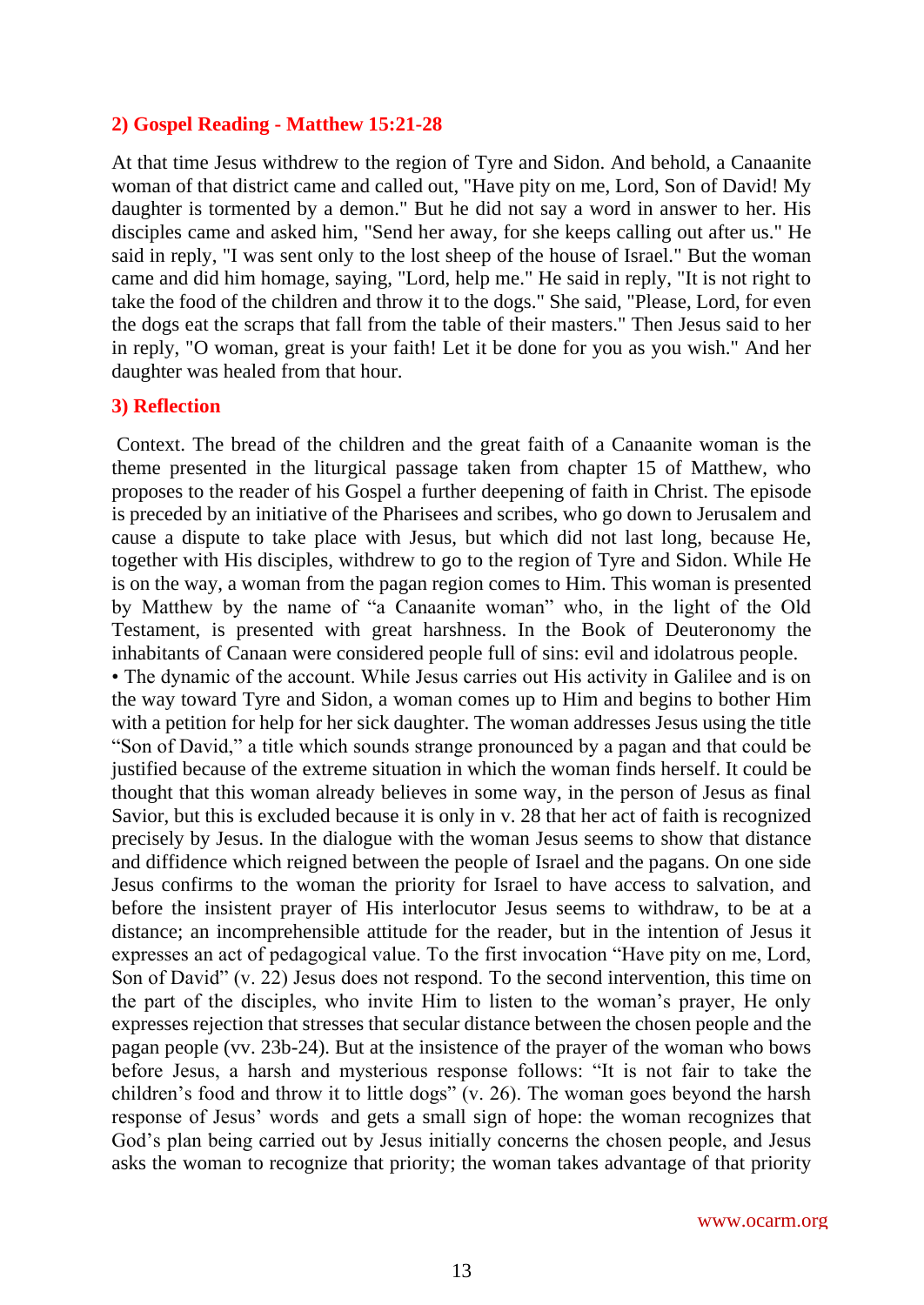to present a strong reason to obtain the miracle: "Ah yes, Lord, but even little dogs eat the scraps that fall from their masters' table" (v. 27). The woman has exceeded the test of faith: "Woman, you have great faith" (v. 28); in fact, to the humble insistence of her faith corresponds a salvific gesture.

This episode addresses an invitation to every reader of the Gospel to have that interior attitude of "openness" toward everyone, believers or not, that is to say, availability and acceptance without distinction toward all people.

### **4) Personal questions**

• The disturbing word of God invites you to break open your smugness and all of your small plans. Are you capable of accepting all the brothers and sisters who come to you? • Are you aware of your poverty to be able, like the Canaanite woman, to entrust yourself to Jesus' word of salvation?

### **5) Concluding Prayer**

Lord, do not thrust me away from Your presence; do not take away from me Your spirit of holiness. Give me back the joy of Your salvation, sustain in me a generous spirit. (Ps 51:11-12)

# **Lectio Divina Thursday, August 6, 2020**

### <span id="page-13-0"></span>*Ordinary Time*

# **1) Opening prayer**

Father of everlasting goodness, our origin and guide, be close to us and hear the prayers of all who praise You. Forgive our sins and restore us to life. Keep us safe in Your love. We ask this through our Lord Jesus Christ, Your Son, who lives and reigns with You and the Holy Spirit, one God, for ever and ever. Amen.

# **2) Gospel Reading - Matthew 17:1-9**

Jesus took with Him Peter and James and his brother John and led them up a high mountain by themselves. There in their presence He was transfigured: His face shone like the sun and His clothes became as dazzling as light. And suddenly Moses and Elijah appeared to them; they were talking with Him.

Then Peter spoke to Jesus. 'Lord,' he said, 'it is wonderful for us to be here; if You want me to, I will make three shelters here, one for You, one for Moses and one for Elijah.' He was still speaking when suddenly a bright cloud covered them with shadow, and suddenly from the cloud there came a voice which said, 'This is My Son, the Beloved; He enjoys My favor. Listen to Him.'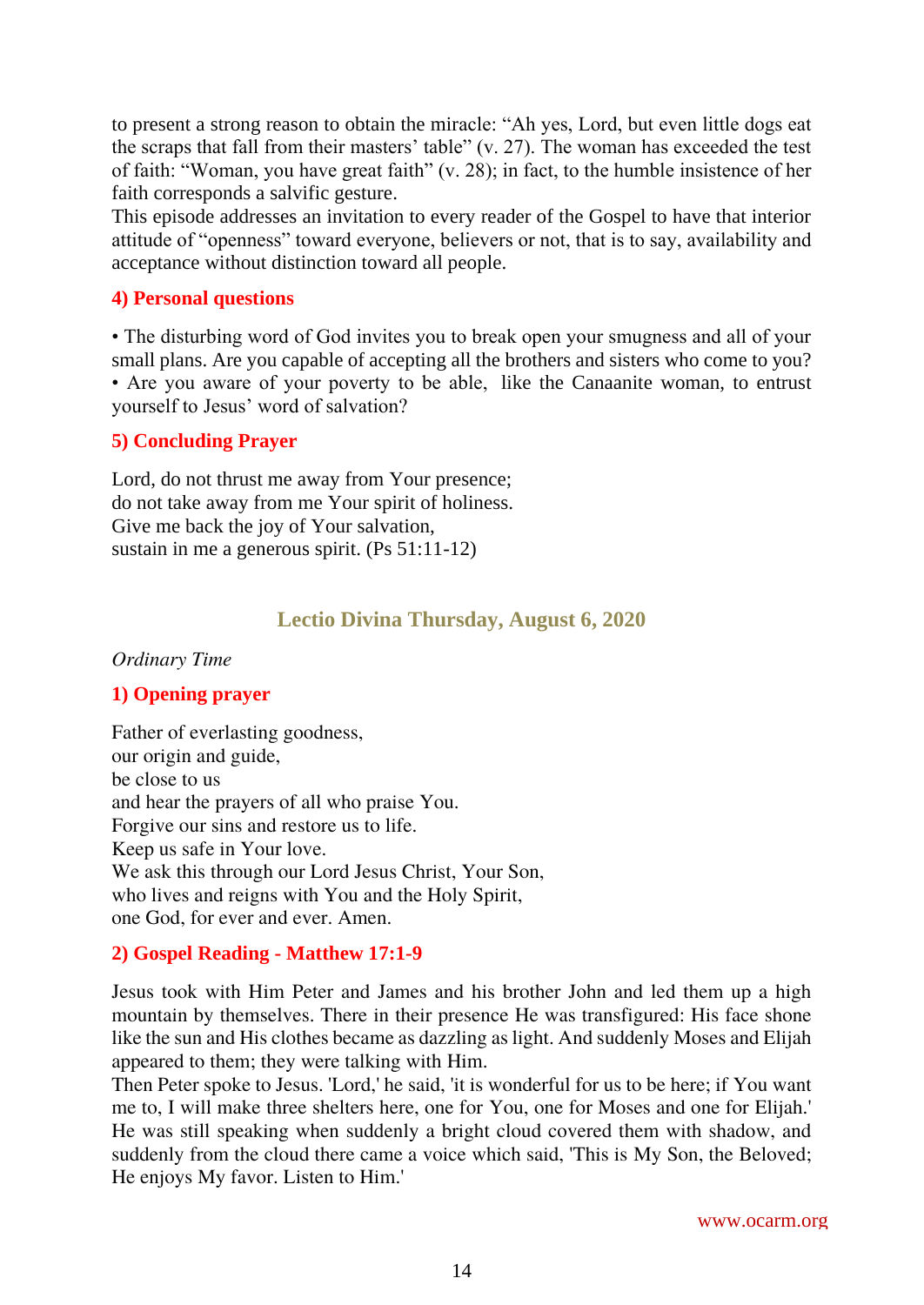When they heard this, the disciples fell on their faces, overcome with fear. But Jesus came up and touched them, saying, 'Stand up, do not be afraid.' And when they raised their eyes they saw no one but Jesus. As they came down from the mountain Jesus gave them this order, 'Tell no one about this vision until the Son of man has risen from the dead.'

### **3) Reflection**

• Today is the Feast of the Transfiguration of Jesus. The Transfiguration takes place after the first announcement of the Death of Jesus (Mt 16:21). This announcement disturbs the head of the Disciples, especially Peter (Mt 16:22-23). They were living among the poor, but the head was lost in the dominating ideology of that time. They were expecting a glorious Messiah. The cross was an impediment to believing in Jesus. The Transfiguration, where Jesus appears glorious on the top of the mountain, was for them a help to overcome the trauma of the Cross and to discover the true Messiah in Jesus. But even with this, many years afterwards, when the Good News was already diffused in Asia Minor and in Greece, the Cross continued to be for the Jews and for the Gentiles a great impediment to accepting Jesus as Messiah. "The Cross is foolishness and scandal!" as it was said (1Cor 1:23). One of the greatest efforts of the first Christians was to help people to become aware that the cross was not a scandal, nor foolishness, but rather the most beautiful and strongest expression of the wisdom of God (1Cor 1:22-31). Today's Gospel contributes to this effort. It shows that Jesus fulfilled the prophecy and that the Cross was the way to Glory. There is no other way.

• Matthew 17:1-3: *Jesus changes appearance*. Jesus goes up to the top of the mountain. Luke adds that He goes there to pray (Lk 9:28). There, on the top of the mountain, Jesus appears in glory, before Peter, James and John. Together with Jesus Moses and Elijah also appear. The high mountain evokes Mount Sinai, where, in the past, God had manifested His will to the people, giving them the Tablets of the Law. The white clothes recall Moses who was radiant with light when he was speaking with God on the Mountain and received the Law from God, (Ex 34:29-35). Elijah and Moses, the two maximum authorities of the Old Testament, speak with Jesus. Moses represents the Law; Elijah, the prophecy. Luke tells us that the conversation was on the "Exodus" (the death) of Jesus in Jerusalem (Lk 9:31). Thus, it is clear that the Old Testament, that is the Law as well as the Prophets, already taught that for the Messiah, the way to Glory had to go through the Cross. There is no other way.

• Matthew 17: 4: *It pleases Peter, but he does not understand.* It pleases Peter and he wants to freeze that pleasant moment on the Mountain. He offers to build three tents. Mark says that Peter was afraid, and did not know what he was saying (Mk 9:6), and Luke adds that the Disciples were sleepy (Lk 9:32). They were like us: it is difficult for them to understand the Cross!

• Matthew 17:5-8: *The voice from Heaven clarifies the facts.* When Jesus is enveloped by the glory, there was a voice from Heaven which said, *"This is My Son, the Beloved, He enjoys My favor. Listen to Him".* The expression "Beloved son" evokes the person of the Messiah Servant, announced by the Prophet Isaiah (cf. Isa 42:1). The expression *"Listen to Him"* evokes the prophecy which promised the coming of a new Moses (cf. Deut 18:15). In Jesus the prophecies of the Old Testament are being fulfilled, the disciples can no longer doubt. Jesus is truly the *glorious* Messiah and the way to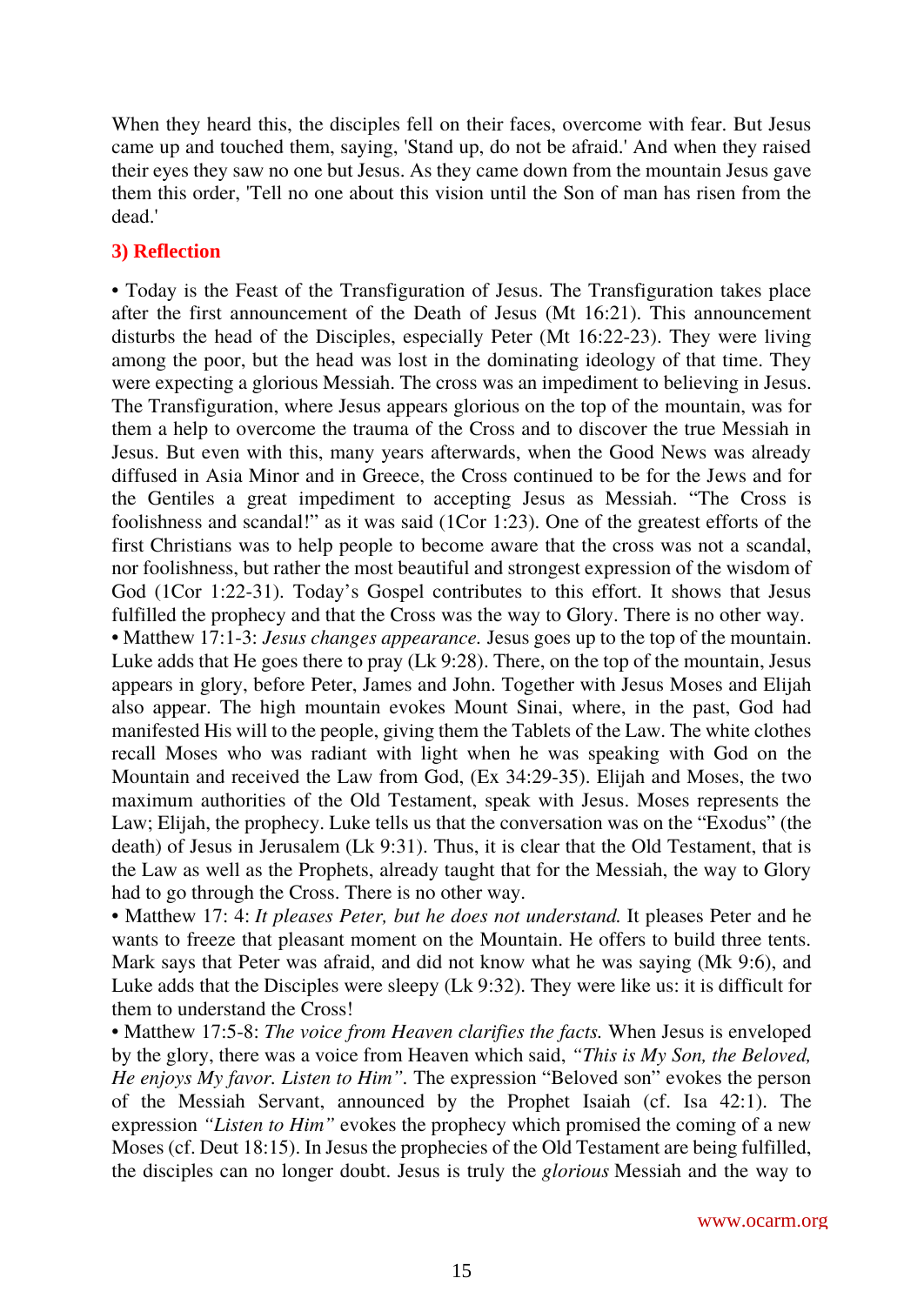arrive at the glory passes through the cross, according to everything announced in the prophecy of the Messiah Servant (Isa 53:3-9). The glory of the Transfiguration proves this. Moses and Elijah confirm it. The Father guarantees it. Jesus accepts it. Before everything which was taking place the Disciples were afraid and fell on their faces. Jesus gets close to them, touches them and says: *"Stand up, do not be afraid".* The Disciples raised their eyes and saw only Jesus and nobody else. From now on, Jesus is the only revelation of God for us! Jesus, and He alone, is the key to understanding Scripture and Life.

• Matthew 17:9: *To know how to keep silence.* Jesus asks the disciples to tell no one about the vision until the Son of Man has risen from the dead. Mark says that they did not know what it meant to rise from the dead (Mk 9:10). In fact, the one who does not join suffering to the resurrection will not understand the significance of the Cross. The Cross of Jesus is the proof that life is stronger than death. The full understanding of the following of Jesus is not attained by theoretical instruction, but by practical commitment, *walking with Him along the road of service, from Galilee until Jerusalem.*

### **4) Personal questions**

• Has your faith in Jesus given you some moment of transfiguration and of profound joy? How have these moments of joy given you strength in difficult moments?

• Today, how can you transfigure both your personal and your family life, and the community life of your neighborhood?

### **5) Concluding Prayer**

The mountains melt like wax, before the Lord of all the earth. The heavens proclaim His saving justice, all nations see His glory. (Ps 97:5-6)

### **Lectio Divina Friday, August 7, 2020**

#### <span id="page-15-0"></span>*Ordinary Time*

### **1) Opening prayer**

Father of everlasting goodness, our origin and guide, be close to us and hear the prayers of all who praise You. Forgive our sins and restore us to life. Keep us safe in Your love. We ask this through our Lord Jesus Christ, Your Son, who lives and reigns with You and the Holy Spirit, one God, for ever and ever. Amen.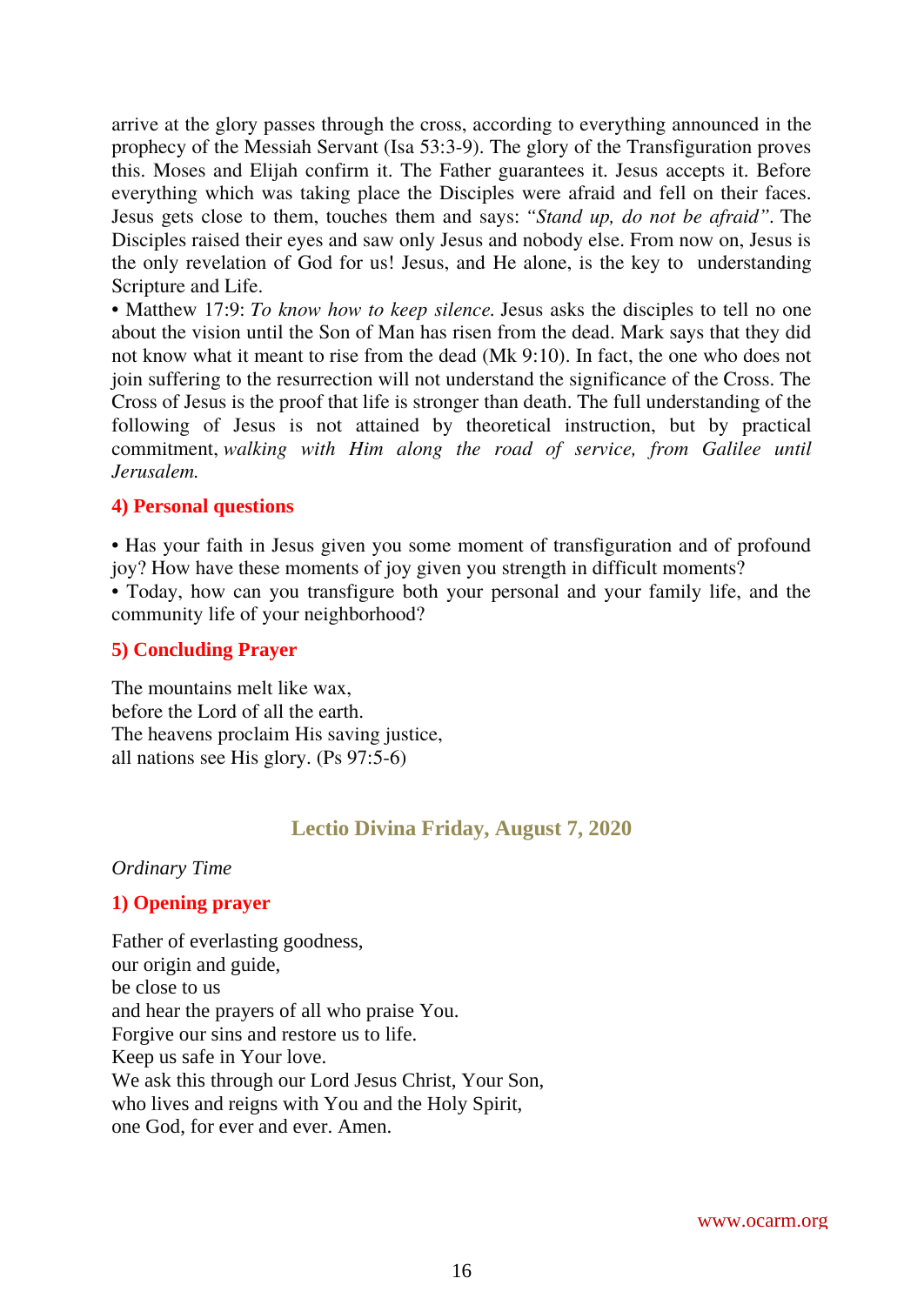# **2) Gospel Reading - Matthew 16:24-28**

Jesus said to his disciples, "Whoever wishes to come after me must deny himself, take up his cross, and follow me. For whoever wishes to save his life will lose it, but whoever loses his life for my sake will find it. What profit would there be for one to gain the whole world and forfeit his life? Or what can one give in exchange for his life? For the Son of Man will come with his angels in his Father's glory, and then he will repay each according to his conduct. Amen, I say to you, there are some standing here who will not taste death until they see the Son of Man coming in his Kingdom."

# **3) Reflection**

• The five verses of today's Gospel continue with the words of Jesus to Peter which we meditated on yesterday. Jesus does not hide nor lessen the demands of discipleship. He does not allow Peter to take the initiative and puts him in his place: *"Far from Me!"* Today's Gospel makes explicit these demands for all of us.

• Matthew 16:24: *"Take up his cross and follow Me"*. Jesus draws the conclusions which are valid even until now: "*If anyone wants to follow Me, let him renounce himself and take up his cross and follow Me".* At that time, the cross was the death sentence which the Roman Empire inflicted on marginalized persons and bandits. To take up the cross and carry it behind Jesus was the same as to accept to be marginalized by the unjust system which legitimized injustice. The Cross is not fatalism, nor exigency from the Father. The Cross is the consequence of the commitment freely taken up by Jesus to reveal the Good News that God is Father, and therefore, we all have to be accepted and treated as brothers and sisters. Because of this revolutionary announcement, Jesus was persecuted and He was not afraid to give His life. *Nobody has greater love than this: to give one's life for his friends* (Jn 15:13). The witness of Paul in the letter to the Galatians indicates the concrete significance and importance of all this: "*But as for me, it is out of the question that I should boast at all, except of the cross of our Lord Jesus Christ, through whom the world has been crucified to me, and I to the world".* (Gal 6:14). He ends by referring to the marks of the tortures which he suffered: *"After this, let no one trouble me, I carry branded on my body the marks of Jesus"* (Gal 6:17).

• Matthew 16:25-26: "*Anyone who loses his life for My sake will find it".* These two verses make explicit universal human values which confirm the experience of many Christians and non Christians: to save one's life, to lose one's life, to find one's life. The experience of many is the following: anyone who is always seeking goods and riches is never satisfied. Anyone who gives himself to others, forgetting himself, experiences great happiness. This is the experience of the mothers who give themselves and of so many people who do not think of self, but think of others. Many do this and live in this way almost out of instinct, as something which comes from the bottom of the heart. Others act in this way because they have had a painful experience of frustration which has led them to change attitude. Jesus is right in saying, "*Anyone who wants to save his life will lose it; but anyone who loses his life for My sake will find it"*. The reason is important: "For My sake", or like Mark says: "For the sake of the Gospel" (Mk 8:35). He ends saying, *"What, then will anyone gain by winning the whole world and forfeiting his life? Or what can anyone offer in exchange for his life?"* This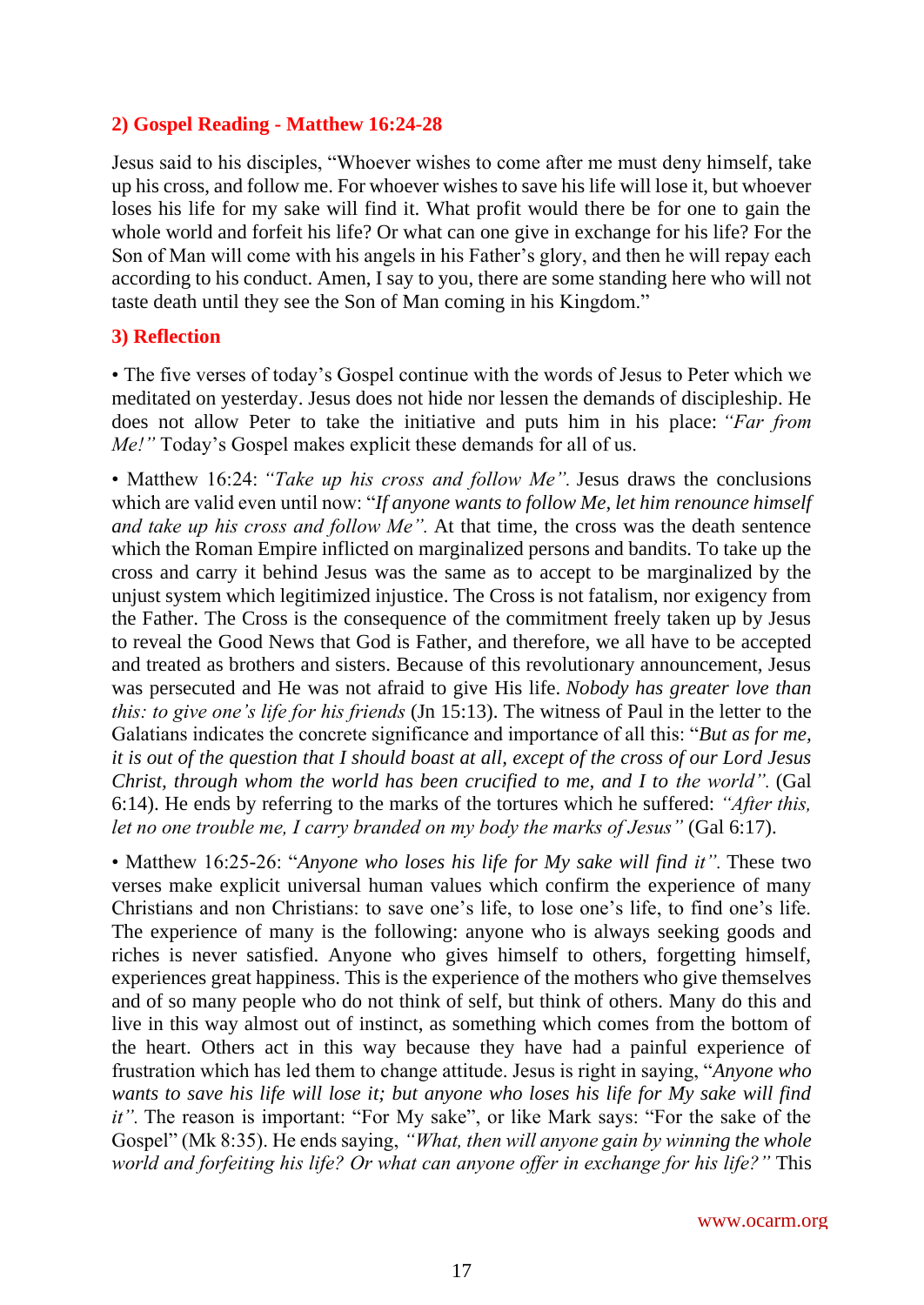last phrase recalls the psalm where it is said that no one is capable of paying the ransom for his life: *"But no one can ever redeem himself or pay his own ransom to God; the price for himself is too high, it can never be that he will live on for ever and avoid the sight of the abyss"* (Ps 49: 8-10).

• Matthew 16:27-28: *The Son of Man is going to come in the glory of the Father and He will reward each one according to his behavior.* These two verses refer to the hope regarding the coming of the Son of Man in the last times, as judge of humanity, as he is presented in the vision of the prophet Daniel (Dan 7:13-14). The first verse says, *"The Son of Man is going to come in the glory of His Father with His angels and will reward each one according to his behavior".* (Mt 16:27). This phrase speaks about the justice of the Judge. Each one will receive according to his own behavior. The second verse says, *"There are some standing here who will not taste death before they see the Son of Man coming with His kingdom".* (Mt 16:28). This phrase is an advertisement to help us perceive the coming of Jesus, the Judge of the actions of life. Some thought that Jesus would have come afterwards (1 Thess 4:15-18). But in fact, Jesus was already present in persons, especially in the poor. They did not perceive this, even though Jesus Himself had said, "Every time that you have helped the poor, the sick, the homeless, the prisoner, the pilgrim, you helped Me, it was Me!" (cf. Mt 25: 34-45).

#### **4) Personal questions**

• Anyone who loses his life will find it. What experience do I have regarding this?

• The words of Paul: "*As for me, instead, there is no other glory than the cross of our*  Lord Jesus Christ, by whom the world has been crucified for me and I for the *world".* Do I have the courage to repeat these words in my life?

• From Matt 16:25, to Lk 9:24, to Jn 21:18 we learn of the importance of following rather than leading. In my life, do I follow, give my life to others, or do I "lead my own life"?

### **5) Concluding Prayer**

Proclaim with me the greatness of Yahweh, let us acclaim His Name together. I seek Yahweh and He answers me, frees me from all my fears. (Ps 34:3-4)

# **Lectio Divina Saturday, August 8, 2020**

#### <span id="page-17-0"></span>*Ordinary Time*

#### **1) Prayer**

Show us Your continued kindness, Father, and watch Your people, as we acknowledge Your guidance and Your leadership.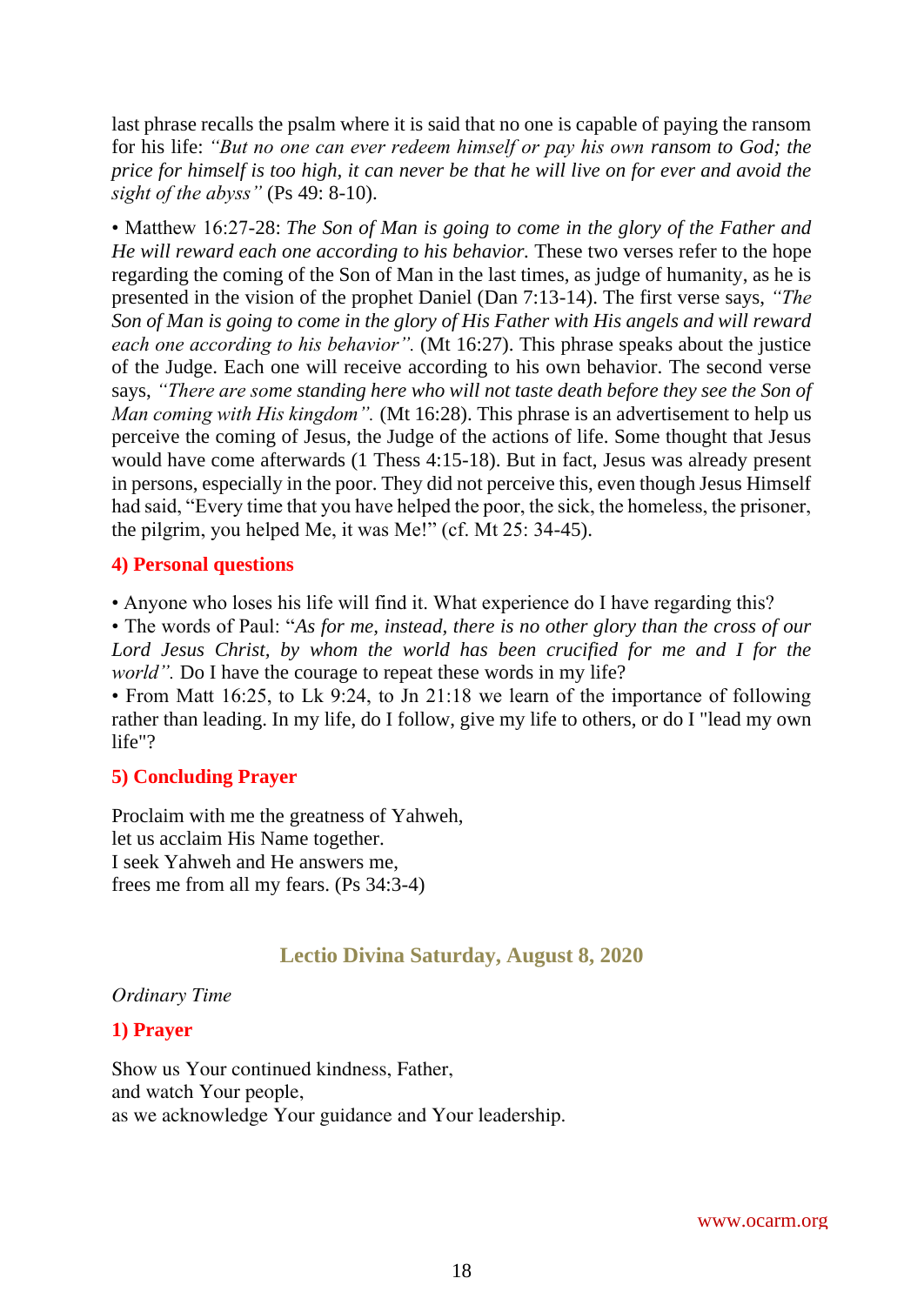Renew the work of Your creation and guard what You have renewed. Through our Lord Jesus Christ. Amen.

### **2) Reading**

#### **From the Gospel according to Matthew 17:14-20**

A man came up to Jesus, knelt down before him, and said, "Lord, have pity on my son, who is a lunatic and suffers severely; often he falls into fire, and often into water. I brought him to your disciples, but they could not cure him." Jesus said in reply, "O faithless and perverse generation, how long will I be with you? How long will I endure you? Bring the boy here to me." Jesus rebuked him and the demon came out of him, and from that hour the boy was cured. Then the disciples approached Jesus in private and said, "Why could we not drive it out?" He said to them, "Because of your little faith. Amen, I say to you, if you have faith the size of a mustard seed, you will say to this mountain, 'Move from here to there,' and it will move. Nothing will be impossible for you."

### **3) Reflection**

• Context. Our passage has Jesus in his work of healing. After having stayed with the disciples alone in the region of Caesarea Philippi (16:13 to 28) Jesus climbs a high mountain and is transfigured before three disciples (17:1-10) and then reaches the crowd  $(17:14 - 21)$  and attempts a new approach to Galilee  $(17:22)$ . What to think of these geographical shifts of Jesus? It is not to be discounted that they could have geographical value, but Matthew presents them as part of a spiritual journey. In his journey of faith, the community is increasingly called upon to retrace that spiritual journey which marked the life of Jesus from Galilee to His passion, death and resurrection: a spiritual journey in which the power of faith plays a crucial role.

• The power of faith. Jesus, after His transfiguration, with His small community of disciples, returned from the crowd before returning to Galilee (v. 22) and arriving in Capernaum (v. 24). In the crowd a man approached Him and begged Him to intervene in the evil that keeps his son imprisoned. The description preceding the intervention of Jesus is really clear: this is a case of epilepsy with all its pathological consequences on the psychic level. At the time of Jesus, this type of illness was traced to evil forces and specifically the action of Satan, enemy of God and man, and therefore the origin of evil and all evil. Faced with such a situation in which evil forces far beyond human capabilities are at work, the disciples find themselves powerless to heal the child (vv. 16-19) and because of their lack of faith (v. 20). For the evangelist, this young epileptic is a symbol of those who devalue the power of faith (v. 20), not mindful of the presence of God in their midst (v. 17). The presence of God in Jesus, Emmanuel, is not recognized. Understand something of Jesus is not enough. We need true faith. After Jesus rebuked the crowd, they bring the boy: "Bring him here" (v. 17). Jesus heals and frees him and rebukes the devil. This is not simply the miracle of healing a single person, but also the healing of the weak and uncertain faith of the disciples. Jesus approaches them, who are confused or dazed by their impotence: "Why could we not cast it out?" (v. 20). Jesus' answer is clear: "because of your wavering faith." Jesus calls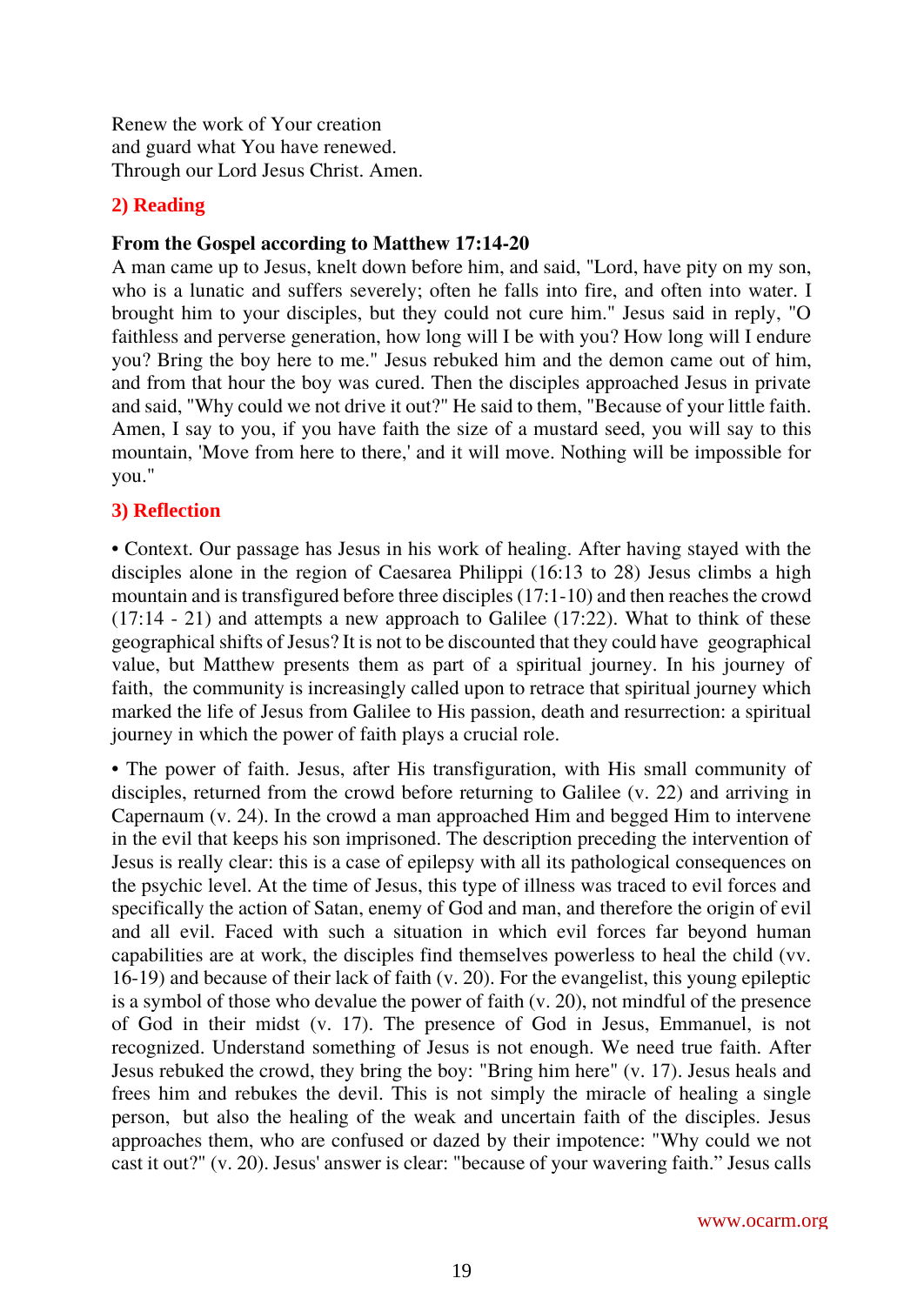for faith that can move mountains to identify with His person, His mission, His divine power. It is true that the disciples have left everything to follow Jesus but have failed to heal the epileptic boy because of "little faith." It is not lack of faith, only that it is weak, vacillating for sure, with a predominance of mistrust and doubt. It is a faith that is not rooted entirely in relationship with Christ. Jesus goes beyond the language when He says, "If you have faith like a mustard seed" it can move mountains, it is an exhortation to be guided by the power of faith in action, which becomes especially strong in times of trial and suffering and attains maturity in the scandal of the cross. True faith can do anything, can even move mountains. The disciples, the early community, experienced that you must join in the death and resurrection of Jesus.

# **4) Personal questions**

• Through meditation we observed that the disciples are placed in relation to the epileptic and to Jesus Himself. Do you find that your faith helps you to relate to Jesus as well as to others?

• Do you feel committed every day to move the mountains that stand between your selfinterest and the will of God?

# **5) Final Prayer**

The LORD is a stronghold for the oppressed, stronghold in times of trouble. Those who honor Your name trust in You; You never forsake those who seek You, LORD. (Psalm 9)

# **Lectio Divina Sunday, August 9, 2020**

<span id="page-19-0"></span>*Jesus walks on the sea Matthew 14:22-33*

# **1. Opening prayer**

Come Holy Spirit, my life is going through a storm, the egoistic winds impel me where I do not wish to go. I cannot resist their force. I am weak and deprived of strength. You are the energy which gives life. You are my comfort, my force and my cry of prayer. Come, Holy Spirit, reveal to me the meaning of the Scriptures, give me peace anew, serenity and the joy of living.

# **2. Lectio**

# **a) Key to the reading:**

Jesus and His Disciples are on the shore of the lake, at nightfall, after the multiplication of the loaves. Part of the passage is also found in Mark (6:45-52) and in John (6:16-21). The episode of Peter (vv. 28-32) is found only in Matthew. Some commentators hold that it is a question of an appearance of Jesus after the Resurrection (Lk 24:37). The difficulties of the Church and the need for a greater faith in the Risen Jesus are thus foreshadowed.

# **b) A possible division of the Text:**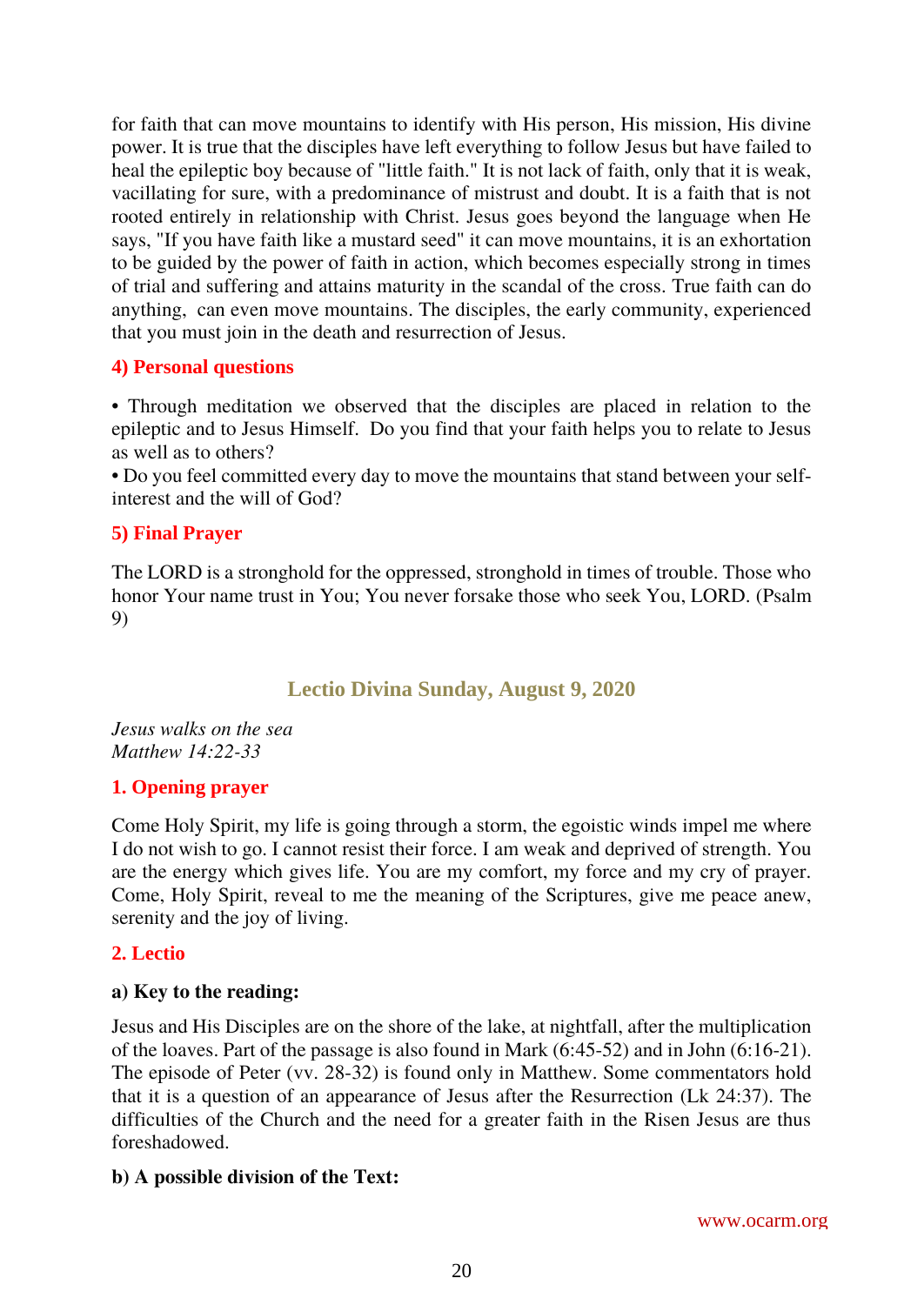Matthew 14:22-23: related to the multiplication of the loaves

Matthew 14:24-27: Jesus walks on the sea

Matthew 14:28-32: the episode of Peter Matthew 14:33: the profession of faith.

# **c) Text:**

22 And at once He made the disciples get into the boat and go on ahead to the other side while He sent the crowds away. 23 After sending the crowds away He went up into the hills by Himself to pray. When evening came, He was there alone, 24 while the boat, by now some furlongs from land, was hard pressed by rough waves, for there was a head-wind. 25 In the fourth watch of the night he came towards them, walking on the sea, 26 and when the disciples saw him walking on the sea they were terrified. 'It is a ghost,' they said, and cried out in fear. 27 But at once Jesus called out to them, saying, 'Courage! It's me! Don't be



afraid.' 28 It was Peter who answered. 'Lord,' he said, 'if it is you, tell me to come to you across the water.' 29 Jesus said, 'Come.' Then Peter got out of the boat and started walking towards Jesus across the water, 30 but then noticing the wind, he took fright and began to sink. 'Lord,' he cried, 'save me!' 31 Jesus put out His hand at once and held him. 'You have so little faith,' He said, 'why did you doubt?' 32 And as they got into the boat the wind dropped. 33 The men in the boat bowed down before Him and said, 'Truly, You are the Son of God.'

# **3. A Moment of prayerful silence**

A desire to keep silence and to listen to God's voice

# **Some questions:**

In moments of darkness and interior storms, how do I react? How are the presence and absence of the Lord integrated in me? What place does personal prayer and dialogue with God have in me?

What do we ask the Lord in a dark night? A miracle, that He free us from this? A greater faith? In which attitudes am I similar to Peter?

# **4. Meditatio**

# **Brief commentary**

# *22. And at once He made the disciples get into the boat and go ahead to the other side while He sent the crowds away.*

The multiplication of the loaves (14:13-21) could have generated in the disciples triumphant expectations concerning the Kingdom of God. Therefore, Jesus orders them at once to get away. He 'obliged', usually a verb of strong significance. The people acclaim Jesus as a Prophet (Jn 6:14-15) and wish to make Him a political ruler. The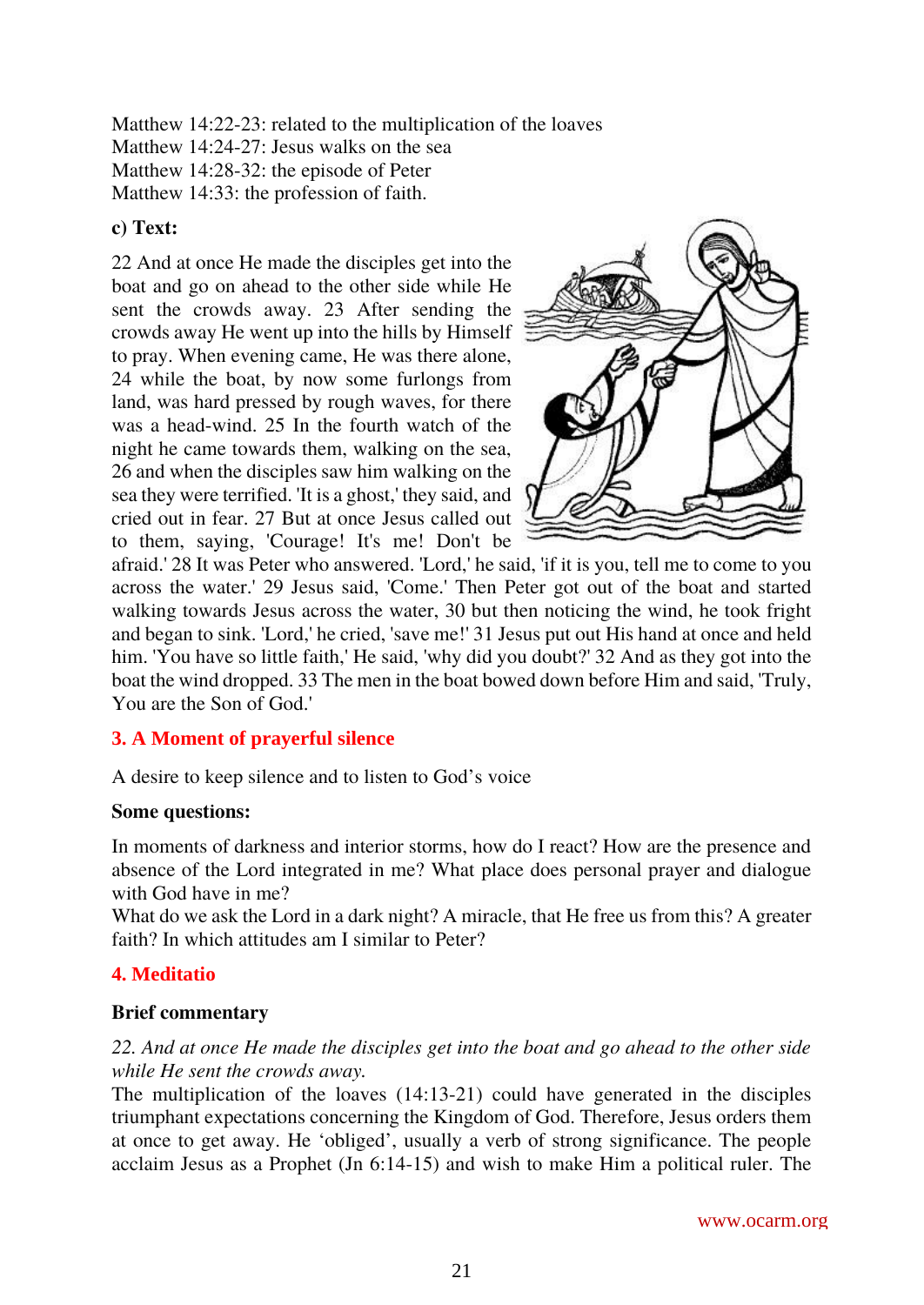disciples are easily drawn by this (Mk 6:52; Mt 16:5-12), there is the risk of allowing themselves to be drawn by the enthusiasm of the people. The disciples have to abandon this situation.

*23. After sending the crowds away He went up into the hills by Himself to pray. When evening came He was there alone.*

Jesus finds Himself facing a situation in which the Galilean crowd becomes enthusiastic because of the miracle and runs the risk of not understanding His mission. In this very important moment, Jesus withdraws alone in prayer, as in Gethsemane (Mt 26:36-46).

*24. While the boat, by now some furlongs from land, was hard pressed by rough waves, for there was a head-wind.*

This verse where the boat is noticed, without Jesus, in danger, can be close to verse 32 where the danger ceases when Jesus and Peter get into the boat.

*25. In the fourth watch of the night He came towards them, walking on the sea.* Jesus appears to His disciples in an extraordinary way. He transcends the human limitations, He has authority over creation. He acts as God alone can (Job 9:8; 38:16).

*26. And when the disciples saw Him walking on the sea they were terrified. 'It is a ghost', they said, and cried out in fear.*

The disciples were struggling with the contrary wind, they had spent a very stressful day and now a sleepless night. At night (between three and six), in the middle of the sea, they were really terrified in seeing one coming towards them. They did not think of the possibility that it could be Jesus. Their vision is too human, and they believe in ghosts (Lk 24:37). The Risen Lord though, has overcome the force of chaos represented by the waves of the sea.

*27. But at once Jesus called out to them, saying. 'Courage! It is Me! Do not be afraid!'* The presence of Jesus drives away all fear (9:2, 22). In saying "*It is Me" H*e evokes His identity (Ex 3:14) and manifests the power of God (Mk 14:62; Lk 24:39; Jn 8:58; 18:5- 6). Fear is overcome by faith.

*28. It was Peter who answered: 'Lord, he said, 'If it is You, tell me to come to You across the water'.*

Peter seems to want still another confirmation of the presence of Jesus. He asks for a sign.

*29. Jesus said, 'Come'. Then Peter got out of the boat and started walking towards Jesus across the water.*

Nevertheless, Peter is ready to run the risk, getting out of the boat and trying to walk on the agitated waves, in the midst of a strong wind (v. 24). He faces the risk of believing in the Word: *'Come'.*

*30. But then noticing the wind, he took fright and began to sink: 'Lord', he cried, 'save me!'*

Perseverance is also necessary in the choice of faith. The contrary forces (the wind) are so many, that there is the risk of sinking. The prayer of petition saves him..

*31. Jesus put out His hand at once and held him. 'You have so little faith, He said, 'why did you doubt?'*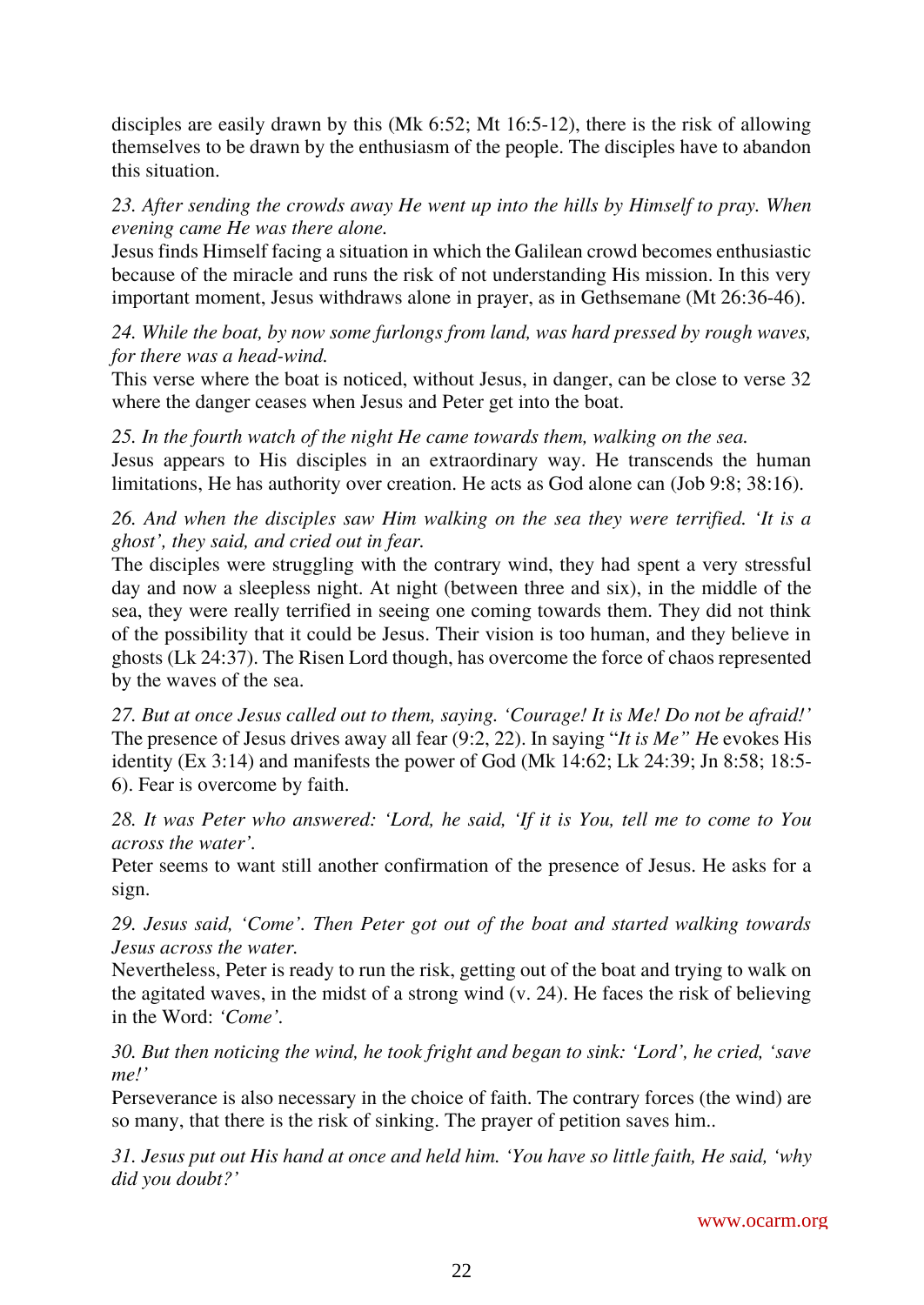Peter is not left alone in his weakness. In the storms of Christian life we are not alone. God does not abandon us even if He apparently is absent and does nothing.

### *32. And as they got into the boat the wind dropped.*

As soon as Jesus got in the boat the forces of evil cease. The force of hell shall not prevail over it.

*33. The men in the boat bowed down before Him and said: 'Truly, You are the Son of God.'*

Now comes that profession of faith which had been prepared in the preceding episode of the multiplication of the loaves, purified by the experience of getting away from the Bread of eternal life (Jn 6:1-14). Now Peter can also confirm his brothers in faith, after the trial.

# **5. For those who wish to go deeper into the text**

### **Jesus, man of prayer**

Jesus prays in solitude and at night (Mt 14:23; Mk 1:35; Lk 5:16), during the time of meals (Mt 14:19; 15:36; 26:26-27). On the occasion of important events: for Baptism (Lk 3:21), before choosing the twelve (Lk 6:12), before teaching how to pray (Lk 11: 1; Mt 6:5); before the confession at Caesarea (Lk 9:18); in the Transfiguration (Lk 9: 28-29), in Gethsemane (Mt 26:36-44); on the Cross (Mt 27:46; Lk 23:46). He prays for His executioners (Lk 23:34); for Peter (Lk 22:32), for His disciples and for those who will follow Him (Jn 17:9-24). He also prays for Himself (Mt 26:39; Jn 17:1-5; Heb 5:7). He teaches to pray (Mt 6:5), He manifests a permanent relationship with the Father (Mt 11:25-27), sure that He never leaves Him alone (Jn 8:29), and always hears Him (Jn 11:22, 42; Mt 26:53). He has promised (Jn 14:16) to continue to intercede in heaven (Rom 8: 34; Heb 7:25; I Jn 2:1).

# **6. Oratio: Psalm 33**

I will praise Yahweh from my heart; let the humble hear and rejoice.

Proclaim with me the greatness of Yahweh, let us acclaim His name together.

I seek Yahweh and He answers me, frees me from all my fears.

Fix your gaze on Yahweh and your face will grow bright, you will never hang your head in shame.

A pauper calls out and Yahweh hears, saves him from all his troubles.

The angel of Yahweh encamps around those who fear Him, and rescues them.

Taste and see that Yahweh is good. How blessed are those who take refuge in Him.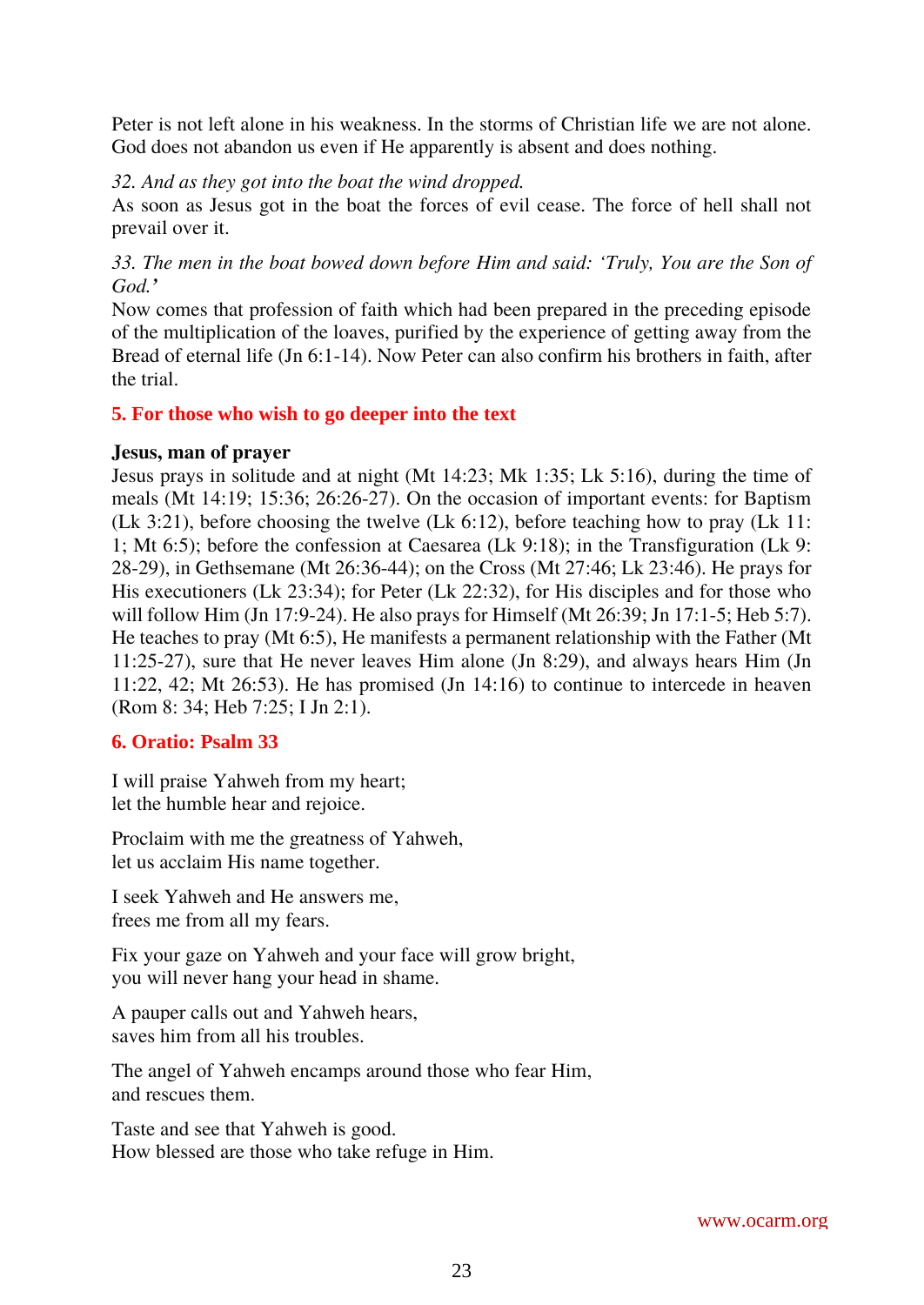Fear Yahweh, you His holy ones; those who fear Him lack for nothing.

### **7. Contemplatio**

Lord Jesus, sometimes we are full of enthusiasm and forget that You are the source of our joy. In the moments of sadness we do not seek You or we want Your miraculous intervention. Now we know that You never abandon us, that we should not fear. Prayer is also our force. Increase our faith. We are ready to risk our life for Your Kingdom.

# **Lectio Divina Monday, August 10, 2020**

<span id="page-23-0"></span>*Ordinary Time*

# **1) Opening prayer**

Almighty and ever-living God, your Spirit made us Your children, confident to call You Father. Increase your Spirit within us and bring us to our promised inheritance. We ask this through our Lord Jesus Christ, Your Son, who lives and reigns with You and the Holy Spirit, one God, for ever and ever. Amen.

# **2) Gospel Reading - John 12:24-26**

Jesus said to his disciples: "Amen, amen, I say to you, unless a grain of wheat falls to the ground and dies, it remains just a grain of wheat; but if it dies, it produces much fruit. Whoever loves his life loses it, and whoever hates his life in this world will preserve it for eternal life. Whoever serves me must follow me, and where I am, there also will my servant be. The Father will honor whoever serves me."

# **3) Reflection**

• This passage contains solemn and crucial words concerning the method by which the mission of Jesus and His disciples "produces much fruit." This solemn and central declaration of Jesus; "unless a wheat grain falls into the ground and dies, it remains only a single grain; but if it dies, it yields a large harvest" (v. 24), is inserted in the narrative of 12:12-36 where the encounter of Jesus as Messiah with Israel and the rejection by the Jews of His messianic proposal is told. What are the principal themes that describe the messianism of Jesus? The Jews expected a messiah who would be a powerful king, who would continue with the royal style of David and would restore to Israel its glorious past. Instead, Jesus, places in the center of His messianism the gift of His life and the possibility given to humanity of accepting God's plan for His life.

• The story of a seed. The gift of His life, as a crucial characteristic of His messianism. Jesus outlines it with a mini parable. He describes a central and decisive event of His life drawing from the agricultural environment, where He takes the images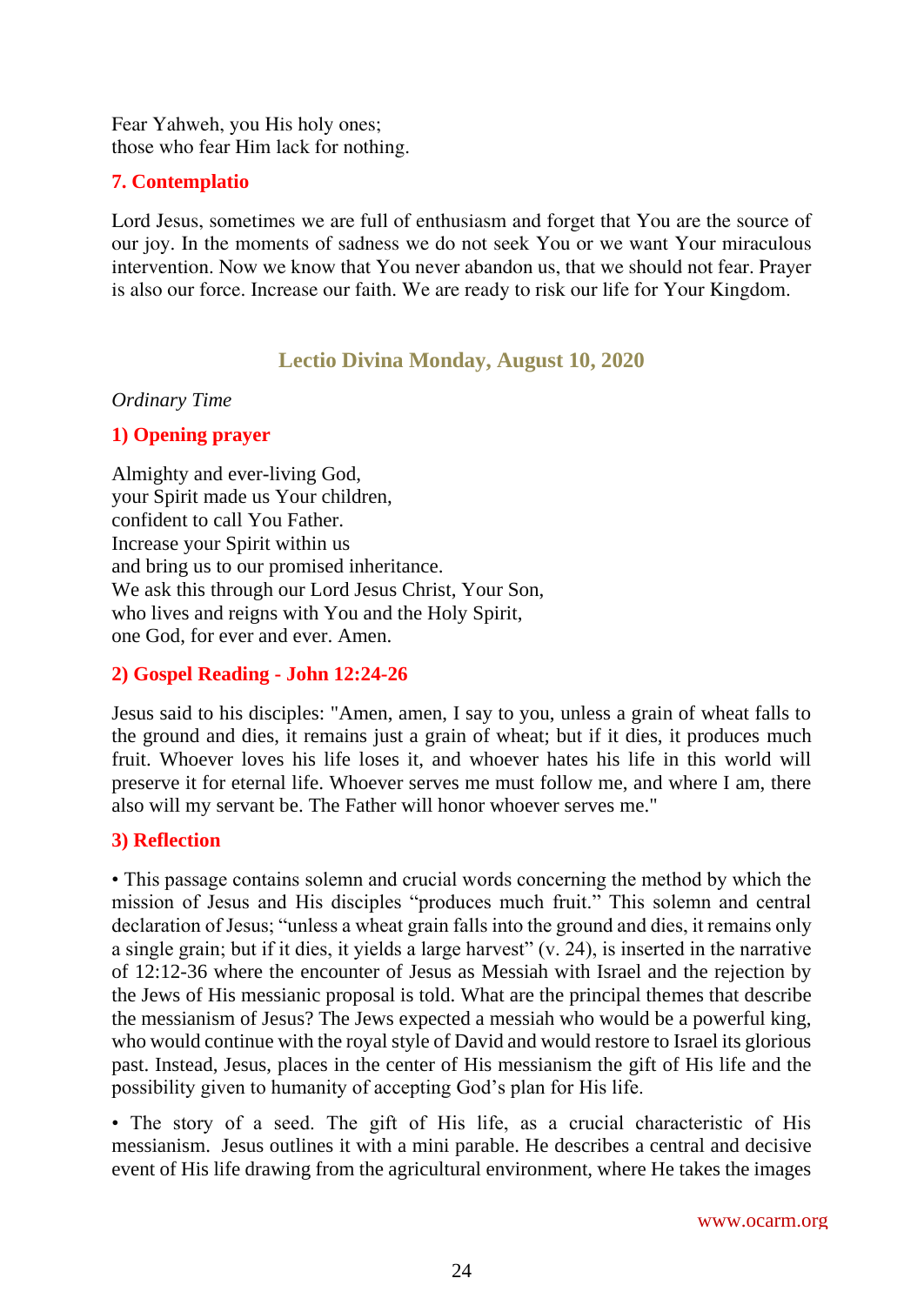to render His parables interesting and immediate. It is the story of a seed: a small parable to communicate with the people in a simple and transparent way: a seed begins its course or journey in the dark matter of the earth, where it is suffocated and withers but in the spring it becomes a green stalk and in the summer a spike charged with grain. The focal points of the parable are both the production of much fruit and the finding of eternal life. The seed that breaks through the darkness of earth has been interpreted by the early Fathers of the Church as a symbolical reference to the Incarnation of the Son of God. In the ground it seems that the vital force of the seed is destined to get lost because the seed withers and dies. But then the surprise of nature: in the summer when the spikes turn golden, the profound secret of that death is revealed. Jesus knows that death is becoming imminent, threatens His person, even though he does not see it as a beast that devours. It is true that it has the characteristics of darkness and of being ripped, but for Jesus it contains the secret force typical of child birth, a mystery of fecundity and of life. In the light of this vision one can understand another expression used by Jesus: "Anyone who loves his life will lose it and anyone who hates his own life in this world will preserve it for eternal life." Anyone who considers his own life as a cold property to be lived in egoism is like a seed enclosed in itself and without any hope for life. On the contrary, if one who "hates his life," a very sharp semitic expression, it is only then that life becomes creative: it is a source of peace, of happiness and of life. It is the reality of the seed that sprouts. But the reader can also see in the mini parable of Jesus another dimension: that of the "Passover." Jesus knows that in order to lead humanity to the threshold of divine love He has to go through the dark way of death on the cross. On the trail of this life the disciple also faces his own "hour", that of death, with the certainty that it will lead to eternal life, that is to say, to full communion with God.

• In synthesis. The story of the seed is that of dying in order to multiply itself; its function is that of service to life. The annihilation of Jesus is comparable to the seed of life buried in the earth. In Jesus' life, to love is to serve and to serve is to lose oneself in the life of others, to die to oneself in order to allow others to live. While His "hour" is approaching, the conclusion of His mission, Jesus assures His own with the promise of a consolation and of a joy without end, accompanied by every type of disturbance or trouble. He gives the example of the seed that has to wither and of the woman who has to endure the pangs of childbirth. Christ has chosen the cross for Himself and for His own: anyone who wants to be His disciple is called to share the same path. He always spoke to His disciples in a radical way: "Anyone who wants to save his life will lose it; but anyone who loses his life for My sake, will save it" (Lk 9: 24).

### **4) Personal questions**

• Does your life express the gift of yourself? Is it a seed of love that makes love be born? Are you aware that in order to be a seed of joy, so that there will be joy in the wheat grain, the moment of sowing is necessary?

• Can you say that you have chosen the Lord if later you do not embrace the cross with Him? When the hard struggle breaks out in you between "yes" or "no," between courage and fear, between faith and unbelief, between love and egotism, do you feel lost, thinking that such temptations are not suitable for those who follow Jesus?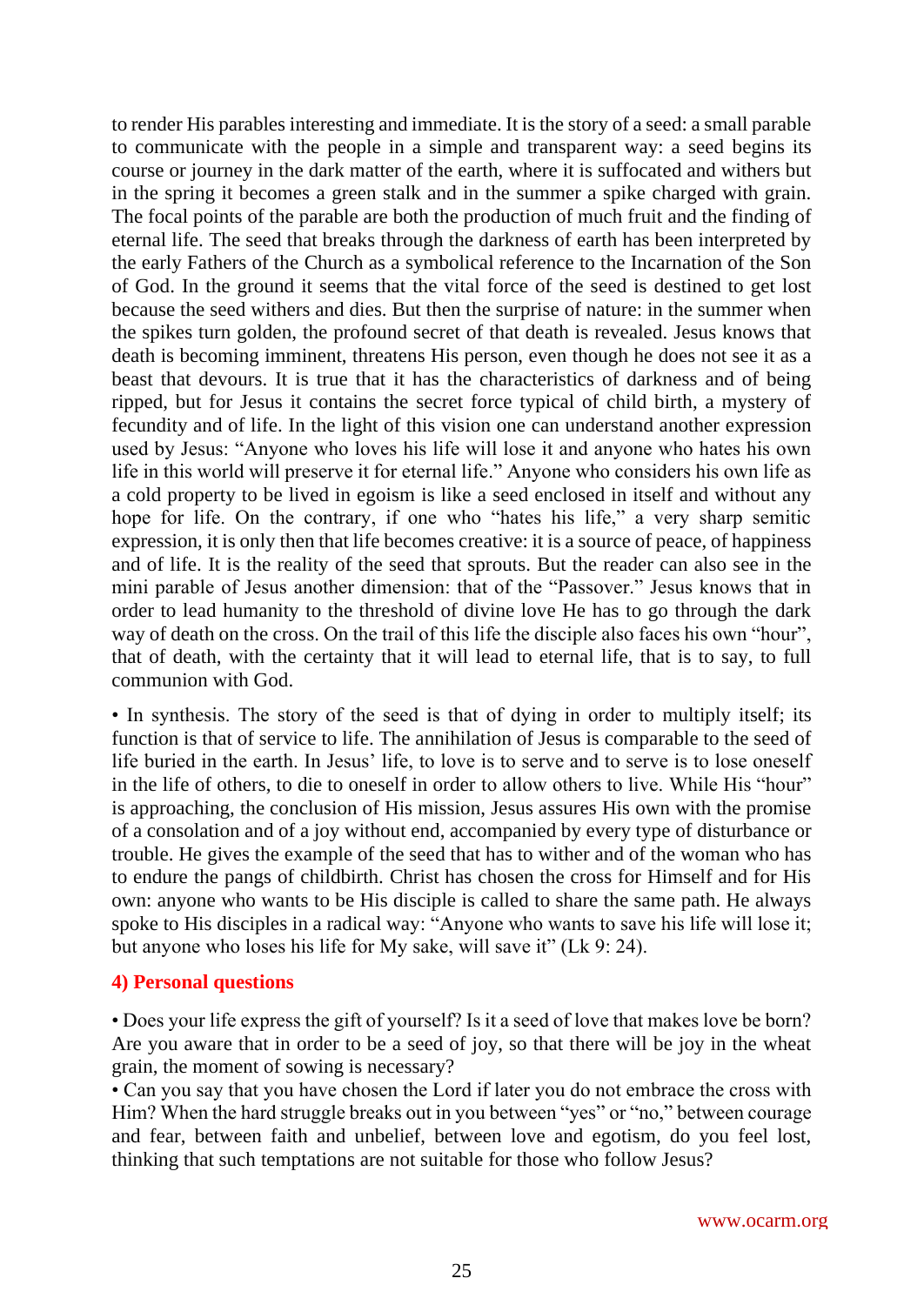# **5) Concluding Prayer**

All goes well for one who lends generously, who is honest in all his dealing: for all time to come he will not stumble, for all time to come the upright will be remembered. (Ps 112:5-6)

# **Lectio Divina Tuesday, August 11, 2020**

### <span id="page-25-0"></span>*Ordinary Time*

### **1) Opening prayer**

Almighty and ever-living God, Your Spirit made us Your children, confident to call You Father. Increase Your Spirit within us and bring us to our promised inheritance. We ask this through our Lord Jesus Christ, Your Son, who lives and reigns with You and the Holy Spirit, one God, for ever and ever. Amen.

# **2) Gospel Reading - Matthew 18:1-5, 10, 12-14**

The disciples approached Jesus and said, "Who is the greatest in the Kingdom of heaven?" He called a child over, placed it in their midst, and said, "Amen, I say to you, unless you turn and become like children, you will not enter the Kingdom of heaven. Whoever becomes humble like this child is the greatest in the Kingdom of heaven. And whoever receives one child such as this in my name receives me. "See that you do not despise one of these little ones, for I say to you that their angels in heaven always look upon the face of my heavenly Father. What is your opinion? If a man has a hundred sheep and one of them goes astray, will he not leave the ninety-nine in the hills and go in search of the stray? And if he finds it, amen, I say to you, he rejoices more over it than over the ninety-nine that did not stray. In just the same way, it is not the will of your heavenly Father that one of these little ones be lost."

### **3) Reflection**

• Here, in Chapter 18 of the Gospel of Matthew begins the fourth great discourse on the New Law, the discourse on the community. As has already been said before (on Monday of the 10th week of the year), the Gospel of Matthew, written for the communities of the Christian Jews of Galilee and Syria, presents Jesus as the new Moses. In the Old Testament, the Law of Moses was codified in the five books of the Pentateuch. Imitating the ancient model, Matthew represents the New Law in five great discourses: (a) The Sermon on the Mount (Mt 5:1-7, 29); (b) the discourse on the mission (Mt 10:1-42); (c) The discourse on the parables (Mt 13:1-52); (d) The discourse on the community (Mt 18:1-35); (e) The discourse on the future of the Kingdom (Mt 24:1-25,46). The narrative parts which are inserted among the five discourses describe the practice of Jesus and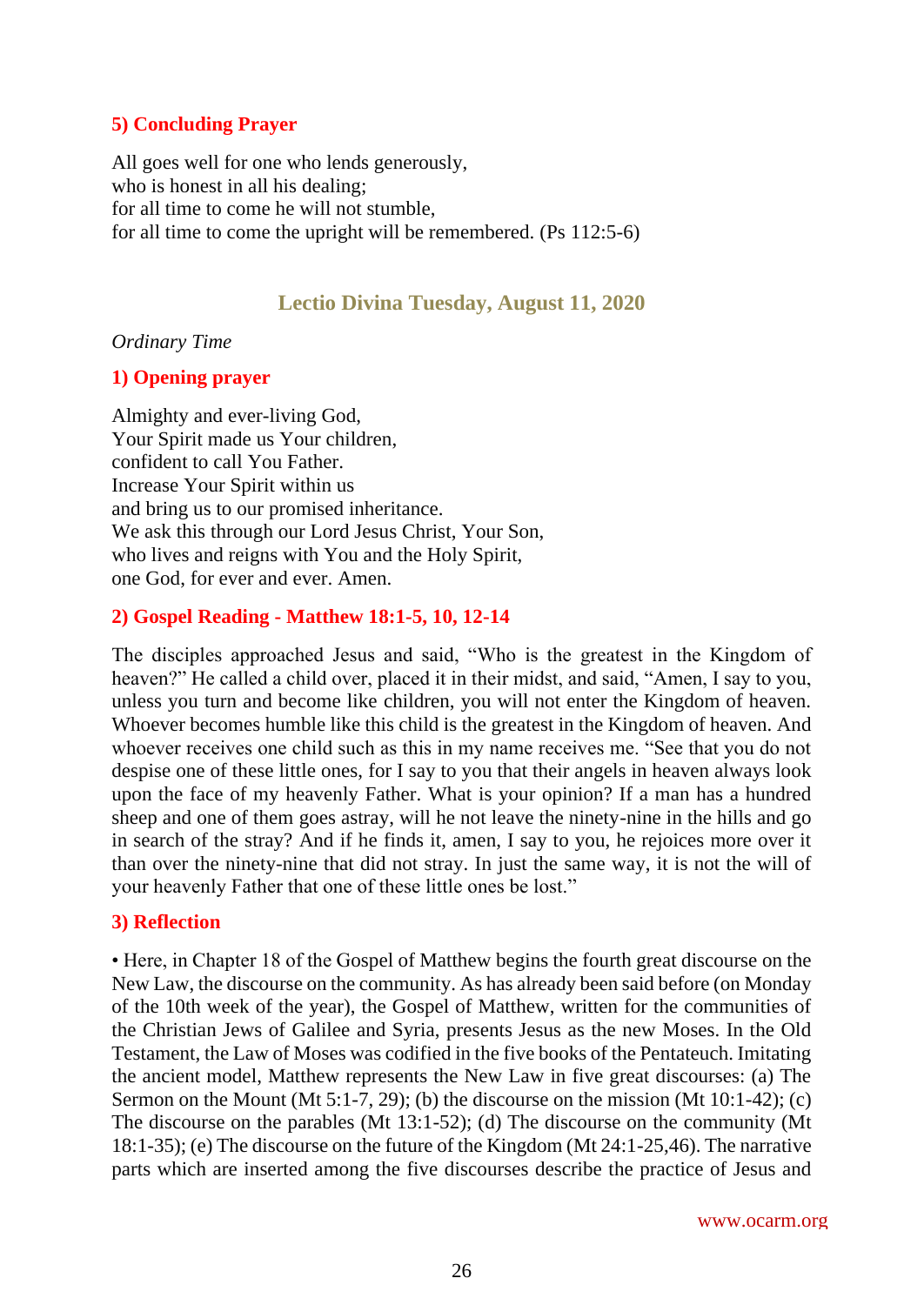show how He practiced and embodied the New Law in His life.

• The Gospel today gives the first part of the discourse on the community (Mt 18:1-14) which has as key word "the little ones". The little ones are not only the children, but also the poor, those who are not important in society and in the community, and also the children. Jesus asks that these "little ones" should always be the center of the concern of the communities because "The Father in Heaven does not will that one of these little ones should be lost" (Mt 18:14).

• Matthew 18:1: The question of the disciples which provokes the teaching of Jesus. The disciples want to know who is greater in the Kingdom. The simple fact of this question reveals that they have not understood anything or very little of the message of Jesus. The whole discourse on the community is given in order to make them understand that among the followers of Jesus the spirit of service should prevail, the gift of self, of pardon, of reconciliation and of gratuitous love, without seeking one's own interest and one's own advancement.

• Matthew 18:2-5: The fundamental criterion: the little one and the greater one. The disciples ask for a criteria so as to be able to measure the importance of the people in the community: "Who is the greater in the Kingdom of Heaven?" Jesus answers that it is the little ones! The little ones are not socially important; they do not belong to the world of the powerful. The disciples have to become children. Instead of growing up, to the heights, they must grow down and toward the periphery, where the poor and the little ones live. In this way, they will be greater in the Kingdom! The reason is the following: "Anyone who receives one of these little ones receives Me". Jesus identifies Himself with them. The love of Jesus for the little ones cannot be explained. Children have no merit. It is the complete gratuity of the love of God which manifests itself and asks to be imitated in the community of those who call themselves disciples of Jesus.

• Matthew 18:6-9: Do not scandalize the little ones. These four verses concerning the scandal to little ones are omitted from today's Gospel. We give a brief commentary on them. To scandalize the little ones means this: to be the cause for them to lose their faith in God and to abandon the community. Matthew keeps a very hard saying of Jesus: "Anyone who scandalizes even one of these little ones who believe in Me, it would be better for him to have a mill stone tied around his neck and then be thrown into the sea". It is a sign that at that time many little ones no longer identified themselves with the community and sought another refuge. And today, in Latin America, for example, every year approximately three million people abandon the historical Church and go to the Evangelical churches. This is a sign that they do not feel at home among us. What is lacking in us? What is the cause of this scandal to the little ones? In order to avoid the scandal, Jesus orders them to cut off their foot or take out their eye. This sentence cannot be taken literally. It means that we should be very firm, strict in fighting against any scandal which draws the little ones away. We cannot, in any way, allow that the little ones feel marginalized in our community, because in this case, the community would not be a sign of the Kingdom of God.

• Matthew 18:10-11: The angels of the little ones see the face of the Father. Jesus recalls Psalm 91. The little ones take Yahweh as their refuge and make the most High their fortress (Ps 91:9) and because of this, "No disaster can overtake you, no plague come near your tent; He has given angels orders about you to guard you wherever you go. They will carry you in their arms in case you trip over a stone" (Ps 91:10,12).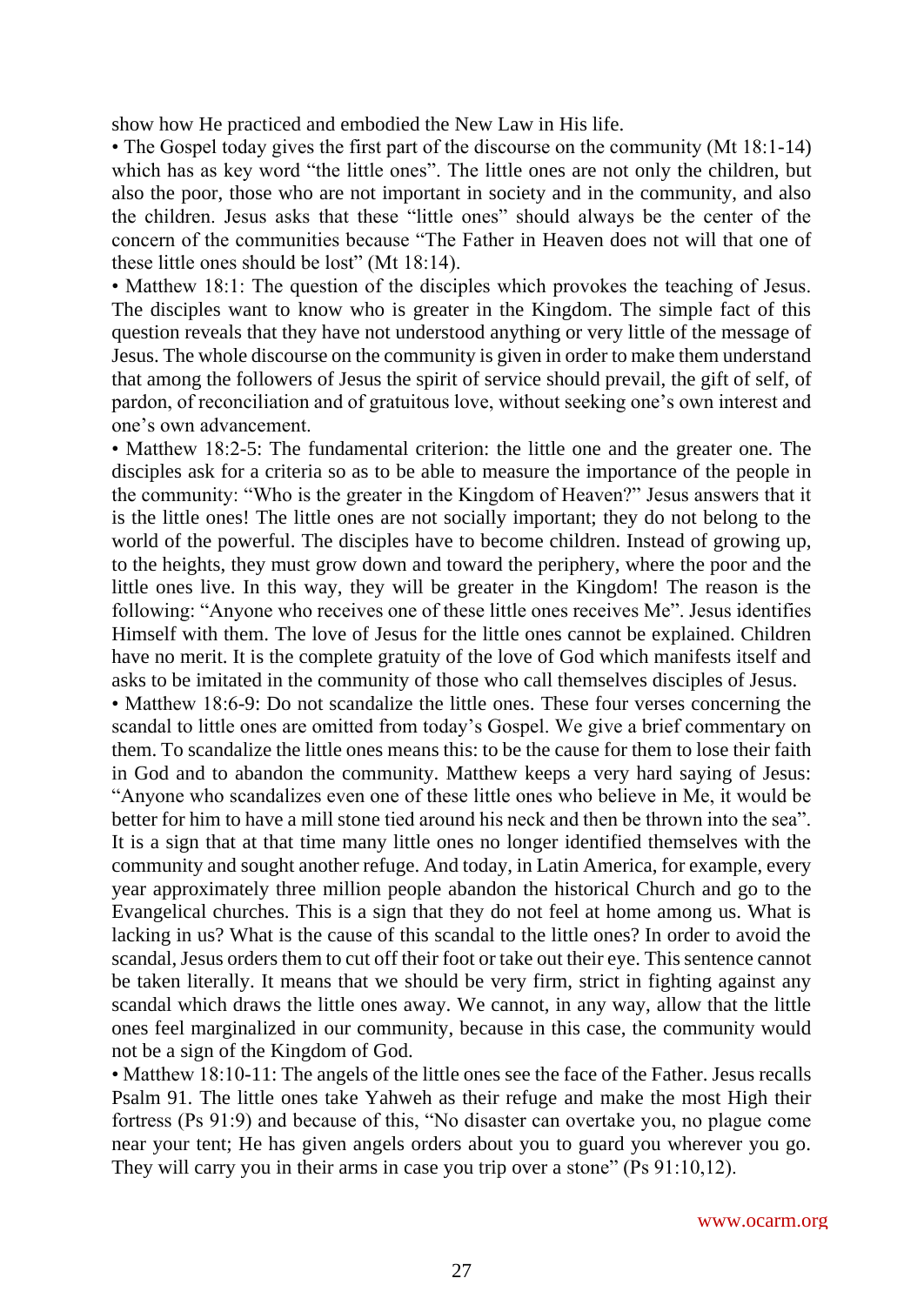• Matthew 18:12-14: The parable of the one hundred sheep. According to Luke, this parable reveals the joy of God on the conversion of a sinner (Lk 15: 3-7). According to Matthew, it reveals that the Father does not want even one of the little ones to be lost. In other words, the little ones should be the pastoral priority of the community, of the Church. They should be in the center of the concern of all. Love for the little ones and the excluded should be the axis of the community of those who want to follow Jesus, because it is in this way that the community becomes the proof of the gratuitous love of God, who accepts all.

### **4) Personal questions**

• Who are the poorest people of our neighborhood? Do they participate in our community? Do they feel at home or do they find in us a cause to withdraw?

• God the Father does not want any of the little ones to get lost. What does this mean for our community?

• Should the pastor of a community spend his time on the "little ones" in the community, the poor and neglected, or on the rich who might be able to provide for the economics of the community? Is there a balance, or is "balance" just another word for compromise – a compromise on Jesus' instructions? Does your answer also apply to members of the community as well?

• Many who leave the Church do so because of disagreement over teachings, such as the Church's stand on abortion or remarriage. Some believe that there is no such thing as sin. How could, or should, the community bring these "lost sheep" back, without sacrificing the truth?

### **5) Concluding Prayer**

Your instructions are my eternal heritage, they are the joy of my heart. I devote myself to obeying Your statutes, their recompense is eternal. (Ps 119:111-112)

### **Lectio Divina Wednesday, August 12, 2020**

### <span id="page-27-0"></span>*Ordinary Time*

### **1) Opening prayer**

Almighty and ever-living God, Your Spirit made us Your children, confident to call You Father. Increase Your Spirit within us and bring us to our promised inheritance. We ask this through our Lord Jesus Christ, Your Son, who lives and reigns with You and the Holy Spirit, one God, for ever and ever. Amen.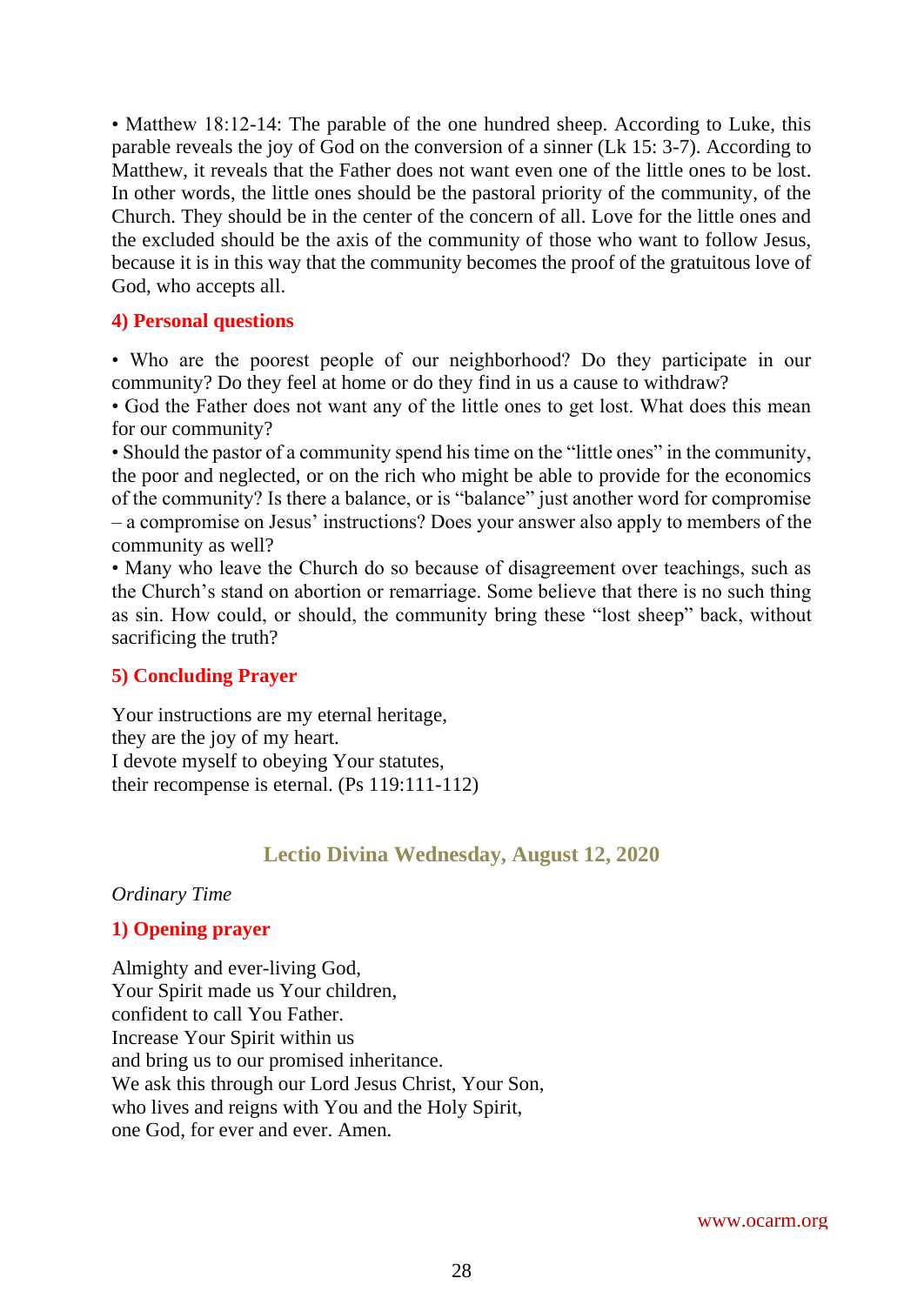# **2) Gospel Reading - Matthew 18:15-20**

Jesus said to his disciples: "If your brother sins against you, go and tell him his fault between you and him alone. If he listens to you, you have won over your brother. If he does not listen, take one or two others along with you, so that every fact may be established on the testimony of two or three witnesses. If he refuses to listen to them, tell the Church. If he refuses to listen even to the Church, then treat him as you would a Gentile or a tax collector. Amen, I say to you, whatever you bind on earth shall be bound in heaven, and whatever you loose on earth shall be loosed in heaven. Again, amen, I say to you, if two of you agree on earth about anything for which they are to pray, it shall be granted to them by my heavenly Father. For where two or three are gathered together in my name, there am I in the midst of them."

### **3) Reflection**

• In the Gospel of today and of tomorrow we read and meditate on the second half of the Discourse on the Community. Today's Gospel speaks about fraternal correction (Mt 18:15-18) and of prayer in common (Mt 18:19-20). The Gospel of tomorrow speaks about pardon (Mt 18:21-22) and presents the parable of pardon without limitations (Mt 18:23-35). The key word in this second part is "to forgive". The accent is on reconciliation. In order that there may be reconciliation which will allow the little ones to return, it is important to know how to dialogue and to forgive, because the foundation of fraternity is the gratuitous love of God. It is only in this way that the community will be a sign of the Kingdom. It is not easy to forgive. There is a certain grief which continues to strike the heart as with a hammer. There are those who say, "I forgive, but I do not forget!" There is resentment, tensions, clashes, diverse opinions, and offenses, provocations which render pardon and reconciliation difficult.

• The organization of the words of Jesus in the five Great Discourses of the Gospel of Matthew indicates that at the end of the first century, the communities had very concrete forms of catechesis. The Discourse of the Community (Mt 18:1-35), for example, gives updated instructions of how to proceed in case of any conflict among the members of the community and how to find criteria to solve the conflicts. Matthew gathers together those sayings of Jesus which can help the communities of the end of the first century to overcome the two more acute problems which they had to face at that moment, that is, the exodus of the little ones because of the scandal given by some and the need to dialogue in order to overcome the rigor of others in accepting the little ones, the poor, in the community.

• Matthew 18:15-18: Fraternal correction and the power to forgive. These verses give simple norms of how to proceed in case of conflicts in the community. If a brother or a sister should sin, if they had behavior not in accordance to the life of the community, they should not be denounced immediately. First, it is necessary to try to speak with them alone. Then it is necessary to try to know the reasons of the other. If no results are obtained, then it is necessary to take two or three persons of the community to see if it is possible to obtain some result. Only in extreme cases is it necessary to expose the problem to the whole community. If the person refuses to listen to the community, then they should be considered by you as "a sinner or a pagan", that is, as someone who is not part of the community. Therefore, it is not you who excludes, but it is the person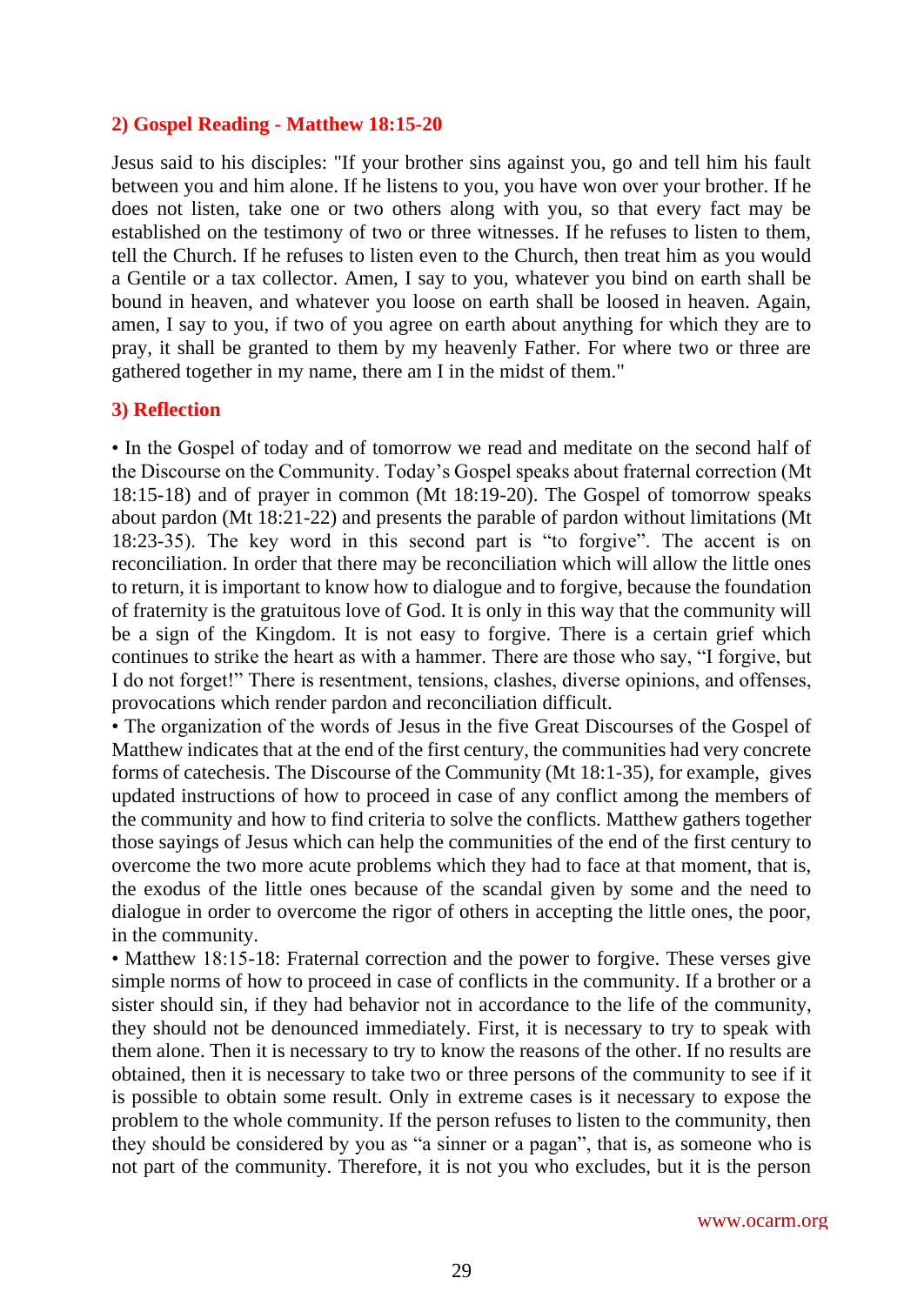himself/herself who excludes himself/herself. The community gathered together only verifies or ratifies the exclusion. The grace to be able to forgive and to reconcile in the name of God was given to Peter (Mt 16:19), to the Apostles ( Jn 20: 23) and, here in the Discourse on the Community, to the community itself (Mt 18:18). This reveals the importance of the decisions which the community assumes in regard to its members.

• Matthew 18:19: Prayer in common. The exclusion does not mean that the person is abandoned to his/her own fate. No! The person may be separated from the community, but will never be separated from God. In the case in which the conversation in the community does not produce any result, and the person does not want to be integrated in the life of the community, there still remains the last possibility to remain together with the Father to obtain reconciliation, and Jesus guarantees that the Father will listen: "If two of you agree to ask anything at all, it will be granted to you by My Father in Heaven; for where two or three meet in My Name, I am there among them".

• Matthew 18:20: The presence of Jesus in the community. The reason of the certainty of being heard by the Father is the promise of Jesus: "Because where there are two or three who meet in My name, I am there among them!" Jesus is the center, the axis, of the community, and, as such, together with the community, will always be praying with us to the Father, in order that He may grant the gift of the return of the brother or the sister who have excluded themselves.

#### **4) Personal questions**

• Why is it so difficult to forgive? In our community, is there some space for reconciliation? In which way?

• Jesus says: "For wherever there are two or three who meet in My Name, I am also there among them". What does this mean for us today?

• What is the balance between forgiveness and the protection of others which we have responsibility for? Both as individuals and as a society or community, what does it mean to forgive, forget, and still protect the vulnerable?

### **5) Concluding Prayer**

Praise, servants of Yahweh, praise the name of Yahweh. Blessed be the name of Yahweh, henceforth and for ever. (Ps 113:1-2)

### **Lectio Divina Thursday, August 13, 2020**

<span id="page-29-0"></span>*Ordinary Time*

#### **1) Opening prayer**

Almighty and ever-living God, Your Spirit made us Your children, confident to call You Father. Increase Your Spirit within us and bring us to our promised inheritance.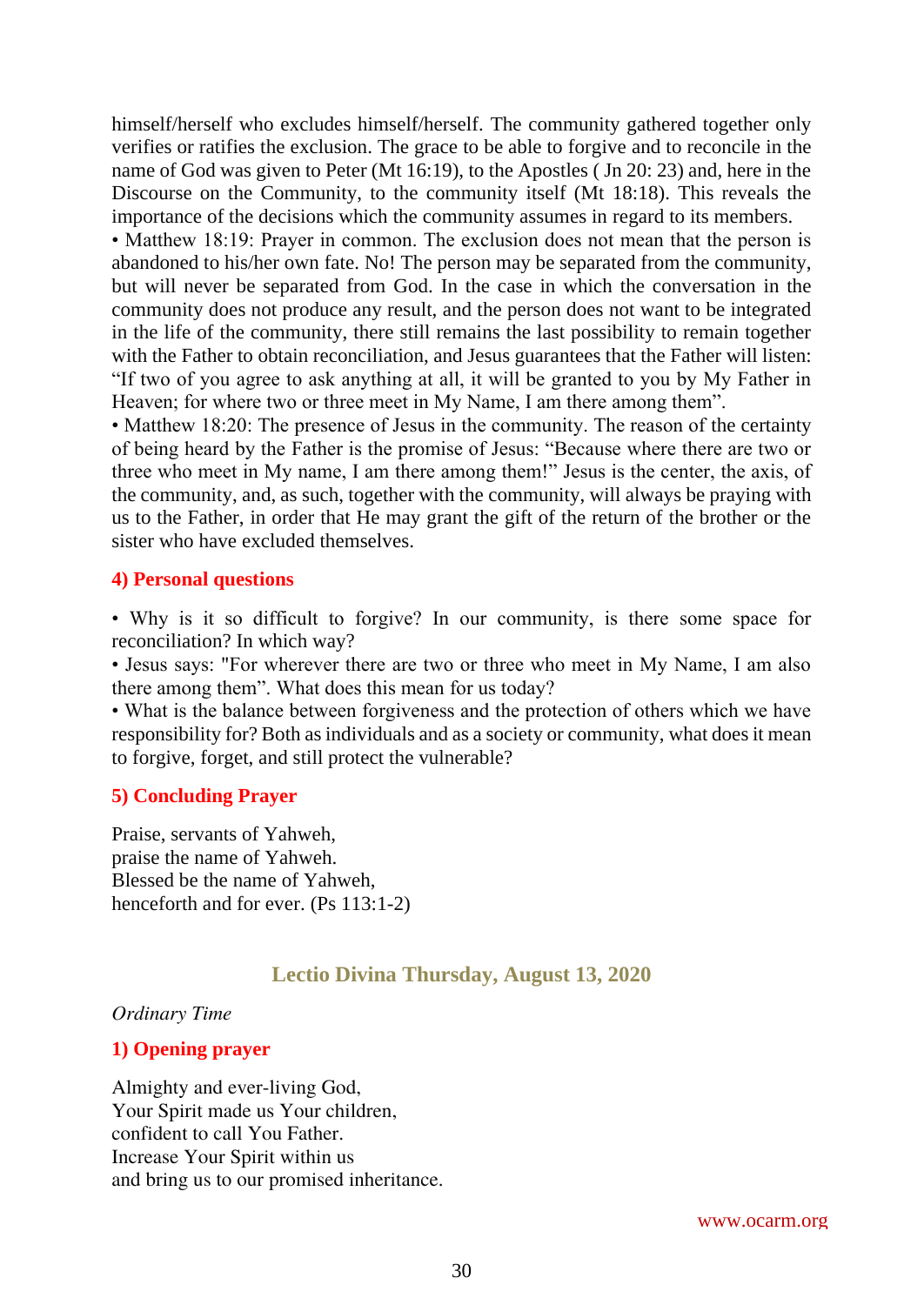We ask this through our Lord Jesus Christ, Your Son, who lives and reigns with You and the Holy Spirit, one God, for ever and ever. Amen.

### **2) Gospel Reading - Matthew 18:21-19:1**

Peter approached Jesus and asked him, "Lord, if my brother sins against me, how often must I forgive him? As many as seven times?" Jesus answered, "I say to you, not seven times but seventy-seven times. That is why the Kingdom of heaven may be likened to a king who decided to settle accounts with his servants. When he began the accounting, a debtor was brought before him who owed him a huge amount. Since he had no way of paying it back, his master ordered him to be sold, along with his wife, his children, and all his property, in payment of the debt. At that, the servant fell down, did him homage, and said, 'Be patient with me, and I will pay you back in full.' Moved with compassion the master of that servant let him go and forgave him the loan. When that servant had left, he found one of his fellow servants who owed him a much smaller amount. He seized him and started to choke him, demanding, 'Pay back what you owe.' Falling to his knees, his fellow servant begged him, 'Be patient with me, and I will pay you back.' But he refused. Instead, he had the fellow servant put in prison until he paid back the debt. Now when his fellow servants saw what had happened, they were deeply disturbed, and went to their master and reported the whole affair. His master summoned him and said to him, 'You wicked servant! I forgave you your entire debt because you begged me to. Should you not have had pity on your fellow servant, as I had pity on you?' Then in anger his master handed him over to the torturers until he should pay back the whole debt. So will my heavenly Father do to you, unless each of you forgives his brother from his heart." When Jesus finished these words, he left Galilee and went to the district of Judea across the Jordan.

#### **3) Reflection**

• In yesterday's Gospel we have heard the words of Jesus concerning fraternal correction (Mt 18:15-20). In the Gospel today (Mt 19:21-39) the central theme is pardon and reconciliation.

• Matthew 18:21-22: Forgive seventy times seven! Before the words of Jesus on fraternal correction and reconciliation, Peter asks, "How often must I forgive? Seven times?" Seven is a number which indicates perfection and, in the case of Peter's proposal, seven is synonymous with always. But Jesus goes beyond. He eliminates whatever possible limitation there may be to pardon: "Not seven, I tell you, but seventy-seven times". It is as if He would say "Always, Peter! Even seventy seven times! Always!" This is because there is no proportion between God's love for us and our love for our brother. Here we recall the episode of the Old Testament of Lamech: "Lamech says to his wives, Adah and Zillah, hear my voice; listen to what I say: I killed a man for wounding me, a boy for striking me. Sevenfold vengeance for Cain, but seventy-sevenfold for Lamech" (Gen 4:23-24). The task of the communities is to reverse the process of the spiral of violence. In order to clarify His response to Peter, Jesus tells them the parable of pardon without limits.

• Matthew 18:23-27: The attitude of the master. This parable is an allegory, that is, Jesus speaks about a master, but thinks of God. This explains the enormous contrasts in the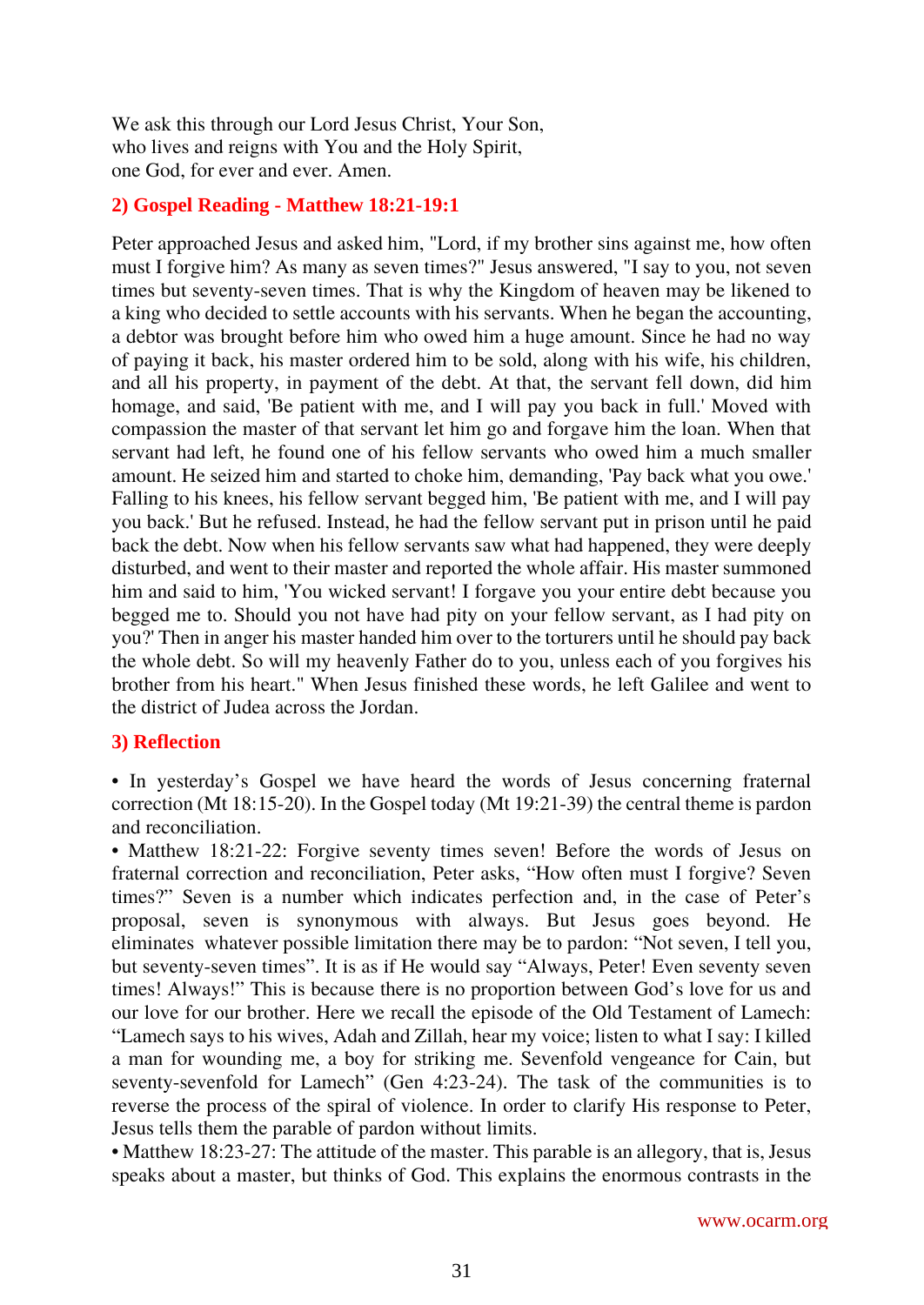parable. As we will see, although it is a question of daily ordinary things, there is something in this story which does not take place in daily life. In the story which Jesus tells, the master follows the norms of the law or rights of that time. It was his right to take a laborer with all his family and to keep him in prison until he had paid his debt carrying out his work as a slave. But in response to the request of the debtor servant, the master forgives the debt. What strikes us is the amount: ten thousand talents! One talent was equal to 35 kg, and so according to the estimate made, ten thousand talents were equal to 350 tons of gold. Even if the debtor and his family had worked their whole life, they would never have been able to earn 350 tons of gold. The extreme estimate is made on purpose. Our debt before God is countless and unpayable!

• Matthew 18:28-31: The attitude of the laborer. As soon as he went out, that servant found a fellow servant who owed him one hundred denarii, and he seized him by the throat and began to throttle him, saying, " Pay what you owe!" This servant owed him one hundred denarii; that is the salary of one hundred days of work. Some have estimated that it was a question of 30 grams of gold. There was no comparison between the two! But this makes us understand the attitude of the laborer: God forgives him 350 tons of gold and he is not able to forgive 30 grams of gold. Instead of forgiving, he does to the companion what the master could have done to him, but did not do it. He puts his companion in prison according to the norms of the law until he has paid his debt. This is an inhuman attitude, which also strikes the other companions. Seeing what had happened, the other servants were sad and went to report to their master everything which had happened. We also would have done the same; we would also have had the same attitude of disapproval.

• Matthew 18:32-35: The attitude of God "Then the master called that man and said to him: "You wicked servant! I have forgiven you all your debt because you appealed to me. Were you not bound then to have pity on your fellow-servant just as I had pity on you? And, angry, the master handed him over to the torturers till he should pay all his debt." Before God's love who pardons gratuitously our debt of 350 tons of gold, it is more than fair that we should forgive our brother who has a small debt of 30 grams of gold. God's forgiveness is without limit. The only limit for the gratuity of God's mercy comes from us, from our incapacity to forgive our brothers! (Mt 18:34). This is what we say and ask for in the Our Father: "Forgive us our offenses as we forgive those who offend us" (Mt 6:12-15).

The community: an alternative place of solidarity and fraternity. The society of the Roman Empire was hard and heartless, without any space for the little ones. They sought some refuge for the heart and did not find it. The synagogues were very demanding and did not offer a place for them. In the Christian communities, the rigor of some concerning the observance of the Law in daily life followed the same criteria as society and as the synagogue. Thus, in the communities, the same divisions which existed in society and in the synagogue, between rich and poor, dominion and submission, man and woman, race and religion, began to appear. The community, instead of being a place of acceptance, became a place of condemnation. By uniting the words of Jesus, Matthew wants to enlighten the followers of Jesus, in order that the communities may be an alternative place of solidarity and of fraternity. They should be Good News for the poor.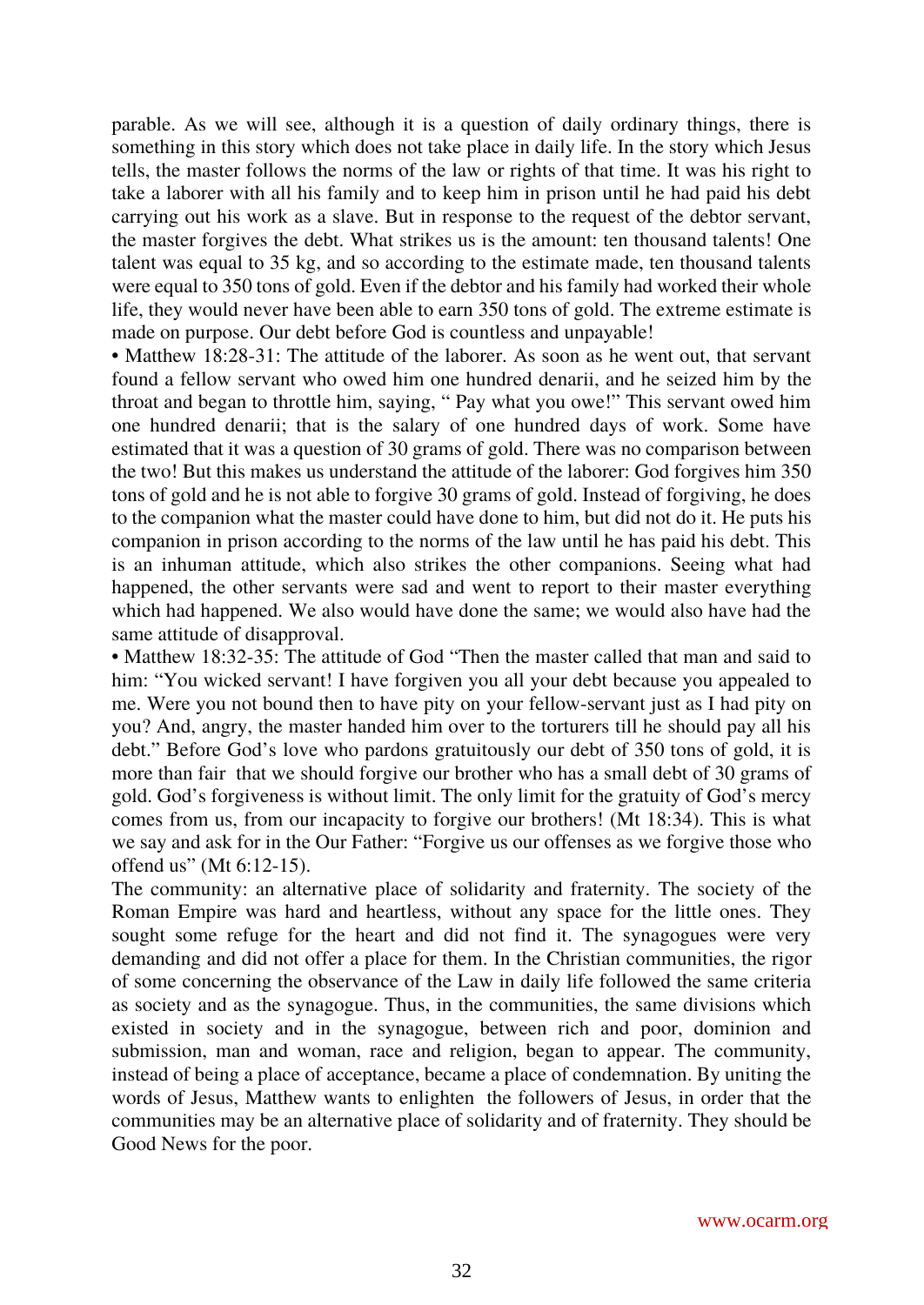# **4) Personal questions**

• To forgive. There are people who say, "I forgive, but I do not forget!" And I? Am I able to imitate God?

• Jesus gives us the example. At the time of death He asks pardon for His murderers (Lk 13:34). Am I capable of imitating Jesus?

• The laborer acted out of fear in the moment rather than generosity and forgiveness. How often, perhaps in "office politics", do we do the same thing? What is the better way?

# **5) Concluding Prayer**

From the rising of the sun to its setting, praised be the name of Yahweh! Supreme over all nations is Yahweh, supreme over the heavens His glory. (Ps 113:3-4)

# **Lectio Divina Friday, August 14, 2020**

### <span id="page-32-0"></span>*Ordinary Time*

### **1) Opening prayer**

Almighty and ever-living God, Your Spirit made us Your children, confident to call You Father. Increase Your Spirit within us and bring us to our promised inheritance. We ask this through our Lord Jesus Christ, Your Son, who lives and reigns with You and the Holy Spirit, one God, for ever and ever. Amen.

# **2) Gospel Reading - Matthew 19:3-12**

Some Pharisees approached Jesus, and tested him, saying, "Is it lawful for a man to divorce his wife for any cause whatever?" He said in reply, "Have you not read that from the beginning the Creator made them male and female and said, For this reason a man shall leave his father and mother and be joined to his wife, and the two shall become one flesh? So they are no longer two, but one flesh. Therefore, what God has joined together, man must not separate." They said to him, "Then why did Moses command that the man give the woman a bill of divorce and dismiss her?" He said to them, "Because of the hardness of your hearts Moses allowed you to divorce your wives, but from the beginning it was not so. I say to you, whoever divorces his wife (unless the marriage is unlawful) and marries another commits adultery." His disciples said to him, "If that is the case of a man with his wife, it is better not to marry." He answered, "Not all can accept this word, but only those to whom that is granted. Some are incapable of marriage because they were born so; some, because they were made so by others; some,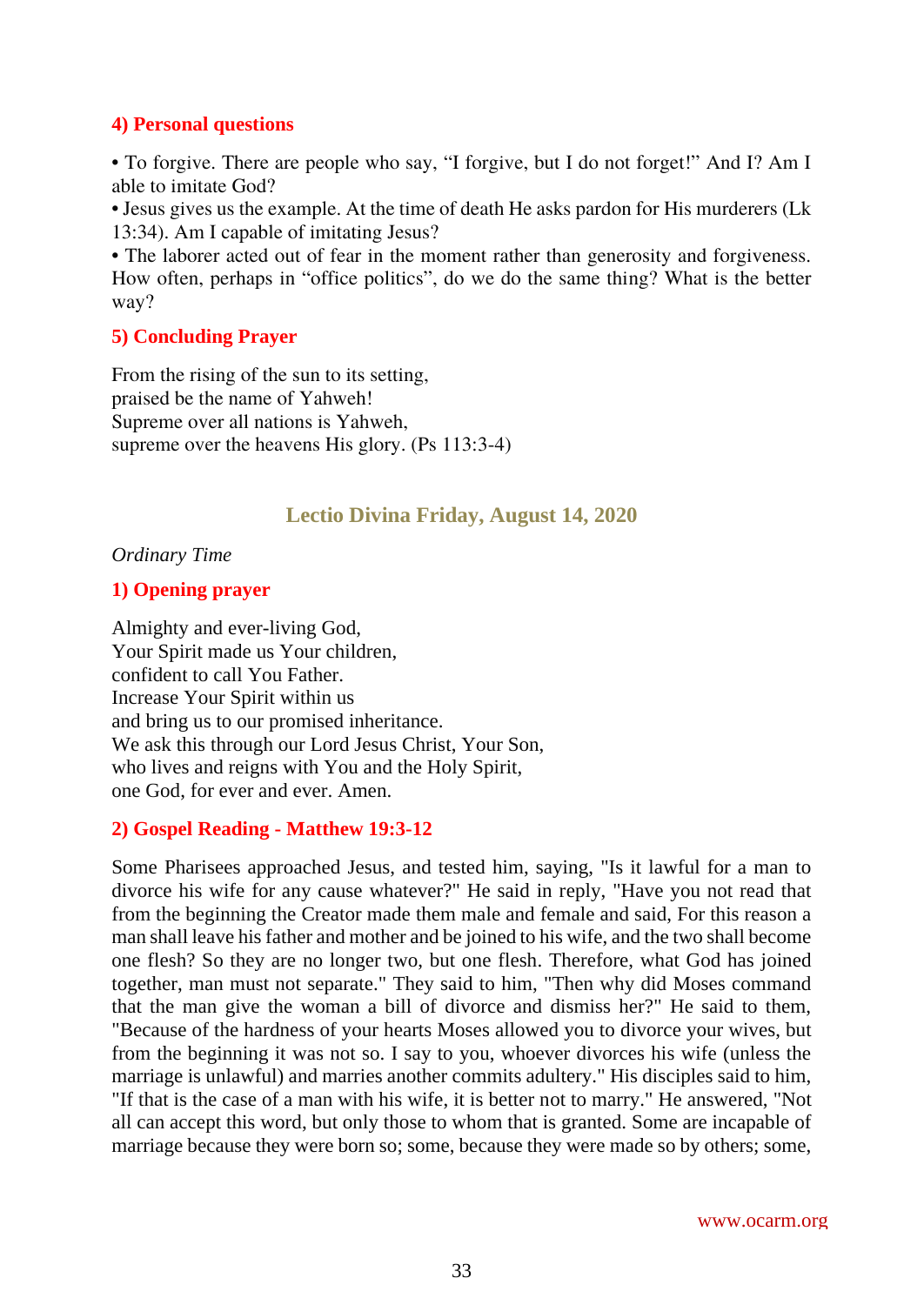because they have renounced marriage for the sake of the Kingdom of heaven. Whoever can accept this ought to accept it."

### **3) Reflection**

Context. Up to chapter 18 Matthew has shown how the discourses of Jesus have marked the different phases of the progressive constitution and formation of the community of disciples around their Master. Now in chapter 19, this small group withdraws from the territory of Galilee and arrives in the territories of Judea. The call of Jesus that involves His disciples advances more until the decisive choice: the acceptance or rejection of the person of Jesus. Such a phase takes place along the road that leads to Jerusalem (chapters 19-20), and finally with the arrival in the city and at the Temple (chapters 21- 23). All of the encounters that Jesus experiences in the course of these chapters take place during this journey from Galilee to Jerusalem.

• The encounter with the Pharisees. Passing through Transjordan (19:1) the first encounter is with the Pharisees and the theme of Jesus' discussion with them becomes a reason for reflection for the group of the disciples. The question of the Pharisees concerns divorce and challenges Jesus. The Pharisees want to accuse Jesus because of His teaching. Matthew considers it "testing Him," "a way of tempting Him." The question is really a crucial one: "Is it against the Law for a man to divorce his wife on any pretext whatsoever?" (19:3). The malicious attempt of the Pharisees to interpret the text of Deut 24:1 to place Jesus in difficulty does not escape the attention of the reader: "Suppose a man has taken a wife and consummated the marriage, but she has not pleased him and he has found some impropriety of which to accuse her, he has, therefore, made out a writ of divorce for her and handed it to her and then dismissed her from his house." This text had given cause, throughout the centuries, for innumerable discussions: to admit divorce for any reason whatsoever; to request a minimum of bad behavior, is a true adultery.

• It is God who unites. Jesus responds to the Pharisees having recourse to Gen 2:24, which presents the question about the primary will of God, the Creator. The love that unites man to woman, comes from God and because of its origin, it unifies and cannot be separated. If Jesus quotes Gn 2:24: "This is why a man leaves his father and mother and becomes attached to his wife and they become one flesh" (19:5), it is because he wants to underline a particular and absolute principle: it is the creating will of God that unites man and woman. When a man and a woman unite together in marriage, it is God who unites them; the term "coniugi" - couple – comes from the verb joined together, to unite, that is to say, that the joining together of the two partners sexually is the effect of the creative word of God. Jesus' response to the Pharisees reaches its summit: marriage is indissoluble from its original constitution. Jesus continues this time drawing from Mal 2:13-16: to repudiate the wife is to break the covenant with God and according to the prophets this covenant has to be lived, above all, by the spouses in their conjugal union (Hos 1-3; Isa 1: 21-26; Jer 2:2; 3:1,6-12; Ezek 16; 23; Isa 54:6-10; 60-62). Jesus' response appears as a contradiction to the Law of Moses which grants the possibility of granting a writ of divorce. To justify His response Jesus reminds the Pharisees, "If Moses gave this possibility it is because you were so hardhearted" (v. 8), more concrete, because of your lack of acceptance to the Word of God. The Law of Gen 1:26; 2:24 had never been modified, but Moses was obliged to adapt it to an attitude of indocility. The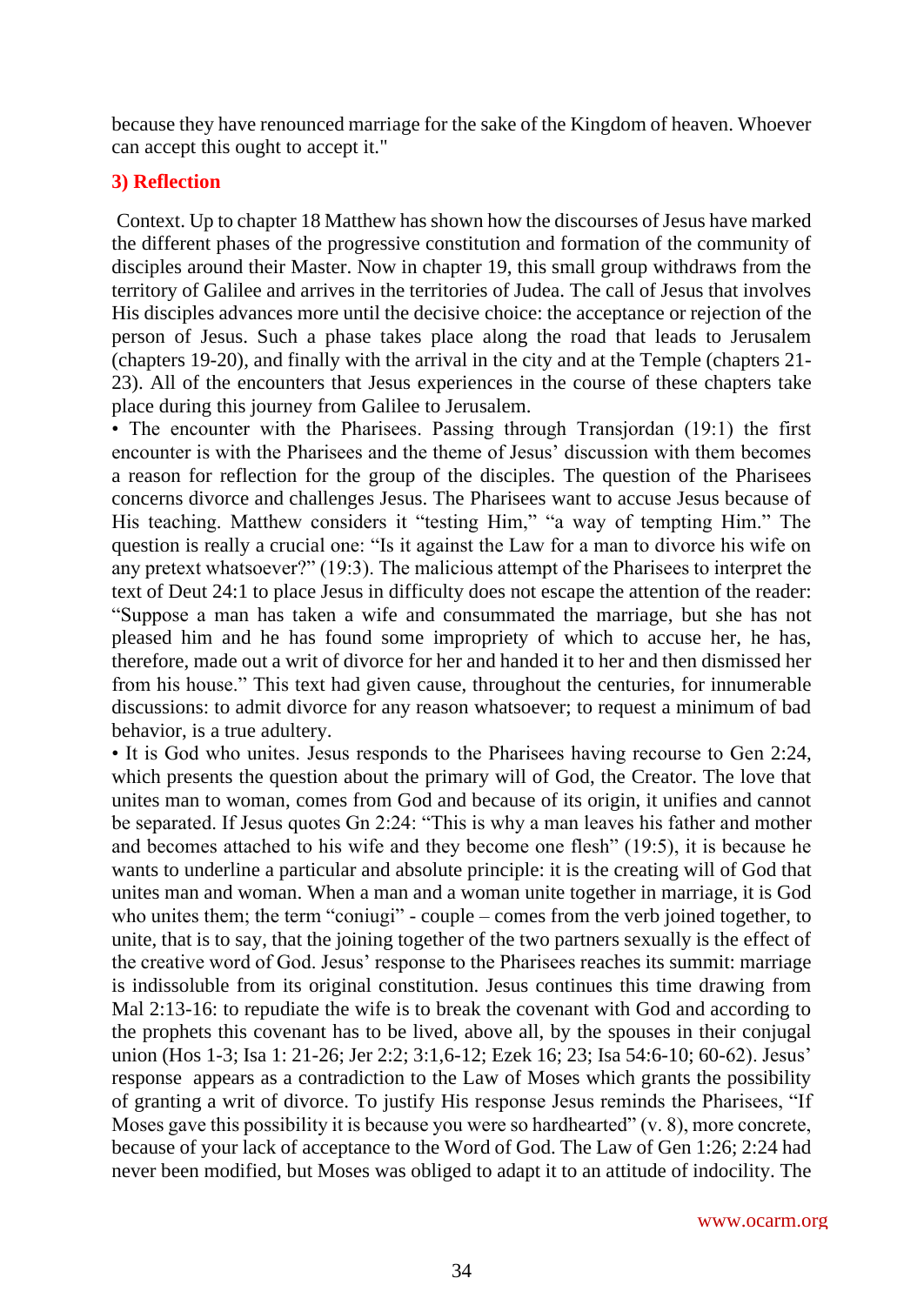first marriage was not annulled by adultery. To contemporary man, and particularly to the ecclesial community, the word of Jesus clearly says that there should be no divorces. Nevertheless, we see that there are; in pastoral life divorced people are accepted. The possibility of entering into the Kingdom is always open to them. The reaction of the disciples is immediate: "If that is how things are between husband and wife, it is advisable not to marry" (v. 10). Jesus' response continues to uphold the indissolubility of matrimony, impossible for the human mentality but possible for God. The eunuch of whom Jesus speaks is also not the one who is unable to generate but the one who, separated from his wife, continues to live in continence. He remains faithful to the first conjugal bond: he is a eunuch as regards all other women.

### **4) Personal questions**

• With regard to marriage, do we know how to accept the teaching of Jesus with simplicity, without adapting it to our own choice to be comfortable?

• The evangelical passage has reminded us that the design of the Father for man and for woman is a wonderful project of love. Are you aware that love has an essential law: it implies the total and full gift of one's own person to the other?

### **5) Concluding Prayer**

God, create in me a clean heart, renew within me a resolute spirit, do not thrust me away from Your presence, do not take away from me Your spirit of holiness. (Ps 51:10-11)

# **Lectio Divina Saturday, August 15, 2020**

<span id="page-34-0"></span>*The visit of Mary to Elizabeth, Lk 1:39-56*

### **1) Opening Prayer:**

Holy Spirit, Spirit of Wisdom, of Science, of Intelligence, of Counsel, fill us, we pray, with the knowledge of the Word of God. Fill us with every kind of spiritual wisdom and intelligence, so as to be able to understand it in depth.

May we, under Your guidance, be able to understand the Gospel of this Marian solemnity. Holy Spirit, we need You, You, the only one who continually molds in us the figure and the form of Jesus. And we turn to you, Mary, Mother of Jesus and of the Church, you who have lived the inebriating and total presence of the Holy Spirit, you who have experienced the power of His force in you, who has seen it operating in your Son Jesus from the time when He was in the maternal womb. Open our heart and our mind, so that they may be docile to listen to the Word of God.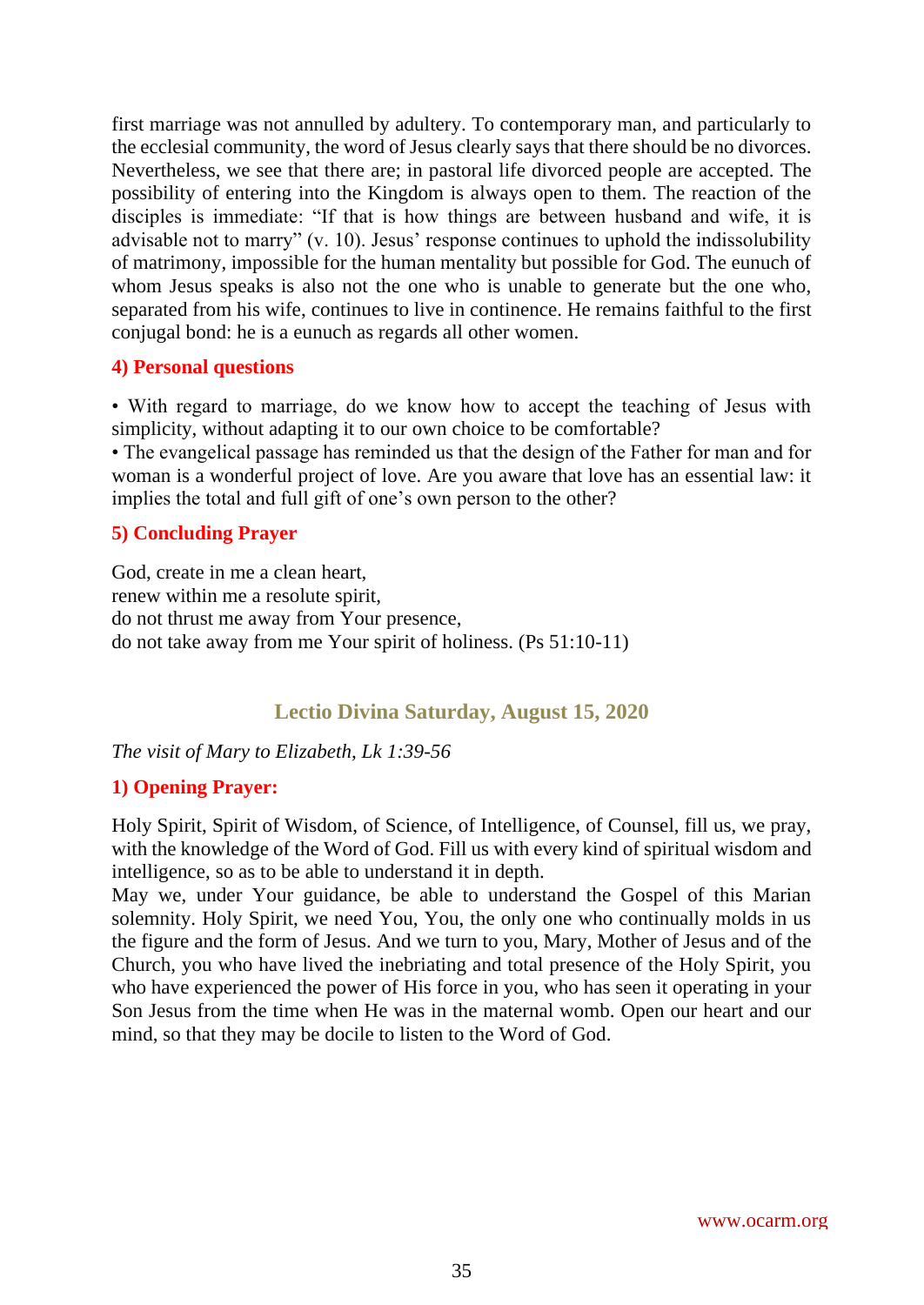# **2) Reading of the Gospel:**

Mary set out and traveled to the hill country in haste to a town of Judah, where she

entered the house of Zechariah and greeted Elizabeth. When Elizabeth heard Mary's greeting, the infant leaped in her womb, and Elizabeth, filled with the Holy Spirit, cried out in a loud voice and said, "Blessed are you among women, and blessed is the fruit of your womb. And how does this happen to me, that the mother of my Lord should come to me? For at the moment the sound of your greeting reached my ears, the infant in my womb leaped for joy. Blessed are you who believed that what was spoken to you by the Lord would be fulfilled."



And Mary said:

"My soul proclaims the greatness of the Lord; my

spirit rejoices in God my Savior for he has looked with favor on his lowly servant. From this day all generations will call me blessed: the Almighty has done great things for me and holy is his Name. He has mercy on those who fear him in every generation. He has shown the strength of his arm, and has scattered the proud in their conceit. He has cast down the mighty from their thrones, and has lifted up the lowly. He has filled the hungry with good things, and the rich he has sent away empty. He has come to the help of his servant Israel for he has remembered his promise of mercy, the promise he made to our fathers, to Abraham and his children forever." Mary remained with her about three months and then returned to her home.

### **3) Moments of prayerful silence:**

Silence is a quality of the one who knows how to listen to God. Try to create in yourself an atmosphere of peace and of silent adoration. If you are able to be in silence before God, you will be able to listen to His breath, which is Life.

### **4) Meditatio**

### **a) Key to the Reading:**

### Blessed are you among women

In the first part of today's Gospel, Elizabeth's words resound: "Blessed are you among women", preceded by a spatial movement. Mary leaves Nazareth, situated in the north of Palestine, to go to the south, approximately fifty kilometers, to a place which tradition has identified as the present day Ain Karem, not too far from Jerusalem. The physical movement shows the interior sensibility of Mary, who is not closed in on herself, to contemplate, in a private and intimate way, the mystery of the Divine Maternity, which is being accomplished in her, but she is impelled toward the path of charity. She moves in order to go and help her elderly cousin. Mary's going to Elizabeth has the added connotation "in haste," which Saint Ambrose interprets as follows: "Mary set out in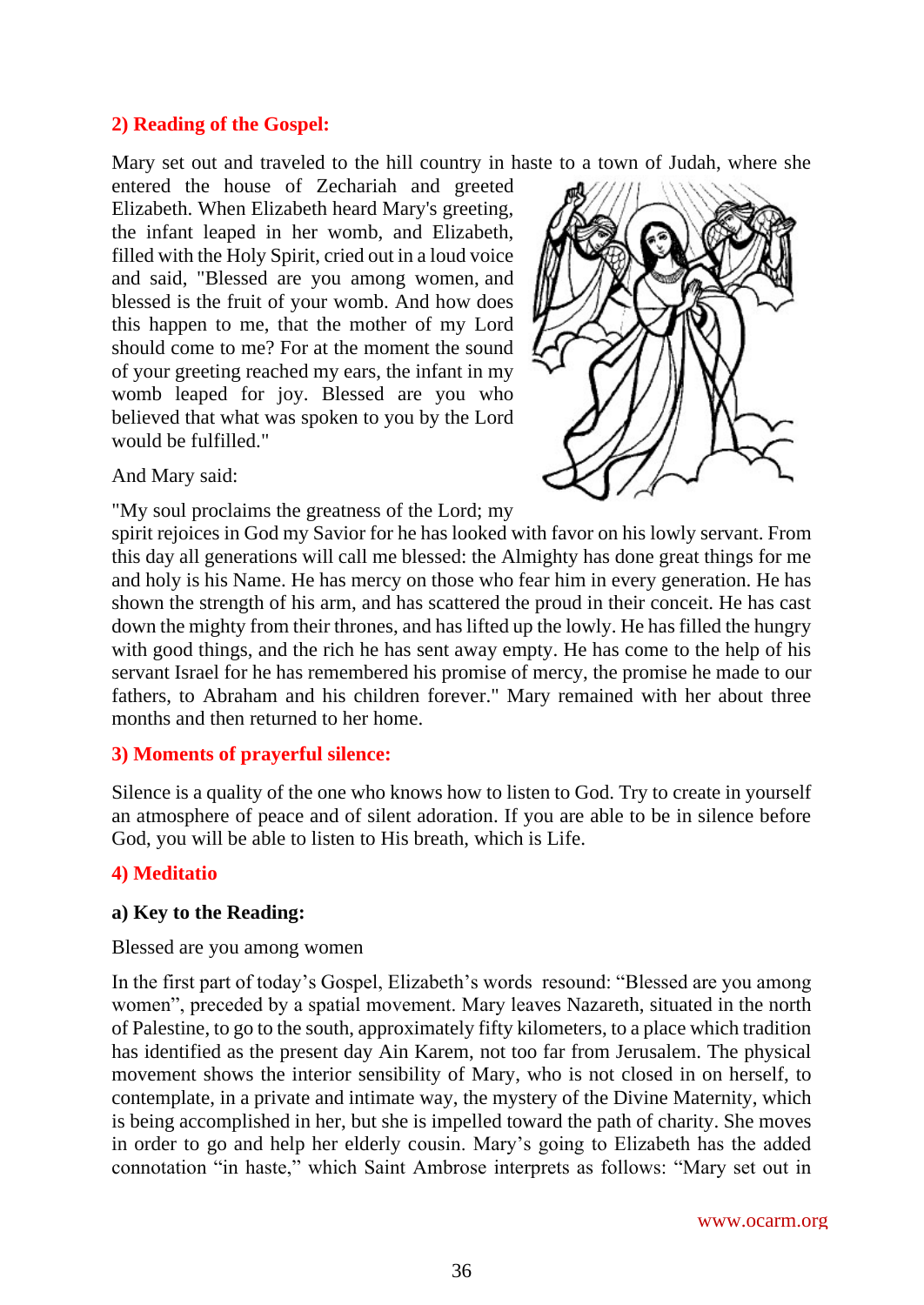haste to the hill country, not because she did not believe the prophecy or because she was uncertain of the announcement or looked for proof, but because she was pleased with the promise and desired to render a service with devotion, with the impulse that she received from her intimate joy… The grace of the Holy Spirit does not entail slowness". The reader, though, knows that the true reason for the trip is not indicated, but can get it through information deduced from the context. The angel had told Mary that Elizabeth was pregnant, already in the sixth month (cf. v. 37). The fact that she remained there three months (cf. v. 56), just the time so that the child could be born, allows us to understand that Mary intended to help her cousin. Mary runs, and goes where there is an urgent need, the need for help, showing, in this way, a clear sensibility and concrete availability.

Together with Mary, Jesus, in His mother's womb, moves with her. From here it is easy to deduce the Christological value of the episode of Mary's visit to her cousin: above all, the attention is for Jesus. At first sight, it could seem to be a scene concentrated on the two women. In reality, what is important for the Evangelist is the prodigious fact of their conceptions. Mary's movement leads, in the final analysis, to the encounter between the two women.

As soon as Mary enters into the house and greets Elizabeth, John leaps in Elizabeth's womb. According to some, this leap is not comparable to the changing place of the fetus, which is experienced by every pregnant woman. Luke uses a particular Greek verb which precisely means "jumping". Wishing to interpret the verb a bit literally, it could connote "danced", thus excluding a physical phenomenon only. Someone has thought that this "dance" could be considered as a form of "homage" which John renders to Jesus, inaugurating, though not yet born, that attitude of respect and of subjection which will characterize his life: "After me is coming someone who is more powerful than I, and I am not fit to kneel down and undo the strap of His sandals" (Mk 1:7). One day, John himself will give witness: "it is the bridegroom who has the bride; and yet the bridegroom's friend, who stands there and listens to him, is filled with joy at the bridegroom's voice. This is the joy that I feel and it is complete. He must grow greater, I must grow less" (Jn 3:29-30). Thus Saint Ambrose comments: "Elizabeth was the first one to hear the voice, but John is first to perceive the grace". We find a confirmation of this interpretation in Elizabeth's words, which, repeating the same Greek verb in v. 44 already employed in v. 41, when she says, "The child in my womb leapt for joy". Luke, with these particular details, has wished to recall the wonders which took place in the intimacy of Nazareth. It is only now, thanks to this dialogue, that the mystery of the divine maternity leaves aside its secrecy and its individual dimension, to become a notable fact, and an object of appreciation and of praise.

Elizabeth's words, "Blessed are you among women and blessed is the fruit of your womb! Why should I be honored with a visit from the mother of my Lord?" (vv. 42- 43). With a Semitic expression which is equivalent to a superlative ("among women"), the Evangelist wishes to attract the attention of the reader on Mary's role: to be the "Mother of the Lord". And, then, a blessing is reserved for her ("Blessed are you") and a beatitude. In what does this consist? It expresses Mary's obedience to the Divine Will. Mary is not only the receiver of a mystery which makes her blessed, but also a person who knows how to accept and adhere to God's will. Mary is a creature who believes,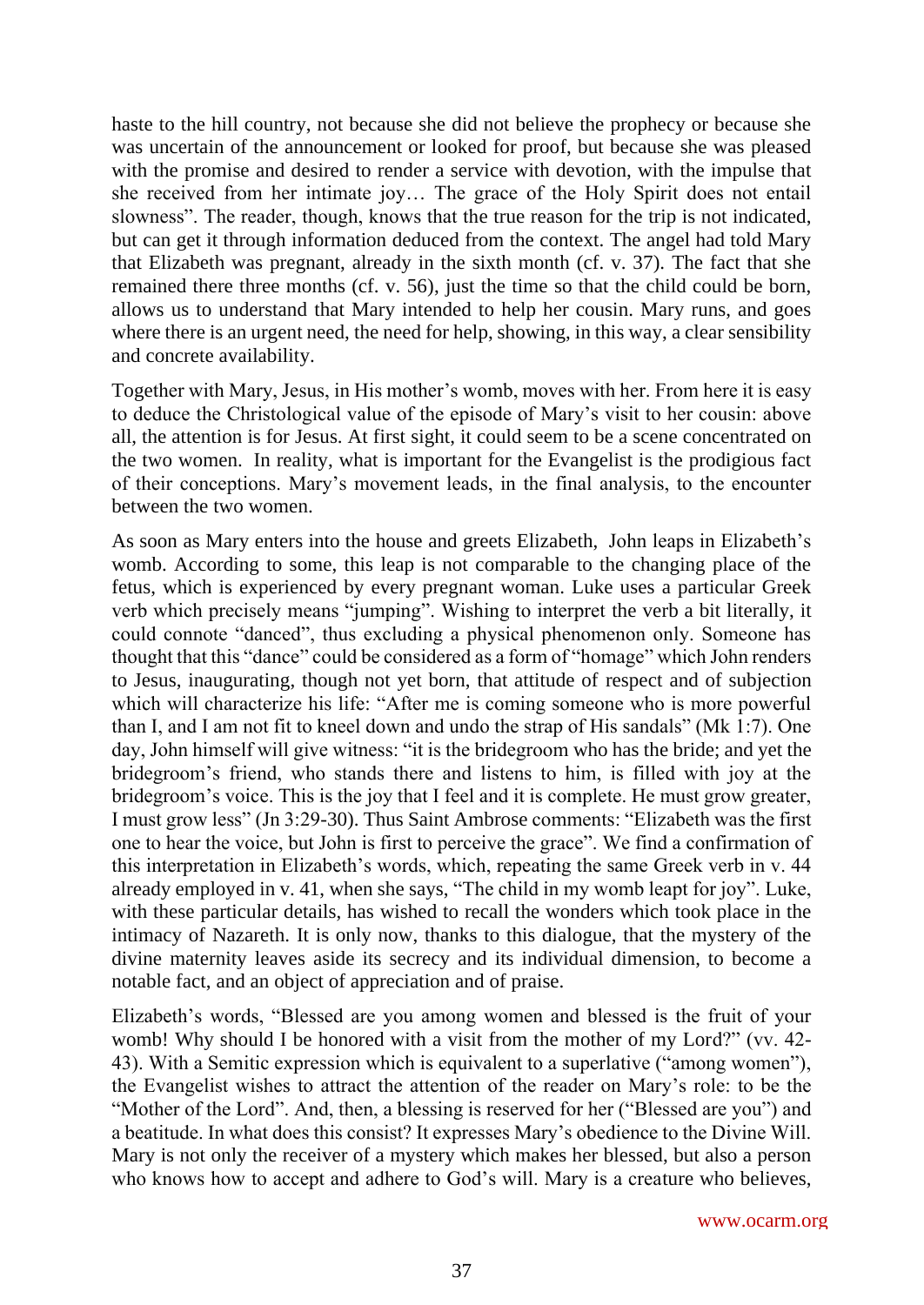because she trusts in a simple word and which she has answered with her "yes" of love. And Elizabeth acknowledges this service of love, identifying her as "blessed as mother and blessed as believer".

In the meantime, John perceives the presence of his Lord and exults, expressing with that interior movement the joy which springs from that contact of salvation. Mary will be the interpreter of that event in the Magnificat.

## **b) A song of love:**

In this song Mary considers herself part of the anawim, of the "poor of God", of those who "fear God" placing in Him all their trust and hope and who, on the human level, do not enjoy any right or prestige. The spirituality of the anawim can be synthesized in the words of *Psalm 37:9*: "In silence he is before God and hopes in Him", because "those who hope in the Lord will possess the earth".

In Psalm 86:6 the one who prays, turning to God says, "Give Your servant Your force." Here the term "servant" expresses his being subjected, as well as the sentiment of belonging to God, of feeling secure with Him.

The poor, in the Biblical sense, are those who place their trust unconditionally in God; this is why they are to be considered, qualitatively, the best part of the people of Israel. The proud, on the other hand, are those who place all their trust in themselves.

Now, according to the Magnificat, the poor have a thousand reasons to rejoice, because God glorifies the anawim (Psalm 149:4) and humbles the proud. An image taken from the New Testament, which expresses very well the attitude of the poor of the Old Testament, is that of the Publican who with humility beats his breast, while the Pharisee, boastful of his merits, is being consumed by his pride (Lk 19:9-14). Definitively, Mary celebrates all that God has done in her and all that He works in every creature. Joy and gratitude characterize this hymn of salvation which recognizes the greatness of God, but which also makes great the one who sings it.

# **5) Some questions for meditation:**

- Is my prayer, above all, the expression of a sentiment or celebration and acknowledgment of God's action?

- Mary is presented as the believer in the Word of the Lord. How much time do I dedicate to listening to the Word of God?

- Is your prayer nourished from the Bible, as was Mary's? Or rather are you dedicated to devotions which produce a continuous tasteless and dull prayer? Are you convinced that to return to Biblical prayer is the assurance of finding solid nourishment, chosen by Mary herself ?

- Do you accept the logic of the Magnificat, which exalts the joy of giving, of losing in order to find, of accepting, the happiness of gratuity, of donation?

# **6) Oratio**

# **a) Psalm 44 (45)**

*The Psalm in this second part, glorifies the Queen. In today's Liturgy these verses are applied to Mary and celebrate her greatness and beauty.*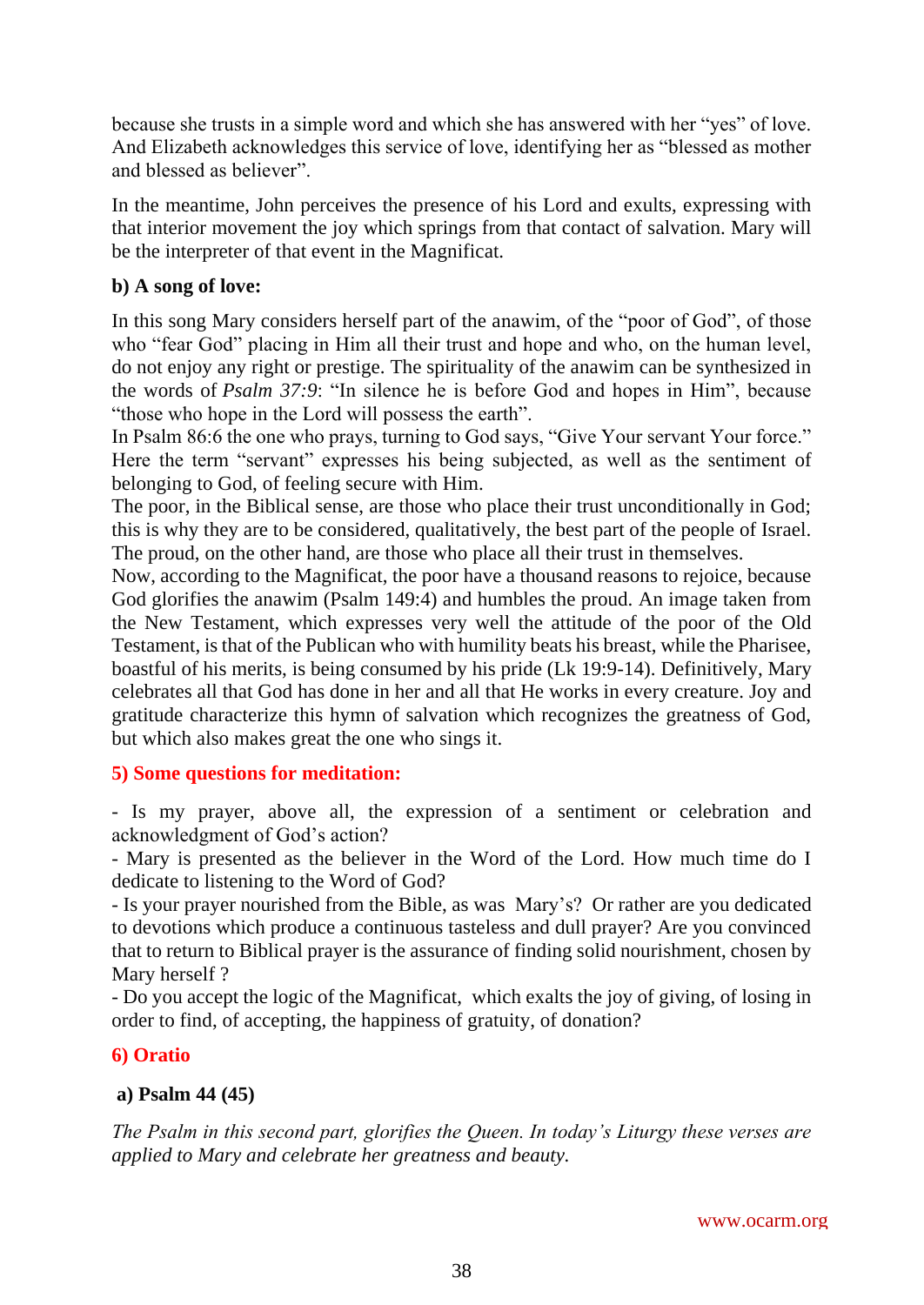In your retinue are daughters of kings, the consort at your right hand in gold of Ophir.

Listen, my daughter, attend to my words and hear; forget your own nation and your ancestral home, then the king will fall in love with your beauty; He is your lord, bow down before Him.

Her companions are brought to her, they enter the king's palace with joy and gladness.

## **b) Final Prayer:**

The prayer which follows is a brief meditation on the maternal role of Mary in the life of the believer: "Mary, woman who knows how to rejoice, who knows how to exult, who allows herself to be visited by the full consolation of the Holy Spirit, teach us to pray so that we may also discover the source of joy. In the house of Elizabeth, your cousin, feeling accepted and understood in your most intimate secret, you burst out in a hymn of exultation of the heart, speaking of God, of you, about your relationship with Him, and of the unprecedented adventure of being the Mother of Christ and of all of us, holy people of God. Teach us to give our prayer a rhythm of hope and tremors of joy. The Gospel speaks to us about you, Mary, and of Elizabeth: both of you kept something in your heart which you did not dare or you did not wish to manifest to anyone. But each one of you felt understood by the other, on that prophetic day of the Visitation, and you pronounced words of prayer and of feast. Your encounter becomes a liturgy of thanksgiving and of praise to your ineffable God. You, woman of profound joy, you sang the Magnificat, in rapture and amazed at all that the Lord was accomplishing in His humble servant. Magnificat is the cry, the explosion of joy, which explodes within each one of us, when one feels accepted and understood."

## **7) Contemplatio**

The Virgin Mary, the temple of the Holy Spirit, accepted with faith the Word and surrendered herself completely to the power of Love. Because of this she became the icon of interiority, that is, completely recollected under the gaze of God and abandoned to the power of the Most High. Mary keeps silence about herself, because everything in her can speak about the wonders of the Lord in her life.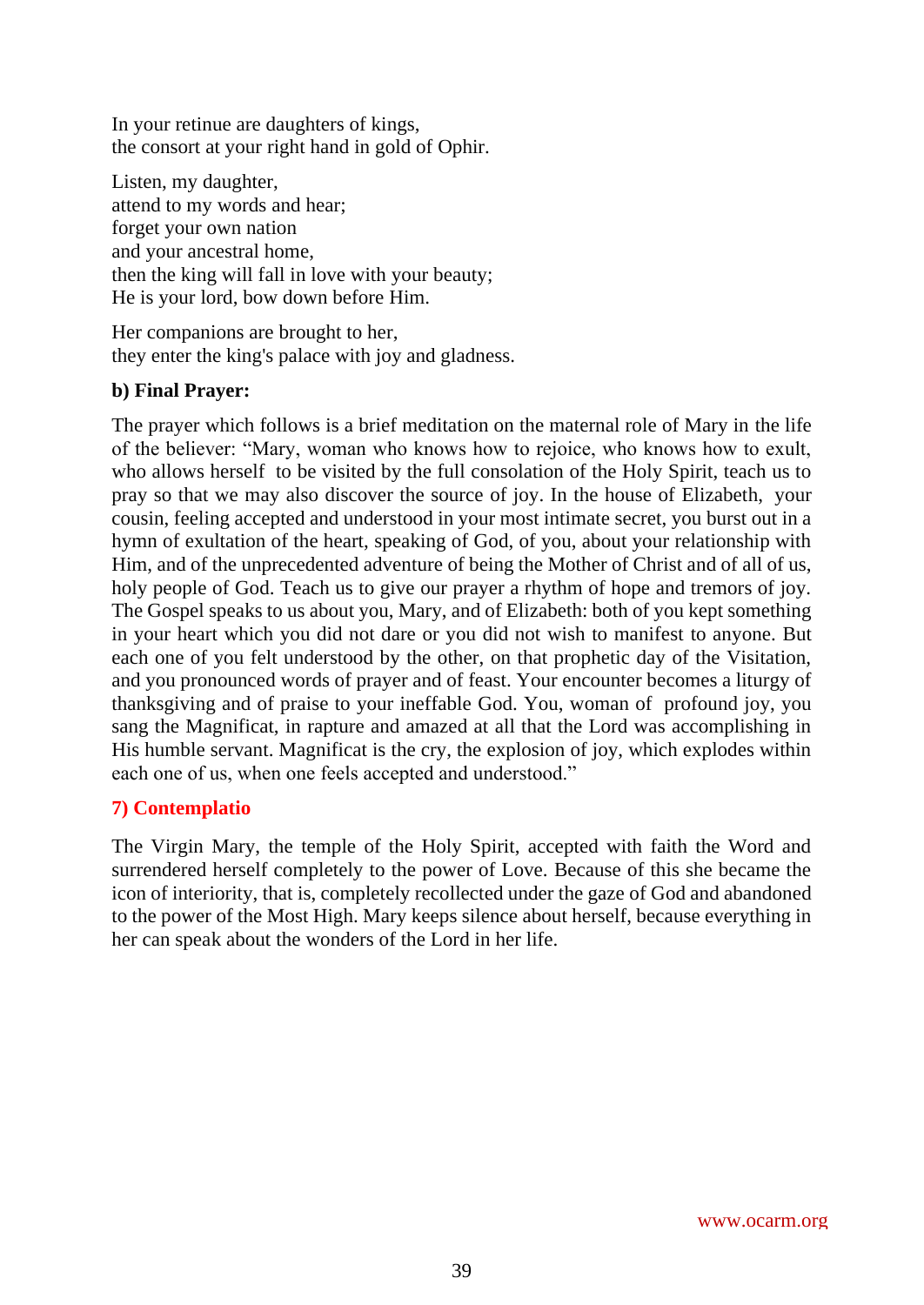# **Lectio Divina Sunday, August 16, 2020**

*Welcoming the excluded The Canaanite woman helps Jesus discover the will of the Father Matthew 15:21-28*

### **1. Opening prayer**

Lord Jesus, send Your Spirit to help us to read the Scriptures with the same mind that You read them to the disciples on the way to Emmaus. In the light of the Word, written in the Bible, You helped them to discover the presence of God in the disturbing events of Your sentence and death. Thus, the cross that seemed to be the end of all hope became for them the source of life and of resurrection.

Create silence in us so that we may listen to Your voice in Creation and in the Scriptures, in events and in people, above all in the poor and suffering. May Your word guide us so that we too, like the two disciples on the way to Emmaus, may experience the force of Your resurrection and witness to others that You are alive in our midst as source of fraternity, justice and peace. We ask this of You, Jesus, son of Mary, who revealed the Father to us and sent us Your Spirit. Amen.

### **2. Reading**

#### **a) A key to guide the reading:**

In today's text, Jesus meets a foreign woman, something forbidden by the religion of that time. At first Jesus would not pay attention to her, but the woman insisted and got what she wanted. This text helps us to understand how Jesus went about knowing and putting into practice the will of God.

#### **b) A division of the text to help with the reading:**

Mt 15:21-22: The pained cry of the woman

Mt 15:23-24: The strange silence of Jesus and the reaction of the disciples

Mt 15:25-26: The repeated request of the woman and Jesus' renewed refusal

Mt 15:27-28: The third try of the woman who obtains the healing of her daughter.

#### **c) The text:**

**21-22:** Jesus left that place and withdrew to the region of Tyre and Sidon. And suddenly out came a Canaanite woman from that district and started shouting, 'Lord, Son of David, take pity on me. My daughter is tormented by a devil.'

**23-24:** But He said not a word in answer to her. And His disciples went and pleaded with Him, saying, 'Give her what she wants, because she keeps shouting after us.' He said in reply, 'I was sent only to the lost sheep of the House of Israel.'

**25-26:** But the woman had come up and was bowing low before Him. 'Lord,' she said, 'help me.' He replied, 'It is not fair to take the children's food and throw it to little dogs.' **27-28:** She retorted, 'Ah yes, Lord; but even little dogs eat the scraps that fall from their masters' table.' Then Jesus answered her, 'Woman, you have great faith. Let your desire be granted.' And from that moment her daughter was well again.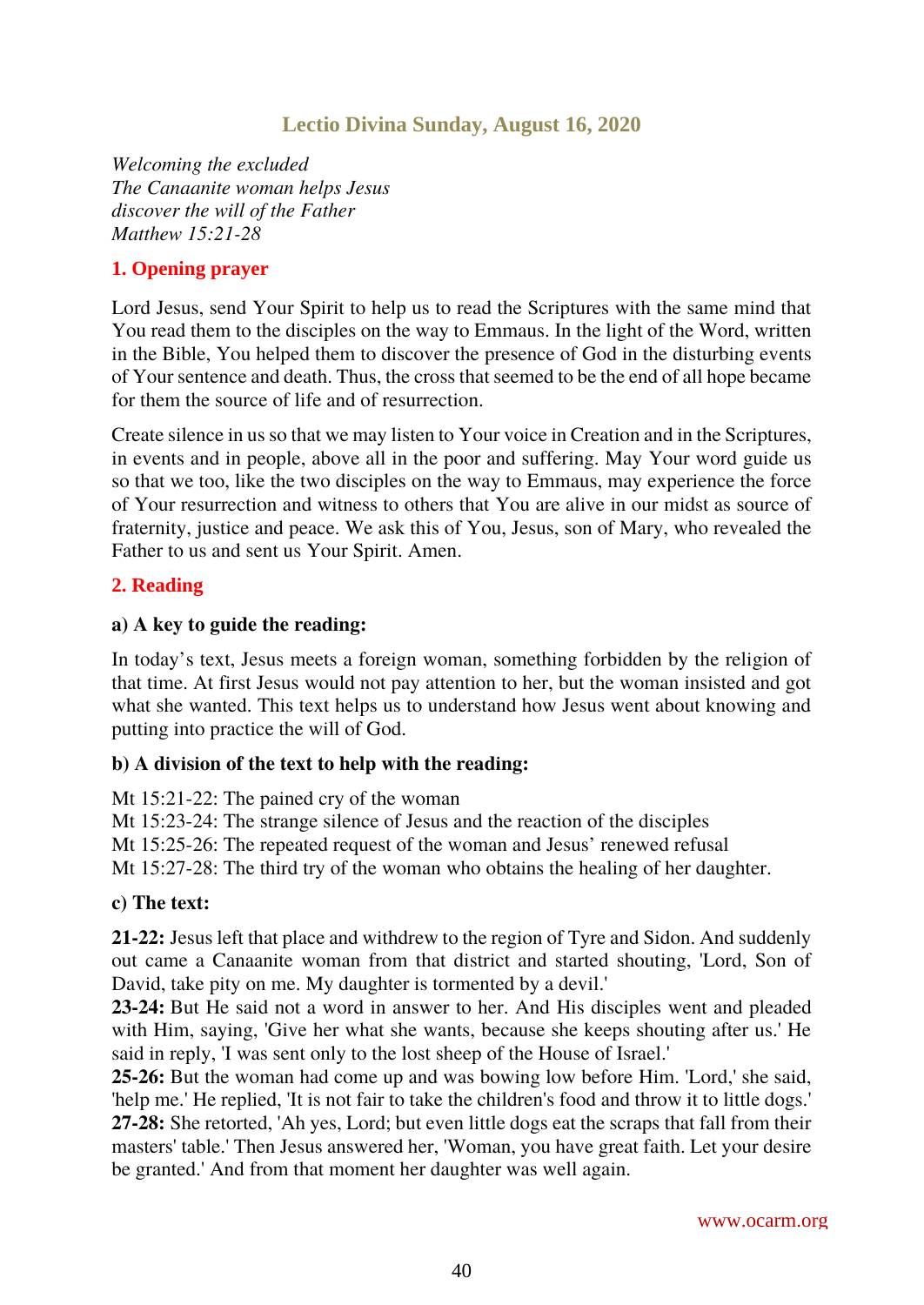# **3. A moment of prayerful silence**

so that the Word of God may enter into us and enlighten our life.

### **4. Some questions**

to help us in our personal reflection.

a) What caught my attention most and what did I like most in this episode?

b) Four characters appear in the text: the woman, the daughter, the disciples and Jesus. What does the text say about each one's attitude? With which of the four do you identify yourself most? Why?

c) Jesus says that His mission does not permit Him to listen to the woman's request. However, soon after, He grants her request. How do you explain this sudden change in Jesus' attitude?

d) How did the woman's reply concerning the dogs and the scraps influence Jesus?

e) Why do those words reveal the woman's great faith?

f) How can Jesus' words help our community to grow in faith?

## **5. A key to the reading**

for those who wish to go deeper into the text.

## **a) The context within which Matthew preserves the words of Jesus:**

\* Matthew's Gospel, written about 85 AD, is addressed to a community of pious and observant Jews, converted to faith in Jesus. After Jesus' example, they continued to live according to the traditions of the Jewish people, observing the Law of Moses in its fullness. But now in the 80s they find themselves in an ambivalent situation. After the destruction of Jerusalem (70 AD), the Pharisees, their racial brothers, had started to reorganize Judaism, and, in the name of fidelity to that same Law of Moses, sought to block the ever increasing spread of Christianity. They came to the point of expelling them from the synagogues. This unforeseen hostility brought the community of Christian Jews into deep crisis. Both the Pharisees and the Christians claimed to be faithful to the law of God. Who was right? On whose side was God? To whom did the inheritance of the Jewish people belong, to the *synagogue* or to the *ecclesia*?

\* It is precisely to encourage and support this group of Jewish-Christians that Matthew writes his Gospel. He writes to *confirm* them in the faith by showing that Jesus is indeed the Messiah, the culmination of the whole history of the Old Testament. He writes to *strengthen* them in the midst of hostility, helping them to overcome the trauma of the break with the brothers. He writes to *call* them to a new practice of life, showing them the way to a new form of justice, better than that of the Pharisees.

\* In this context, the episode of the Canaanite woman served to show the community how this same Jesus took concrete steps to go beyond the limitations of a religion turned in on itself and how He went about discerning the will of God beyond the traditional scheme.

## **b) A commentary on the words of Jesus as preserved in Matthew:**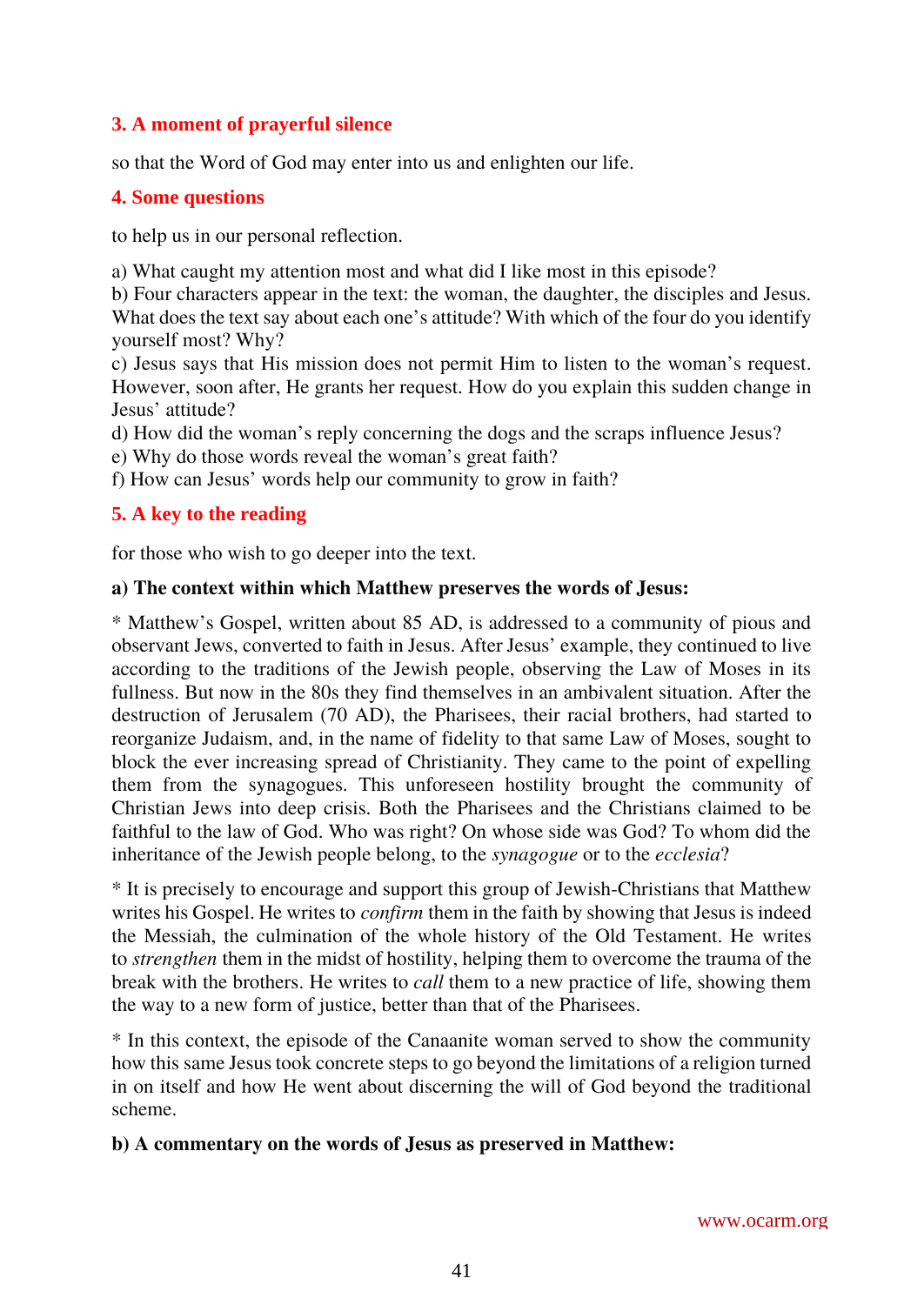### Matthew 15: 21: *Jesus moves away from the Jewish territory.*

In the discussion concerning what is pure and what is not, Jesus had taught that which was contrary to the tradition of the ancients, declaring all foods to be clean, and helped the people and the disciples free themselves of the chains of the laws on purity (Mt 15:1- 20). Now, in this episode of the Canaanite woman, He moves away from Galilee, goes beyond the frontiers of the national territory and welcomes a foreign woman who did not belong to the people and with whom it was forbidden to talk. The Gospel of Mark informs us that Jesus did not want to be known. He wanted to remain anonymous. But it is evident that His fame had already preceded Him (Mk 7:24). The people knew Him and a woman begins to present Him with a request.

#### Matthew 15:22: *The anguished cry of the woman.*

The woman was from another race and religion. She begins to beg for the healing of her daughter who was possessed by an unclean spirit. The pagans had no problem having recourse to Jesus. The Jews, however, had problems co-existing with the pagans! The Law forbade them to make contact with a person of another religion or race.

#### Matthew 15:23-24: *The strange silence of Jesus and the reaction of the disciples.*

The woman shouts, but Jesus does not respond. A strange attitude! Because, if there is one sure thing throughout the Bible, from beginning to end, it is that God always listens to the cry of the oppressed. But here Jesus does not listen. He does not want to listen. Why? Even the disciples are surprised by Jesus' attitude and ask Him to say something to the woman. They want to get rid of that shouting: "Give her what she wants, they said, because she is shouting after us"*.* Jesus explains His silence, "I was sent only to the lost sheep of the House of Israel". His silence is connected to an awareness of His mission and His fidelity to the law of God. The passive form shows that the subject of the verb's action is the Father. It is as though He had said, "The Father does not want Me to listen to this woman, because He has sent Me only to the lost sheep of Israel!" For the same reason, at the time of Matthew's writing of the Gospel, the Pharisees were saying, "We cannot have contact with pagans!"

#### Matthew 15:25-26: *The woman repeats her request and Jesus again refuses her.*

The woman is not worried by Jesus' refusal. The love of a mother for her sick daughter does not take notice of religious rules or other people's reactions, but seeks healing wherever her intuition leads her to a solution, namely, in Jesus! She draws closer. She throws herself at Jesus' feet and goes on begging, "Lord, help me". Faithful to the rules of His religion, Jesus answers with a parable and says that it is not right to take the bread of one's children and give it to dogs. The parallel is taken from everyday life. Even today, we find many children and dogs in the houses of the poor. Jesus says that no mother will take bread from the mouths of her children and give it to dogs. Concretely, the children are the Jewish people and the dogs are the pagans. End of story! Obedient to the Father and faithful to His mission, Jesus goes on His way and takes no notice of the woman's pleading!

Matthew 15:27-28: *At the third attempt, the woman obtains the healing of her daughter.* The woman will not yield. She agrees with Jesus, but she amplifies the parallel and applies it to her case, "Ah, yes, sir; but even house-dogs can eat the scraps that fall from their master's table". She simply draws the conclusion from that image, showing that in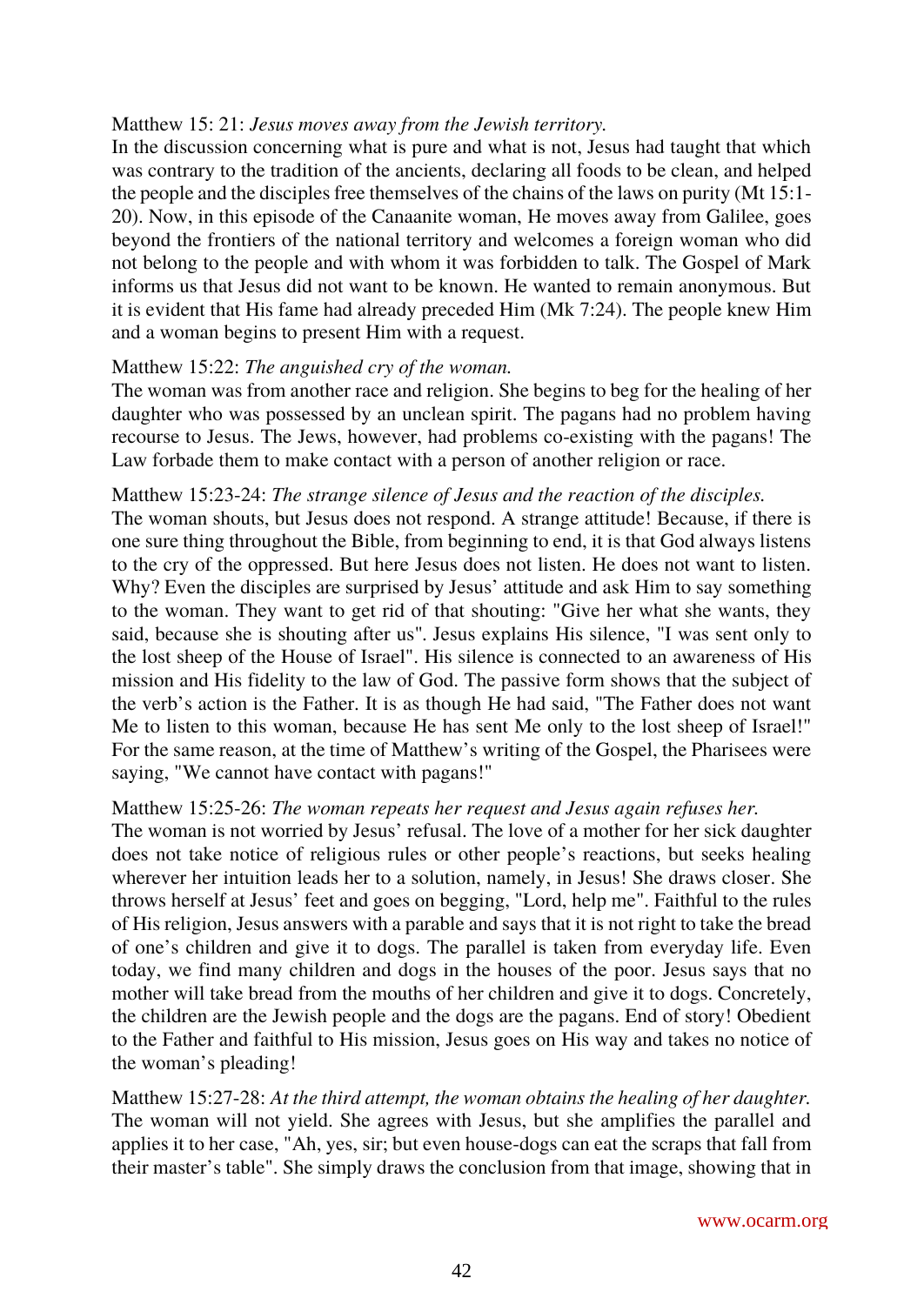the houses of the poor (and so also in the house of Jesus) the dogs eat the scraps that fall from the table of the children. Most probably, Jesus Himself as a young boy would have given bits of bread to dogs that roamed under the table where He ate with His parents. And in "Jesus' house", that is, in the Christian community of Matthew's time, at the end of the first century, there were "twelve baskets full" left over (Mt 14:20) for the "dogs", that is, for the pagans!

Jesus' reaction is immediate, "Woman, you have great faith!" The woman got what she asked for. From that moment her daughter was healed. The reason Jesus responded was that He understood that the Father wanted Him to grant the woman's request. The meeting with the Canaanite woman freed Him from the racial prison and opened Him to the whole of humanity. This means that Jesus discovered the will of the Father by listening to the reactions of people. This pagan woman's attitude opened new horizons for Jesus and helped Him take an important step in the fulfillment of the Father's plan. The gift of life and salvation is for all who seek life and who try to free themselves from the chains that bind vital energy. This episode helps us to perceive a little of the mystery that surrounded the person of Jesus, the manner in which He was in communion with the Father and how He discovered the will of the Father in the events of life.

#### **6. Psalm 6**

#### **Let us unite ourselves to the shouts of all mothers for their sons and daughters**

O Lord, rebuke me not in Thy anger, nor chasten me in Thy wrath. Be gracious to me, O Lord, for I am languishing; O Lord, heal me, for my bones are troubled. My soul also is sorely troubled. But Thou, O Lord, how long? Turn, O Lord, save my life; deliver me for the sake of Thy steadfast love. For in death there is no remembrance of Thee; in Sheol who can give Thee praise? I am weary with my moaning; every night I flood my bed with tears; I drench my couch with my weeping. My eye wastes away because of grief, it grows weak because of all my foes, from me, all you workers of evil; for the Lord has heard the sound of my weeping. The Lord has heard my supplication; the Lord accepts my prayer. All my enemies shall be ashamed and sorely troubled; they shall turn back, and be put to shame in a moment.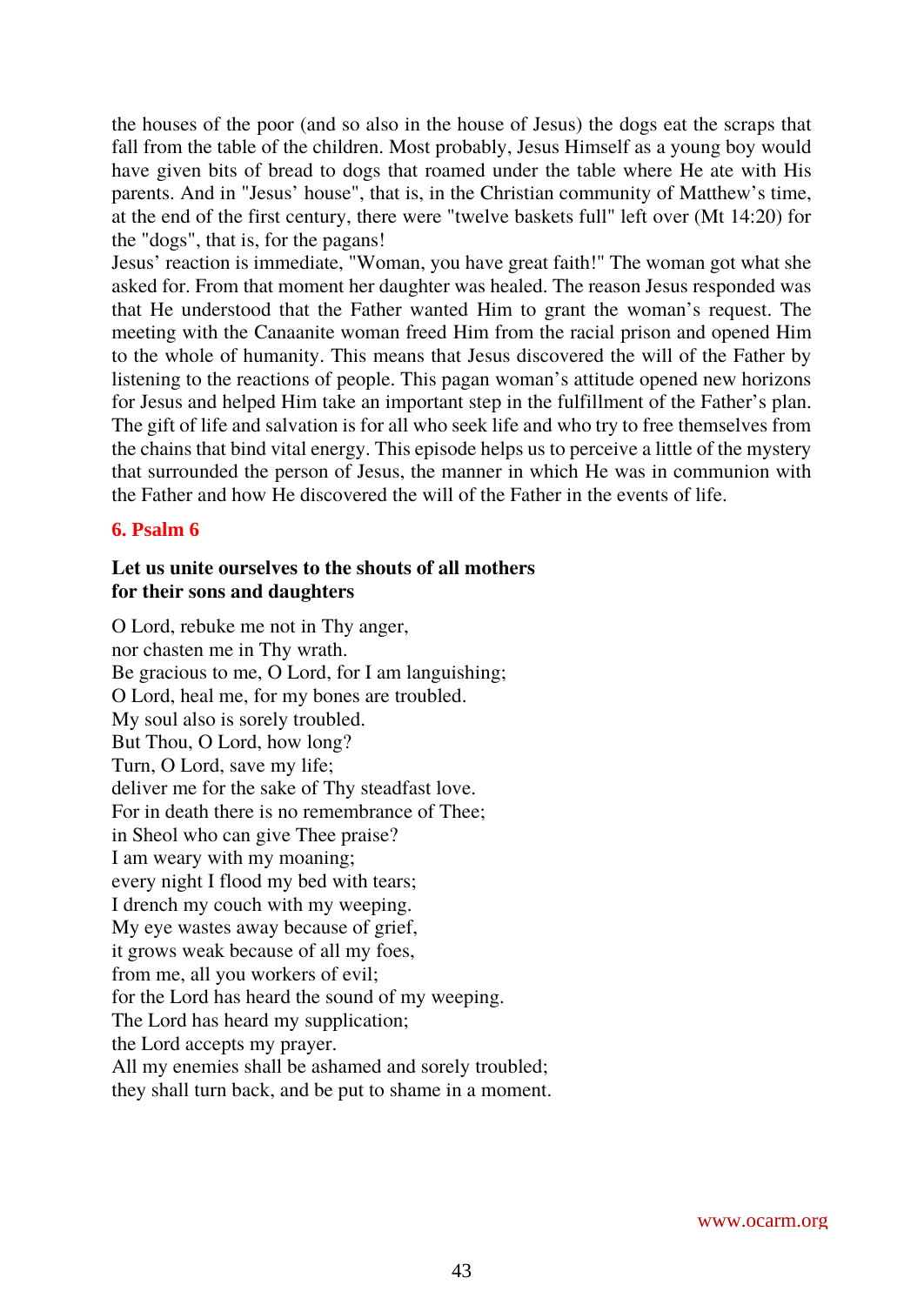### **7. Final Prayer**

Lord Jesus, we thank You for the word that has enabled us to understand better the will of the Father. May Your Spirit enlighten our actions and grant us the strength to practice what Your Word has revealed to us. May we, like Mary, Your mother, not only listen to but also practice the Word, You who live and reign with the Father in the unity of the Holy Spirit forever and ever. Amen.

## **Lectio Divina Monday, August 17, 2020**

#### *Ordinary Time*

### **1) Opening prayer**

God our Father, may we love You in all things and above all things and reach the joy You have prepared for us beyond all our imagining. We ask this through our Lord Jesus Christ, Your Son, who lives and reigns with You and the Holy Spirit, one God, for ever and ever. Amen.

## **2) Gospel Reading - Matthew 19:16-22**

A young man approached Jesus and said, "Teacher, what good must I do to gain eternal life?" He answered him, "Why do you ask me about the good? There is only One who is good. If you wish to enter into life, keep the commandments." He asked him, "Which ones?" And Jesus replied, "You shall not kill; you shall not commit adultery; you shall not steal; you shall not bear false witness; honor your father and your mother; and you shall love your neighbor as yourself." The young man said to him, "All of these I have observed. What do I still lack?" Jesus said to him, "If you wish to be perfect, go, sell what you have and give to the poor, and you will have treasure in heaven. Then come, follow me." When the young man heard this statement, he went away sad, for he had many possessions.

#### **3) Reflection**

• The Gospel today speaks to us about a young man who asks Jesus which is the way to eternal life. Jesus indicates to him the way of poverty. The young man does not accept Jesus' proposal because he is very rich. A rich person is protected by the security of the riches which he possesses. He has difficulty opening the hand of his security. Attached to the advantages of his goods, he lives only to defend his own interests. A poor person does not have this concern. But there are some poor people who have the mentality of the rich. Often the desire for riches creates in the poor a great dependence and renders them slaves of consumerism, because they seek riches everywhere. They no longer have time to dedicate themselves to the service of neighbor.

• Matthew 19:16-19: The commandments and eternal life. A person approaches Jesus and asks Him, "Master, what good deed should I do to possess eternal life?" Some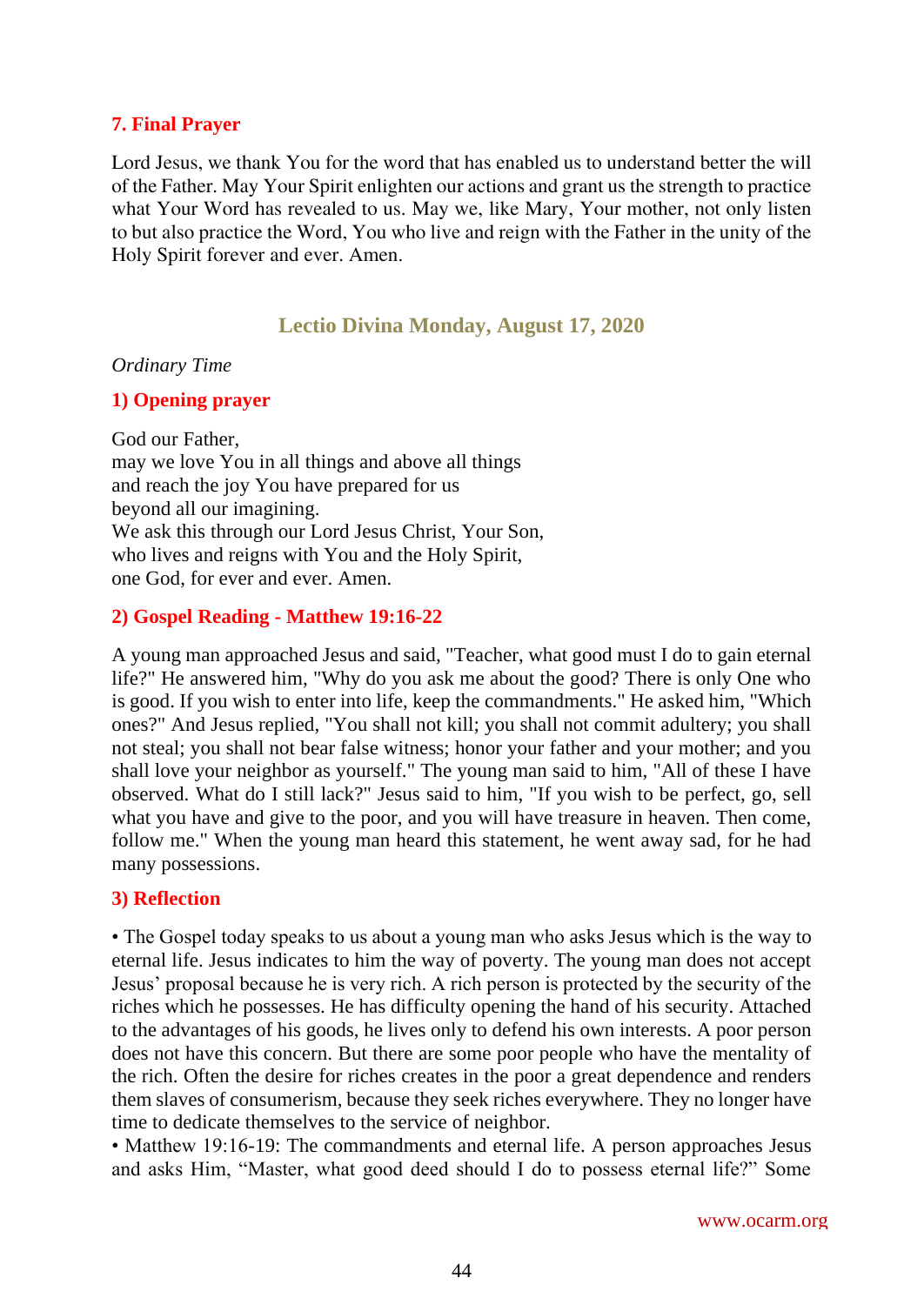manuscripts say that it was a young man. Jesus responds abruptly, "Why do you ask Me about what is good? There is One alone who is good!" Then He responds to the question and says, "If you wish to enter into life, keep the commandments." The rich young man reacts and asks, "Which commandments?" Jesus very kindly enumerates the commandments which the young man already knew: "You shall not kill; you shall not commit adultery; you shall not steal; you shall not bear false witness; honor father and mother; love your neighbor as yourself." Jesus' response is very significant. The young man had asked what to do to obtain eternal life. He wanted to live close to God! But Jesus recalls only the commandments which refer to respect for the life close to others! He does not mention the first three commandments which deal with relationship with God. According to Jesus, we will be well with God only if we are well with our neighbor. It is not worth deceiving oneself. The door to reach God is our neighbor.

In Mark, the question of the young man is different: "Good Master what must I do to inherit eternal life?" Jesus answers, "Why do you call Me good? No one is good, but God alone." (Mk 10:17-18). Jesus turns the attention from Himself toward God, because what is important is to do God's will, to reveal the project of the Father.

• Matthew 19:20: What is the use of observing the commandments? The young man responds, "I have always observed all these things. What more do I need to do?" What follows is strange. The young man wanted to know the way which leads to eternal life. Now, the way of eternal life was and continues to be this: to do God's will, expressed in the commandments. In other words, the young man observed the commandments without knowing for what purpose. If he had known it, he would not have asked the question. It is like for many Catholics who do not know why they are Catholics. "I was born a Catholic, and this is why I am Catholic!" It is as if it was a custom!

• Matthew 19:21-22: Jesus' proposal and the young man's response. Jesus answers, "If you wish to be perfect, go and sell your possessions and give the money to the poor, and you will have a treasure in heaven; then come follow Me." But on hearing these words the young man went away very sad because he was very rich. The observance of the commandments is only the first degree of a stairway that goes beyond, much farther and much higher. Jesus asks more! The observance of the commandments prepares people to be able to reach the point of giving oneself completely to the neighbor. Mark says that Jesus looked at the young man with love (Mk 10:21). Jesus asks for very much, but He asks for it with much love. The young man did not accept Jesus' proposal and goes away "because he was very rich."

• Jesus and the option for the poor. A two-fold slavery marked the situation of the people at the time of Jesus: the slavery of the politics of Herod, supported by the Roman Empire and maintained by a whole system which was well organized for exploitation and repression, and the slavery of the official religion, maintained by the religious authority of the time. For this reason the clan, the families, the community, were disintegrating and the majority of the people were excluded, marginalized, homeless, without either a religion or a society. So, for this reason, there were various movements which, like Jesus, tried to build up life in communities: Essenes, Pharisees and, later on, the Zealots. But in Jesus' community, there was something new which made it different from the other groups: the attitude concerning the poor and the excluded. The communities of the Pharisees lived separated. The word "Pharisee" meant "separated." This was the attitude concerning the poor and the excluded. The communities of the Pharisees lived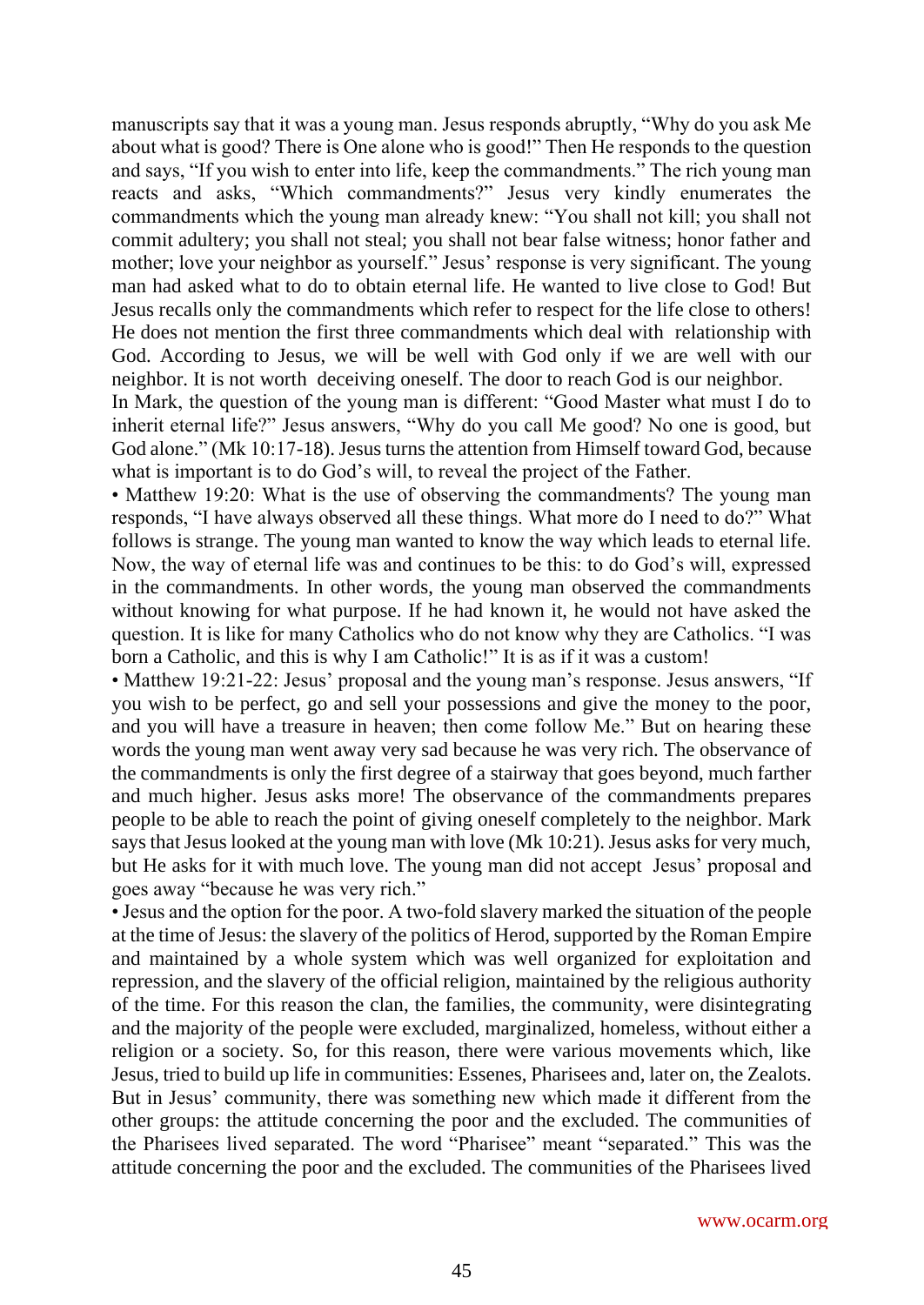separated from the impure people. Some Pharisees considered the people ignorant and damned (Jn 7:49) in sin (Jn 9:34). They could learn nothing from the people (Jn 9:34). On the contrary, Jesus and His community lived in the midst of people who were excluded, considered impure; tax collectors, sinners, prostitutes, lepers (Mk 2:16; 1:41; Lk 7:37). Jesus recognizes the richness and the values which the poor possess (Mt 11: 25-26; Lk 21:1-4). He proclaims them blessed, because the Kingdom is theirs, of the poor (Lk 6:20; Mt 5:3). He defines His mission in this way: "To announce the good news to the poor" (Lk 4:18). He Himself lives poorly. He possesses nothing for Himself, not even a stone to lay His head on (Lk 9:58). And to anyone who wants to follow Him, who wants to live like Him, He orders that that person choose either God or money! (Mt 6:24). He orders His followers to choose the poor, as He proposed it to the rich young man! (Mk 10:21). This different way of accepting the poor and of living with them is a sign of the Kingdom of God.

#### **4) Personal questions**

• Can a person who lives concerned about his wealth or with acquiring the goods which the propaganda of consumerism offers free himself from all this in order to follow Jesus and live in peace in a Christian community? Is this possible? What do you think? • What does this mean for us today: "Go, sell all you possess and give it to the poor?" Is it possible to do this concretely? Do you know anybody who has actually done this for the Kingdom?

• Let us say you own a kitchen with pots and pans and stove, and its cost was not small. You use this kitchen to feed your family, or the poor, or some in the community. If you didn't have this kitchen, you couldn't do this. How does Jesus' advice to the young man apply to you to sell your pots, pans and kitchen? Which is the greater good?

• Continuing the kitchen question, if you also purchased the food and gave it away, this is obviously a certain good. What if you only used the kitchen to provide "cooking" for people who brought their own food (offering your time and resource)? Or if you sold your cooked food "at cost"? Or if you charged only enough for a small salary for your "service" to the community? What if you made a profit while doing this? At what point(s) does the picture change? Why?

## **5) Concluding Prayer**

Yahweh is my shepherd, I lack nothing. In grassy meadows He lets me lie down. By tranquil streams He leads me to restore my spirit. He guides me in paths of saving justice as befits His name. (Ps 23:1-3)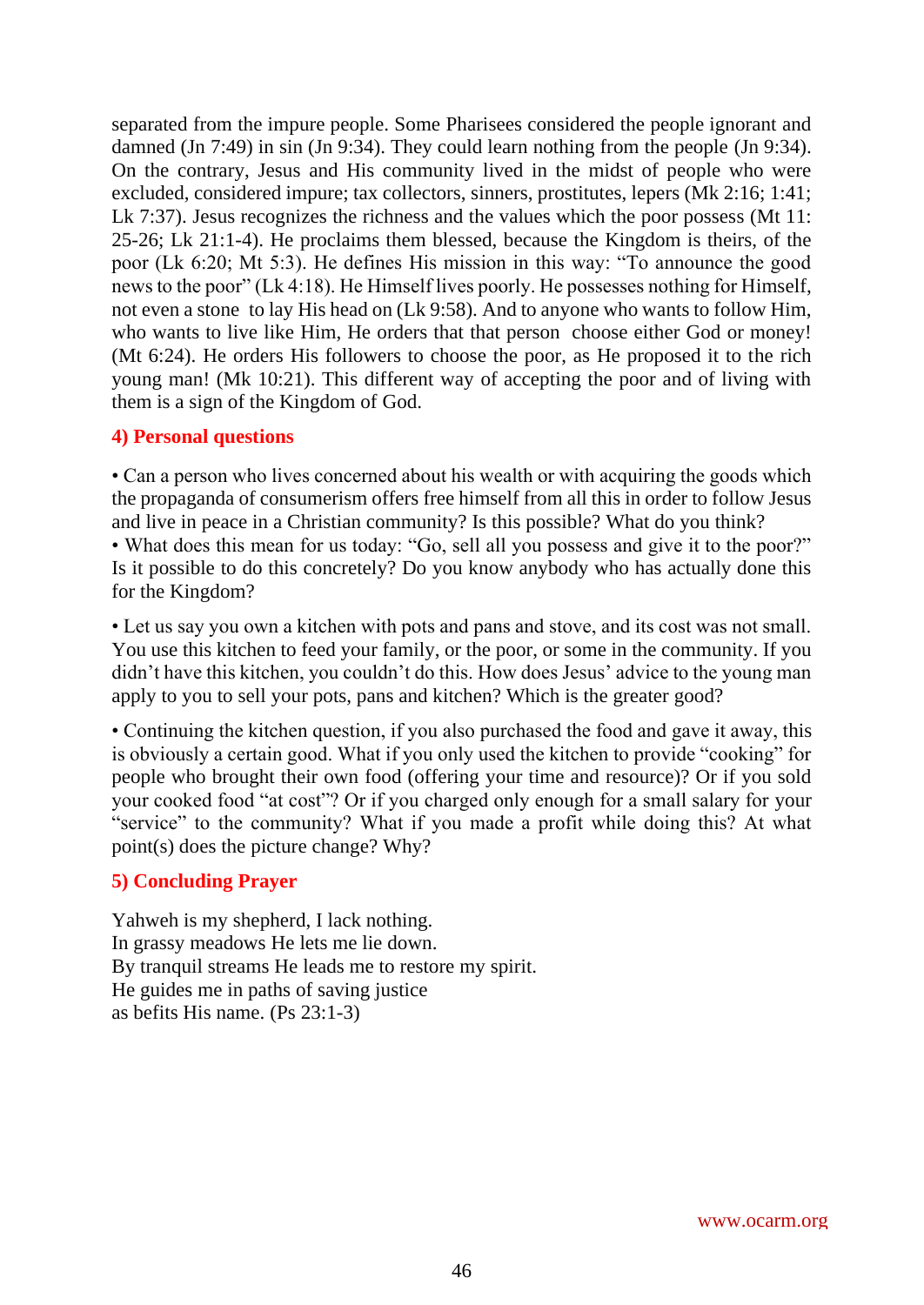## **Lectio Divina Tuesday, August 18, 2020**

#### *Ordinary Time*

### **1) Opening prayer**

God our Father, may we love You in all things and above all things and reach the joy You have prepared for us beyond all our imagining. We ask this through our Lord Jesus Christ, Your Son, who lives and reigns with You and the Holy Spirit, one God, for ever and ever. Amen.

#### **2) Gospel Reading - Matthew 19:23-30**

Jesus said to his disciples: "Amen, I say to you, it will be hard for one who is rich to enter the Kingdom of heaven. Again I say to you, it is easier for a camel to pass through the eye of a needle than for one who is rich to enter the Kingdom of God." When the disciples heard this, they were greatly astonished and said, "Who then can be saved?" Jesus looked at them and said, "For men this is impossible, but for God all things are possible." Then Peter said to him in reply, "We have given up everything and followed you. What will there be for us?" Jesus said to them, "Amen, I say to you that you who have followed me, in the new age, when the Son of Man is seated on his throne of glory, will yourselves sit on twelve thrones, judging the twelve tribes of Israel. And everyone who has given up houses or brothers or sisters or father or mother or children or lands for the sake of my name will receive a hundred times more, and will inherit eternal life. But many who are first will be last, and the last will be first."

#### **3) Reflection**

• The Gospel today is the immediate continuation of yesterday's Gospel. It gives Jesus' commentary regarding the rich young man's negative reaction.

• Matthew 19:23-24: The camel and the eye of the needle. After the young man leaves, Jesus comments on his decision: "In truth I tell you, it is hard for someone rich to enter the kingdom of Heaven. Yes, I tell you again, it is easier for a camel to pass through the eye of a needle than for someone rich to enter the kingdom of Heaven." Two observations concerning this affirmation of Jesus: a) the proverb of the camel and of the eye of the needle was used to say that something was impossible and unthinkable, humanly speaking. b) The expression "that someone rich enters the kingdom of Heaven" is a question, in the first place, not of entrance into Heaven after death, but of entering into the community around Jesus. And even now this is true. It is very difficult for the rich to enter and to feel at home in the communities which try to live the Gospel according to Jesus' standards and which try to be open to the poor, the migrants and to those excluded by society. However, this does not also mean that riches bring their own temptations which distance the person from God.

• Matthew 19:25-26: The disciples' fear. The young man had observed the commandments, but without understanding the reason for the observance. Something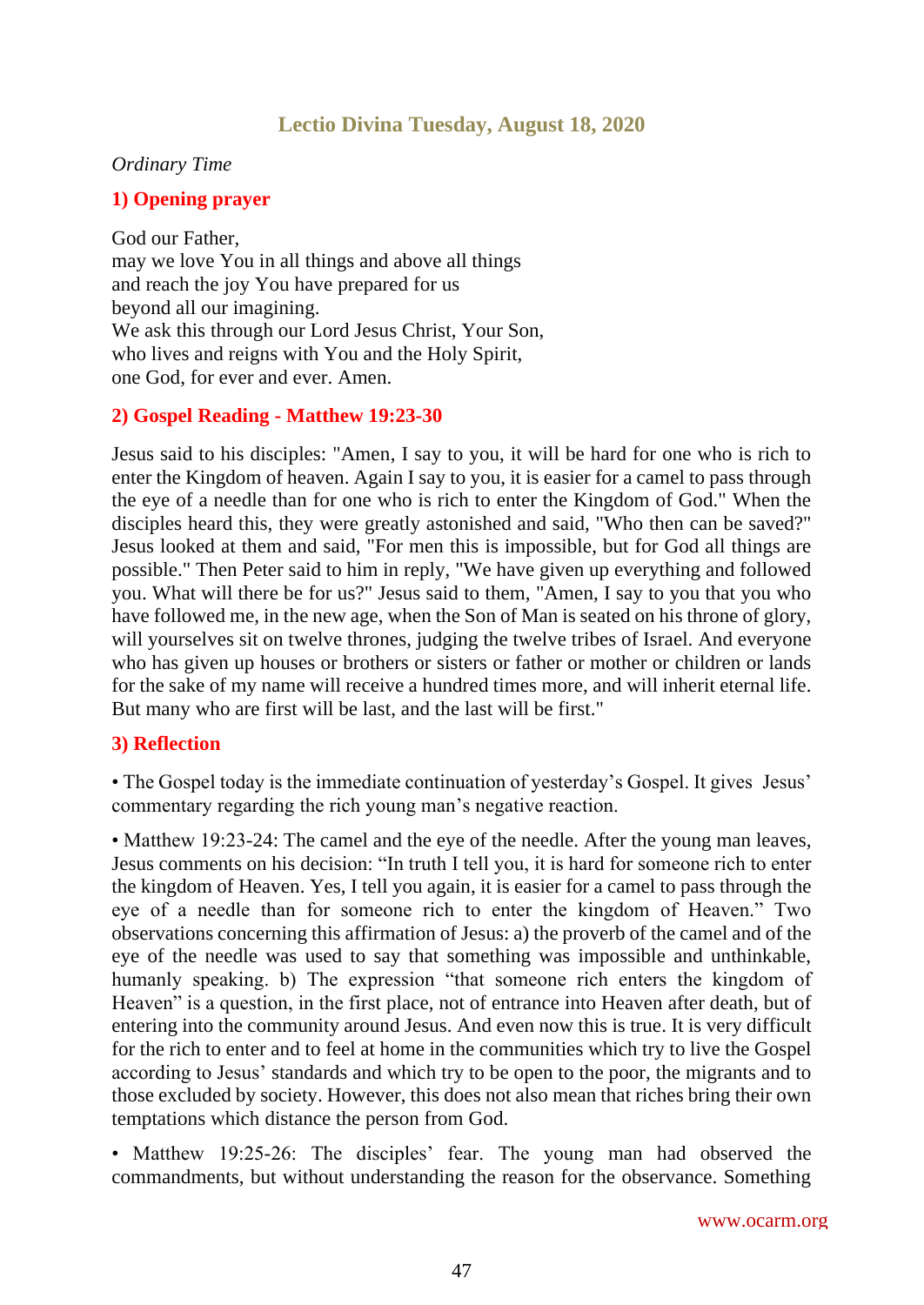similar was happening with the disciples. When Jesus called them, they did exactly the same thing which Jesus had asked the young man: they left everything and followed Jesus (Mt 4:20,22). But they were astonished at Jesus' remark concerning the impossibility for someone rich to enter the Kingdom of God. This was a sign that they had not understood well the response which Jesus had given to the rich young man: "Go, sell all you possess, give it to the poor and then come and follow Me!" If they had understood, they would not have been so surprised by the requests of Jesus. When wealth or the desire for riches occupies one's heart and one's outlook on life, one does not understand the meaning of life and of the Gospel. God alone can help! "This is impossible for man, but for God all is possible!"

• Matthew 19:27: Peter's question. The background of the disciples' misunderstanding appears in the question asked by Peter: "Look, we have left everything and have followed You. What are we to have then?" In spite of the beautiful generosity of abandoning everything, they still have the old mentality. They have abandoned everything in order to get something in exchange. They still had not grasped the meaning of service and gratuitousness.

• Matthew 19:28-30: Jesus' reply. "In truth I tell you, when everything is made new again and the Son of Man is seated on His throne of glory you yourselves will sit on twelve thrones to judge the twelve tribes of Israel. And everyone who has left houses, brothers, sisters, father, mother, children or land for the sake of My name will receive a hundred times as much and also inherit eternal life. Many, who are first, will be last, and the last, first." In this response, Jesus describes the new world, the foundation of which had been laid by His work and that of the disciples. Jesus stresses three important points: (a) The disciples will sit on twelve thrones next to Jesus to judge the twelve tribes of Israel (cf. Rev 4:4). (b) In exchange they will receive many things which they had abandoned: houses, brothers, sisters, mother, children land and will inherit eternal life. (c) The future world will be the reverse of the present world. There, the last ones will be the first ones and the first ones will be the last ones. The community around Jesus is the seed and the manifestation of this new world. Even today the small community of the poor continues to be the seed and manifestation of the Kingdom.

• Every time that in the history of the people of the Bible a new movement arises to renew the Covenant, it begins by re-establishing the rights of the poor, of the excluded. Without that, the Covenant will not be reconstructed. This is the sense and the reason for the insertion of the community of Jesus into the midst of the poor. It draws from these roots and it inaugurates the New Covenant.

#### **4) Personal questions**

• To abandon houses, brothers, sisters, father, mother, children, fields, for the sake of Jesus: how does this take place in your life? What have you already received in exchange? What are you expecting?

• Today, the majority of poor countries are not of the Christian religion, while the majority of the rich countries are. How can the saying that it is easier for a camel to pass through the eye of a needle be applied today?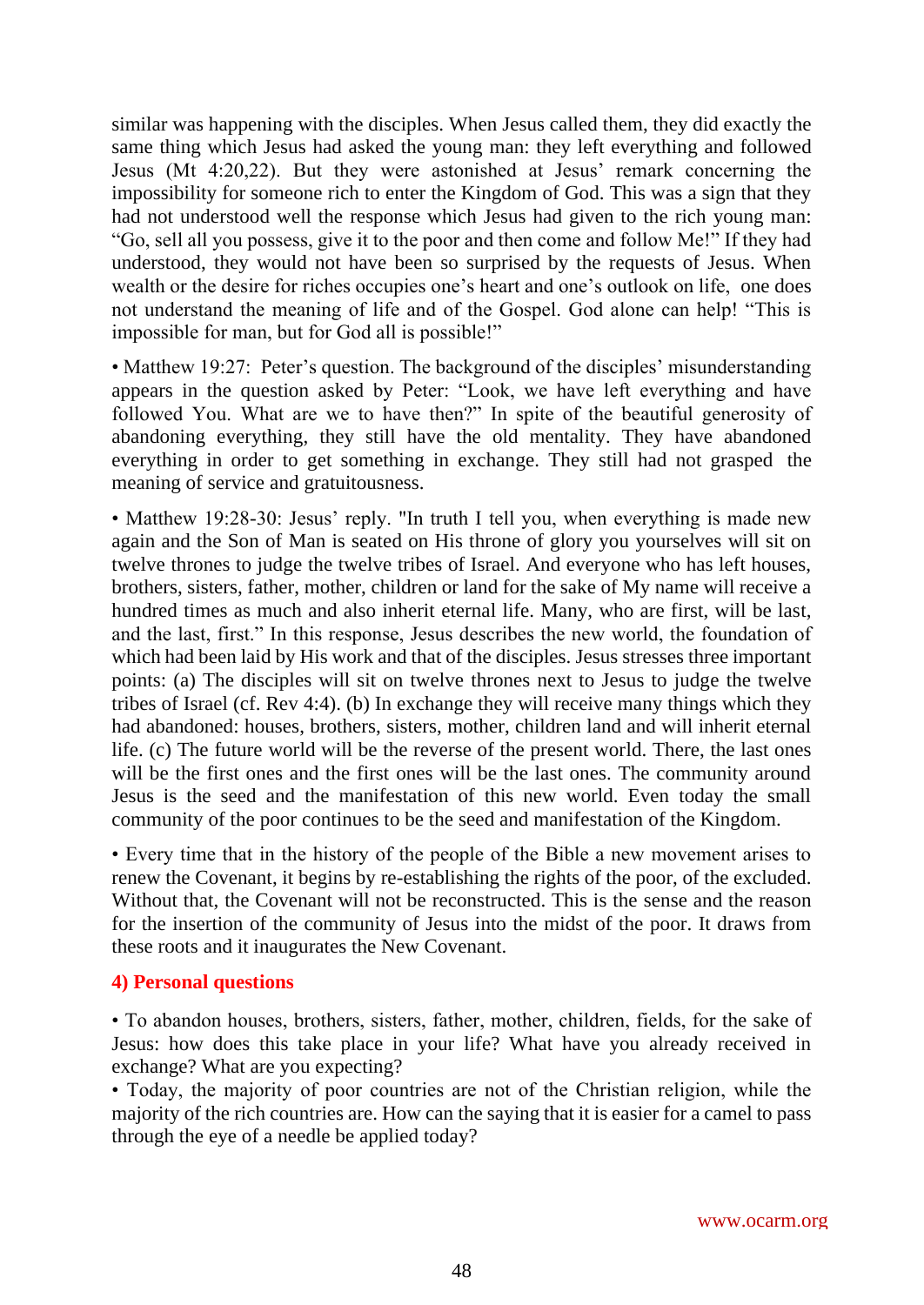## **5) Concluding Prayer**

Even were I to walk in a ravine as dark as death I should fear no danger, for You Lord, are at my side. Your staff and Your crook are there to soothe me. (Ps 23:4)

## **Lectio Divina Wednesday, August 19, 2020**

#### *Ordinary Time*

### **1) Opening prayer**

God our Father, may we love You in all things and above all things and reach the joy You have prepared for us beyond all our imagining. We ask this through our Lord Jesus Christ, Your Son, who lives and reigns with You and the Holy Spirit, one God, for ever and ever. Amen.

### **2) Gospel Reading - Matthew 20:1-16**

Jesus told his disciples this parable: "The Kingdom of heaven is like a landowner who went out at dawn to hire laborers for his vineyard. After agreeing with them for the usual daily wage, he sent them into his vineyard. Going out about nine o'clock, he saw others standing idle in the marketplace, and he said to them, 'You too go into my vineyard, and I will give you what is just.' So they went off. And he went out again around noon, and around three o'clock, and did likewise. Going out about five o'clock, he found others standing around, and said to them, 'Why do you stand here idle all day?' They answered, 'Because no one has hired us.' He said to them, 'You too go into my vineyard.' When it was evening the owner of the vineyard said to his foreman, 'Summon the laborers and give them their pay, beginning with the last and ending with the first.' When those who had started about five o'clock came, each received the usual daily wage. So when the first came, they thought that they would receive more, but each of them also got the usual wage. And on receiving it they grumbled against the landowner, saying, 'These last ones worked only one hour, and you have made them equal to us, who bore the day's burden and the heat.' He said to one of them in reply, 'My friend, I am not cheating you. Did you not agree with me for the usual daily wage? Take what is yours and go. What if I wish to give this last one the same as you? Or am I not free to do as I wish with my own money? Are you envious because I am generous?' Thus, the last will be first, and the first will be last."

#### **3) Reflection**

• Today's Gospel presents a parable which is found only in Matthew's Gospel. It is not in the other Gospels. Like in all parables, Jesus tells a story about daily elements, daily things of the life of the people. He presents a picture of the social situation of His time,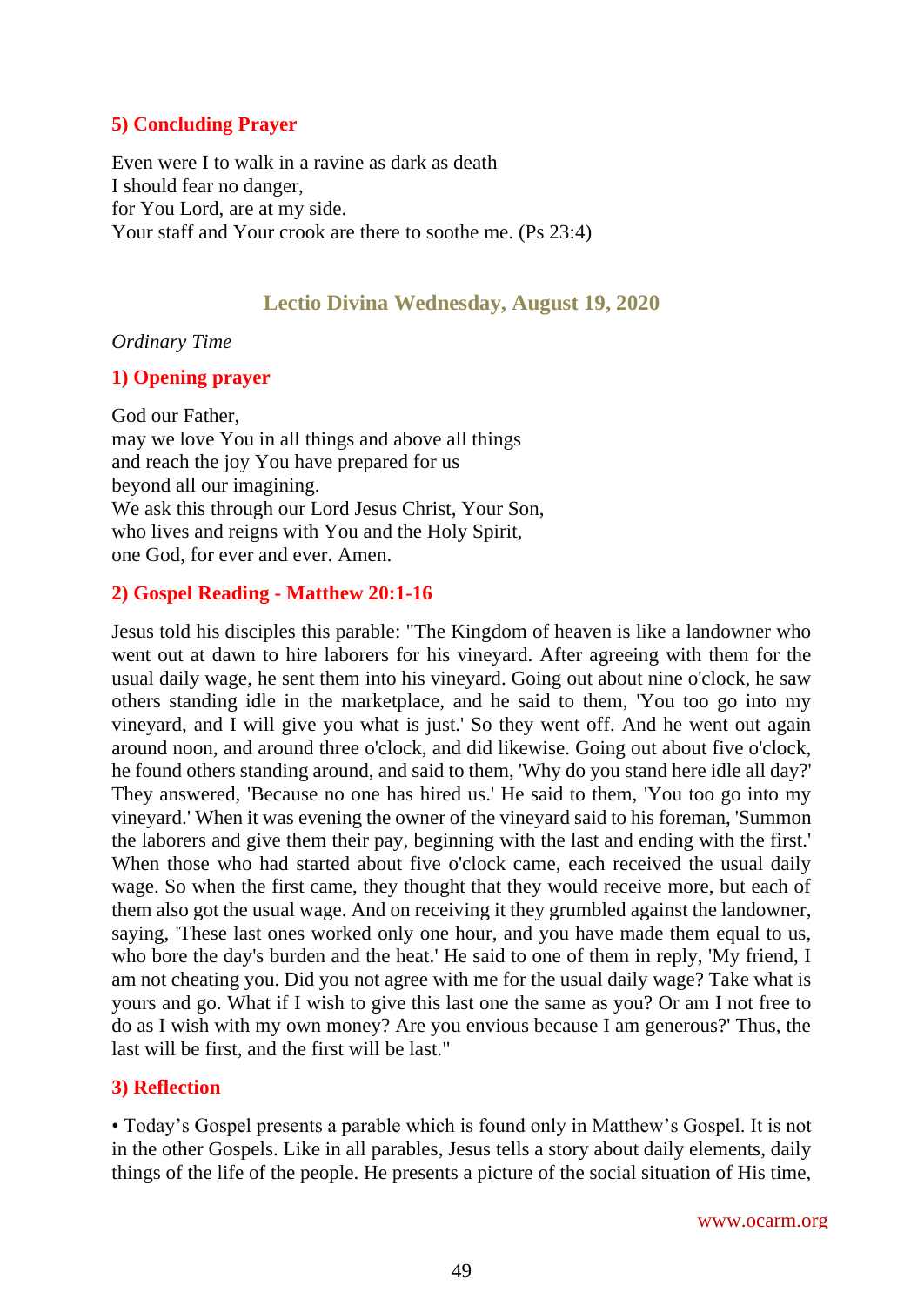in which the listeners recognize themselves. At the same time, in the story of this parable, there are things which never take place in the reality of the life of the people, because speaking about the master, Jesus thinks about God, about His Father. This is why in the story of the parable the master does things which are surprising which never take place in the daily life of the listeners. In this strange approach of the master, it is necessary to find the key to understanding the message of the parable.

• Matthew 20:1-7: The five times that the landowner goes out to look for laborers. "The Kingdom of Heaven is like a landowner going out at daybreak to hire workers for his vineyard. He made an agreement with the workers for one denarius a day and sent them to his vineyard". This is how the story begins and it speaks for itself and does not need too many comments. In what follows, the landowner goes out four times to call other workers to go and work in his vineyard. Jesus refers to the terrible lack of work at that time. Now some details of the story: (a) the landowner himself goes out personally five times to contract workers. (b) When he contracts the workers, he fixes the salary only for the first group: one denarius a day. To those of nine o'clock in the morning he says: I will give you what is just, fair. With the others, he does not fix anything. He contracted them only to work in the vineyard. (c) At the end of the day, when it was the time to pay the workers, the landowners orders the administrator to carry out this service.

• Matthew 20:8-10: The strange way of fixing the accounts at the end of the day. When it was evening, the landowner of the vineyard told his administrator: Call the workers and pay them, beginning from the last ones to the first ones. Here, at the time of drawing the accounts, something strange takes place which does not happen in normal life. It seems that things are inverted. The administrator begins to pay those who were contracted just an hour before. The salary is the same for all: one denarius, as it was agreed with the first ones who were contracted at the beginning of the day. When the first came, they expected to get more but they too received one denarius each. Why does the landowner act like that? Would you do the same? It is precisely in this surprising gesture of the landowner that the key to understanding this parable is hidden.

• Matthew 20:11-12: The normal reaction of the workers before the strange ways of the landowner. The last ones also receive their salary as those who were contracted first. The story says that these began to grumble against the landowner and said, "The men who came last have done only one hour and you have treated them the same as us, though we have done a heavy day's work in all the heat". This is the normal reaction of a good sense. I think that all of us would have had the same reaction and would have said the same thing to the landowner. Would we not?

• Matthew 20:13-16: The surprising explanation of the landowner which gives the key to the parable. The response of the landowner is the following: "My friend, I am not being unjust to you. Did we not agree on one denarius? Take your earnings and go. I choose to pay the last comer as much as I pay you; have I no right to do what I like with my own? Why should you be envious because I am generous?" These words give the key which explains the attitude of the landowner and indicates the message which Jesus wants to communicate to us: (a) The landowner was not unjust, because he acts according to what he had agreed with the first group of workers: one denarius a day. (b) It is the sovereign decision of the landowner to give to the last ones the same amount that he had agreed upon with those of the first hour. These do not have the right to complain and claim anything. (c) Acting with justice, the landowner has the right to do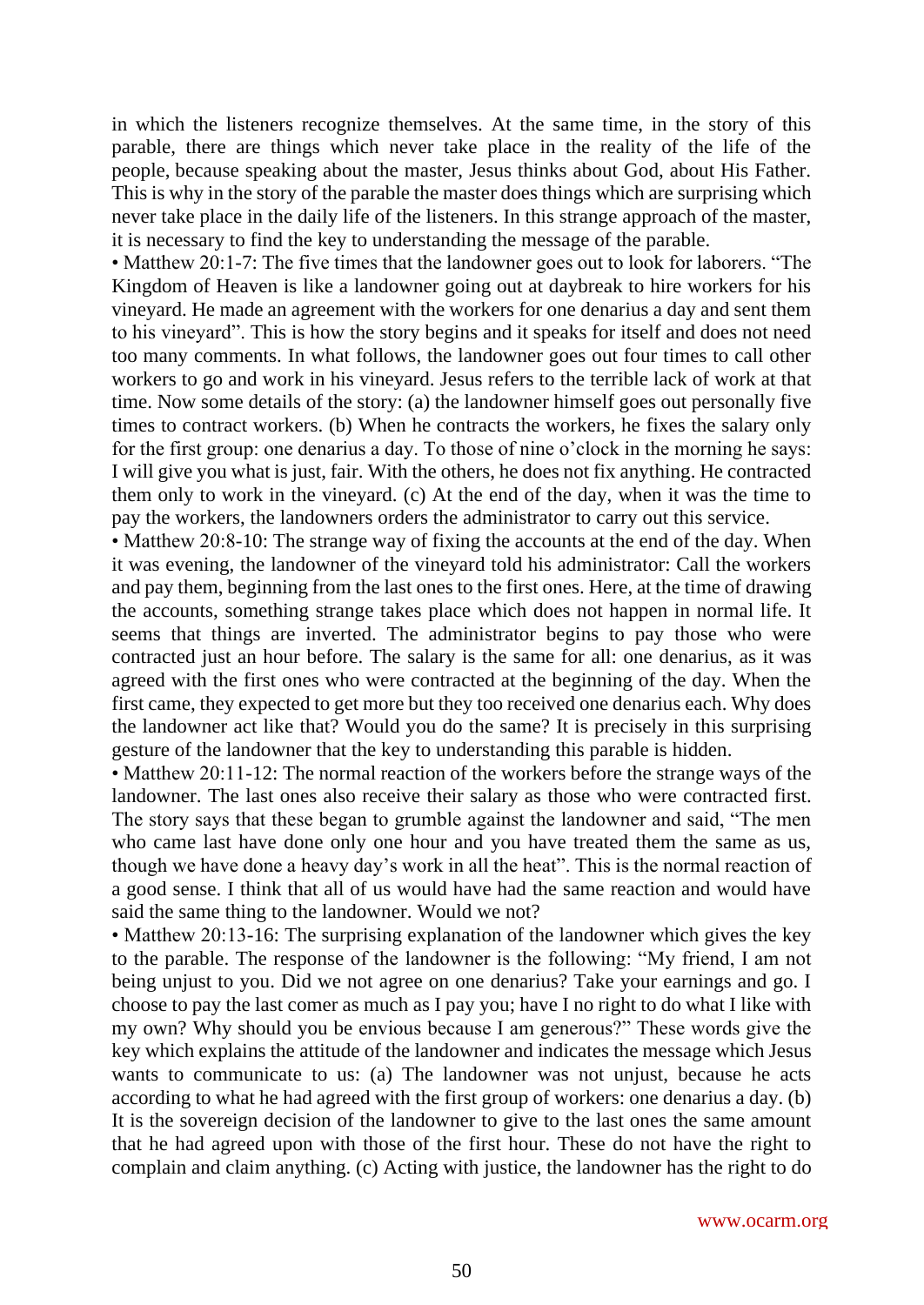the good that he wants with the things that belong to him. The worker, on his part, has this same right. (d) The last question touches on the central point: Why should you be envious because I am generous? God is different and His thoughts are not our thoughts (Isa 55: 8-9).

• The background of the parable is the circumstance of the time, for Jesus as well as for Matthew. The workers of the first hour are the Jewish people, called by God to work in his vineyard. They bear the weight of the day, from Abraham to Moses, for over one thousand years. Now at the eleventh hour, Jesus calls the gentiles to work in his vineyard and they succeed in having the preference in the heart of God. "Thus the first ones will be last and the last will be first".

#### **4) Personal questions**

• Those of the eleventh hour arrive. They have advantages and receive priority in regard to entrance into the Kingdom of God. When you wait in line for two hours, and a person arrives, and without saying anything she places herself before you. Would you accept this? Can these two situations be compared? (hint: she places herself, rather than someone higher choosing to place her - does this change things?)

• God's action surpasses our calculations and our human way of acting. He surprises us and sometimes it is uncomfortable. Has this happened to you in your life? What lessons have you drawn from this?

• This parable uses "work" and "workers" to convey its message. Why? Is there also the message that to receive "payment" also requires work? To be a Christian demands work - it is not a passive existence, but rather an active participation in the work of God.

## **5) Concluding Prayer**

Kindness and faithful love pursue me every day of my life. I make my home in the house of Yahweh for all time to come. (Ps 23:6)

## **Lectio Divina Thursday, August 20, 2020**

#### *Ordinary Time*

## **1) Opening prayer**

God our Father, may we love You in all things and above all things and reach the joy You have prepared for us beyond all our imagining. We ask this through our Lord Jesus Christ, Your Son, who lives and reigns with You and the Holy Spirit, one God, for ever and ever. Amen.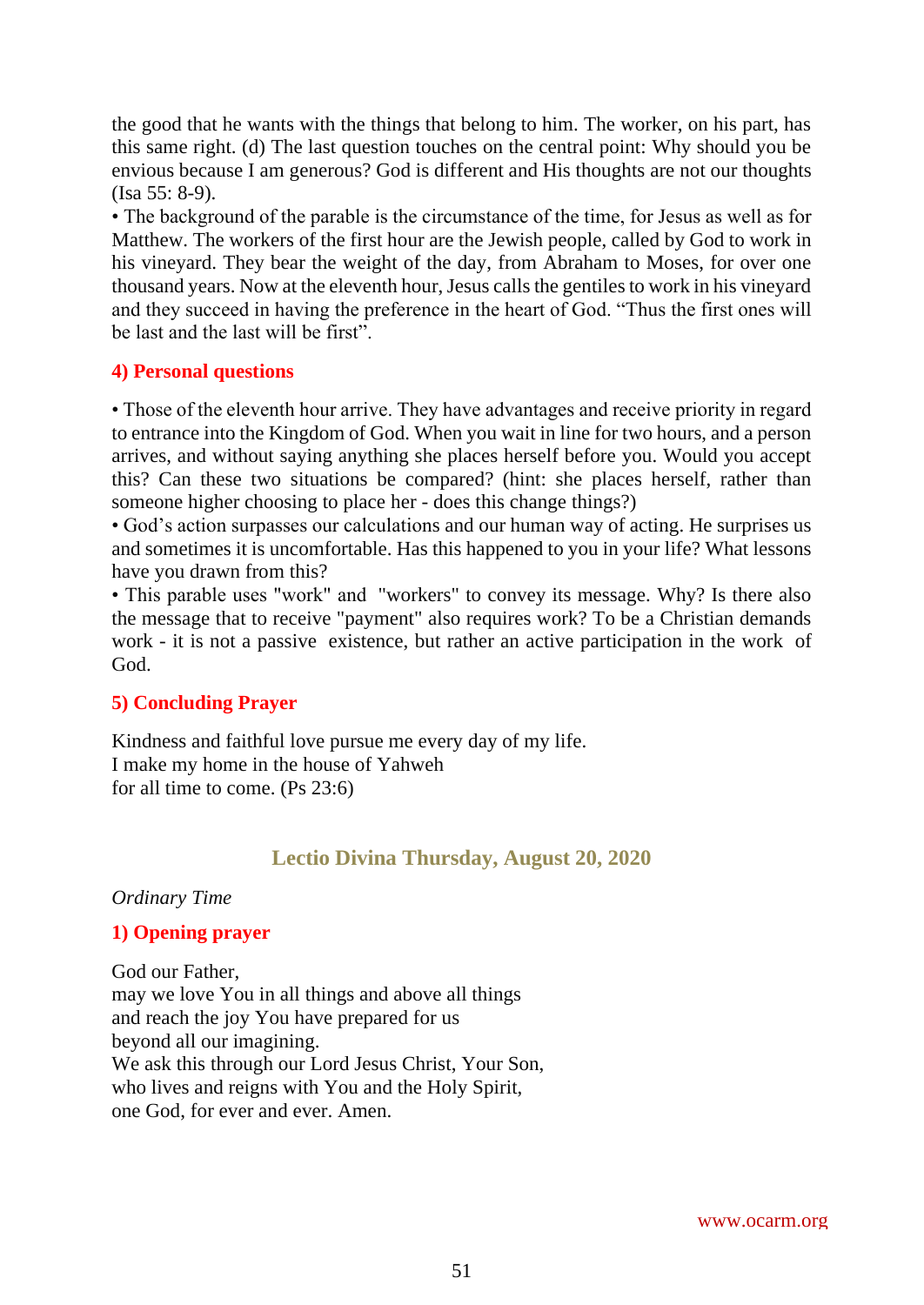## **2) Gospel Reading - Matthew 22:1-14**

Jesus again in reply spoke to the chief priests and the elders of the people in parables saying, "The Kingdom of heaven may be likened to a king who gave a wedding feast for his son. He dispatched his servants to summon the invited guests to the feast, but they refused to come. A second time he sent other servants, saying, 'Tell those invited: "Behold, I have prepared my banquet, my calves and fattened cattle are killed, and everything is ready; come to the feast."' Some ignored the invitation and went away, one to his farm, another to his business. The rest laid hold of his servants, mistreated them, and killed them. The king was enraged and sent his troops, destroyed those murderers, and burned their city. Then the king said to his servants, 'The feast is ready, but those who were invited were not worthy to come. Go out, therefore, into the main roads and invite to the feast whomever you find.' The servants went out into the streets and gathered all they found, bad and good alike, and the hall was filled with guests. But when the king came in to meet the guests he saw a man there not dressed in a wedding garment. He said to him, 'My friend, how is it that you came in here without a wedding garment?' But he was reduced to silence. Then the king said to his attendants, 'Bind his hands and feet, and cast him into the darkness outside, where there will be wailing and grinding of teeth.' Many are invited, but few are chosen."

### **3) Reflection**

• Today's Gospel presents the parable of the banquet which we also find in the Gospel of Matthew and of Luke, but with significant differences which stem from each evangelist's point of view. The background which leads both evangelists to repeat this parable is the same. In the communities of the first Christians, both those of Matthew and those of Luke, the problem of living together between the converted Jews and the converted pagans continued in full force. The Jews had ancient norms which prevented them from eating together with pagans. Even entering into the Christian communities, many Jews kept the ancient custom of not sitting at the same table with pagans. Thus, Peter had conflicts in the communities of Jerusalem because he had entered the house of Cornelius, a pagan, and had eaten with him (Acts 11:3). This same problem existed, though in a different way, in Matthew's and Luke's communities. In Luke's community, in spite of the differences in race, class and gender, they had a great ideal of sharing and of communion (Acts 2:42; 4:32; 5:12). For this reason, in Luke's Gospel (Lk 14:15-24), the parable insists on the invitation addressed to all. The master of the feast, angry and upset because the first guests, who were invited, did not arrive, sends his servants to call the poor, the crippled, the blind, and invites them to participate in the banquet. But there is still place. Then, the master of the feast orders that all be invited, until his house is full. In Matthew's Gospel, the first part of the parable, (Mt 22:1-10) has the same objective as that of Luke's Gospel. It says that the master of the feast orders the servants to let the "good and the bad" enter (Mt 22:10). But it the end, he adds another parable (Mt 22:11-14) concerning the wedding garment, which focuses on something specific to the Jews, the need of purity in order to be able to present oneself before God.

• Matthew 22:1-2: The invitation addressed to all. Some manuscripts say that the parable was told for the chief priests and for the elders of the People. This hypothesis can serve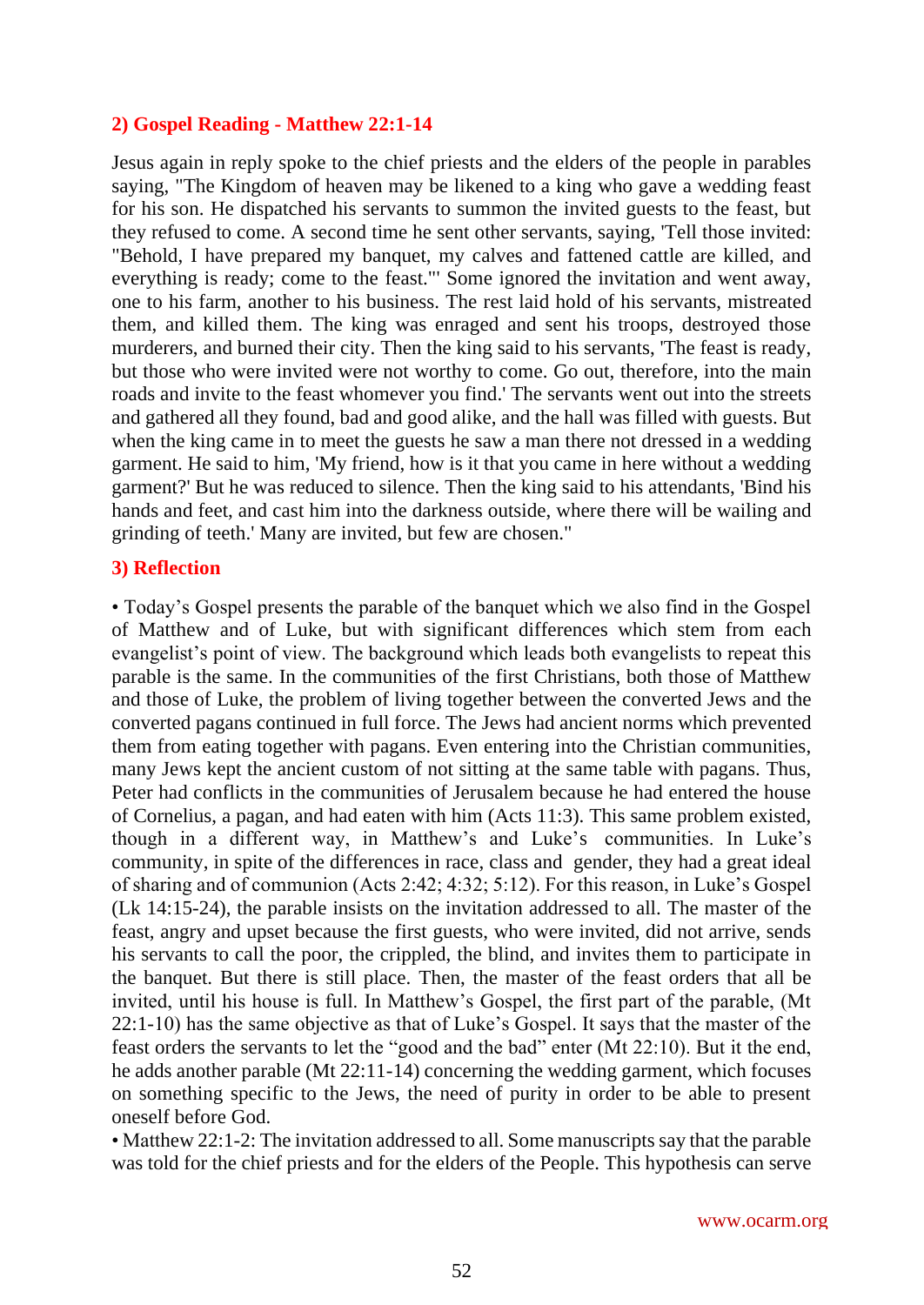as a key for the reading, because it helps one to understand some strange points which appear in the story. The parable begins like this: "The Kingdom of Heaven may be compared to a king who gave a feast for his son's wedding." This initial statement recalls the most profound hope: the desire of the people to be with God always. Several times the Gospel refers to this hope, suggesting that Jesus, the Son of the King, is the bridegroom who comes to prepare the wedding (Mk 2:19; Rev 21:2, 19:9).

• Matthew 22:3-6: The invited guests do not want to come. The king invites in a more insistent way, but the guests do not want to come. "But they were not interested: one went off to his farm, another to his business; and the rest seized his servants, mistreated them and killed them." In Luke, what prevents them from accepting the invitation are the duties of daily life. The first one says, "I have bought a piece of land and must go to see it;" the second one, "I have bought five yoke of oxen and am on my way to try them out;" the third one, "I have just got married and so am unable to come!" (cf. Lk 14:18- 20). According to the norms and customs of the time, those people had the right and even the duty not to accept the invitation they had received (cf. Deut 20:5-7).

• Matthew 22:7: An incomprehensible war! The reaction of the king in the face of the refusal is surprising. "Then the king was furious and he dispatched his troops, destroyed those murderers and burnt their town." How is such a violent reaction to be interpreted? The parable was told for the chief priests and for the elders of the people (Mt 22:1), for those responsible for the nations. Jesus had often spoken to them about the need for conversion. He even shed tears over the city of Jerusalem and said, "If you too had only recognized on that day the way to peace! But in fact it is hidden from your eyes. Yes, a time is coming when your enemies will raise fortifications all around you, when they will encircle you and hem you in on every side; they will dash you and the children inside your walls to the ground; they will leave not one stone standing on another within you, because you did not recognize the moment of your visitation." (Lk 19:41-44). The violent reaction of the king in the parable probably refers to the fact of Jesus' foresight. Forty years later, Jerusalem was destroyed (Lk 19:41-44; 21: 6).

• Matthew 22:8-10: The banquet is not canceled. For the third time, the king invites the people. He tells his servants, "The wedding banquet is ready, but those invited were unworthy; go to the main crossroads and invite everyone you can find to come to the wedding."

Going out on the streets, those servants gathered together everyone they could find, bad and good alike; and the wedding hall was filled with guests. The bad, who were excluded from participation in worship with the Jews because they were deemed impure, are now invited specifically by the king to participate in the feast. In the context of that time, the bad were the pagans. They also are invited to participate in the wedding feast.

• Matthew 22:11-14: The wedding garment. These verses tell us that the king went into the wedding hall and saw someone who was not wearing a wedding garment. And the king asked, "How did you get in here, my friend, without a wedding garment?" And he was silent. The story says that the man was bound hands and feet and thrown into the darkness outside. Then the story concludes: "Many are invited but not all are chosen." Some scholars think that it is a second parable which was added to lessen the impression which one has after the first parable, which speaks about "the good and the bad" who enter into the feast (Mt 22:10). Even if one admits that it is not the observance of the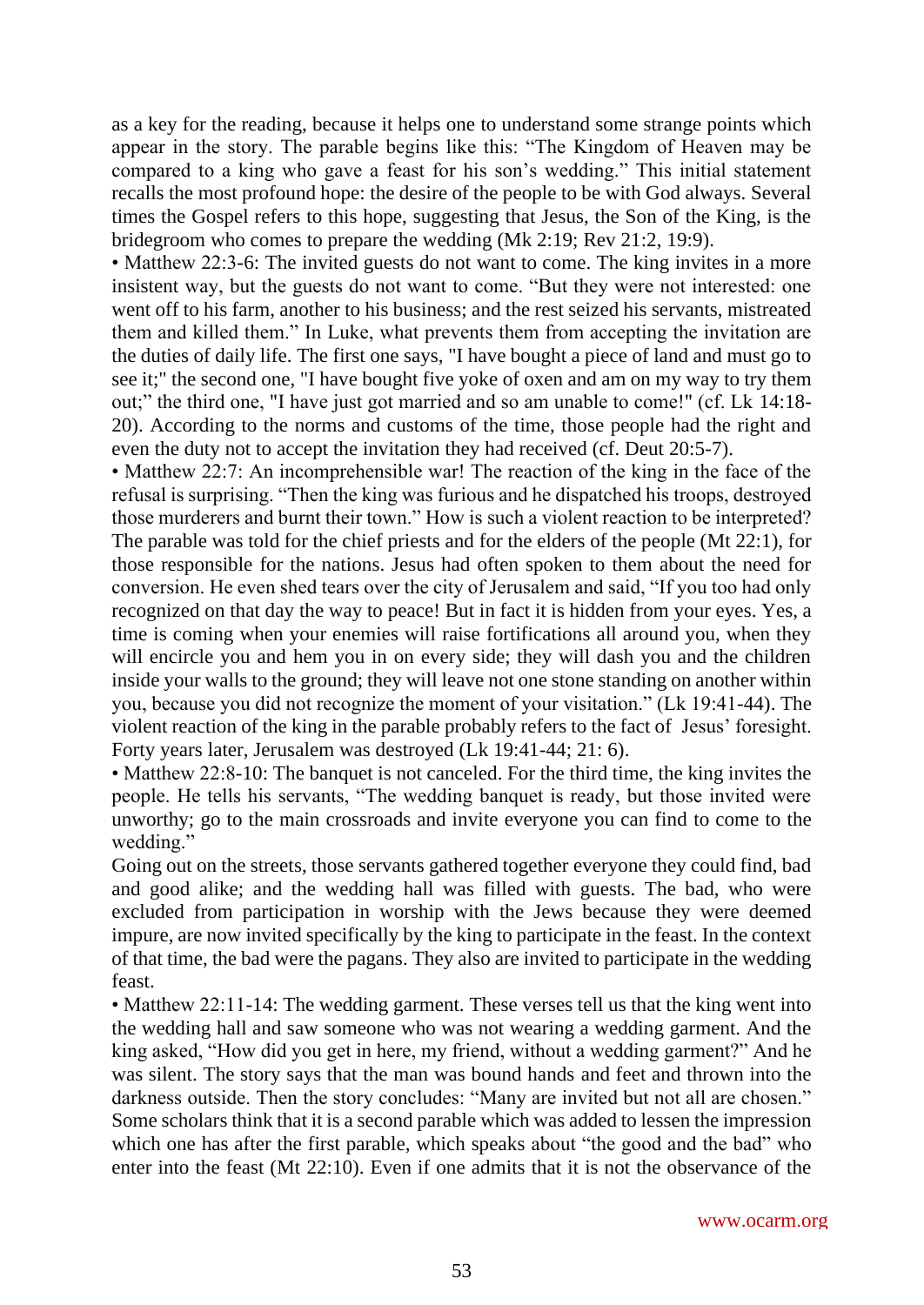Law which gives us salvation, but rather faith in the gratuitous love of God, that in no way diminishes the need for purity of heart as a prerequisite to be able to appear before God.

#### **4) Personal questions**

• Who are the persons who are normally invited to our feasts? Why? Who are the people who are not invited to our feasts? Why?

• What are the reasons which today prevent many people from participation in society and in the Church? What are some of the excuses that people offer to exclude themselves from the duty to participate in the community? Are those excuses valid?

### **5) Concluding Prayer**

Do not thrust me away from Your presence, do not take away from me Your spirit of holiness. Give me back the joy of Your salvation, sustain in me a generous spirit. (Ps 51:11-12)

## **Lectio Divina Friday, August 21, 2020**

*Ordinary Time*

### **1) Opening prayer**

God our Father, may we love You in all things and above all things and reach the joy You have prepared for us beyond all our imagining. We ask this through our Lord Jesus Christ, Your Son, who lives and reigns with You and the Holy Spirit, one God, for ever and ever. Amen.

#### **2) Gospel Reading - Matthew 22:34-40**

When the Pharisees heard that Jesus had silenced the Sadducees, they gathered together, and one of them, a scholar of the law, tested him by asking, "Teacher, which commandment in the law is the greatest?" He said to him, "You shall love the Lord, your God, with all your heart, with all your soul, and with all your mind. This is the greatest and the first commandment. The second is like it: You shall love your neighbor as yourself. The whole law and the prophets depend on these two commandments."

#### **3) Reflection**

• The text is enlightened. Jesus is in Jerusalem and precisely in the Temple where a process between Him and His adversaries is taking place, the chief priests and the scribes (20:18; 21:15), between the chief priests and the elders of the people (21:23) and between the chief priests and the Pharisees (21:45). The point of controversy of the debate is: the identity of Jesus or of the Son of David, the origin of His identity, and,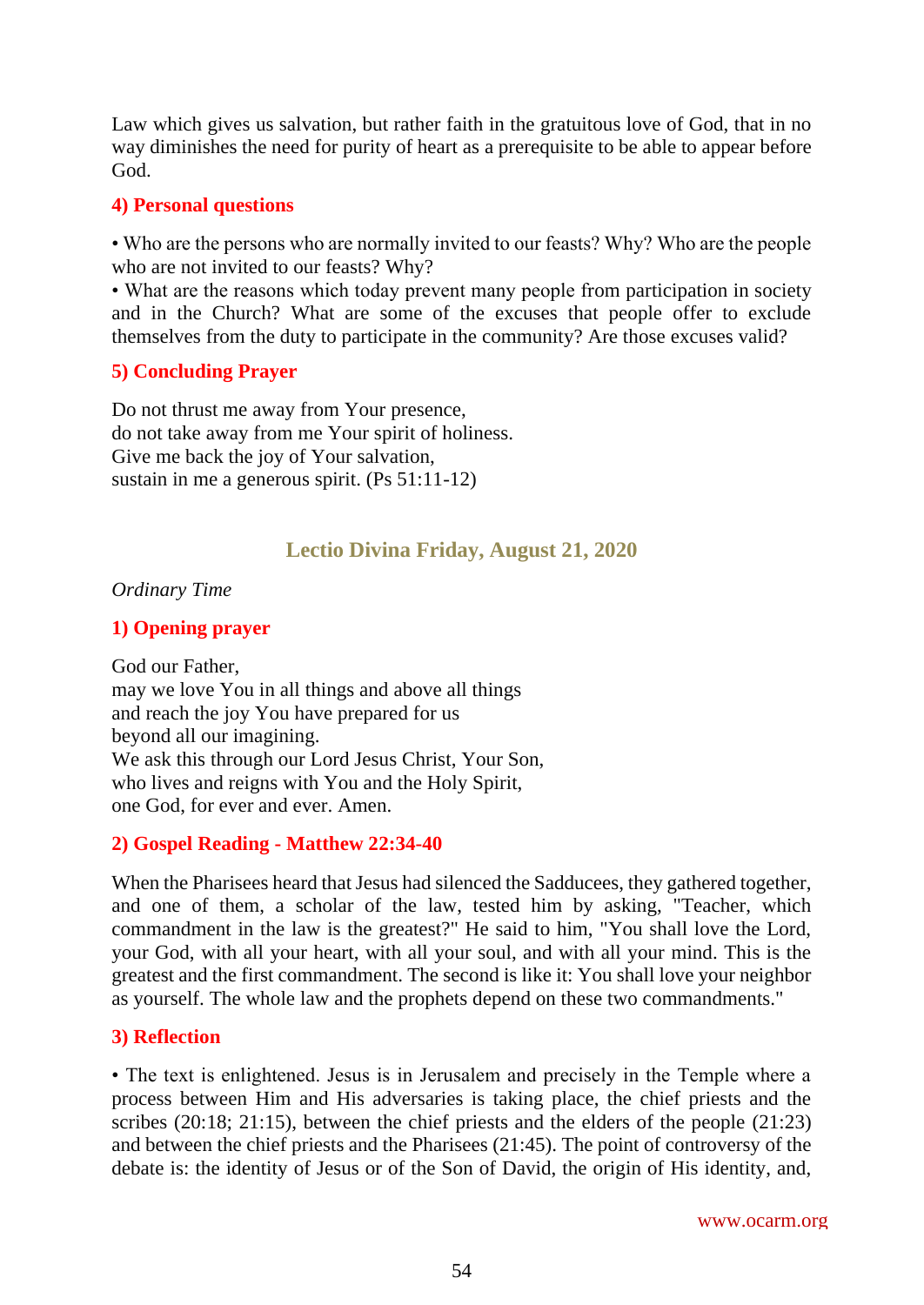therefore, the question regarding the nature of the Kingdom of God. The evangelist presents this plot of debates with a sequence of controversies that present a growing rhythm: the tribute to be paid to Caesar (22:15-22), the resurrection of the dead (22:23- 33), the greatest commandment (22:34-40), the Messiah, son and Lord of David (22:41- 46). The protagonists of the first three discussions are representatives of the official Judaism who try to place Jesus in difficulty on some crucial questions. These disputes are addressed to Jesus in so far as He is "Master" (Rabbi). This title tells the reader of the understanding that the interlocutors have of Jesus, but Jesus takes this occasion to lead them to ask themselves a more crucial question: the last time they took position concerning His identity (22:41-46).

• The greatest commandment. On the trail of the Sadducees who have preceded, the Pharisees ask Jesus a burning question: which is the greatest commandment? The Rabbis first make evident the multiplicity of the prescriptions (248 commandments), then the question is asked of Jesus regarding which is the most important. Just the same, the Rabbis themselves had created a true survey to reduce them as far as possible: David lists eleven (Ps 15:2-5), Isaiah six (Isa 33:15), Micah three (Mic 6:8), Amos two (Am 5:4) and Habakkuk only one (Hab 2:4). But the intention of the Pharisees regarding their question goes beyond every type of survey; it is a question of the essence itself of the prescriptions. Jesus, in answering, binds together love of God and love of neighbor, so much so as to unite them in only one, but without refusing to give priority to the first one, which subordinates, in a close way, the second one. Thus, all the prescriptions of the Law, all 613, are placed in relationship with this unique commandment: the whole Law finds its significance and foundation in the one of love. Jesus carries out a process of simplification of all the precepts of the law: anyone who puts into practice the only commandment of love does not only observe the law, but also the prophets (v. 40). Just the same, the novelty of the response is not so much the material content as in its realization: in Jesus, the love of God and love of neighbor have their own context, their last solidity. That is to say, that God's love and love of neighbor, shown and realized in some way in his person, guides man to place himself before God and before others through love. The only commandment in two, God's love and love for neighbor, become the supporting column, not only of the scriptures, but also of the life of the Christian.

#### **4) Personal questions**

• Is love for God and for neighbor only a vague sentiment, an emotion, a passing motion or a reality that affirms your whole person: heart, will, intelligence and human relationships?

• You were created out of love. Are you aware that your fulfillment takes place in God's love, to love Him with the whole heart, with the whole soul, with the whole mind? Such a love demands a confirmation of charity toward the brothers and sisters and their situation of life. Do you practice this in daily life?

## **5) Concluding Prayer**

Let them thank Yahweh for His faithful love, for His wonders for the children of Adam!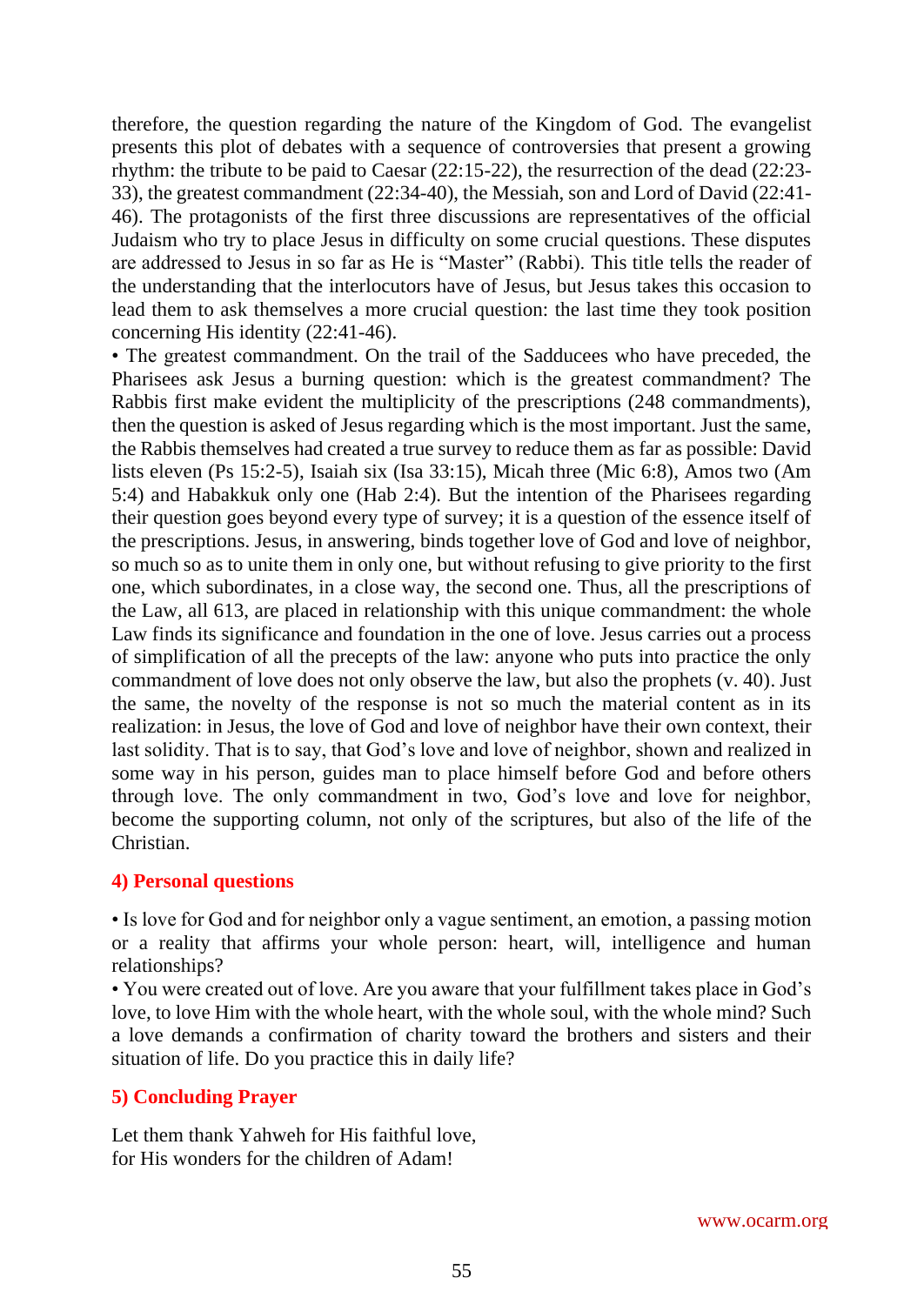He has fed the hungry to their hearts' content, filled the starving with good things. (Ps 107:8-9)

## **Lectio Divina Saturday, August 22, 2020**

#### *Ordinary Time*

### **1) Opening prayer**

God our Father, may we love You in all things and above all things and reach the joy You have prepared for us beyond all our imagining.

We ask this through our Lord Jesus Christ, Your Son, who lives and reigns with You and the Holy Spirit, one God, for ever and ever. Amen.

## **2) Gospel Reading - Luke 1:26-38**

In the sixth month, the angel Gabriel was sent from God to a town of Galilee called Nazareth, to a virgin betrothed to a man named Joseph, of the house of David, and the virgin's name was Mary. And coming to her, he said, "Hail, favored one! The Lord is with you." But she was greatly troubled at what was said and pondered what sort of greeting this might be. Then the angel said to her, "Do not be afraid, Mary, for you have found favor with God. Behold, you will conceive in your womb and bear a son, and you shall name him Jesus. He will be great and will be called Son of the Most High, 11 and the Lord God will give him the throne of David his father, and he will rule over the house of Jacob forever, and of his kingdom there will be no end." But Mary said to the angel, "How can this be, since I have no relations with a man?" And the angel said to her in reply, "The holy Spirit will come upon you, and the power of the Most High will overshadow you. Therefore the child to be born will be called holy, the Son of God. And behold, Elizabeth, your relative, has also conceived a son in her old age, and this is the sixth month for her who was called barren; for nothing will be impossible for God." Mary said, "Behold, I am the handmaid of the Lord. May it be done to me according to your word." Then the angel departed from her.

#### **3) Reflection**

• Today is the Feast of the Queenship of Mary. The text of the Gospel on which we meditate describes the visit of the angel to Mary (Lk 1:26-38). The word of God comes to Mary not through a biblical text, but rather through a profound experience of God, manifested in the visit of the angel. In the New Testament, often the Angel of God is God Himself. It was thanks to the meditation on the written Word of God in the bible that Mary was able to recognize the living Word of God in the visit of the angel. The same thing happens today with God's visits in our life. The visits of God are frequent, but due to a lack of assimilation and meditation of the written Word of God in the bible, we are not aware of God's visit in our life. God's visit is so present and so continuous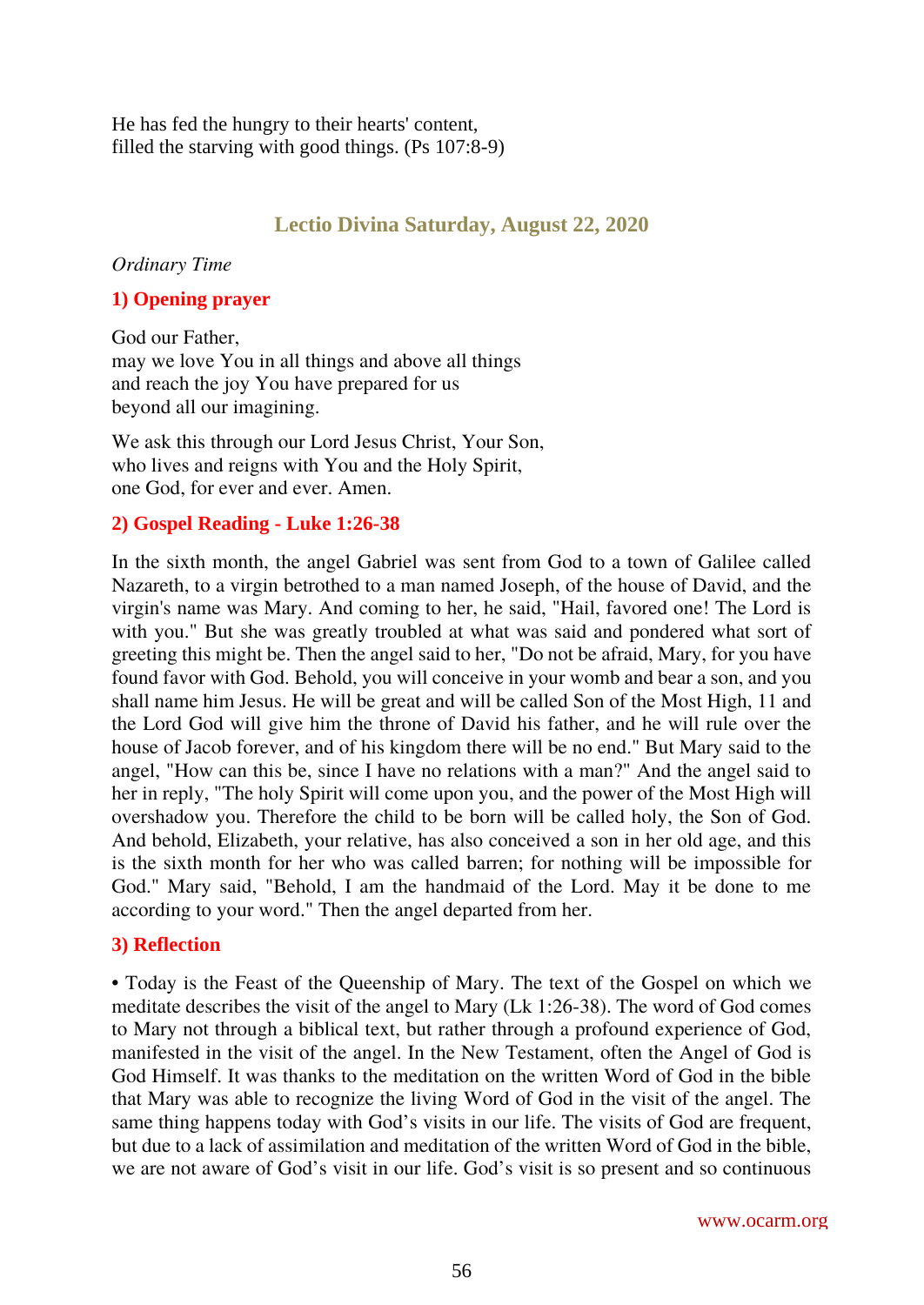that, many times, we do not perceive it and, because of this, we lose a great opportunity to live in peace and with joy.

• Luke 1:26-27: The word enters into our life. Luke presents the people and the places: a virgin called Mary, betrothed to a man called Joseph, of the House of David.

Nazareth was a small city in Galilee. Galilee was on the periphery. The center was Judah and Jerusalem. The angel Gabriel was sent by God to this young virgin who lived on the periphery. The name Gabriel means God is strong. The name Mary means loved by Yahweh or Yahweh is my Lord.

The story of God's visit to Mary begins with the expression "In the sixth month." It refers to the "sixth month" of the pregnancy of Elizabeth, a relative of Mary: a woman of a certain age, who needs help. Elizabeth's concrete need serves as a background to the whole episode. It is found at the beginning (Lk 1:26) and at the end (Lk 1:36, 39).

• Luke 1:28-29: Mary's reaction. The angel had appeared to Zechariah in the temple. The angel appears to Mary in her house. The Word of God reaches Mary in the environment of her daily life. The angel says, "Rejoice, you who enjoy God's favor! The Lord is with you!" These are words similar to those which were said to Moses (Ex 3:12), to Jeremiah (Jer 1:8), to Gideon (Judg 6:12), to Ruth (Ruth 2:4) and to many others. These words open the horizon for the mission which these people of the Old Testament had to carry out in the service of the people of God. Deeply disturbed by this greeting, Mary tries to understand what it means. She is realistic; she uses her head. She wants to understand. She does not simply accept any apparition or inspiration.

• Luke 1:30-33: The angel's explanation. "Do not be afraid, Mary!" This is always the first greeting of God to human beings: do not be afraid! Immediately after that, the angel recalls the great promises of the past which will be realized through the son who will be born from Mary. This son must receive the name of Jesus. He will be called the son of the Most High and in Him, finally, the Kingdom of God promised to David, which all were anxiously awaiting, will be realized. This is the explanation which the angel gave to Mary so that she would not be afraid.

• Luke 1:34: New question asked by Mary. Mary becomes aware of the important mission which she is about to receive, but she continues to be realistic. She does not allow herself to be transported by the greatness of the offer and looks at her condition. "But how can this come about? I have no knowledge of man." She analyses the offer according to criteria that we, human beings, have available. Because, humanly speaking, it was not possible that this offer of the Word of God would be realized at that moment.

• Luke 1:35-37: New explanation by the angel. "The Holy Spirit will come upon you, and the power of the Most High will cover you with its shadow. And so the child will be holy and will be called Son of God." The Holy Spirit, present in God's Word since Creation (Gen 1:2), can realize things which seem impossible. This is why the holy One who will be born of Mary will be called Son of God. When today God's Word is received, accepted by the poor who have no education, something new takes place thanks to the power of the Holy Spirit! Something new and surprising like the son who is born to a virgin or like the son born from Elizabeth, a woman who was already old,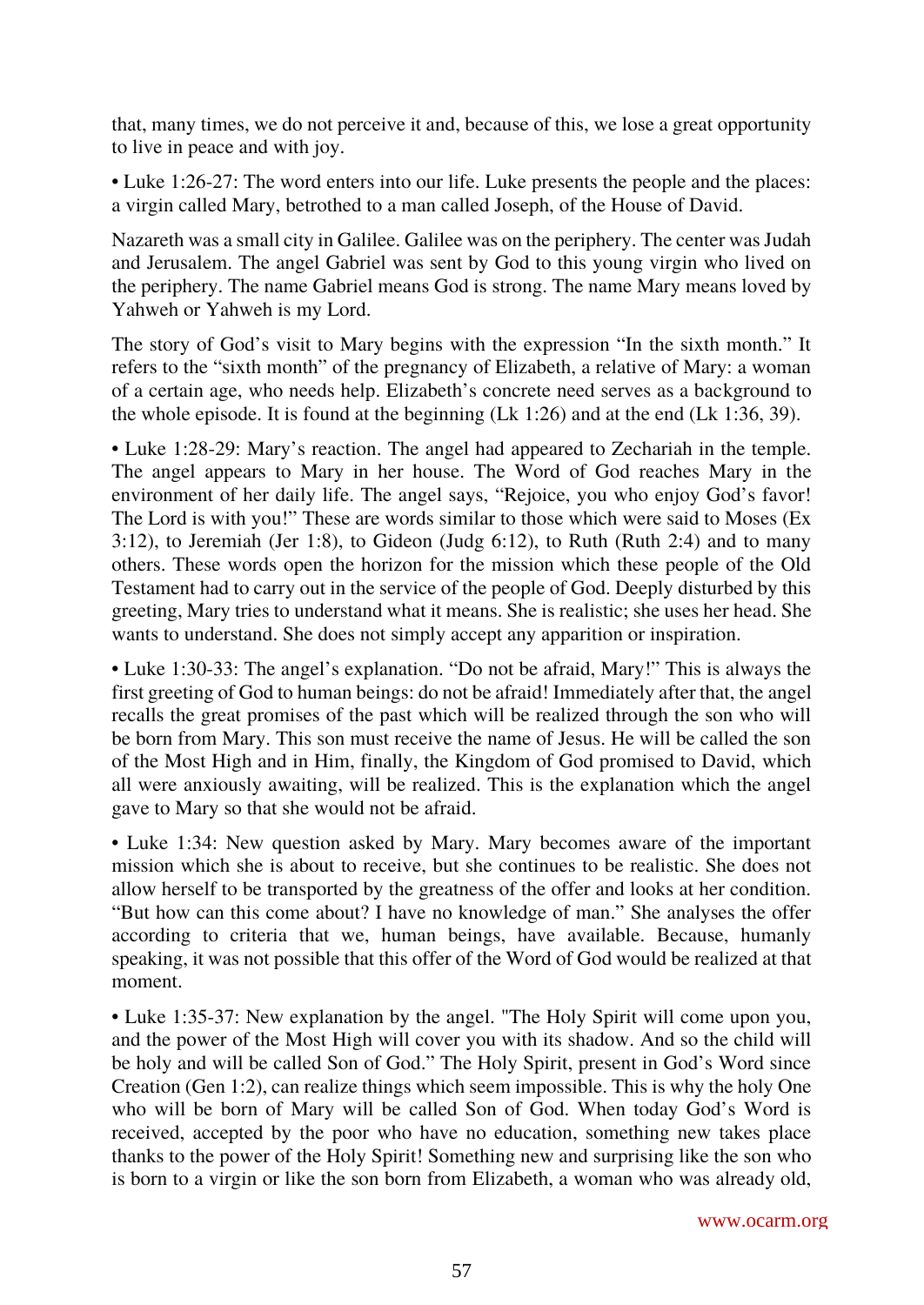of whom everyone said that she could have no children! The angel adds, "And I tell you this too, your cousin Elizabeth is now in her sixth month!"

• Luke 1:38: Mary gives herself. The angel's response clarifies everything for Mary. She gives herself to what the angel was asking: "Behold, the handmaid of the Lord! May it be done to me according to your word." Mary calls herself servant, handmaid of the Lord. This title comes from Isaiah, who presents the mission of the people not as a privilege, but rather as a service to others (Isa 42:1-9; 49:3-6). Later, the son who was about to be generated at that moment, will define His mission saying, "I have not come to be served, but to serve!" (Mt 20:28). He learns from His mother!

• Luke 1:39: The way that Mary finds to render service. The Word of God reaches Mary and makes her come out of herself in order to serve others. She leaves the place where she was and goes to Judah, at a distance of more than four days journey, in order to help her cousin Elizabeth. Mary begins serving and fulfills her mission on behalf of the People of God.

## **4) Personal questions**

• How do you perceive God's visit in your life? Have you been visited already? Have you been a visit from God in the life of others, especially for the poor? How does this text help us to recognize God's visits in our lives?

• The word of God became incarnate in Mary. How is the Word of God taking flesh in my personal life and in the life of the community?

# **5) Concluding Prayer**

Let them thank Yahweh for His faithful love, for His wonders for the children of Adam! He has fed the hungry to their hearts' content, filled the starving with good things. (Ps 107:8-9)

# **Lectio Divina Sunday, August 23, 2020**

*Peter, you are the rock! Rock of support, Rock of obstacle Matthew 16:13-20*

## **1. Opening prayer**

Lord Jesus, send Your Spirit to help us read the Scriptures with the same mind that You read them to the disciples on the way to Emmaus. In the light of the Word, written in the Bible, You helped them to discover the presence of God in the disturbing events of Your sentence and death. Thus, the cross that seemed to be the end of all hope became for them the source of life and of resurrection.

Create silence in us so that we may listen to Your voice in Creation and in the Scriptures, in events and in people, above all in the poor and suffering. May Your word guide us so that we too, like the two disciples on the way to Emmaus, may experience the force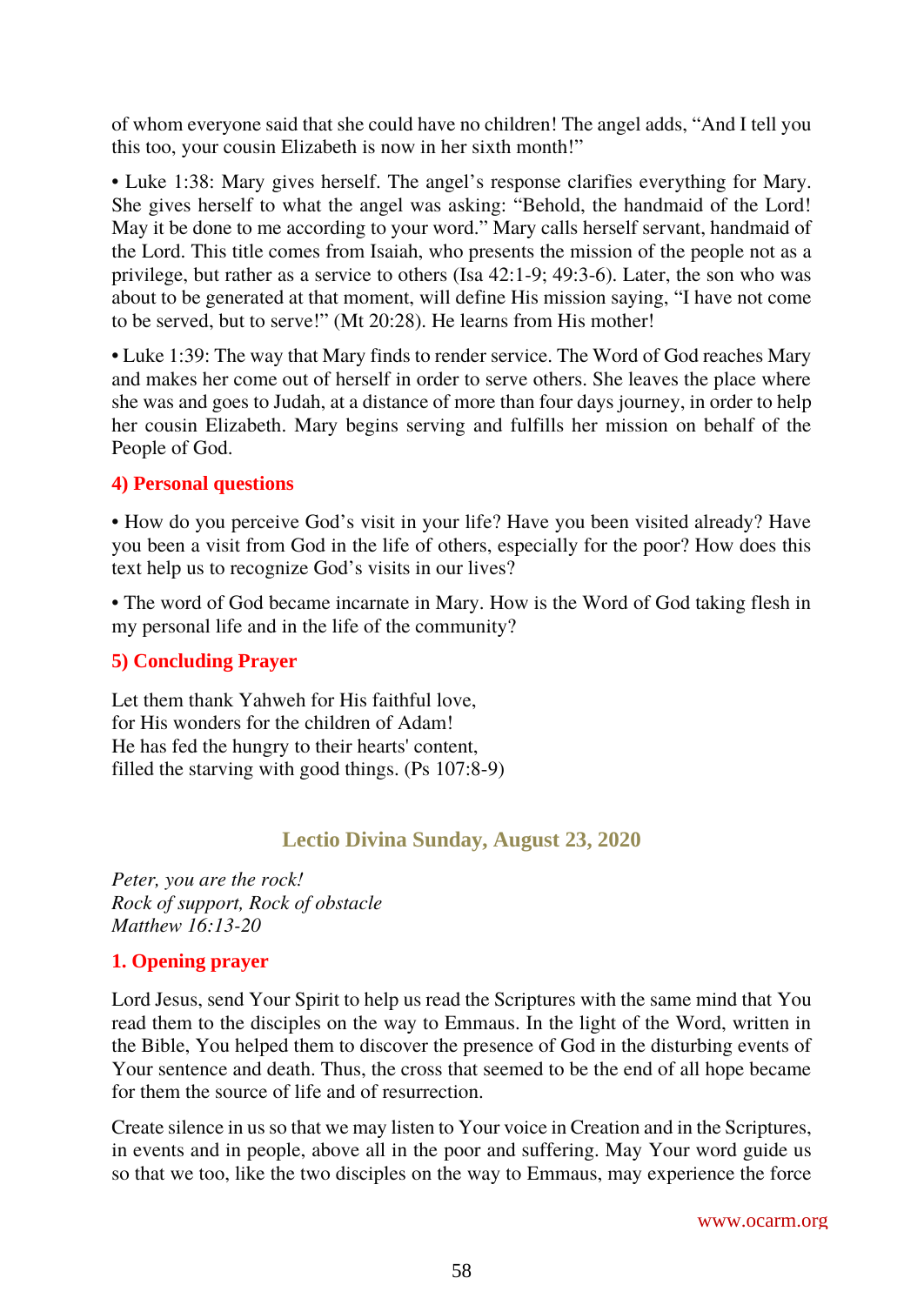of Your resurrection and witness to others that You are alive in our midst as source of fraternity, justice and peace. We ask this of You, Jesus, son of Mary, who revealed the Father to us and sent us Your Spirit. Amen.

## **2. Reading**

### **a) A division of the text to help in the reading:**

Matthew 16:13-14: Jesus wants to know the opinion of the people Matthew 16:15-16: Jesus challenges the disciples, and Peter responds in the name of all Matthew16:17-20: Solemn response of Jesus to Peter

### **b) Key for the reading:**

In the Gospel of this Sunday, Jesus questions concerning who people think He is: "Who do people say that I am?" After learning the opinion of the people, He wants to know the opinion of His disciples. Peter, in the name of all, makes his profession of faith. Jesus confirms Peter's faith. In the course of the reading, let us pay attention to what follows: "Which type of confirmation does Jesus confer on Peter?"

#### **c) The Text:**

13 When Jesus came to the region of Caesarea Philippi He put this question to His disciples, 'Who do people say the Son of man is?' 14 And they said, 'Some say John



said, 'who do you say I am?' 16 Then Simon Peter spoke up and said, 'You are the Christ, the Son of the living God.' 17 Jesus replied, 'Simon son of Jonah, you are a blessed man! It was no human agency that revealed this to you but my Father in heaven. 18 So I now say to you: You are Peter and on this rock I will build my community. And the gates of the underworld can never overpower it. 19 I will give you the keys of the kingdom of Heaven: whatever you bind on earth will be bound in heaven; whatever you loose on earth will be loosed in heaven.' 20 Then He gave the disciples strict orders not to tell anyone that He was the Christ.

## **3. A moment of prayerful silence**

so that the Word of God may penetrate and enlighten our life.

## **4. Some questions**

to help us in our personal reflection.

a) Which is the point which struck you the most? Why?

b) What are the opinions of people concerning Jesus? What is the opinion of the disciples and of Peter concerning Jesus?

- c) What is my opinion concerning Jesus? Who am I for Jesus?
- d) Peter is **rock** in two ways. Which? (Mt 16:21-23)
- e) What type of **rock** am I for others? What type of rock is our community?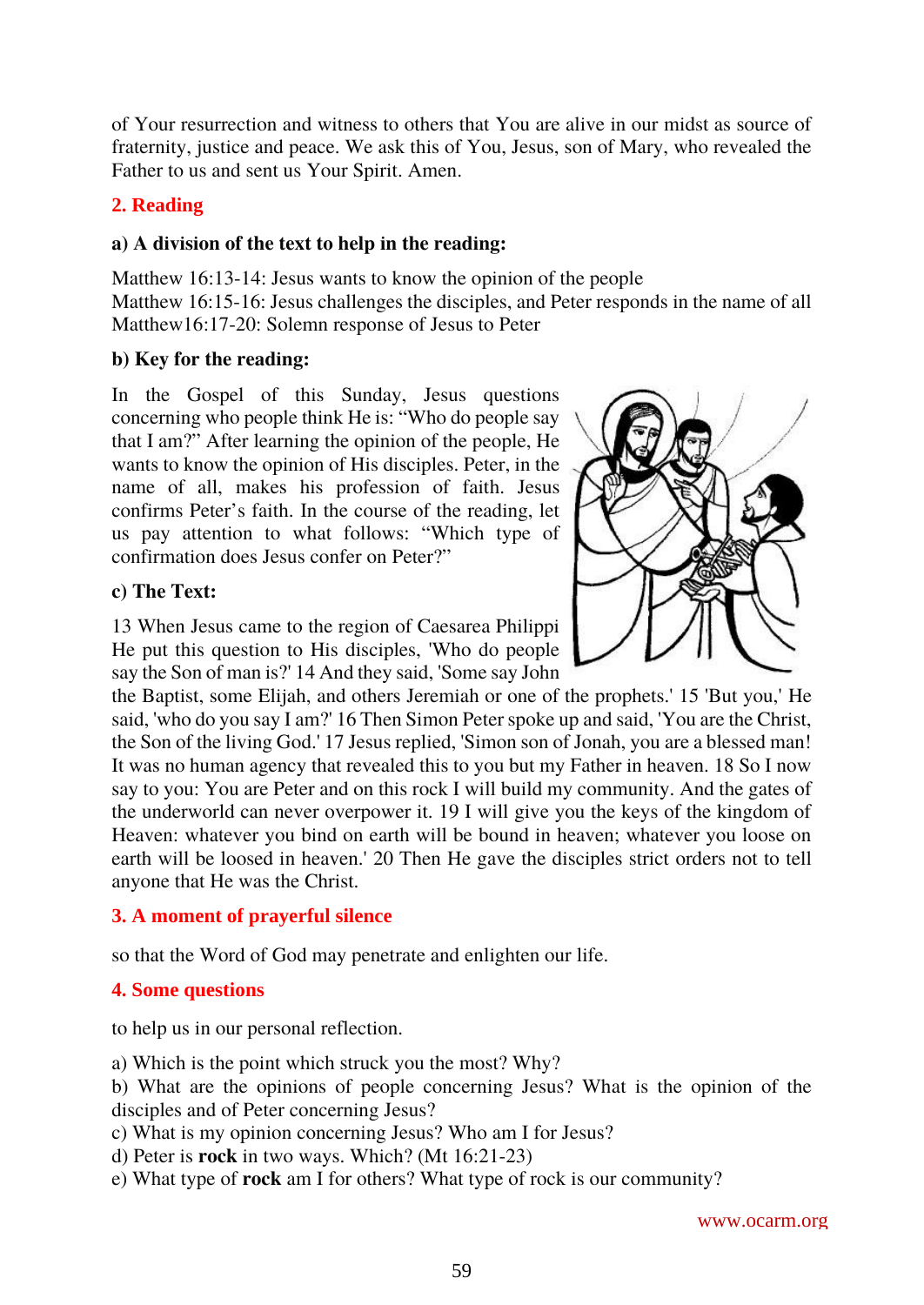f) In the text there are many opinions concerning Jesus and several ways of expressing faith. Today, also there are many diverse opinions concerning Jesus. Which are the opinions of our community concerning Jesus? What mission results for us from this?

## **5. For those who wish to deepen more into the theme**

### **a) Context in which our text appears in the Gospel of Matthew:**

\* The conversation between Jesus and Peter receives diverse interpretations and even opposite ones in the several Christian Churches. In the Catholic Church, this is the foundation for the primacy of Peter. This is why, without, in fact, diminishing the significance of the text, it is convenient to place it in the context of the Gospel of Matthew, in which, in other texts, the same qualities conferred on Peter are almost all, attributed to other persons. They do not belong exclusively to Peter.

\* It is always well to keep in mind that the Gospel of Matthew was written at the end of the first century for the community of the converted Jews who lived in the region of Galilee and Syria. They were communities which suffered and were victims of many doubts concerning their faith in Jesus. The Gospel of Matthew tries to help them to overcome the crisis and to confirm them in faith in Jesus, the Messiah, who came to fulfill the promises of the Old Testament.

### **b) Commentary on the text:**

Matthew 15:13-16: *The opinions of the people and of the disciples concerning Jesus.* Jesus asks the opinion of the people and of His disciples concerning Himself. The answers are quite varied: John the Baptist, Elijah, Jeremiah, or one of the Prophets. When Jesus questions about the opinion of His own disciples, Peter becomes the spokesman and says, "You are the Christ, the Son of the living God!" Peter's answer signifies that he recognizes in Jesus the fulfillment of the prophecy of the Old Testament and that in Jesus we have the definitive revelation of the Father for us. This confession of Peter is not new. First, after having walked on the water, the other disciples had already made the same profession of faith: "Truly You are the Son of God!" (Mt 14:33). In the Gospel of John, Martha makes this same profession of Peter: "You are the Christ, the Son of God who has come into the world" (Jn 11:27).

#### Matthew 16: 17: *Jesus' reply to Peter: "Blessed are you, Peter!"*

Jesus proclaims Peter as "Blessed!" because he has received a revelation from the Father. In this case also, Jesus' response is not new. First Jesus had made an identical proclamation of joy to the disciples for having seen and heard things which before nobody knew (Mt 13:16), and had praised the Father for having revealed the Son to little ones and not to the wise (Mt 11:25). Peter is one of these little ones to whom the Father reveals Himself. The perception of the presence of God in Jesus does not come "from the flesh nor from the blood", that is, it is not the fruit of the merit of a human effort, but rather it is a gift which God grants to whom He wants.

#### Matthew 16:18-20: *the attributions of Peter*

Peter receives three attributions from Jesus: *(i) To be a rock of support, (ii) to receive the keys of the Kingdom, and (iii) to be foundation of the Church.*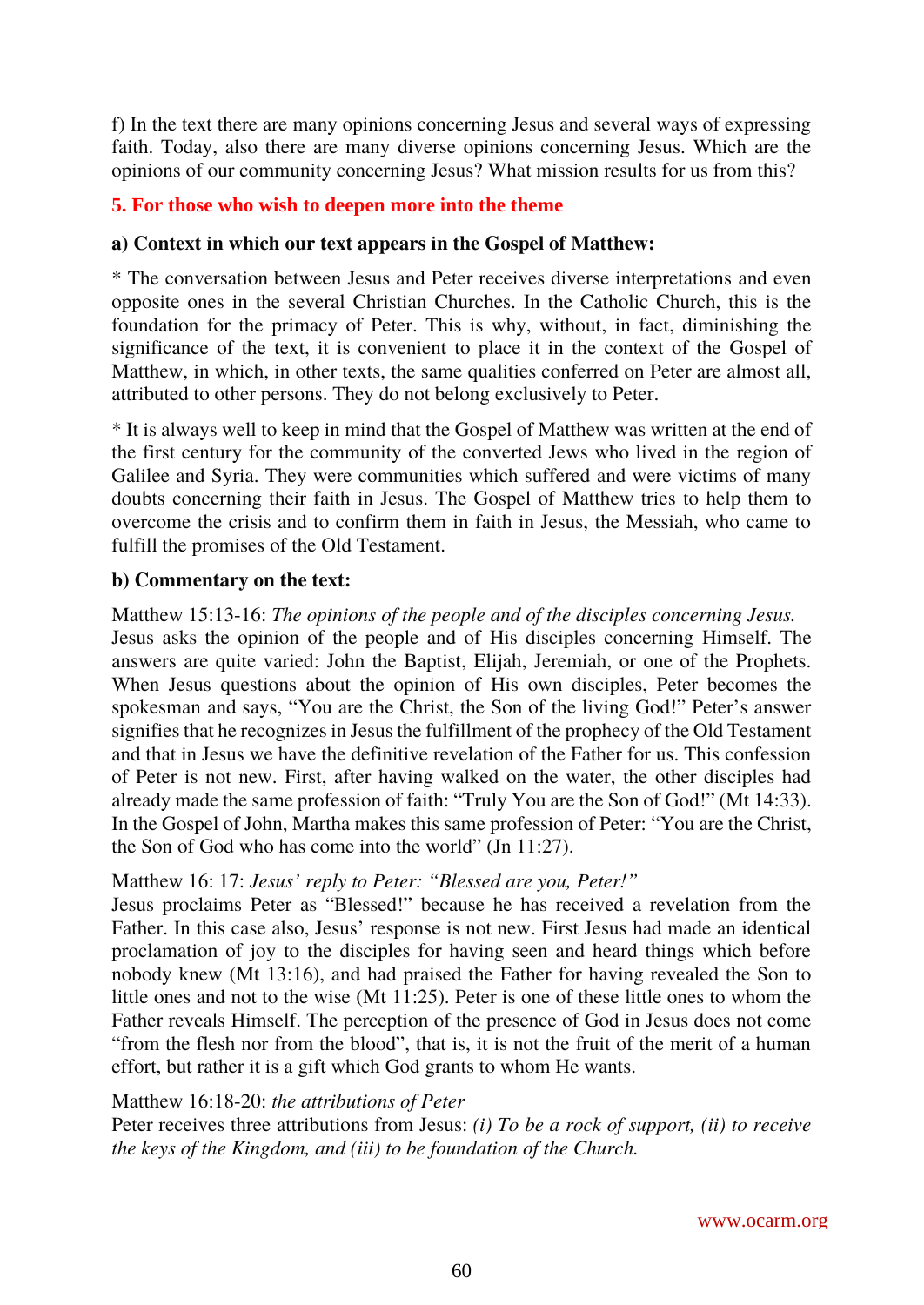**i) To be Rock:** Simon, the son of Jonah, receives from Jesus a new name which is Cephas, and that means Rock. This is why he is called Peter. Peter has to be **Rock,** that is, he has to be a sure foundation for the Church so that the gates of the underworld can never overpower it. With these words from Jesus to Peter, Matthew encourages the communities of Syria and Palestine, which are suffering and are the victims of persecutions, to see in Peter a leader on whom to find support, to base themselves concerning their origin. In spite of being weak and persecuted communities, they had a secure basis, guaranteed by the word of Jesus. At that time, the communities had very strong affective bonds with the persons who had begun, who were at the origin of the community. Thus, the community of Syria and Palestine fostered their bond of union with the person of Peter, the community of Greece with the person of Paul, some communities of Asia with the person of the Beloved disciple and others with the person of John of the Apocalypse. Identifying themselves with these leaders of their origin helped the communities to foster their identity and spirituality better. But this could also be a cause of dispute, as in the case of the community of Corinth (1 Cor 1:11-12).

To be *rock* as the basis of faith evokes the Word of God to the people who are in exile in Babylonia: "Listen to Me you who pursue saying injustice, you who seek Yahweh. Consider the rock from which you were hewn, the quarry from which you were dug. Consider Abraham your father, and Sarah who gave you birth; when I called him, he was the only one, but I blessed him and made him numerous" (Isa 51:1-2). Applied to Peter, this quality of *peter-foundation* indicates a new beginning of the people of God.

**ii) The keys of the Kingdom:** Peter receives the keys of the Kingdom to bind and to loosen, that is, to reconcile the persons among themselves and with God. Behold, that here again the same power to bind and to loosen, is given not only to Peter, but also to the other disciples (Jn 20:23) and to their own communities (Mt 18:18). One of the points on which the Gospel of Matthew insists more is reconciliation and forgiveness (Mt 5:7, 23-24, 38, 42-48; 6:14-15:35). In the years 80's and 90's, in Syria, because of faith in Jesus, there were many tensions in the communities and there were divisions in the families. Some accepted Him as Messiah and others did not, and this was the cause for many tensions and conflicts. Matthew insists on reconciliation. Reconciliation was and continues to be one of the most important tasks of the coordinators of the communities at present. Imitating Peter, they have to bind and loosen, that is, do everything possible so that there be reconciliation, mutual acceptance, building up of the true fraternity "Seventy times seven!" (Mt 18:22).

**iii) The Church:** The word **Church**, in Greek **eklésia,** appears 105 times in the New Testament, almost exclusively in the Acts of the Apostles and in the Letters, only three times in the Gospels, and once only in the Gospel of Matthew. The word literally means "convoked" or "chosen". It indicates the people who get together convoked by the Word of God, and who seek to live the message of the Kingdom which Jesus came to bring to us. The Church or the community is not the Kingdom, but an instrument or an indication of the Kingdom. The Kingdom is much greater. In the Church, in the community, what happens when a human group allows God *to reign* and allows God to be 'Lord' in one's life, should be rendered present to the eyes of all.

## **c) Deepening:**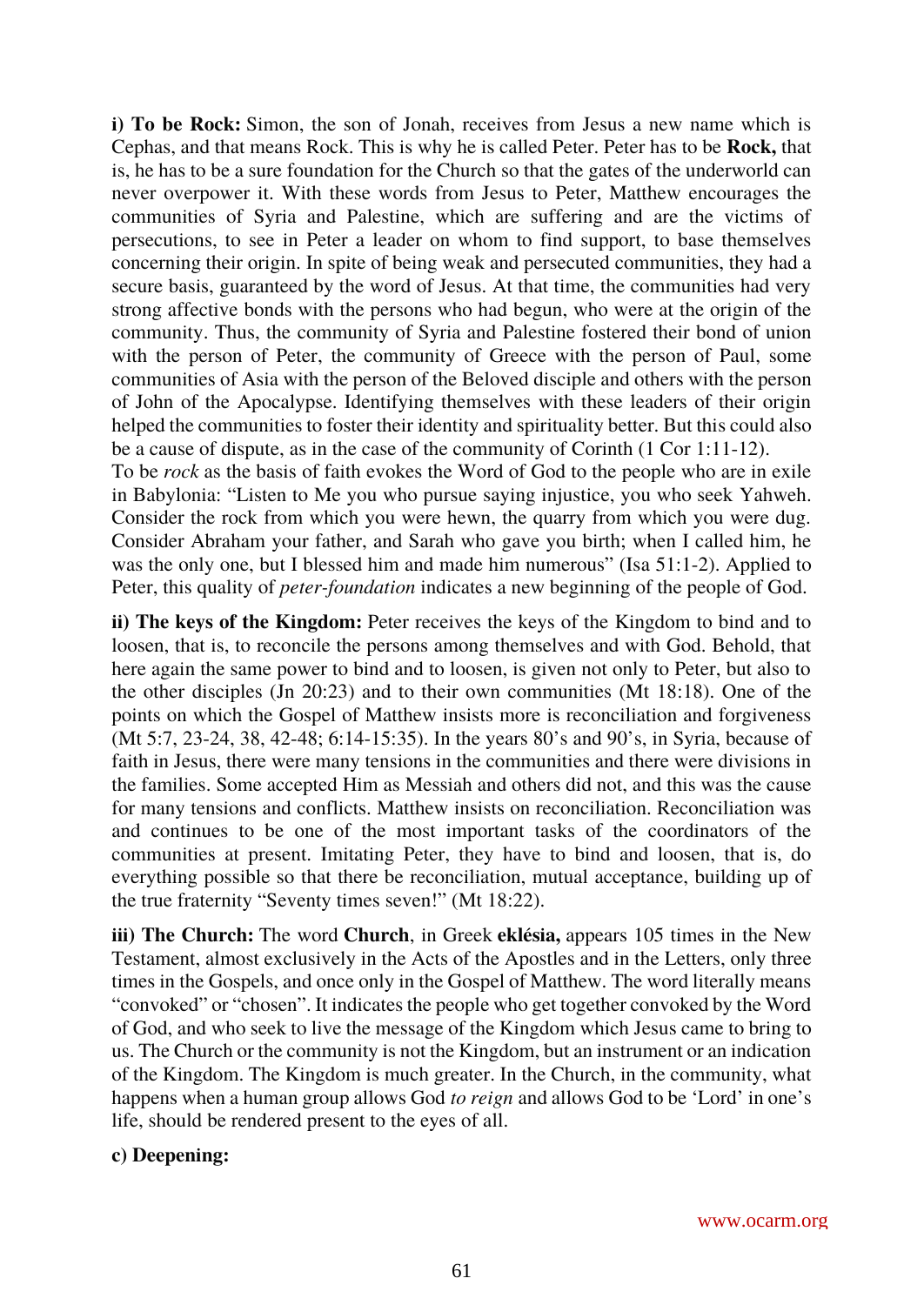## **i) A picture of Saint Peter:**

Peter, who was a fisherman of fish, became fisherman of men (Mk 1:17). He was married (Mk 1:30). He was a good man, very human. He was a natural leader among the twelve first disciples of Jesus. Jesus respects this leadership and makes Peter the animator of His first community (Jn 21:17). Before entering into the community of Jesus, Peter was called *Simäo Bar Jona* (Mt 16:17), that is, Simon, son of Jonah. Jesus calls him *Cefas or Rock* (Jn 1:42), who later becomes *Peter* (Lk 6:14).

By his nature and character, Peter could be everything, except *pietra – rock.* He was courageous in speaking, but in the moment of danger he allows himself to be dominated by fear and flees. For example, the time in which Jesus walked on the sea, Peter asks, "Jesus, allow me also to walk on the sea". Jesus says: "You may come, Peter!" Peter got off from the boat and walked on the sea. But as soon as he saw a high wave, he was taken with panic, lost trust, and began to sink and cry out, "Lord, save me!" Jesus assured him and saved him (Mt 14: 28-31).

In the Last Supper, Peter tells Jesus, "I will never deny You, Lord!" (Mk 14:31), but a few hours later, in the Palace of the High Priest, in front of a servant , when Jesus had already been arrested, Peter denied, swearing that he had nothing to do with Jesus (Mk 14:66-72).

When Jesus is in the Garden of Olives, Peter takes out the sword (Jn 18:10), but ends fleeing, leaving Jesus alone. (Mk 14:50). By nature, Peter was not rock!

But this Peter, so weak and human, so similar to us, becomes rock, because Jesus prays for him and says, "Peter, I have prayed for you, that your faith may not fail, and once you have recovered, you in your turn must strengthen your brothers!" (Lk 22: 31-32). This is why Jesus could say, "You are Peter and on this rock I will build My Church" (Mt 16:18). Jesus helps him to be *rock.* After the Resurrection, in Galilee, Jesus appears to Peter and asks him two times, "Peter, do you love Me?" And Peter responds twice, "Lord, you know that I love you!" (Jn 21:15, 16). When Jesus repeats the same question a third time, Peter becomes sad. Perhaps he remembered that he had denied Jesus three times. To this third question he answers: "Lord, you know all things! You know that I love You very much!" And it is then that Jesus entrusted to him the care of His sheep, saying, "Peter, feed My lambs!" (Jn 21:17). With the help of Jesus, the firmness of the rock grows in Peter and is revealed on the day of Pentecost.

On the day of Pentecost, after the descent of the Holy Spirit, Peter opens the door of the room where all were meeting together, locked with a key because of fear of the Jews (Jn 20:19), he takes courage and begins to announce to the people the Good News of Jesus (Acts 2:14-40). And he did not stop doing it! Thanks to this courageous announcement of the Resurrection, he was imprisoned (Acts 4:3). During the trial, he was forbidden to announce the Good News (Acts 4:18), but Peter does not obey this prohibition. He says, "We know that we have to obey God more than men!" (Acts 4: 19; 5:29). He was arrested again (Acts 5:18-26). He was tortured (Acts 5:40). But he says, "Thank you. But we shall continue!" (cf. Acts 5:42).

Tradition says that, towards the end of his life, in Rome, Peter was arrested and condemned to death, and death on the cross. He asked to be crucified with his head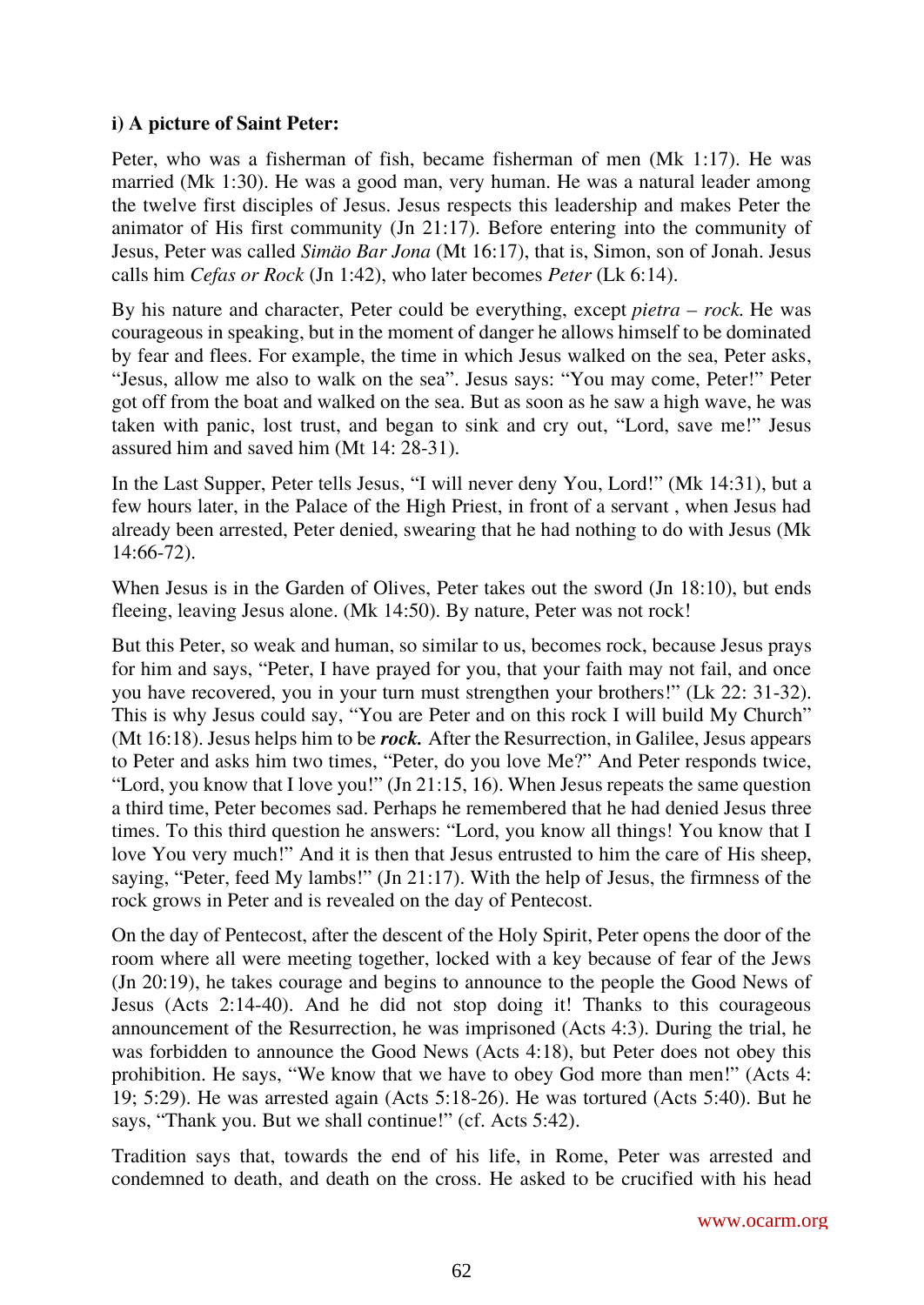down. He believed he was not worthy to die like Jesus. Peter was faithful to himself up to the end!

## **ii) Completing the context: Matthew 16:21-23**

Peter had confessed, "You are the Christ, the Son of the living God!" He had imagined a glorious Messiah, and Jesus corrects him: "It is necessary for the Messiah to suffer and to die in Jerusalem". By saying that "it is necessary", He indicates that suffering has already been foreseen in the prophecies (Isa 53:2-8). If Peter accepts Jesus as Messiah and Son of God, he has to accept Him also as the servant Messiah who will be put to death: not only the triumph of the glory, but **also** the journey to the cross! But Peter does not accept the correction and seeks to dissuade Him.

Jesus' response is surprising: "Get behind Me, Satan! You are an obstacle in my path because you are thinking not as God thinks but as human beings do". Satan is the one who separates us from the path which God has traced for us. Literally, Jesus says, "Get behind Me" (Get away!). Peter wanted to place himself in front and indicate the direction. Jesus says, "Get behind Me!" He who indicates the course and direction is not Peter, but Jesus. *The disciple* has **to follow** the Master. He has to live in continuous conversion.

The Word of Jesus is also a reminder for all those who guide or direct a community. They have "to follow" Jesus and not place themselves in front of Him as Peter wanted to do. No, only they can indicate the direction or the route. Otherwise, like Peter, they are not **rock of support,** but they become a **rock of obstacle.** Thus were some of the leaders of the communities at the time of Matthew, full of ambiguity. Thus, it also happens among us even today!

## **6. Psalm 121**

## **The Lord is my support**

I lift up my eyes to the mountains; where is my help to come from? My help comes from Yahweh who made heaven and earth.

May He save your foot from stumbling; may He, your guardian, not fall asleep! You see -- He neither sleeps nor slumbers, the guardian of Israel.

Yahweh is your guardian, your shade, Yahweh, at your right hand. By day the sun will not strike you, nor the moon by night. Yahweh guards you from all harm. Yahweh guards your life. Yahweh guards your comings and goings, henceforth and for ever.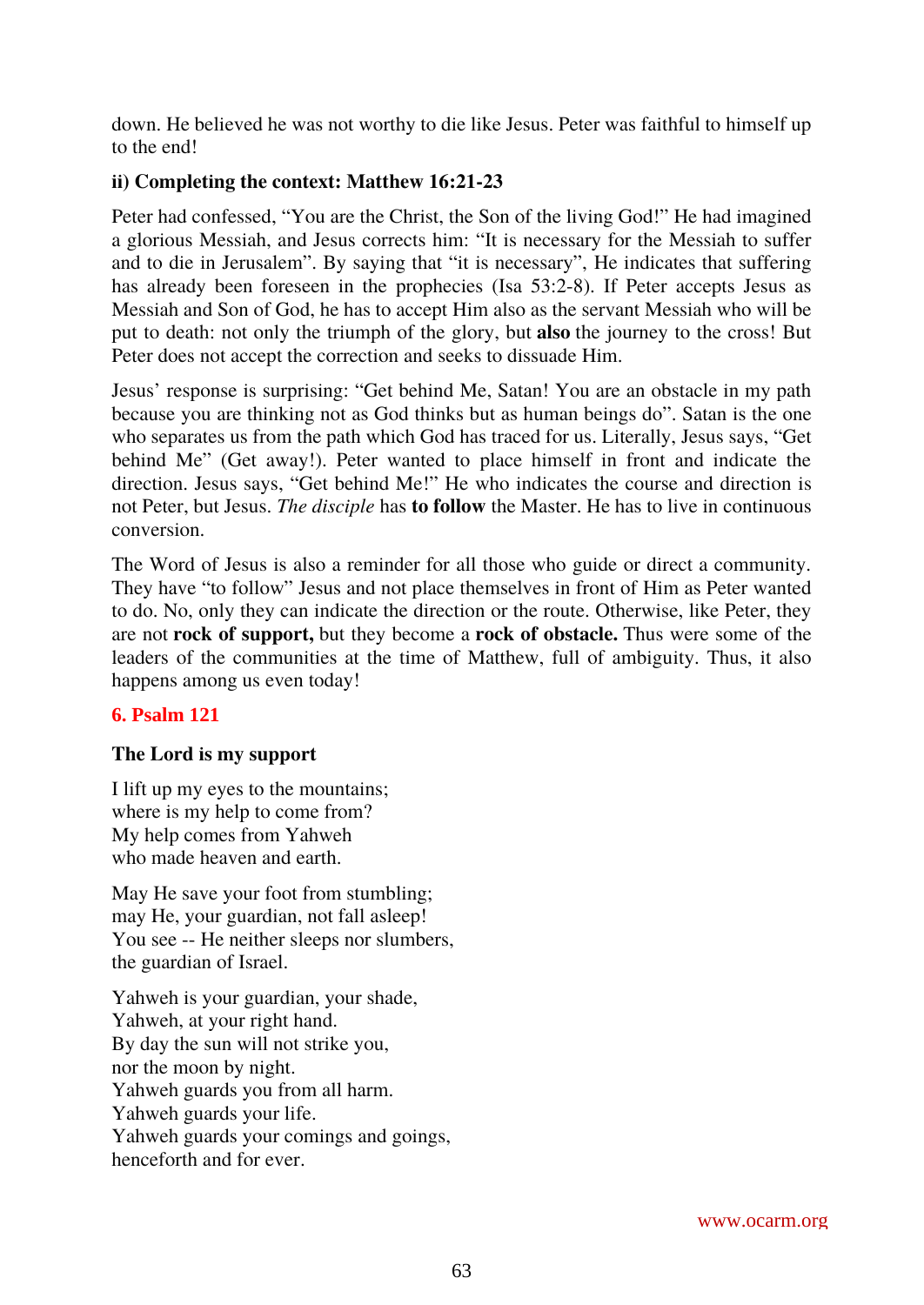### **7. Final Prayer**

Lord Jesus, we thank You for the word that has enabled us to understand better the will of the Father. May your Spirit enlighten our actions and grant us the strength to practice what Your Word has revealed to us. May we, like Mary, Your mother, not only listen to but also practice the Word, You who live and reign with the Father in the unity of the Holy Spirit forever and ever. Amen.

### **Lectio Divina Monday, August 24, 2020**

#### *Ordinary Time*

#### **1) Opening prayer**

Father,

help us to seek the values that will bring us enduring joy in this changing world. In our desire for what You promise make us one in mind and heart. We ask this through our Lord Jesus Christ, Your Son, who lives and reigns with You and the Holy Spirit, one God, for ever and ever. Amen.

## **2) Gospel Reading - John 1:45-51**

Philip found Nathanael and told him, "We have found the one about whom Moses wrote in the law, and also the prophets, Jesus son of Joseph, from Nazareth." But Nathanael said to him, "Can anything good come from Nazareth?" Philip said to him, "Come and see." Jesus saw Nathanael coming toward him and said of him, "Here is a true child of Israel. There is no duplicity in him." Nathanael said to him, "How do you know me?" Jesus answered and said to him, "Before Philip called you, I saw you under the fig tree." Nathanael answered him, "Rabbi, you are the Son of God; you are the King of Israel." Jesus answered and said to him, "Do you believe because I told you that I saw you under the fig tree? You will see greater things than this." And he said to him, "Amen, amen, I say to you, you will see heaven opened and the angels of God ascending and descending on the Son of Man."

#### **3) Reflection**

• Jesus returned to Galilee. He met Philip and called him telling him, "Follow Me!" The purpose of the call is always the same: to follow Jesus. The first Christians sought to preserve the names of the first disciples, and some they even kept their family names and the name of their place of origin. Philip, Andrew and Peter were from Bethsaida (Jn 1:44). Nathanael was from Cana. Today many forget the names of the people who were at the origin of their communities. To remember the names is a way of preserving the identity.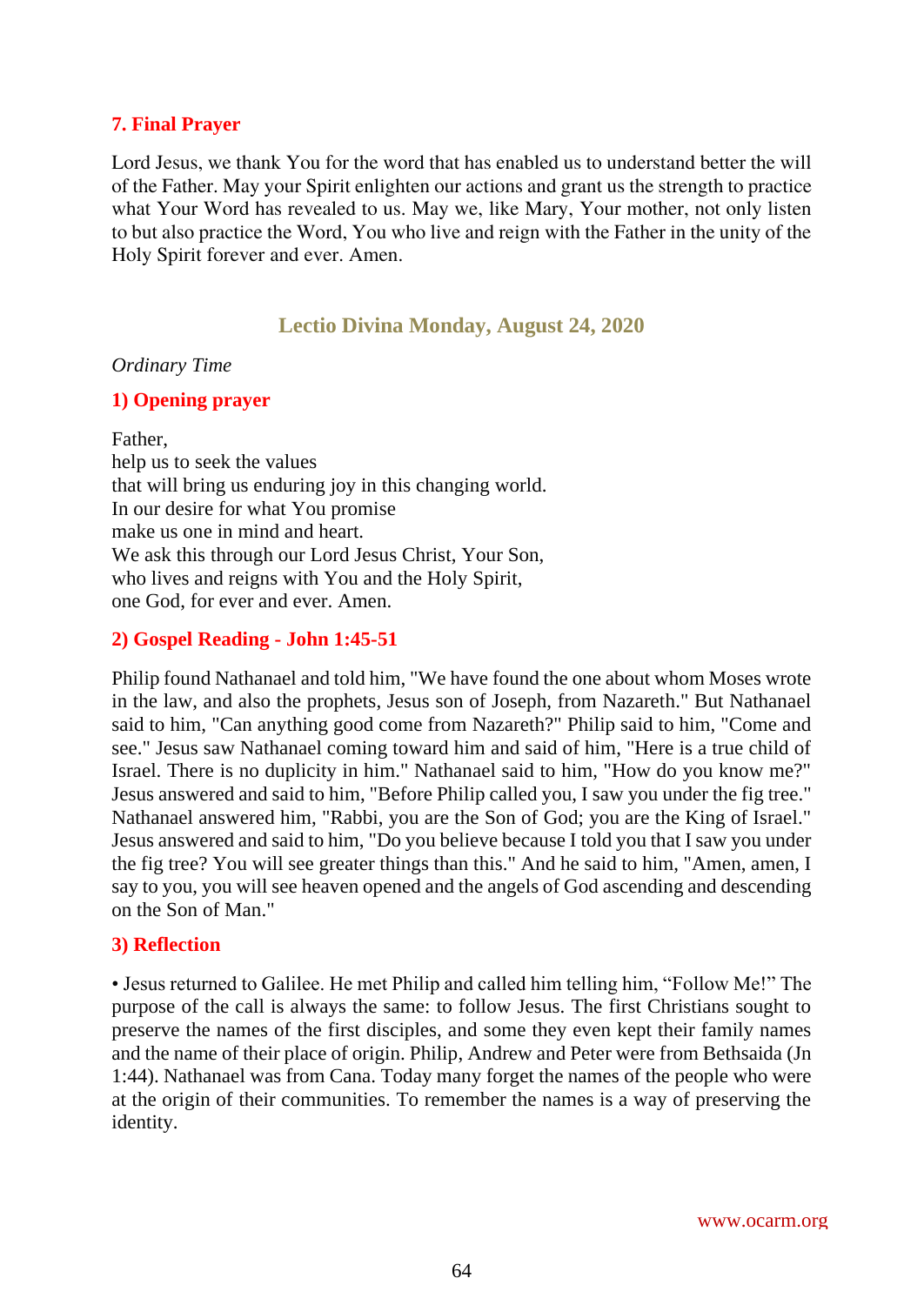• Philip meets Nathanael and speaks to him about Jesus: "We have found Him of whom Moses in the Law and the Prophets wrote, Jesus, son of Joseph from Nazareth." Jesus is the one to whom all the history of the Old Testament refers.

• Nathanael asks, "From Nazareth? Can anything good come from that place?" His question probably shows that there was some of the rivalry which existed among the small villages of the same region: Cana and Nazareth. Besides that, according to the official teaching of the scribes, the Messiah would come from Bethlehem, in Judah. He could not come from Nazareth in Galilee (Jn 7:41-42). Philip gives the same answer which Jesus had given to the other two disciples: "Come and see for yourself!" It is not by imposing, but rather by seeing, that people are convinced. Once again the same way: to meet, to experience, to share, to witness, to lead toward Jesus!

• Jesus sees Nathanael and says, "Truly, here is an Israelite in whom there is no deception." Then He declares that He already knew him when he was under the fig tree. How could Nathanael be an "authentic or true Israelite" if he did not accept Jesus as the Messiah? Nathanael "was under the fig tree." The fig tree was the symbol of Israel (cf. Mic 4:4; Zech 3:10; 1 Kg 5:5). An authentic Israelite is the one who knows how to detach himself from his own ideas when he perceives that they are not in agreement with God's plan. The Israelite who is not ready to bring about this conversion is neither authentic nor honest. Nathanael is authentic. He was waiting for the Messiah according to the official teaching of the time (Jn 7:41-42,52). This is why at first, he did not accept a Messiah coming from Nazareth. But the encounter with Jesus helped him to understand that God's plan is not always as people imagine or desire it to be. He recognizes and acknowledges his deception or mistake. He changes his idea, accepts Jesus as Messiah and confesses, "Rabbi, You are the Son of God; You are the King of Israel !" Nathanael's confession is only the beginning: The one who will be faithful will see heaven open and the angels of God ascending and descending upon the Son of Man. He will experience that Jesus is the new bond of union between God and us, human beings. It is Jacob's dream which has become a reality (Gen 28:10-22).

## **4) Personal questions**

- Which title of Jesus that pleases you the most? Why?
- Have you had an intermediary between you and Jesus?

# **5) Concluding prayer**

Upright in all that He does, Yahweh acts only in faithful love. (Ps 145:17)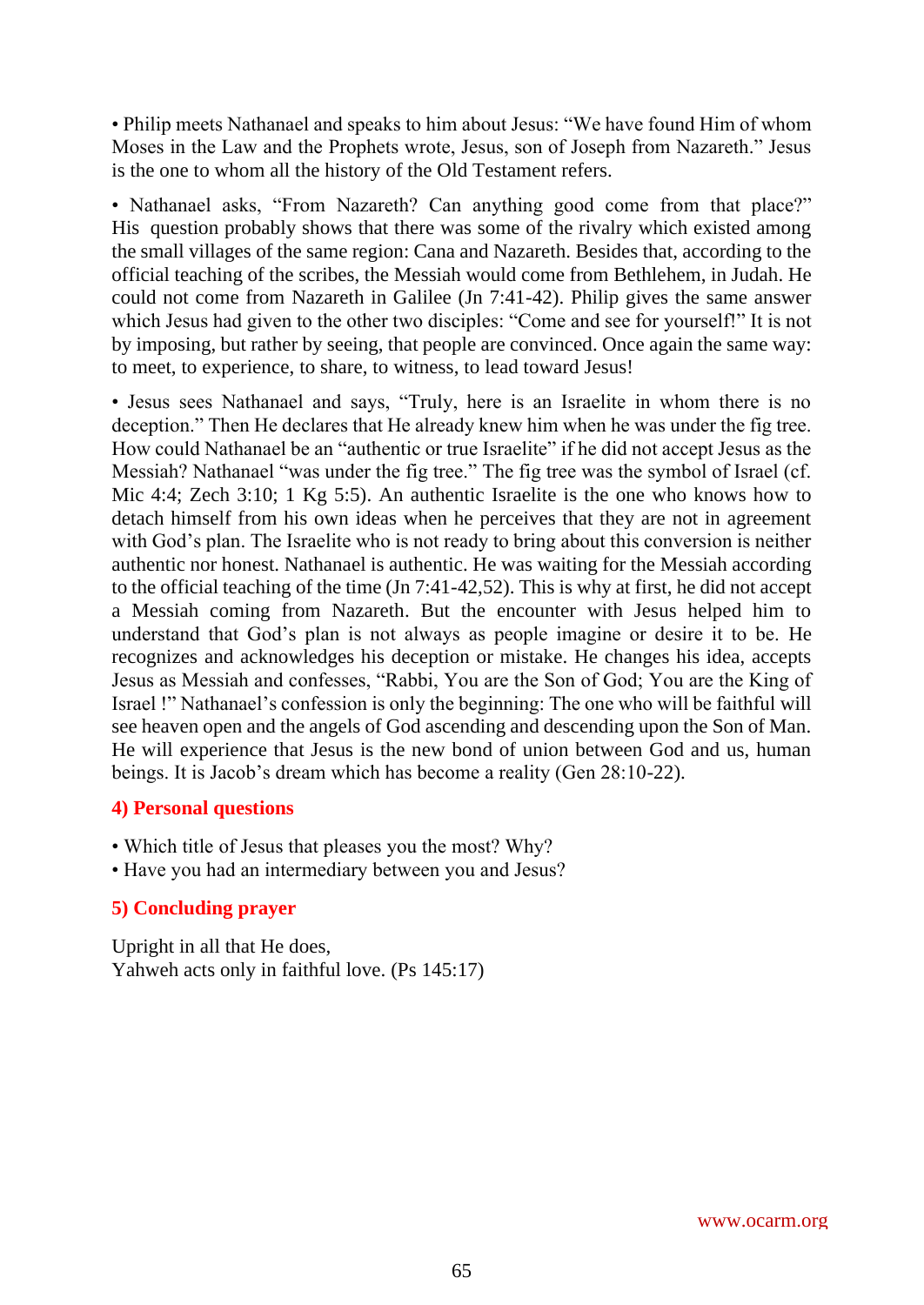## **Lectio Divina Tuesday, August 25, 2020**

*Ordinary Time*

### **1) Opening prayer**

Father, help us to seek the values that will bring us enduring joy in this changing world. In our desire for what You promise make us one in mind and heart. We ask this through our Lord Jesus Christ, Your Son, who lives and reigns with You and the Holy Spirit, one God, for ever and ever. Amen.

### **2) Gospel Reading - Matthew 23:23-26**

Jesus said: "Woe to you, scribes and Pharisees, you hypocrites. You pay tithes of mint and dill and cumin, and have neglected the weightier things of the law: judgment and mercy and fidelity. But these you should have done, without neglecting the others. Blind guides, who strain out the gnat and swallow the camel! "Woe to you, scribes and Pharisees, you hypocrites. You cleanse the outside of cup and dish, but inside they are full of plunder and self-indulgence. Blind Pharisee, cleanse first the inside of the cup, so that the outside also may be clean."

#### **3) Reflection**

• The Gospel today presents two other times when this expression is used: "Alas for you..." Jesus speaks against the religious leaders of His time. The two uses today denounce the lack of coherence between word and attitude, between exterior and interior. Today we continue our reflection which we began yesterday.

• Matthew 23:23-24: The fifth "Alas for you..." is against those who insist on observance and forget mercy. "You pay your tithe of mint and dill and cumin and have neglected the weightier matters of the law: justice, mercy and fidelity." This fifth "Alas for you..." of Jesus is against the religious leaders of that time and can be repeated against many religious of the following century even up to our time. Many times, in the name of Jesus, we insist on details and forget mercy. For example, Jansenism reduces lived faith to something arid, insisting on the observance and penance which led people away from the way of love. The Carmelite Saint Therese of Lisieux grew in the Jansenist environment which marked France at the end of the XIX century. Beginning from a personal painful experience, she learned how to reclaim the gratuitous of love of God, a force which should animate the observance of the norms from within, because, without love, the observance makes an idol of God.

• Matthew 23:25-26: The sixth "Alas for you..." is against those who clean things on the outside and are dirty inside. "You clean the outside of the cup and dish and leave the inside full of extortion and intemperance." In the Sermon on the Mount, Jesus criticizes those who observe the letter of the law and transgress the spirit of the law. He says, "You have heard how it was said to our ancestors, 'You shall not kill, and if anyone does kill he must answer for it before the court.' But I say to you anyone who is angry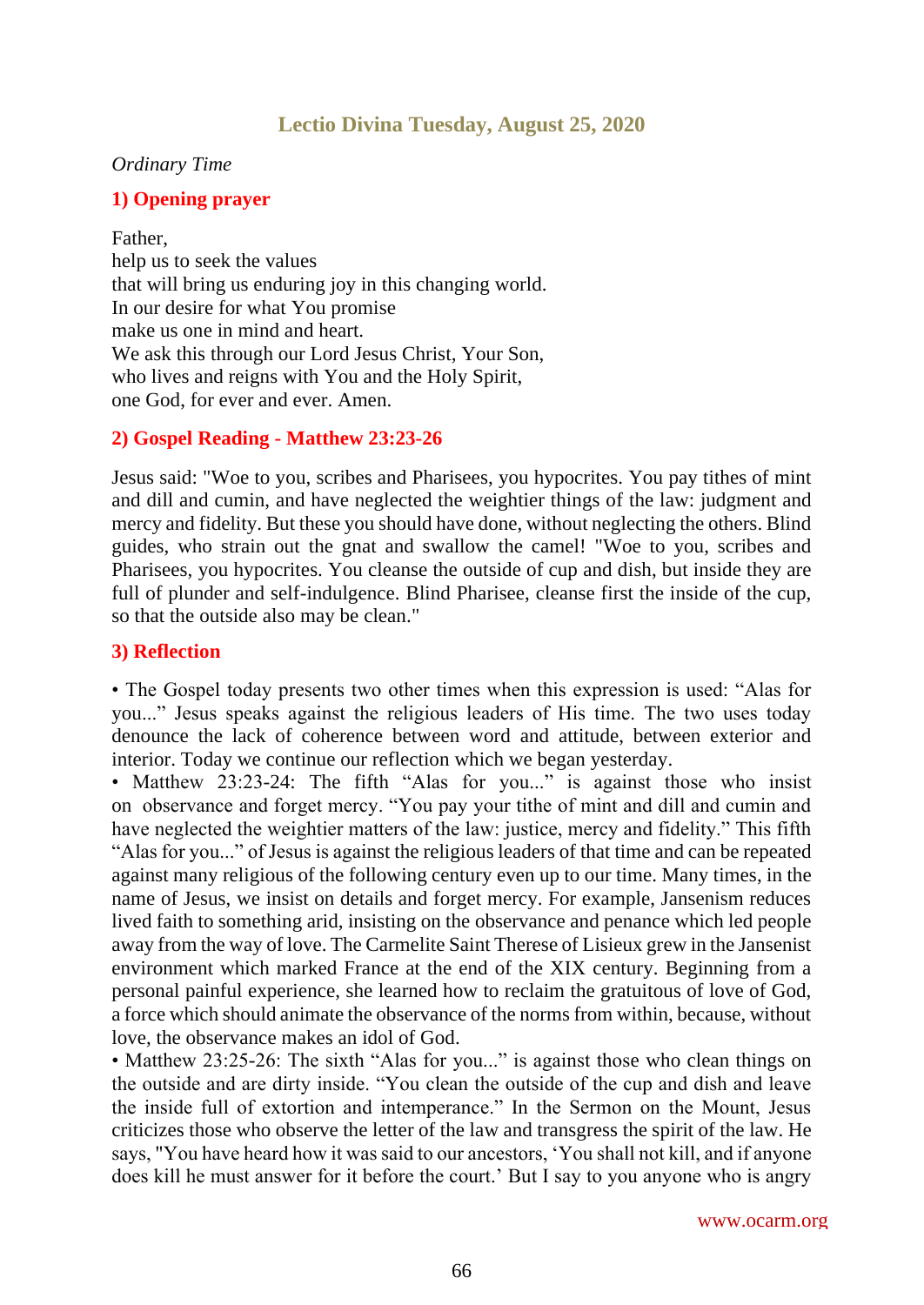with his brother will answer for it before the court. Anyone who calls his brother 'fool' will answer for it before the Sanhedrin; and anyone who calls him 'traitor' will answer for it in hell fire. You have heard that it was said, 'You shall not commit adultery,' but I say this to you, if a man looks at a woman lustfully, he has already committed adultery with her in his heart" (Mt 5:21-22, 27-28). It is not enough to observe the letter of the Law. It is not sufficient not to kill, not to rob, not to commit adultery, not to swear in order to be faithful to what God asks of us. The one who observes fully the law of God is the one who, besides observing the letter, goes deeply to the root and pulls out from within "the desires of extortion and intemperance" which may lead to murder, theft, and adultery. The fullness of the law is realized in the practice of love.

### **4) Personal questions**

• There are two declarations of "Alas for you...", two reasons to receive criticism from Jesus. Which of these two applies to me?

• Observance and gratuity: Which of these applies to me?

• Do these admonitions paint for me a bigger picture of not only avoiding sin, but of internal purification and a life of virtue?

## **5) Concluding Prayer**

Proclaim God's salvation day after day, declare His glory among the nations, His marvels to every people! (Ps 96:2-3)

# **Lectio Divina Wednesday, August 26, 2020**

## *Ordinary Time*

## **1) Opening prayer**

Father, help us to seek the values that will bring us enduring joy in this changing world. In our desire for what You promise make us one in mind and heart. We ask this through our Lord Jesus Christ, Your Son, who lives and reigns with You and the Holy Spirit, one God, for ever and ever. Amen.

## **2) Gospel Reading - Matthew 23:27-32**

Jesus said, "Woe to you, scribes and Pharisees, you hypocrites. You are like whitewashed tombs, which appear beautiful on the outside, but inside are full of dead men's bones and every kind of filth. Even so, on the outside you appear righteous, but inside you are filled with hypocrisy and evildoing. "Woe to you, scribes and Pharisees, you hypocrites. You build the tombs of the prophets and adorn the memorials of the righteous, and you say, 'If we had lived in the days of our ancestors, we would not have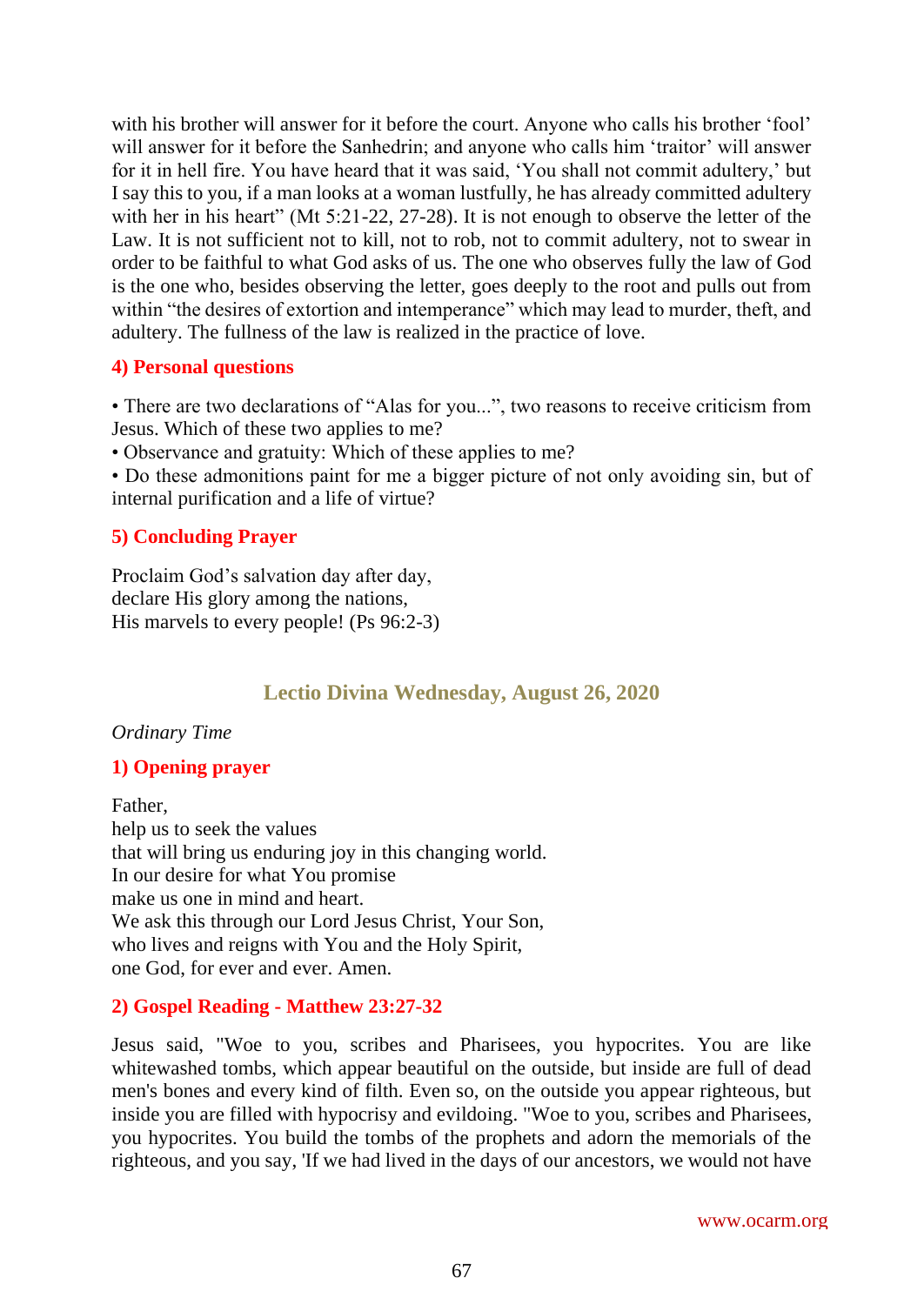joined them in shedding the prophets' blood.' Thus you bear witness against yourselves that you are the children of those who murdered the prophets; now fill up what your ancestors measured out!"

## **3) Reflection**

• These two last "Alas for you..." which Jesus pronounced against the doctors of the law and the Pharisees of His time, take again and strengthen, the same theme of the two "Alas for you..." of the Gospel of yesterday. Jesus criticizes the lack of coherence between word and practice, between what is interior and what is exterior.

• Matthew 23:27-28: The seventh, "Alas for you..." against those who are like whitewashed tombs. "You appear upright on the outside, but inside you are full of hypocrisy and lawlessness". The image of "whitewashed sepulchers" speaks for itself and needs no commentaries. Jesus condemns those who have the fictitious appearance of upright persons, but who interiorly are the total negation of what they want to appear to be.

• Matthew 23:29-32: The eighth "Alas for you...'" against those who build the sepulchers of the prophets and decorate the tombs of the upright, but do not imitate them. The doctors and the Pharisees said: "We would never have joined in shedding the blood of the prophets, had we lived in our ancestors' day". Jesus concludes saying: The people who speak like this "confess that they are children of those who killed the prophets", then they say "our fathers". Jesus ends by saying," Very well then, finish off the work that your ancestors began!" In fact, at that moment they had already decided to kill Jesus. In this way they were finishing off the work of their ancestors.

## **4) Personal questions**

• These two other expressions of "Alas for you..." are but two reasons for being criticized severely by Jesus. Which of these is in me?

• Which image of myself do I try to present to others? Does it correspond, in fact, to what I am before God?

# **5) Concluding Prayer**

How blessed are all who fear Yahweh, who walk in His ways! Your own labors will yield you a living, happy and prosperous will you be. (Ps 128:1-2)

# **Lectio Divina Thursday, August 27, 2020**

*Ordinary Time*

# **1) Opening prayer**

Father, help us to seek the values that will bring us enduring joy in this changing world.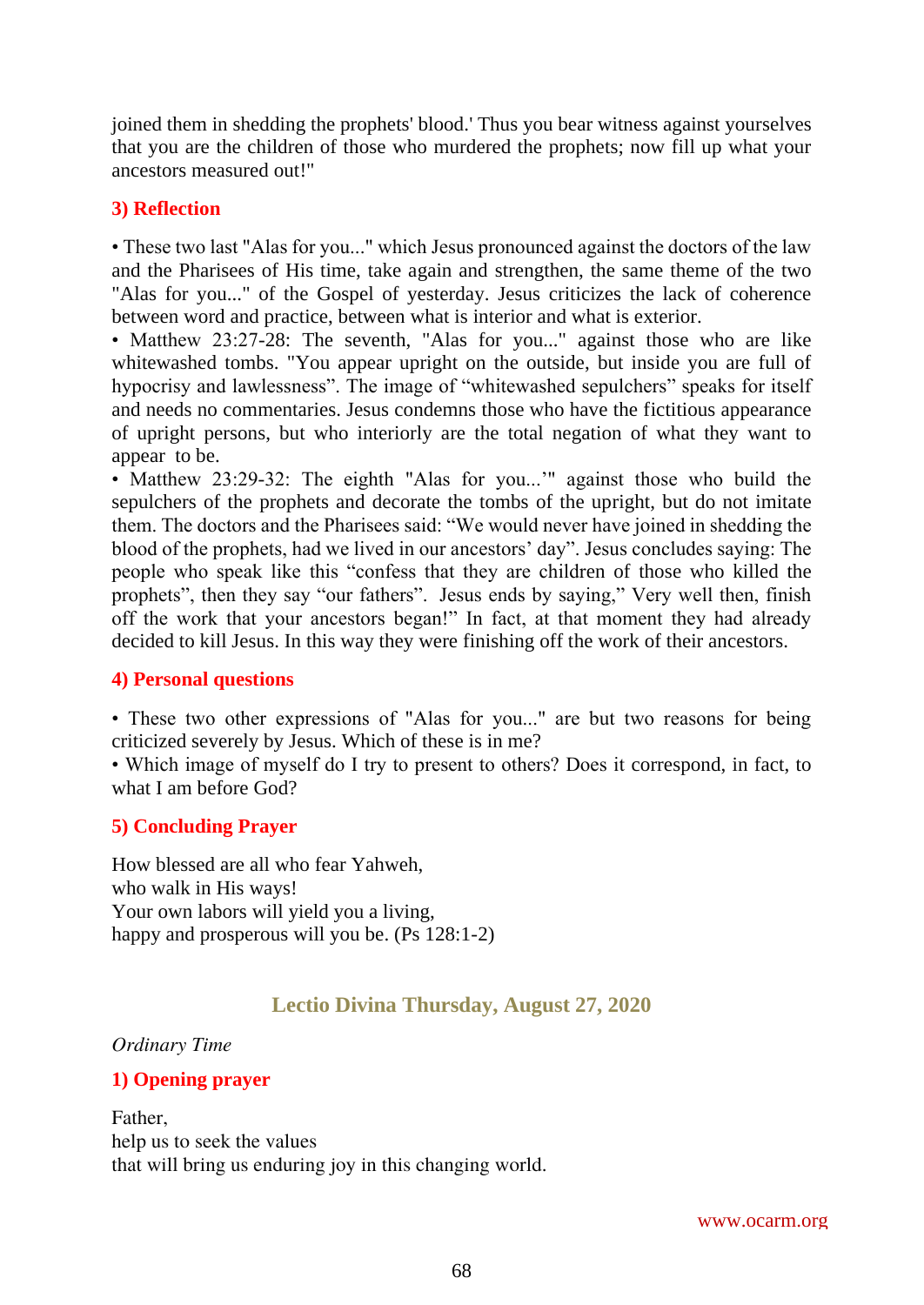In our desire for what You promise make us one in mind and heart. We ask this through our Lord Jesus Christ, Your Son, who lives and reigns with You and the Holy Spirit, one God, for ever and ever. Amen.

## **2) Gospel Reading - Matthew 24:42-51**

Jesus said to his disciples: "Stay awake! For you do not know on which day your Lord will come. Be sure of this: if the master of the house had known the hour of night when the thief was coming, he would have stayed awake and not let his house be broken into. So too, you also must be prepared, for at an hour you do not expect, the Son of Man will come. "Who, then, is the faithful and prudent servant, whom the master has put in charge of his household to distribute to them their food at the proper time? Blessed is that servant whom his master on his arrival finds doing so. Amen, I say to you, he will put him in charge of all his property. But if that wicked servant says to himself, 'My master is long delayed,' and begins to beat his fellow servants, and eat and drink with drunkards, the servant's master will come on an unexpected day and at an unknown hour and will punish him severely and assign him a place with the hypocrites, where there will be wailing and grinding of teeth."

## **3) Reflection**

• The Gospel today speaks about the coming of the Lord at the end of time and exhorts us to be watchful. At the time of the first Christians, many people thought that the end of this world was close at hand and that Jesus would return afterwards. Today many think that the end of the world is close at hand. Therefore, it is well to reflect on the meaning of vigilance, of watchfulness.

• Matthew 24:42: Watch. "So stay awake! Watch, because you do not know the day when your master is coming." Concerning the day and the hour of the end of the world, Jesus had said, "But as for that day or hour, nobody knows it, neither the angels in heaven, nor the Son, no one but the Father!" (Mk 13:32). Today, many people are concerned about the end of the world. Have you seen, when walking through the streets of the city, that it is written on walls: "Jesus will return!" And how will this coming be? After the year 1000, basing themselves on the Gospel of John, people began to say (Rev 20:7): "1000 years have gone by, but 2000 will not pass by!" This is why, as the year 2000 approached, many were worried. There were even some people who were anguished because of the proximity of the end of the world, so much so that they committed suicide. Others, reading the Apocalypse of John, were even able to foretell the exact hour of the end. But the year 2000 came and nothing happened. The end of the world did not arrive! The declaration "Jesus will return" is often used to frighten people and oblige them to belong to a given church! Others, because they have waited so long and have speculated so much concerning the coming of Jesus, are not aware of His presence among us, in the most common things of life, in the facts of every day.

• The same problems existed in the Christian communities of the first centuries. Many people of the communities said that the end of this world was close at hand and that Jesus would return. Some of the community of Thessalonica in Greece, basing themselves on the preaching of Paul, said: "Jesus will return!" (1 Thess 4:13-18; 2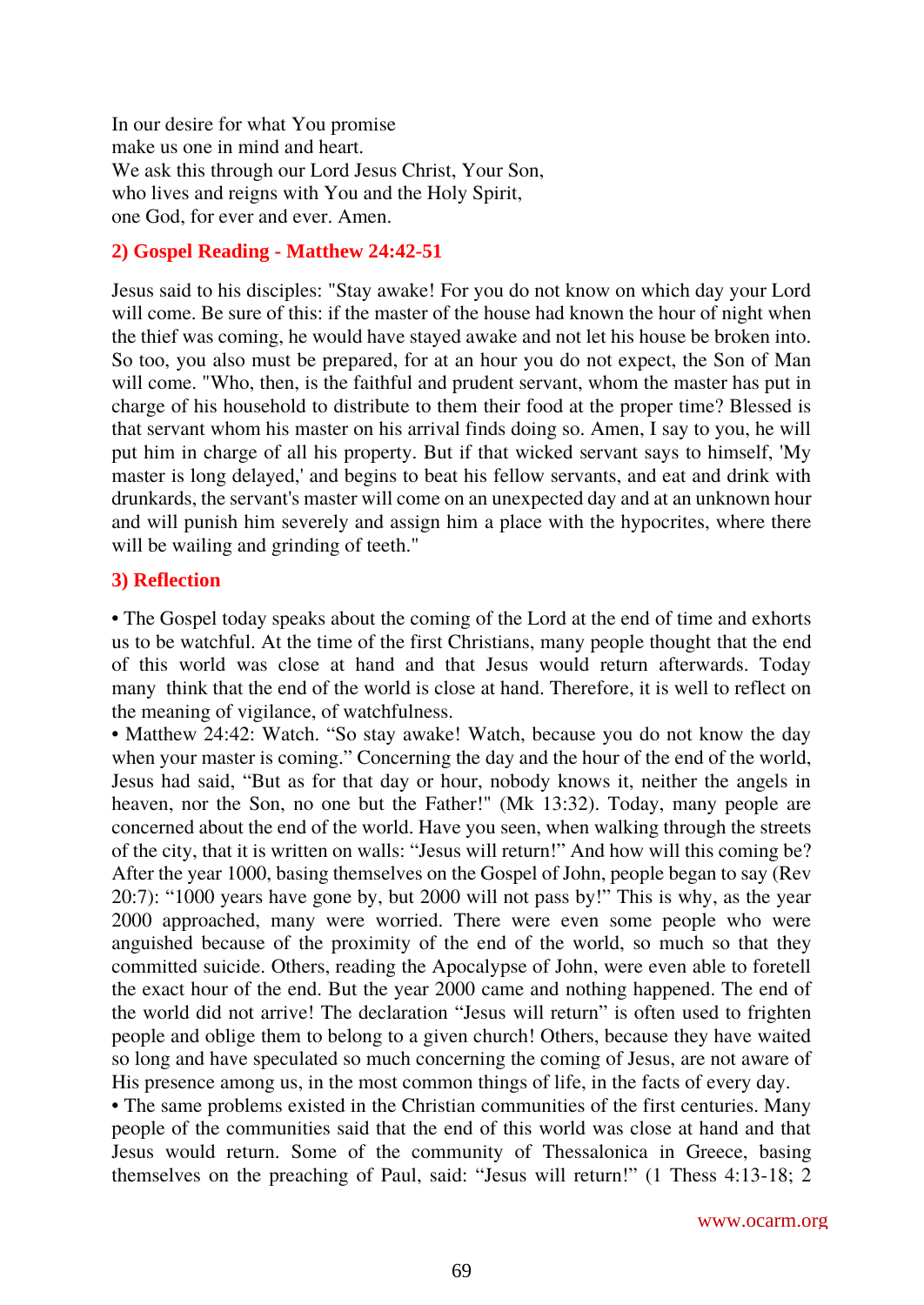Thess 2:2). And this is why there were even people who no longer worked because they thought that the coming of the end was so close at hand, within a few days or a few weeks, so, "Why work, if Jesus will return soon?" (cf. 2 Thess 3:11). Paul responded that it was not as simple as they imagined. And to those who had stopped working he said, "Anyone who does not want to work, has no right to eat!" Others remained looking up at the sky, waiting for the return of Jesus in the clouds (cf. Acts 1:11). Others rebelled because He delayed coming back (2 Pet 3:4-9). In general the Christians lived in the expectation of the imminent coming of Jesus. Jesus was coming to carry out the Final Judgment to end the history of this world and to inaugurate a new phase of history, the new Heaven and the new Earth. They believed that this would take place within one or two generations. Many people would still be alive when Jesus appeared again, glorious in Heaven (1Thess 4:16-17; Mk 9:1). Others, tired of waiting, would say: "He will never come back!" (2 Pet 3).

• Up until now the coming of Jesus has not happened! How can this delay be understood? It is because they are not aware that Jesus has already returned and lives in our midst: "I am with you always, till the end of time." (Mt 28:20). He is already at our side, in the struggle for justice, for peace, for life. The fullness has not as yet been attained, but a guarantee of the Kingdom is already in our midst. This is why we expect with a firm hope the full liberation of humanity and of nature (Rm 8:22-25). While we wait and struggle, we say with certainty, "He is already in our midst" (Mt 25:40).

• Matthew 24:43-51: The example of the householder and his servants. "Consider this: if the householder had known at what time of the night the burglar would come, he would have stayed awake and would not have allowed anyone to break through the wall of his house." Jesus says this very clearly. Nobody knows anything regarding the hour: "Concerning this day and this hour, nobody knows anything, neither the angels, or the Son, but only the Father."

What is important is not to know the hour of the end of this world, but rather to be able to perceive the coming of Jesus, who is already present in our midst in the person of the poor (cf. Mt 25:40) and in so many other ways and events of our daily life. What is important is to open our eyes and to keep in mind the commitment of the good servant of whom Jesus speaks in the parable.

## **4) Personal questions**

• On which signs do people base their belief that the end of the world is close at hand? Do you believe that the end of the world is close at hand?

• How should we respond to those who say that the end of the world is close at hand? What is the force which impels you to resist and to have hope?

• Our Creed says "He will come again to judge..." yet Jesus says He "is in our midst". How do you reconcile these two statements?

• In English, and perhaps in many languages, the phrase "my world" means my life and what is in it. By using this more personal interpretation of the word "world", can greater meaning be found in the use of the idea of "end of the world" than just thinking about the entire planet?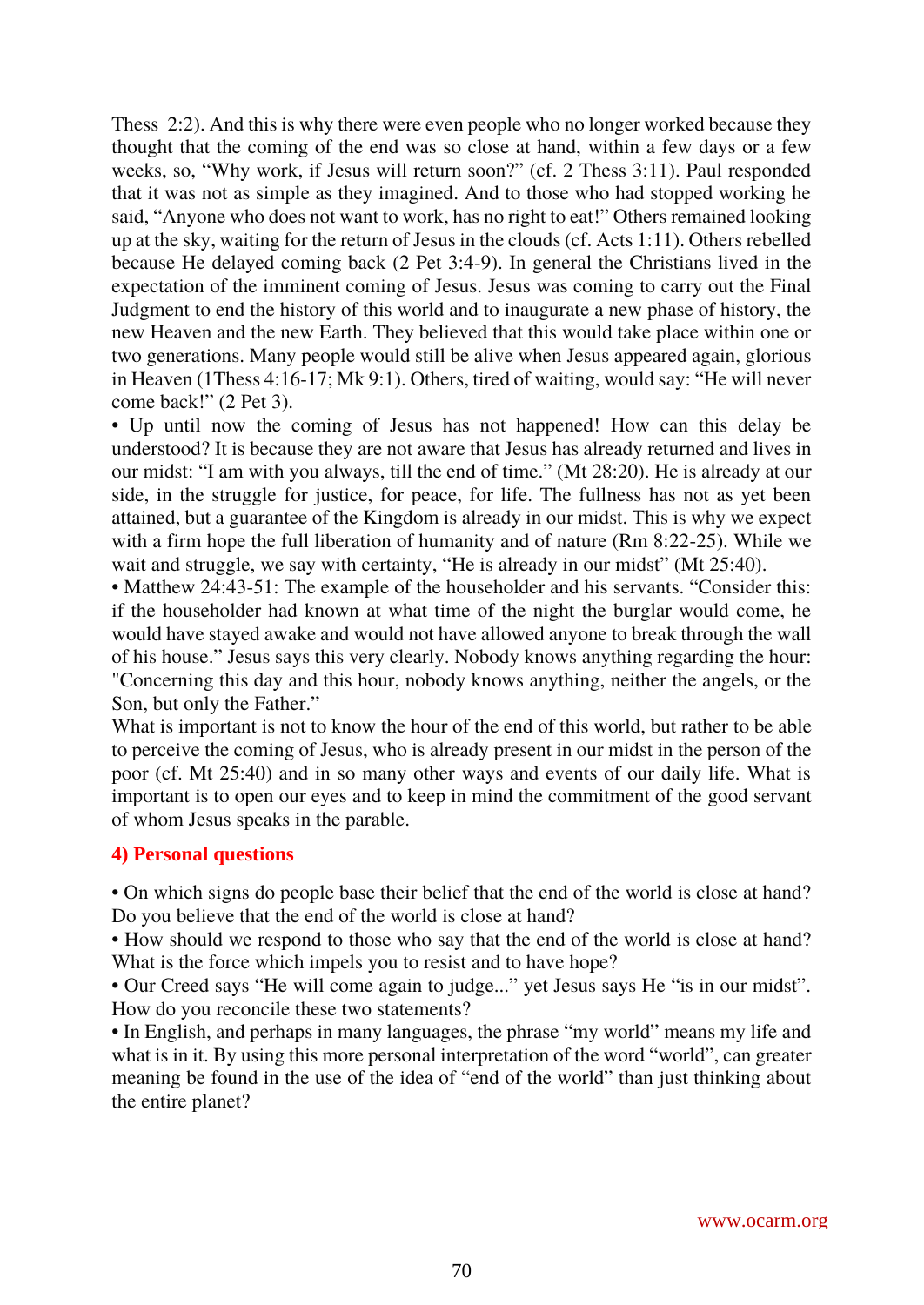## **5) Concluding Prayer**

Day after day I shall bless You, Lord, I shall praise Your name for ever and ever. Great is Yahweh and worthy of all praise, His greatness beyond all reckoning. (Ps 145:2-3)

## **Lectio Divina Friday, August 28, 2020**

*Ordinary Time*

### **1) Opening prayer**

Father of everlasting goodness, our origin and guide, be close to us and hear the prayers of all who praise You. Forgive our sins and restore us to life. Keep us safe in Your love. We ask this through our Lord Jesus Christ, Your Son, who lives and reigns with You and the Holy Spirit, one God, for ever and ever. Amen.

### **2) Gospel Reading – Matthew 25:1-13**

Jesus told his disciples this parable: "The Kingdom of heaven will be like ten virgins who took their lamps and went out to meet the bridegroom. Five of them were foolish and five were wise. The foolish ones, when taking their lamps, brought no oil with them, but the wise brought flasks of oil with their lamps. Since the bridegroom was long delayed, they all became drowsy and fell asleep. At midnight, there was a cry, 'Behold, the bridegroom! Come out to meet him!' Then all those virgins got up and trimmed their lamps. The foolish ones said to the wise, 'Give us some of your oil, for our lamps are going out.' But the wise ones replied, 'No, for there may not be enough for us and you. Go instead to the merchants and buy some for yourselves.' While they went off to buy it, the bridegroom came and those who were ready went into the wedding feast with him. Then the door was locked. Afterwards the other virgins came and said, 'Lord, Lord, open the door for us!' But he said in reply, 'Amen, I say to you, I do not know you.' Therefore, stay awake, for you know neither the day nor the hour."

#### **3) Reflection**

• Matthew 25:1<sup>a</sup>: The beginning: "At that time". The parable begins with these words: "At that time". It is a question of the coming of the Son of Man (cf. Mt 24:37). Nobody knows when this day, this time will come, "not even the angels in Heaven nor the Son himself, but only the Father" (Mt 24:36). The fortune tellers will not succeed in giving an estimate. The Son of Man will come as a surprise, when people least expect Him (Mt 24:44). It can be today, or it can be tomorrow. That is why the last warning of the parable of the ten Virgins is: "Keep watch!" The ten bridesmaids should be prepared for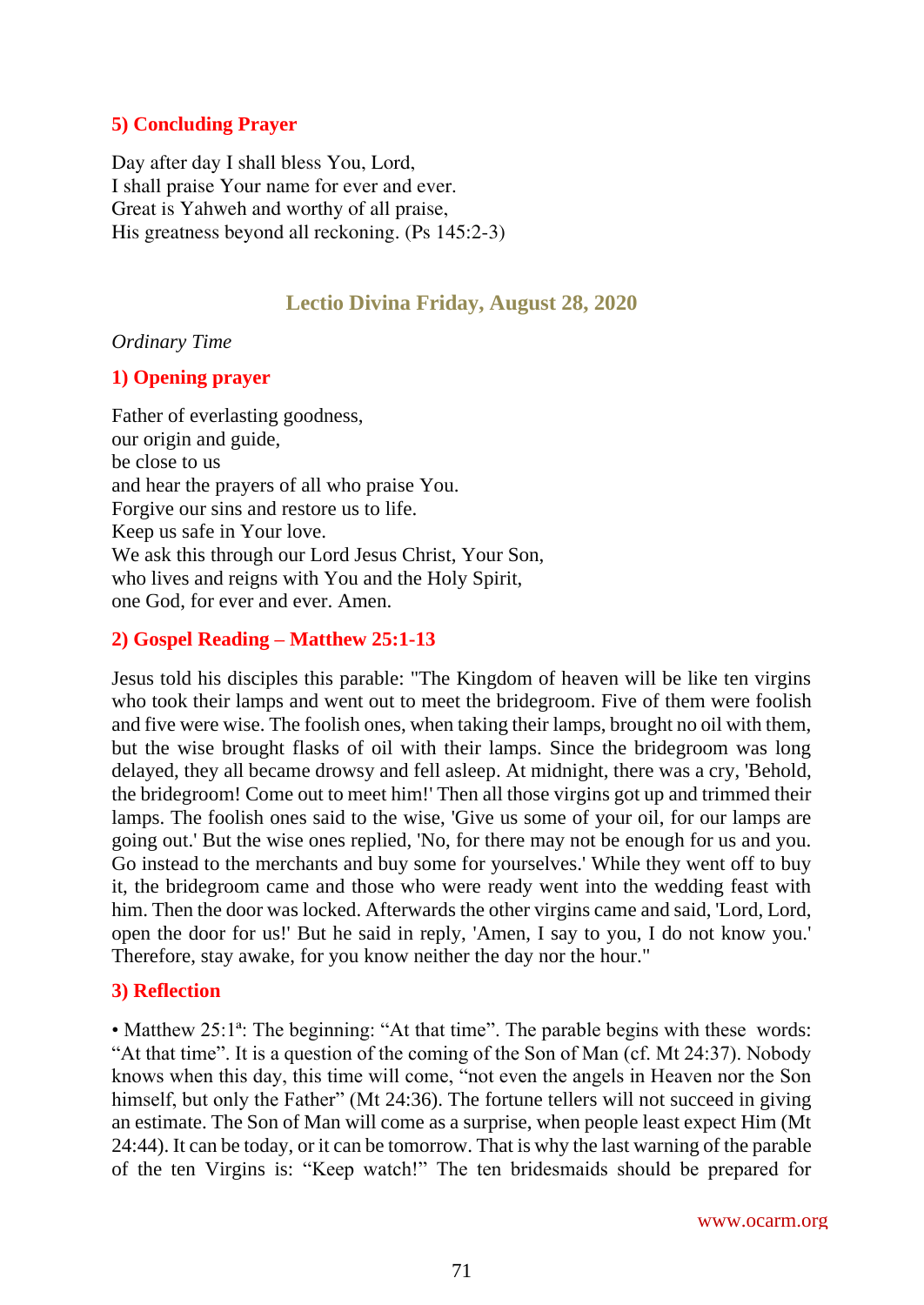anything that might happen. When the Nazi policemen knocked at the door of the Monastery of the Carmelite Sisters of Echt in the Province of Limburgia, in the Netherlands, Edith Stein, Sister Teresa Benedicta of the Cross, was prepared. She took on the Cross and followed the way to martyrdom in the extermination camp out of love for God and for her people. She was one of the prudent virgins of the parable.

• Matthew 25:1b-4: The ten virgins ready to wait for the bridegroom. The parable begins like this: "The Kingdom of Heaven is like this: ten bridesmaids took their lamps and went to meet the bridegroom." It is an issue of the bridesmaids who have to accompany the bridegroom to the wedding feast. Because of this, they have to take the lamps with them, to light the way, as well as render the feast more joyful with more light. Five of them were prudent, and five were foolish. This difference is seen in the way in which they prepare themselves for the role that they have to carry out. Together with the lighted lamps, the prudent ones had taken some oil in reserve, preparing themselves in this way for anything which could happen. The foolish ones took only the lamps and they did not think to take some oil in reserve with them.

• Matthew 25:5-7: The unforeseen delay of the arrival of the bridegroom. The bridegroom was late. He had not indicated precisely the hour of his arrival. While waiting, the bridesmaids went to sleep. But the lamps continue to burn and use oil until gradually they burn out. Suddenly, in the middle of the night, there was a cry: "Look! The bridegroom! Go out and meet him!" All the bridesmaids woke up and began to prepare their lamps, which were burning out. They had to put in some of the oil they had brought in reserve so that the lamps would not burn out.

• Matthew 25:8-9: The different reactions to the delay of the bridegroom. It is only now that the foolish bridesmaids become aware that they should have brought some oil in reserve with them. They go to ask the prudent ones, "Give us some of your oil; our lamps are going out." The prudent ones are unable to respond to this request, because at that moment what was important was not for the prudent ones to share their oil with the foolish ones, but that they be ready to accompany the bridegroom to the place of the feast. For this reason they advised them, "You had better go to those who sell it and buy some for yourselves."

• Matthew 25:10-12: The fate of the prudent bridesmaids and that of the foolish ones. The foolish ones followed the advice of the prudent ones and went to buy some oil. During their brief absence the bridegroom arrived. The prudent ones were able to accompany him and to enter the wedding feast with him. But the door was closed behind them. When the others arrived, they knocked at the door and said, "Lord, Lord, open the door for us!" and they received the reply, "In truth I tell you, I do not know you."

• Matthew 25:13: Jesus final recommendation to all of us. The story of this parable is very simple, and the lesson is obvious: "So stay awake and watch, because you do not know either the day or the hour." The moral of the story: do not be superficial. Look beyond the present moment, and try to discover the call of God even in the smallest things of life, even the oil which may be lacking in the small light or lamp.

#### **4) Personal questions**

• Have you had to think about having oil in reserve for your lamp in your life?

• What does it mean to be prepared? Is it acceptance of God's will, or interiority, or sacramental, or in/through virtue, or something else, or all of that?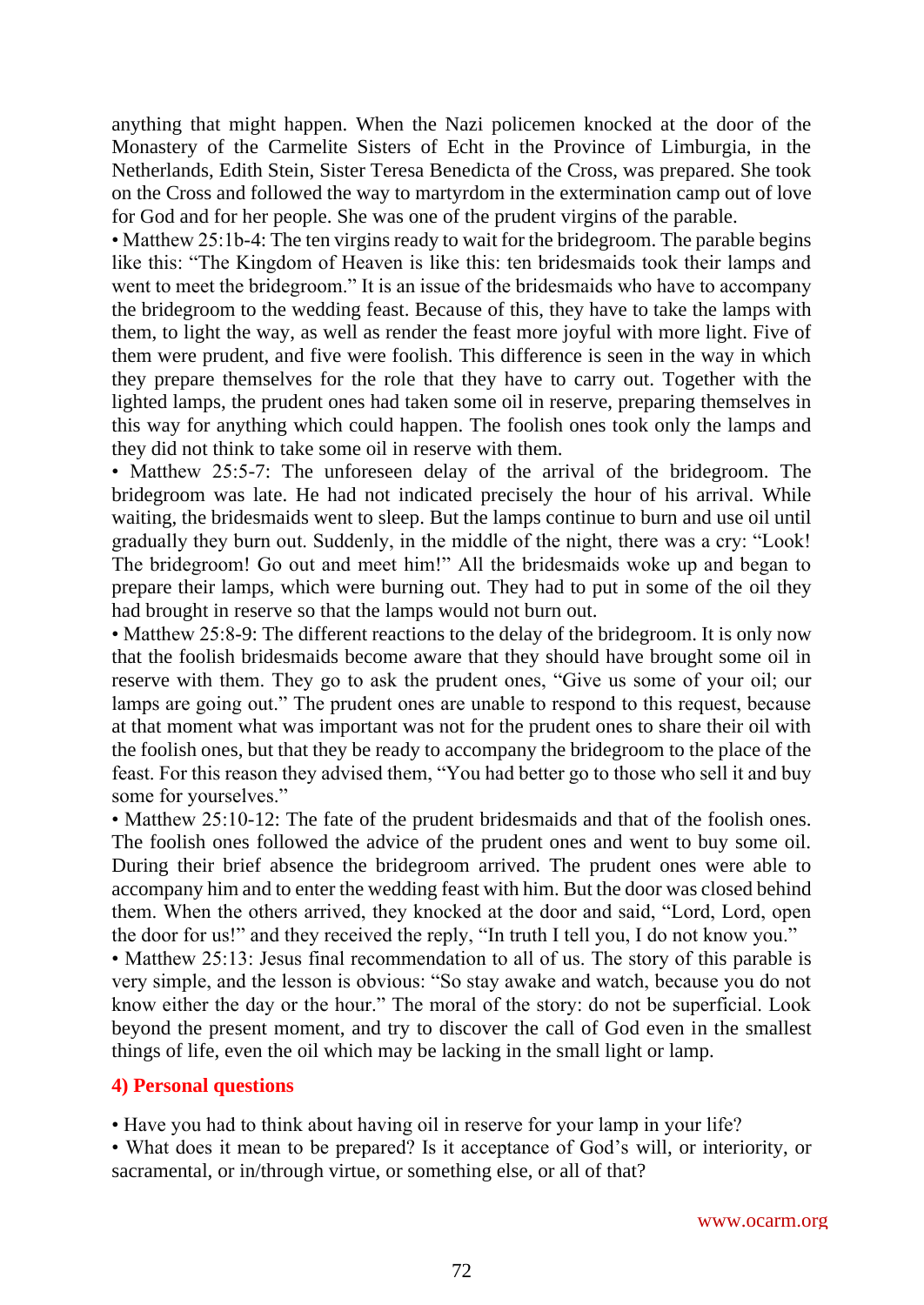• It is easy with lamps – you either have extra oil or not. How do you evaluate whether you are prepared, or what else there is to do? • Do you know the life of Saint Edith Stein, Teresa Benedicta of the Cross?

# **5) Concluding Prayer**

I will bless Yahweh at all times, His praise continually on my lips. I will praise Yahweh from my heart. Let the humble hear and rejoice. (Ps 34:1-2)

# **Lectio Divina Saturday, August 29, 2020**

#### *Ordinary Time*

# **1) Opening prayer**

Father, help us to seek the values that will bring us enduring joy in this changing world. In our desire for what You promise make us one in mind and heart. We ask this through our Lord Jesus Christ, Your Son, who lives and reigns with You and the Holy Spirit, one God, for ever and ever. Amen.

# **2) Gospel Reading - Mark 6:17-29**

Herod was the one who had John the Baptist arrested and bound in prison on account of Herodias, the wife of his brother Philip, whom he had married. John had said to Herod, "It is not lawful for you to have your brother's wife." Herodias harbored a grudge against him and wanted to kill him but was unable to do so. Herod feared John, knowing him to be a righteous and holy man, and kept him in custody. When he heard him speak he was very much perplexed, yet he liked to listen to him. She had an opportunity one day when Herod, on his birthday, gave a banquet for his courtiers, his military officers, and the leading men of Galilee. Herodias' own daughter came in and performed a dance that delighted Herod and his guests. The king said to the girl, "Ask of me whatever you wish and I will grant it to you." He even swore many things to her, "I will grant you whatever you ask of me, even to half of my kingdom." She went out and said to her mother, "What shall I ask for?" She replied, "The head of John the Baptist." The girl hurried back to the king's presence and made her request, "I want you to give me at once on a platter the head of John the Baptist." The king was deeply distressed, but because of his oaths and the guests he did not wish to break his word to her. So he promptly dispatched an executioner with orders to bring back his head. He went off and beheaded him in the prison. He brought in the head on a platter and gave it to the girl. The girl in turn gave it to her mother. When his disciples heard about it, they came and took his body and laid it in a tomb.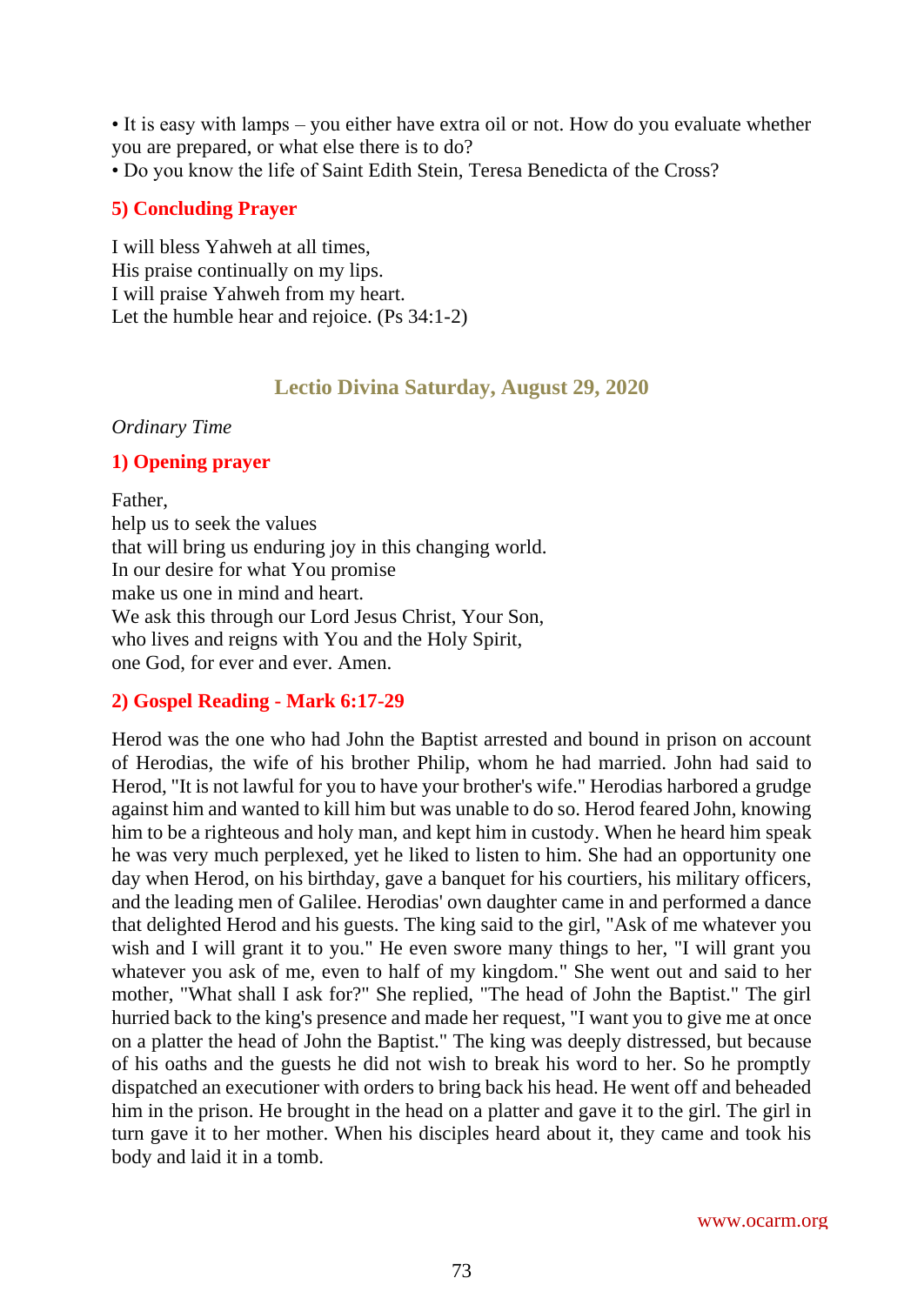# **3) Reflection**

• Today we commemorate the martyrdom of Saint John the Baptist. The Gospel gives a description of how John the Baptist was killed, without due process, during a banquet, a victim of the corruption and arrogance of Herod and his court.

• Mark 6:17-20. The cause of the imprisonment and the beheading of John. Herod was an employee of the Roman Empire, who ruled in Palestine beginning in the year 63 BC. Caesar was the Emperor of Rome. He insisted above all in an efficient administration which would provide revenue for the Empire and for him. Herod's concern was his own advancement and his security. This is why he suppressed any type of corruption. He liked to be called the benefactor of the people, but in reality he was a tyrant (cf. Lk 22:25). Flavius Josephus, a writer of that time, claims that the reason for the imprisonment of John the Baptist was the fear that Herod had of a popular uprising or revolt. John the Baptist's denunciation of the depraved morality of Herod (Mk 6:18) was "the straw that broke the camel's back," and John was imprisoned.

• Mark 6:21-29: The plot of the murderer. The anniversary and banquet of the feast, with dancing and orgy, were the occasion for the beheading of John. It was an environment in which the powerful of the kingdom met together and in which alliances were formed. "The great of the court," two officials and two important people from Galilee, participated in the feast. This was the environment in which the beheading of John the Baptist was decided. John, the prophet, was a living denunciation of that corrupt system, and this is why he was eliminated under the pretext of a personal obligation. All this reveals the moral weakness of Herod. So much power had accumulated in the hands of one man who had no self-control. In the enthusiasm of the feast, of the celebration and of wine, Herod makes a promise by oath to a young girl, a dancer. Superstitious as he was, he thought that he had to keep the promise. For Herod, the lives of his subjects were worthless. Mark gives an account of how the beheading happened and leaves the communities the task of drawing the conclusion.

• Between the lines, the Gospel today gives much information on the time in which Jesus lived and on the way in which power was exercised by the powerful of that time. Galilee, the land of Jesus, was governed by Herod Antipas, the son of King Herod, the Great, from the year 4 BC until the year 39 AD - 43 years! During the whole time of Jesus' life on earth there was no change of government in Galilee! Herod was absolute lord of everything and did not render an account to anyone. He did as he pleased. In him there was arrogance, lack of ethics, absolute power, without any control on the part of the people!

• Herod constructed a new capital, called Tiberiades. Seffori, the ancient capital, was destroyed by the Romans in retaliation for a popular revolt. This happened when Jesus was about seven years old. Tiberiades, the new capital, was inaugurated thirteen years later, when Jesus was approximately 20 years old. The capital was given that name in order to please Tiberius, the Emperor of Rome. Tiberiades was a strange place in Galilee. That was the place where the king, "the great of the court", the officials, the important people of Galilee lived (Mk 6:21). The landowners, the soldiers, the policemen lived there and also the judges, who were often insensitive and indifferent (Lk 18:1-4). The taxes and tributes and the products of the people were channeled there. It was there that Herod held his orgies of death (Mk 6:21-29). The Gospel does not say that Jesus entered the city.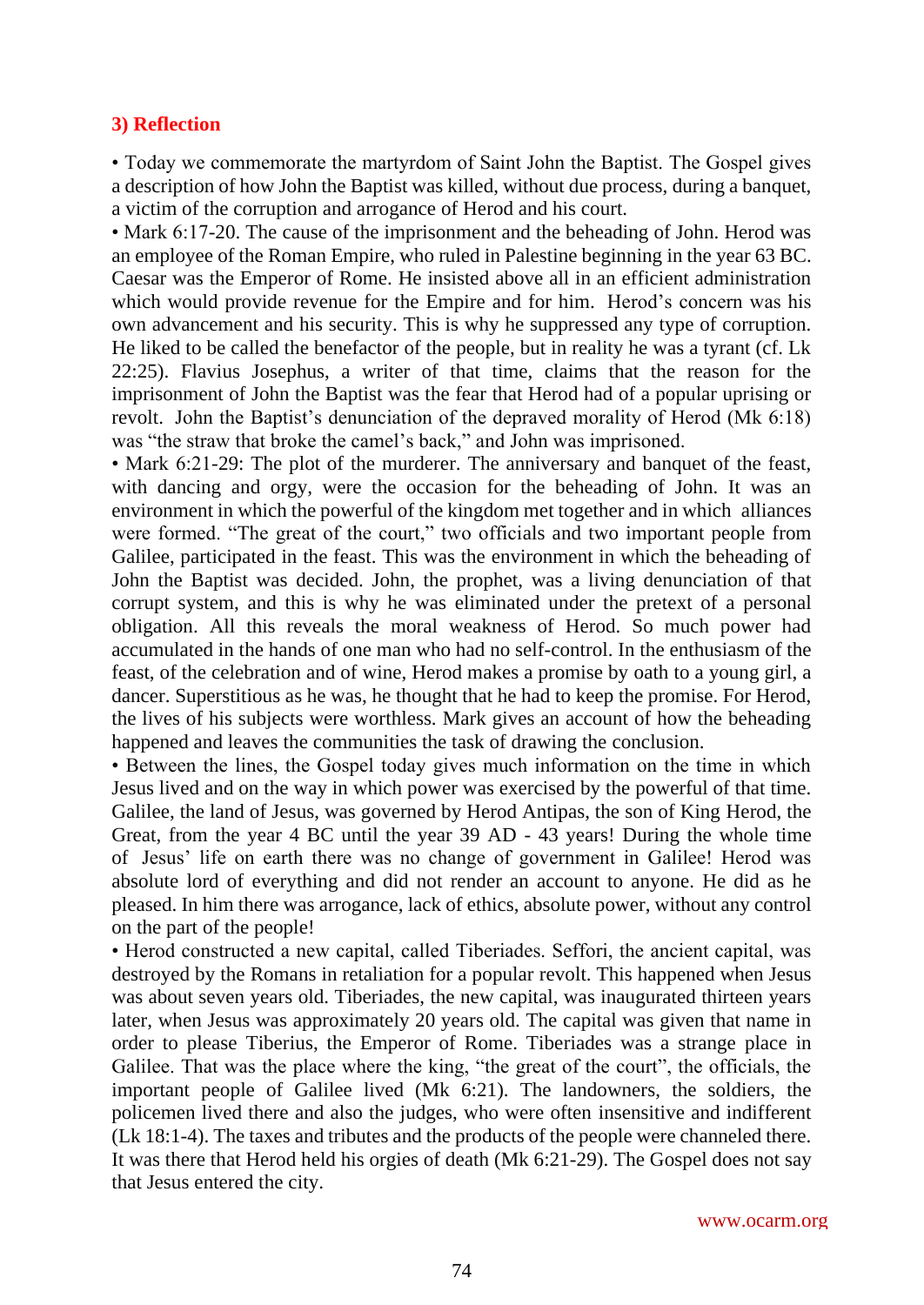During the 43 years of the government of Herod, a class of officials, faithful to the plans of the king, was created: the scribes, the merchants, the landowners, the tax collectors on the market, the tax collectors or publicans, the militia, policemen, judges, promoters, local heads. The majority of these people lived in the capital and enjoyed the privileges which Herod offered, for example, exemption from taxes. Others lived in the villages. In every village or city there was a group of people who supported the government. Several scribes and Pharisees were bound to the system and to the politics of the government. In the Gospels, the Pharisees appear together with the Herodians (Mk 3:6; 8:15; 12:13), and this shows the existing alliance between the religious and the civil powers. The life of the people in the villages of Galilee was very controlled, both by the government and by religion. It took much courage to begin something new, as John and Jesus did! It was the same thing as attracting to oneself the anger of the privileged ones, both those of the religious power as those of the civil power, both at local and state levels.

# **4) Personal questions**

• Do you know any people who died as victims of corruption and the dominion of the powerful? And here, among us, in our community and in the Church, are there some victims of authoritarianism or of the excess of power? Give an example.

• Superstition, corruption, cowardice marked the exercise of Herod's power. Compare this with the exercise of religious and civil power today, in the various levels both of society and of the Church.

# **5) Concluding Prayer**

In You, Yahweh, I take refuge, I shall never be put to shame. In Your saving justice rescue me, deliver me, listen to me and save me. (Ps 71:1-2)

# **Lectio Divina Sunday, August 30, 2020**

*First prophecy of the passion The scandal of the cross Matthew 16:21-27*

#### **1. Opening prayer**

Spirit of truth, sent by Jesus to guide us to the whole truth, enlighten our minds so that we may understand the Scriptures. You, who overshadowed Mary and made her fruitful ground where the Word of God could germinate, purify our hearts from all obstacles to the Word. Help us to learn like her to listen with good and pure hearts to the Word that God speaks to us in life and in Scripture, so that we may observe the Word and produce good fruit through our perseverance.

# **2. Reading**

#### **a) The context**: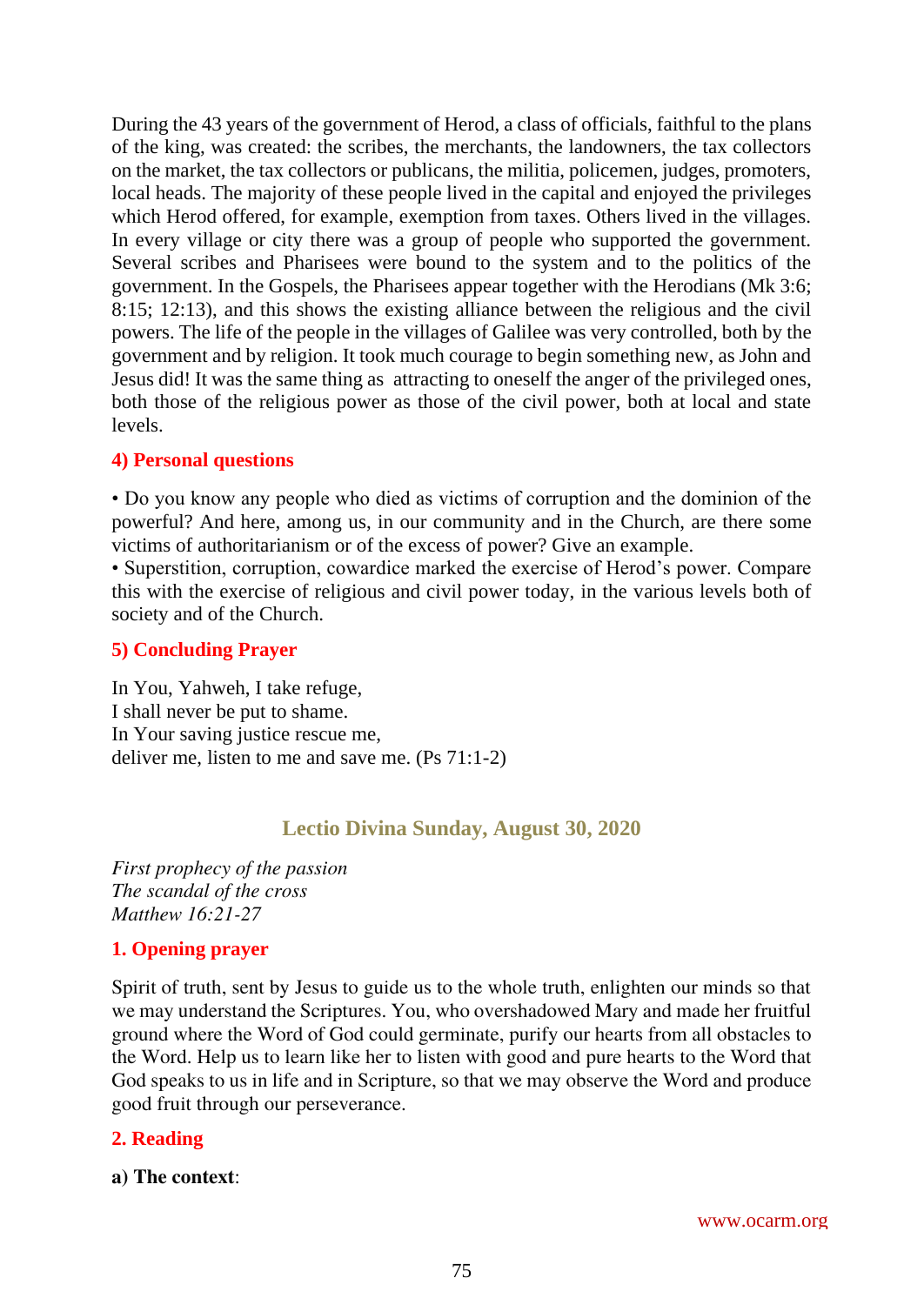Mt 16:21-27 is after Peter's profession of faith (16:13-20) and before the Transfiguration (17:1-8) and is strongly connected with these two events. Jesus asks the twelve to tell Him who people say He is and then wants to know who the twelve say He is. Peter replies, "You are the Christ, the Son of the living God" (16:16). Jesus not only accepts this profession of faith, but also explicitly says that it is God who has revealed His true identity to Peter. Yet He insists that the disciples must not tell anyone that He is the messiah. Jesus knows well that this title can be misunderstood and He does not want to run the risk. "From that time" (16:21) He gradually begins to explain to the twelve what it means to be the messiah. He is the suffering messiah who will enter into His glory through the cross.

The text we are considering is divided into to parts. In the first part (vv. 21-23), Jesus foretells His death and resurrection and shows that He is completely determined to follow God's plan for Him in spite of Peter's protestations. In the second part (vv. 24- 27), Jesus shows the consequences of recognizing Him as the suffering messiah for His disciples. No one can be His disciple unless he/she walks the same road.

But Jesus knows well that it is difficult for the twelve to accept His and their cross, and, to reassure them, He gives them a foretaste of His resurrection in His transfiguration  $(17:1-8).$ 

#### **b) The text:**

**21-23:** From then onwards Jesus began to make it clear to His disciples that He was destined to go to Jerusalem and suffer grievously at the hands of the elders and chief priests and scribes and to be put to death and to be raised up on the third day. Then, taking Him aside, Peter started to rebuke Him. 'Heaven preserve You, Lord,' he said, 'this must not happen to You.' But He turned and said to Peter, 'Get behind Me, Satan! You are an obstacle in My path, because you are thinking not as God thinks but as human beings do.'

**24-27:** Then Jesus said to His disciples, 'If anyone wants to be a follower of Mine, let him renounce himself and take up his cross and follow Me. Anyone who wants to save his life will lose it; but anyone who loses his life for My sake will find it. What, then, will anyone gain by winning the whole world and forfeiting his life? Or what can anyone offer in exchange for his life? 'For the Son of man is going to come in the glory of His Father with His angels, and then He will reward each one according to his behavior.

# **3. A moment of prayerful silence**

so that the Word of God may enter into us and enlighten our life.

#### **4. Some questions**

to help us in our personal reflection.

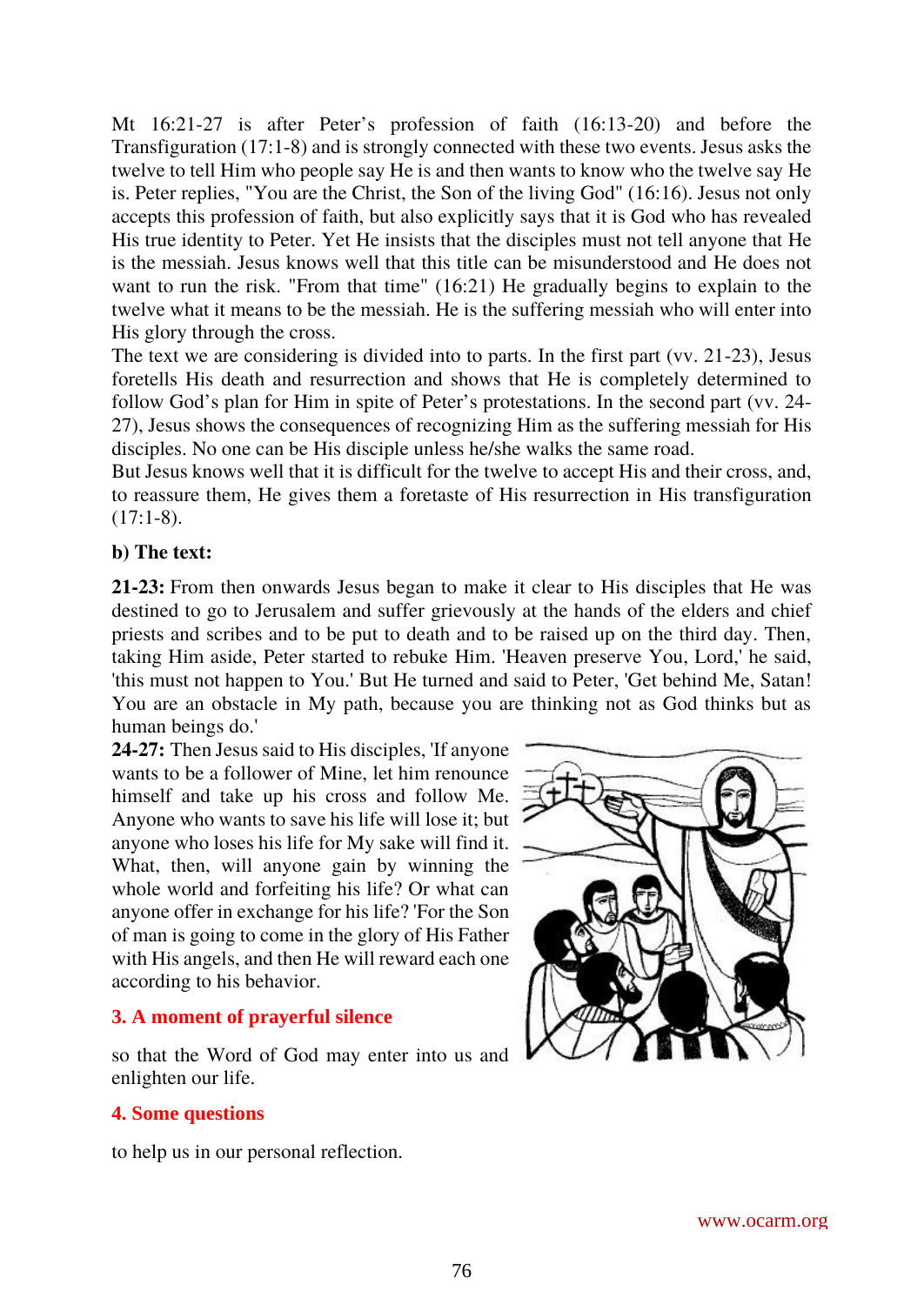a) Why does Peter try to deter Jesus from facing the Passion?

b) Why does Jesus call Peter Satan?

c) How do you confront life, with the logic of God and of Jesus or with human logic and that of Peter?

d) In your concrete everyday life, what does it mean to lose one's life for the sake of Jesus?

e) What are your crosses and who are your Peters?

# **5. A key to the reading**

for those who wish to go deeper into the text.

#### *"Destined to go to Jerusalem…"*

The four verbs "go", "suffer", "be put to death" and "be raised" (v. 21) are governed by the word "destined" or "had to". This is a verb which, in the New Testament, has a precise theological meaning. It denotes that it is the will of God that something happens because it is part of God's plan of salvation.

The death of Jesus may be seen as the consequence of the "logic" of the attitude He took towards the institutions of His people. Like every uncomfortable prophet He was removed. But the New Testament insists that His death (and resurrection) are part of God's plan, which Jesus accepted freely.

#### *"You are an obstacle in my path"*

Obstacle means hold-up or trap. To be an obstacle means to confront someone with impediments that would divert that person from the way to follow. Peter is an obstacle for Jesus because he tries to swerve Him from the way of obedience to the will of the Father in order to go an easier way. That is why Jesus compares him to Satan, who at the beginning of His ministry had sought to divert Jesus from the path of His mission, proposing an easy messianic mission (see Mt 4:1-11).

#### *"Anyone who loses his life… will find it"*

Anyone who understands well the mystery of Jesus and the nature of His mission also understands what it means to be His disciple. The two things are intimately linked.

Jesus Himself lays down three conditions for those who wish to be His disciples: renunciation of self, the taking up of one's cross and following Him (v.24). To renounce oneself means not to focus one's life on one's self but on God and on the plan of His Reign. This implies an acceptance of adversity and putting up with difficulties. Jesus Himself left us His example of how to deal with such circumstances. It suffices to imitate Him. He does not compromise His fidelity to the Father and to His Reign, and He remains faithful even to the point of giving His life. It was precisely thus that He came to the fullness of life in the resurrection.

# **6. Psalm 40**

#### **The invocation for help of one who has remained faithful to God**

I waited patiently for the Lord; He inclined to me and heard my cry. He drew me up from the desolate pit, out of the miry bog, and set my feet upon a rock,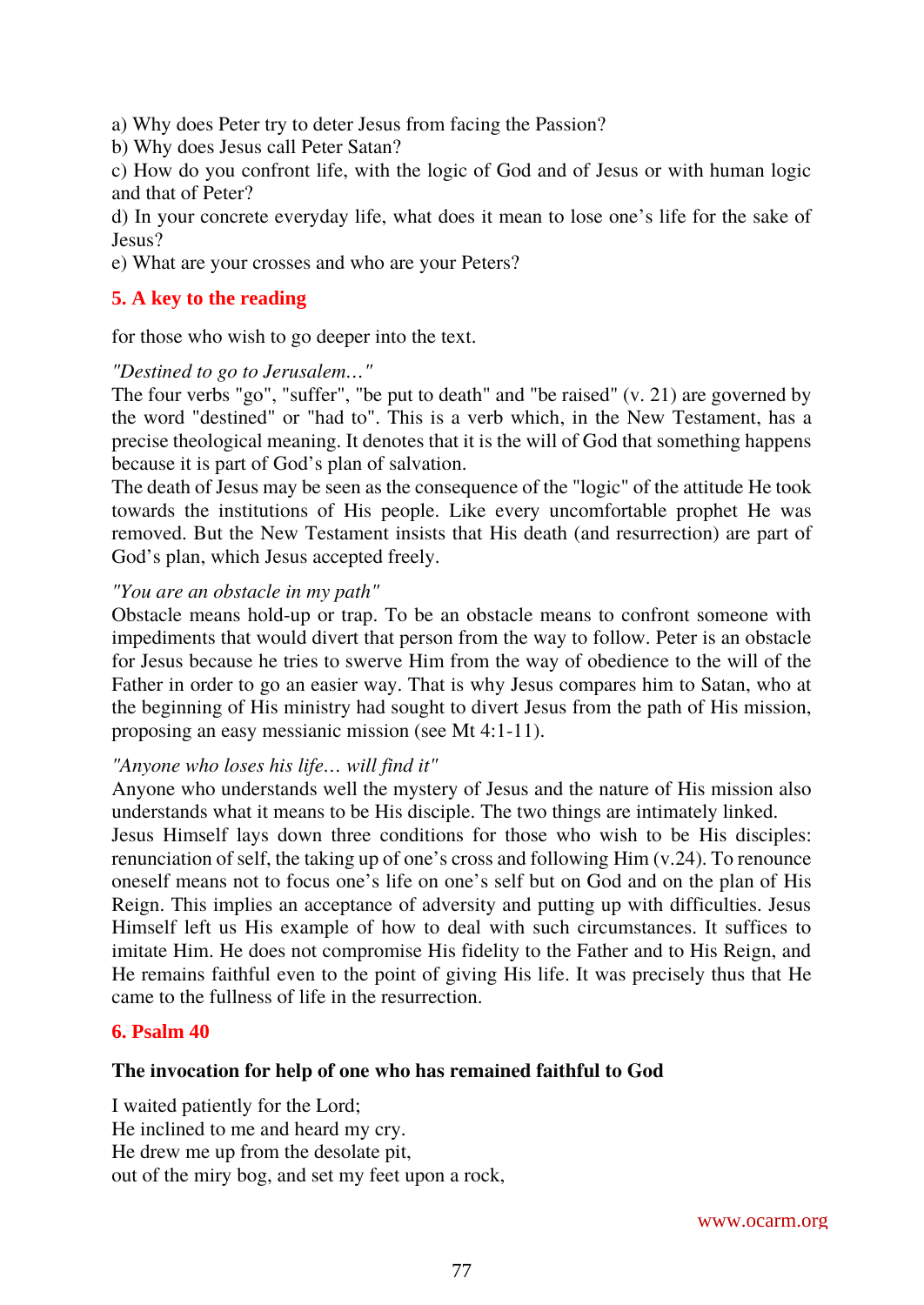making my steps secure. He put a new song in my mouth, a song of praise to our God.

Many will see and fear, and put their trust in the Lord. Blessed is the man who makes the Lord his trust, who does not turn to the proud, to those who go astray after false gods! Thou hast multiplied, O Lord my God, Thy wondrous deeds and Thy thoughts toward us; none can compare with Thee! Were I to proclaim and tell of them. they would be more than can be numbered.

Sacrifice and offering Thou dost not desire; but Thou hast given me an open ear. Burnt offering and sin offering Thou hast not required. Then I said, "Lo, I come; in the roll of the book it is written of me; I delight to do Thy will, O my God; Thy law is within my heart."

I have told the glad news of deliverance in the great congregation; lo, I have not restrained my lips, as Thou knowest, O Lord. I have not hid Thy saving help within my heart, I have spoken of Thy faithfulness and Thy salvation; I have not concealed Thy steadfast love and Thy faithfulness from the great congregation.

Do not Thou, O Lord, withhold Thy mercy from me; let Thy steadfast love and Thy faithfulness ever preserve me! For evils have encompassed me without number; my iniquities have overtaken me, till I cannot see; they are more than the hairs of my head; my heart fails me.

Be pleased, O Lord, to deliver me! O Lord, make haste to help me! Let them be put to shame and confusion altogether who seek to snatch away my life; let them be turned back and brought to dishonor who desire my hurt! Let them be appalled because of their shame who say to me, "Aha, Aha!"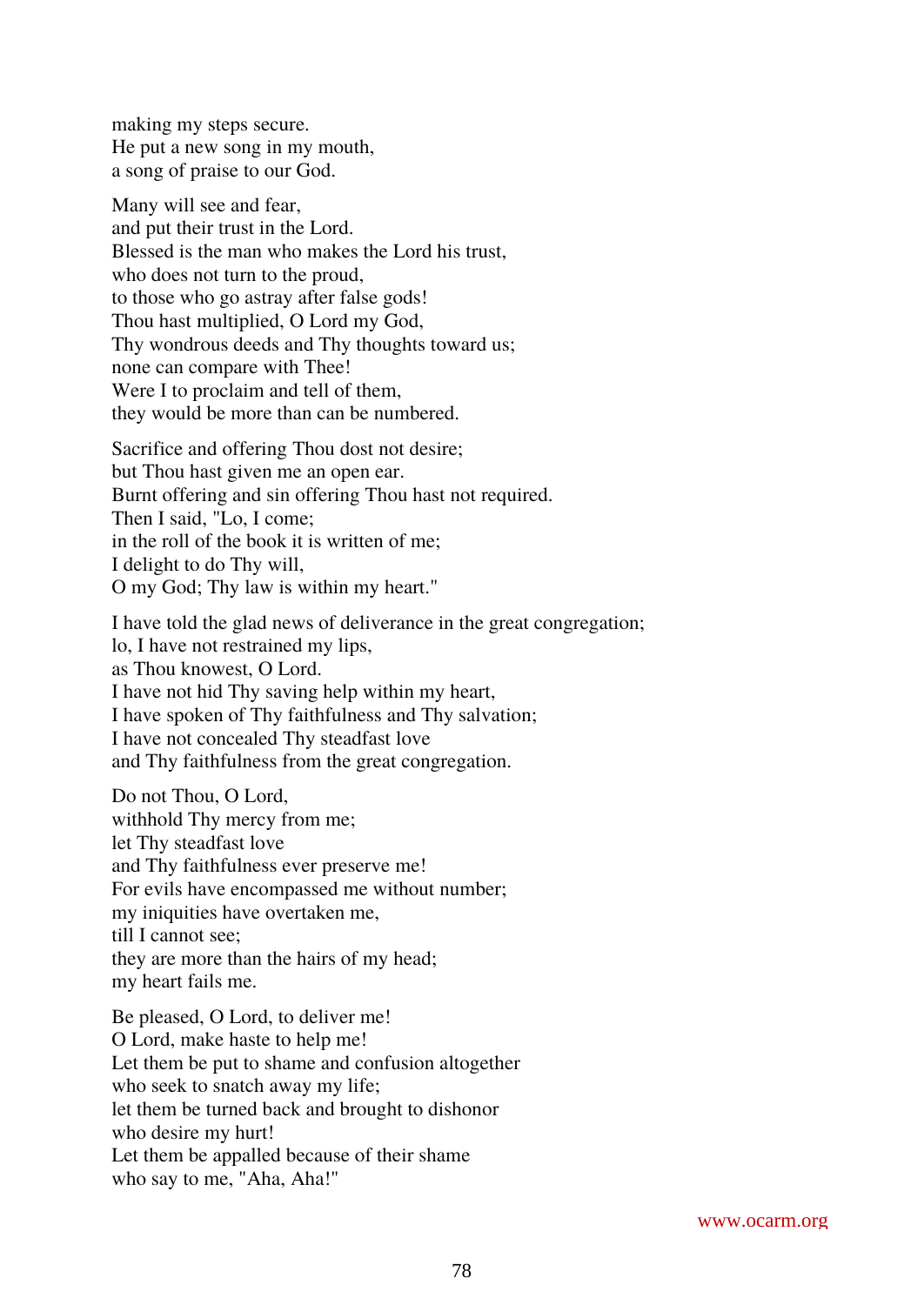But may all who seek Thee rejoice and be glad in Thee; may those who love Thy salvation say continually, "Great is the Lord!" As for me, I am poor and needy; but the Lord takes thought for me. Thou art my help and my deliverer; do not tarry, O my God!

#### **7. Closing prayer**

O God, your ways are not our ways and your thoughts are not our thoughts. In your plan of salvation there is also room for the cross. Your Son, Jesus, did not retreat before the cross, but "endured the cross and disregarded the shamefulness of it" (Heb 12:2). The hostility of His enemies could not distract Him from His firm intent to fulfill Your will and proclaim the Reign, cost what it may.

Strengthen us, Father, with the gift of Your Spirit. May the Spirit enable us to follow Jesus resolutely and faithfully. May He make us His imitators in deed and make Your Reign the center of our lives. May He give us strength to bear adversity and difficulties so that true life may blossom in us and in all humankind.

We ask this through Christ our Lord. Amen.

# **Lectio Divina Monday, August 31, 2020**

#### *Ordinary Time*

# **1) Opening prayer**

Almighty God, every good thing comes from You. Fill our hearts with love for You, increase our faith, and by Your constant care protect the good you have given us. We ask this through our Lord Jesus Christ, Your Son, who lives and reigns with You and the Holy Spirit, one God, for ever and ever. Amen.

# **2) Gospel Reading - Luke 4:16-30**

Jesus came to Nazareth, where he had grown up, and went according to his custom into the synagogue on the sabbath day. He stood up to read and was handed a scroll of the prophet Isaiah. He unrolled the scroll and found the passage where it was written: The Spirit of the Lord is upon me, because he has anointed me to bring glad tidings to the poor. He has sent me to proclaim liberty to captives and recovery of sight to the blind, to let the oppressed go free, and to proclaim a year acceptable to the Lord. Rolling up the scroll, he handed it back to the attendant and sat down, and the eyes of all in the synagogue looked intently at him. He said to them, "Today this Scripture passage is fulfilled in your hearing." And all spoke highly of him and were amazed at the gracious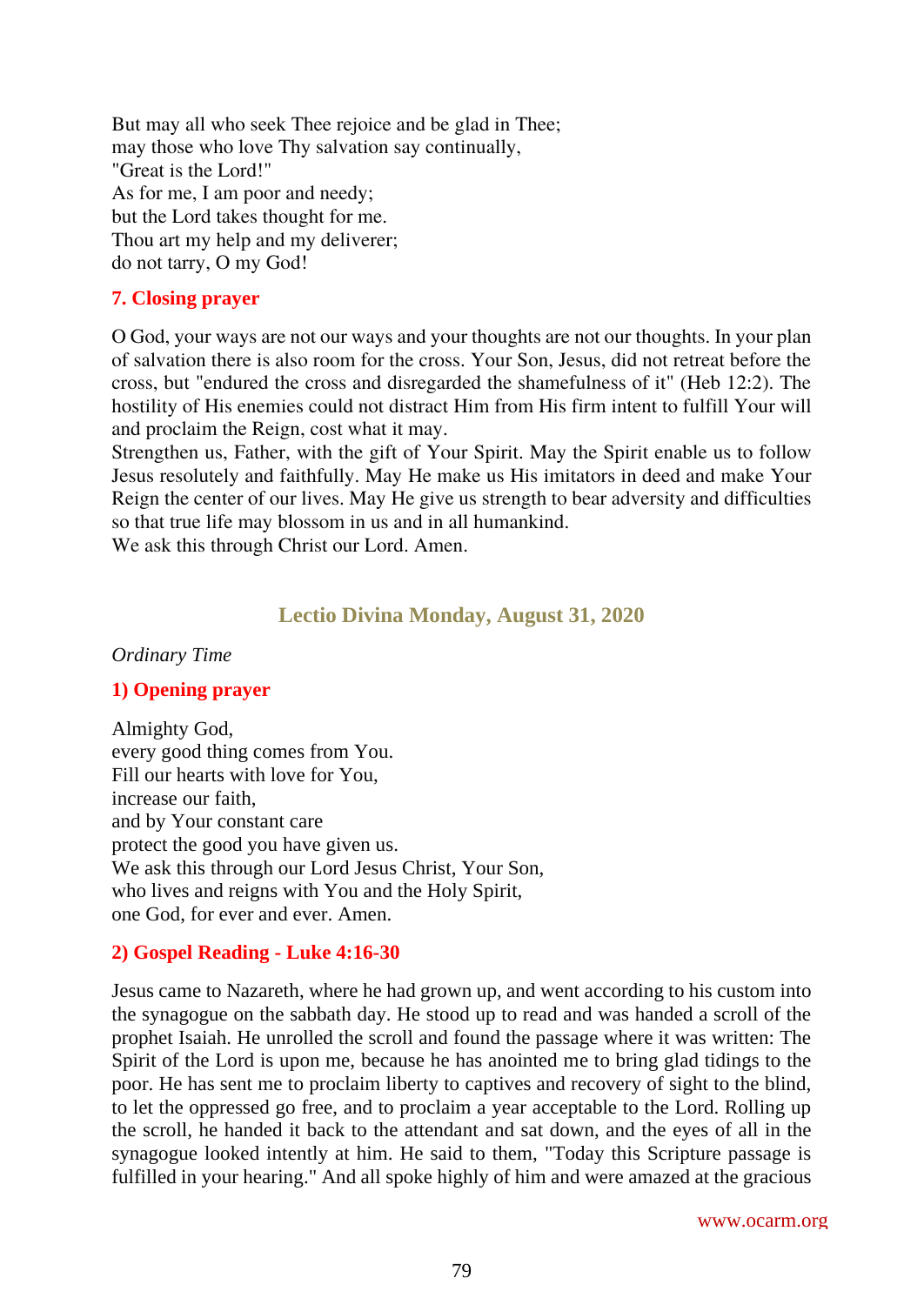words that came from his mouth. They also asked, "Is this not the son of Joseph?" He said to them, "Surely you will quote me this proverb, 'Physician, cure yourself,' and say, 'Do here in your native place the things that we heard were done in Capernaum.'" And he said, "Amen, I say to you, no prophet is accepted in his own native place. Indeed, I tell you, there were many widows in Israel in the days of Elijah when the sky was closed for three and a half years and a severe famine spread over the entire land. It was to none of these that Elijah was sent, but only to a widow in Zarephath in the land of Sidon. Again, there were many lepers in Israel during the time of Elisha the prophet; yet not one of them was cleansed, but only Naaman the Syrian." When the people in the synagogue heard this, they were all filled with fury. They rose up, drove him out of the town, and led him to the brow of the hill on which their town had been built, to hurl him down headlong. But he passed through the midst of them and went away.

#### **3) Reflection**

• Today we begin the meditation on the Gospel of Luke, which will extend three months until the end of the liturgical year. Today's Gospel speaks about Jesus' visit to Nazareth and the presentation of His program to the people of the synagogue. At first the people were amazed. But immediately, when they became aware that Jesus wanted to accept all, without excluding anyone, people rebelled and wanted to kill Him.

• Luke 4:16-19: The proposal of Jesus. Urged by the Holy Spirit, Jesus returns to Galilee (Lk 4:14) and begins to announce the Good News of the Kingdom of God. He goes to the community, teaches in the Synagogue and arrives in Nazareth, where He had grown up. He was returning to the community in which He had participated since He was small and for thirty years. The following Saturday, as was the custom, Jesus went to the synagogue to participate in the celebration, and He stands up to read. He chooses the text of Isaiah which speaks about the poor, of prisoners, of the blind and the oppressed (Is 61:1-2). This text is an image of the situation of the people of Galilee at the time of Jesus. The experience which Jesus had of God, the Father of Love, gave Him a new perspective to evaluate the reality. In the name of God, Jesus takes a stand to defend the life of His people and, with the words of Isaiah, He defines His mission: (1) to announce the Good News to the poor, (2) to proclaim liberty to captives, (3) to give sight to the blind; (4) to release the oppressed, and taking the ancient tradition of the prophets, (5) to proclaim "a year of grace from the Lord." He proclaims the Jubilee Year!

• In the Bible, the "Jubilee Year" was an important law. Every seven years, at the beginning (Dt 15:1; Lev 25:3) it was necessary to restore the land to the clan of origin. All had to be able to return to their own property; and this way they prevented the formation of large estates, and families were guaranteed their livelihood. It was also necessary to forgive their debts and to redeem the people who were slaves. (Dt 15:1- 18). It was not easy to have the Jubilee Year every seven years (cf. Jer 34:8-16). After the exile, it was decided to have it every fifty years (Lev 25:8-12). The objective of the Jubilee was and continues to be to re-establish the rights of the poor, to accept the excluded and to re-integrate them into the society to live together with others. The Jubilee was a legal instrument to return to the original sense of the Law of God. This was an occasion offered by God to make a revision of the path being followed, to discover and to correct the errors and to start again from the beginning. Jesus begins His preaching proclaiming a Jubilee: "A year of grace from the Lord.".